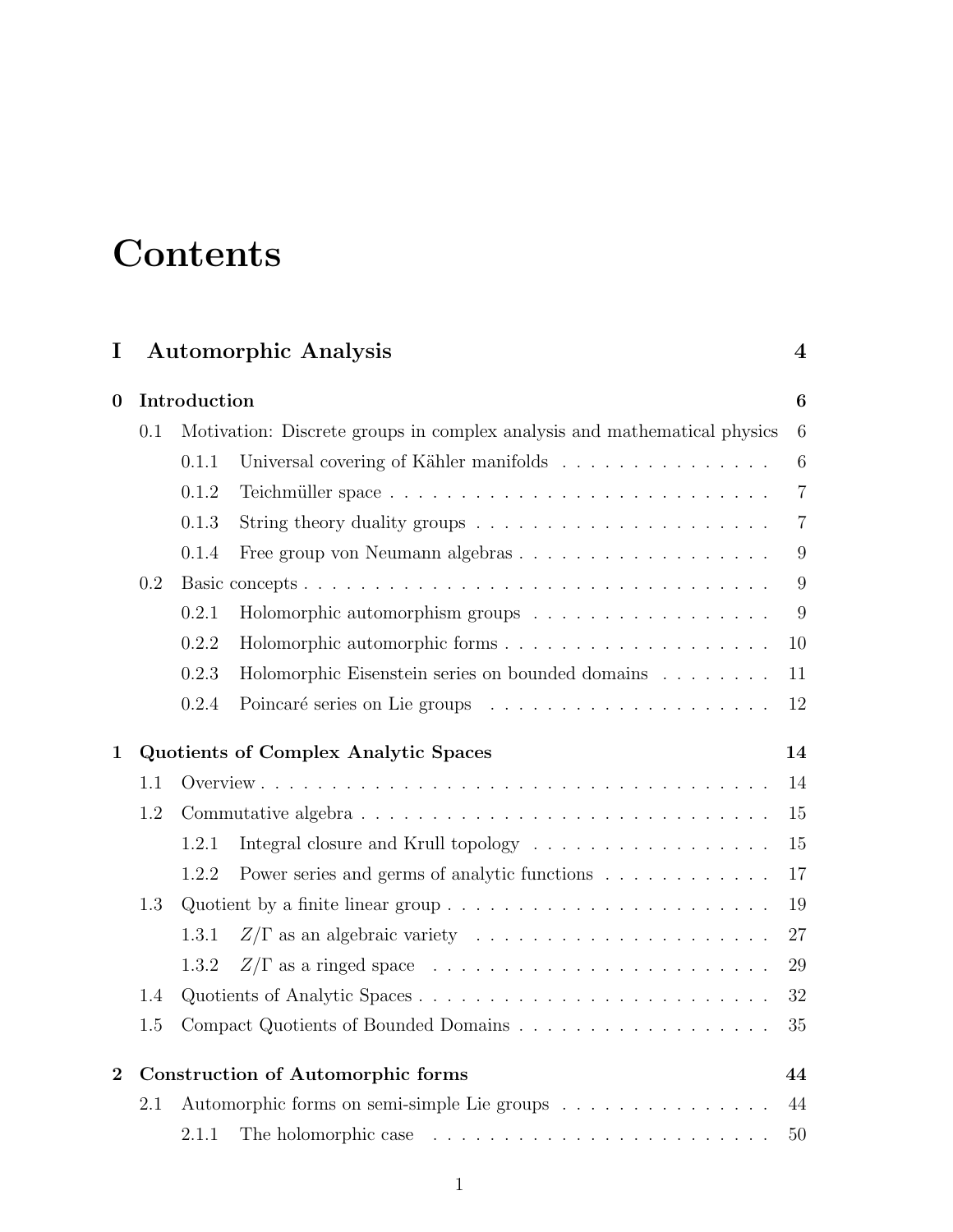|         |     | 2.1.2                                          |                                                                                | 52 |  |  |  |  |
|---------|-----|------------------------------------------------|--------------------------------------------------------------------------------|----|--|--|--|--|
|         |     | 2.1.3                                          | Root decomposition and parabolic subgroups                                     | 53 |  |  |  |  |
|         | 2.2 |                                                |                                                                                | 55 |  |  |  |  |
|         | 2.3 |                                                |                                                                                | 56 |  |  |  |  |
|         | 2.4 |                                                |                                                                                | 56 |  |  |  |  |
|         | 2.5 |                                                |                                                                                | 62 |  |  |  |  |
|         | 2.6 |                                                |                                                                                | 63 |  |  |  |  |
| 2.7     |     |                                                |                                                                                |    |  |  |  |  |
|         | 2.8 | Automorphic Forms on Bounded Symmetric Domains |                                                                                |    |  |  |  |  |
|         |     | 2.8.1                                          |                                                                                | 64 |  |  |  |  |
|         | 2.9 |                                                | Boundary Components and Fourier-Jacobi Series                                  | 65 |  |  |  |  |
|         |     | 2.9.1                                          |                                                                                | 65 |  |  |  |  |
|         |     | 2.9.2                                          |                                                                                | 66 |  |  |  |  |
|         |     | 2.9.3                                          |                                                                                | 67 |  |  |  |  |
| 3       |     |                                                | Automorphic forms in Toeplitz-Berezin quantization                             | 70 |  |  |  |  |
|         | 3.1 |                                                |                                                                                |    |  |  |  |  |
|         | 3.2 |                                                |                                                                                |    |  |  |  |  |
|         | 3.3 | 73<br>76                                       |                                                                                |    |  |  |  |  |
|         |     | 3.3.1                                          |                                                                                | 78 |  |  |  |  |
|         |     | 3.3.2                                          |                                                                                | 79 |  |  |  |  |
|         |     | 3.3.3                                          |                                                                                | 80 |  |  |  |  |
|         |     |                                                |                                                                                |    |  |  |  |  |
| $\bf 4$ |     | Scattering theory<br>83                        |                                                                                |    |  |  |  |  |
|         | 4.1 |                                                |                                                                                | 83 |  |  |  |  |
|         |     | 4.1.1                                          |                                                                                | 83 |  |  |  |  |
|         |     | 4.1.2                                          |                                                                                | 84 |  |  |  |  |
|         |     | 4.1.3                                          | Wave equation $\ldots \ldots \ldots \ldots \ldots \ldots \ldots \ldots \ldots$ | 85 |  |  |  |  |
| 4.2     |     |                                                |                                                                                | 86 |  |  |  |  |
|         | 4.3 |                                                |                                                                                | 88 |  |  |  |  |
|         |     | 4.3.1                                          | Structure of Lie groups                                                        | 88 |  |  |  |  |
|         |     | 4.3.2                                          |                                                                                | 89 |  |  |  |  |
|         | 4.4 |                                                |                                                                                | 89 |  |  |  |  |
|         |     | 4.4.1                                          |                                                                                | 90 |  |  |  |  |
|         |     | 4.4.2                                          |                                                                                | 90 |  |  |  |  |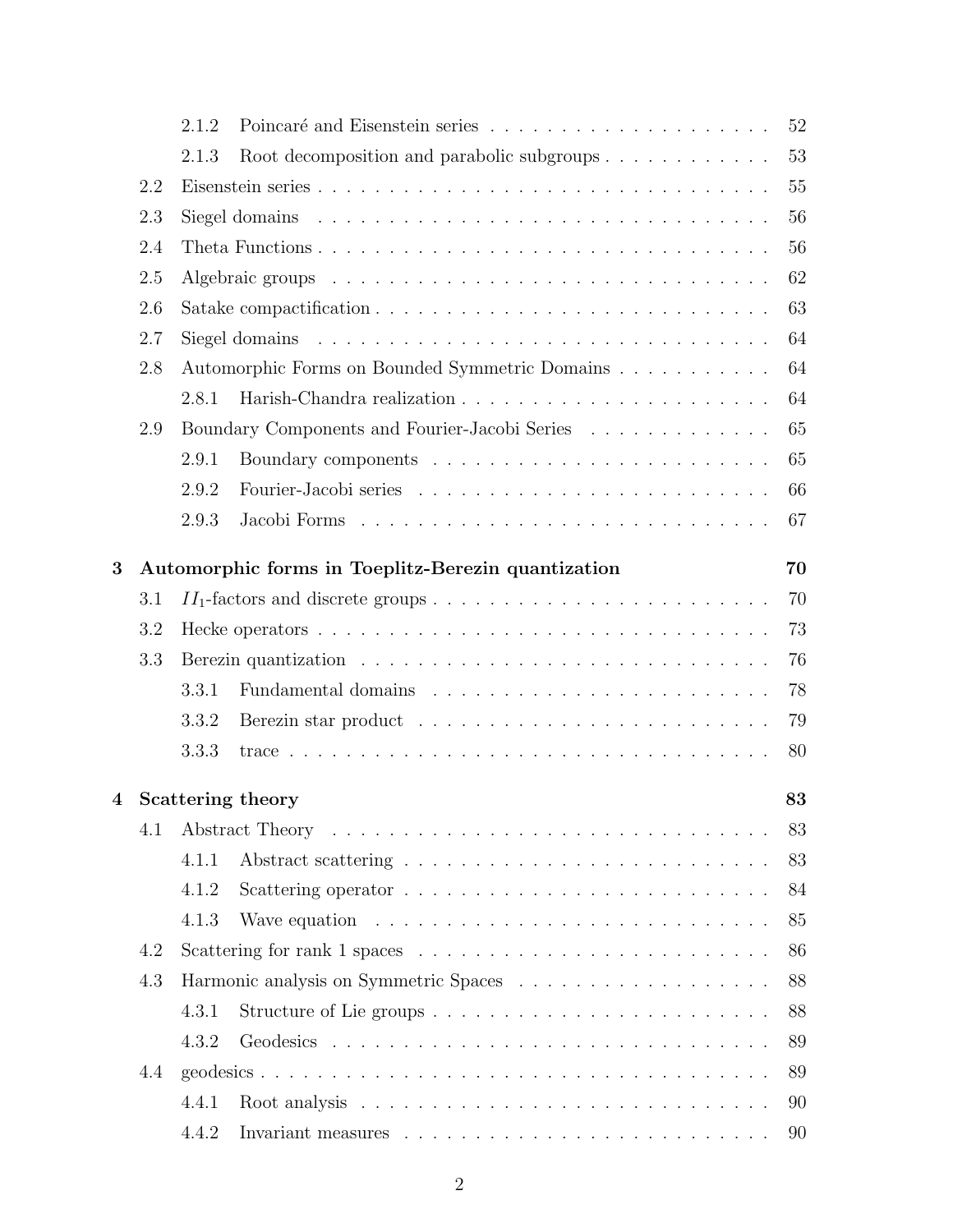|     |       | 4.4.3 Principal series representations and intertwiners 93 |
|-----|-------|------------------------------------------------------------|
|     |       |                                                            |
|     |       |                                                            |
| 4.5 |       |                                                            |
|     |       |                                                            |
|     | 4.5.2 |                                                            |
|     |       |                                                            |
|     |       | 4.5.4 Outgoing representation and scattering operators 107 |
|     | 4.5.5 |                                                            |
|     |       |                                                            |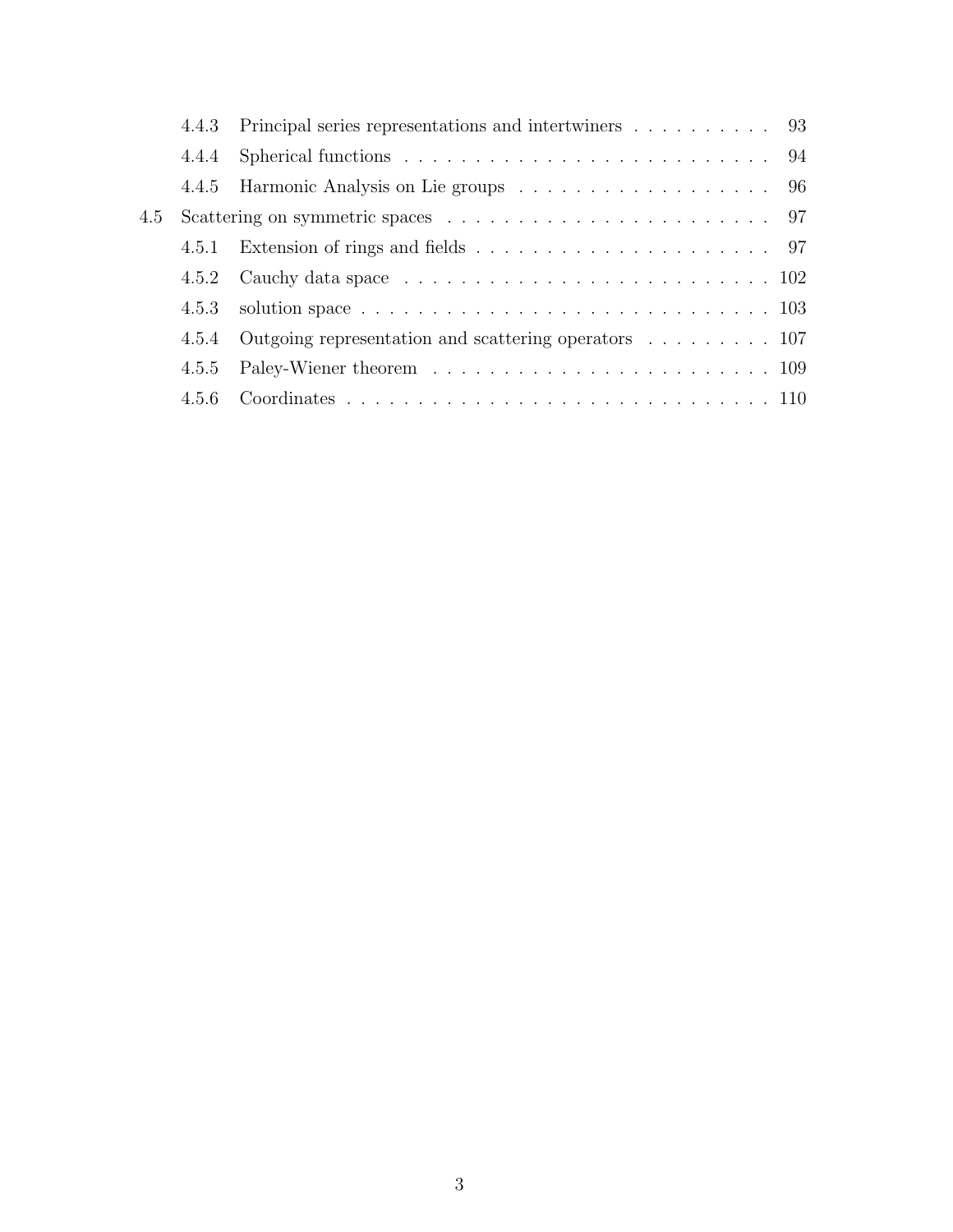# Part I

# Automorphic Analysis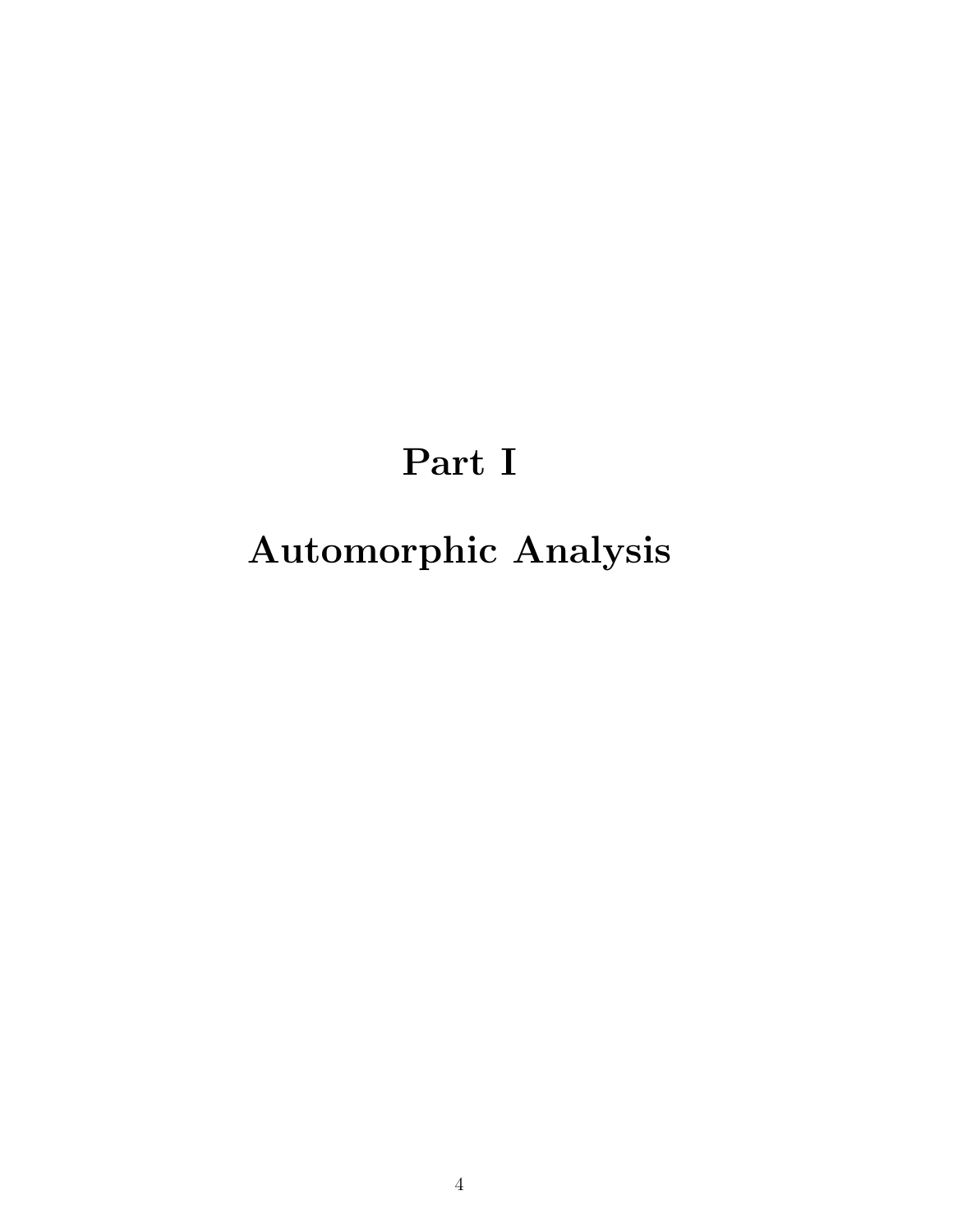## Bibliography

- [1] W. Baily: Introductory Lectures on Automorphic Forms. Publ. Math. Soc. Japan 12 (1973)
- [2] A. Borel: Introduction to Automorphic Forms. Proc. Symp. Pure Math. 9, (1965), 199-210
- [3] A. Fox, D. Spencer, A. Tucker: Algebraic Geometry and Topology (Lefschetz Symposium), Princeton Univ. Press (1957)
- [4] F. Goodman, P. de la Harpe, V. Jones: Coxeter Graphs and Towers of Algebras. MSRI Publ. 14 (1989)
- [5] Harish-Chandra: Spherical functions on semi-simple Lie groups I. Amer. J. Math.
- [6] Harish-Chandra: Automorphic functions on semi-simple Lie groups. Springer Lect. Notes in Math. 62 (1968)
- [7] S. Helgason: Groups and Geometric Analysis. Acad. Press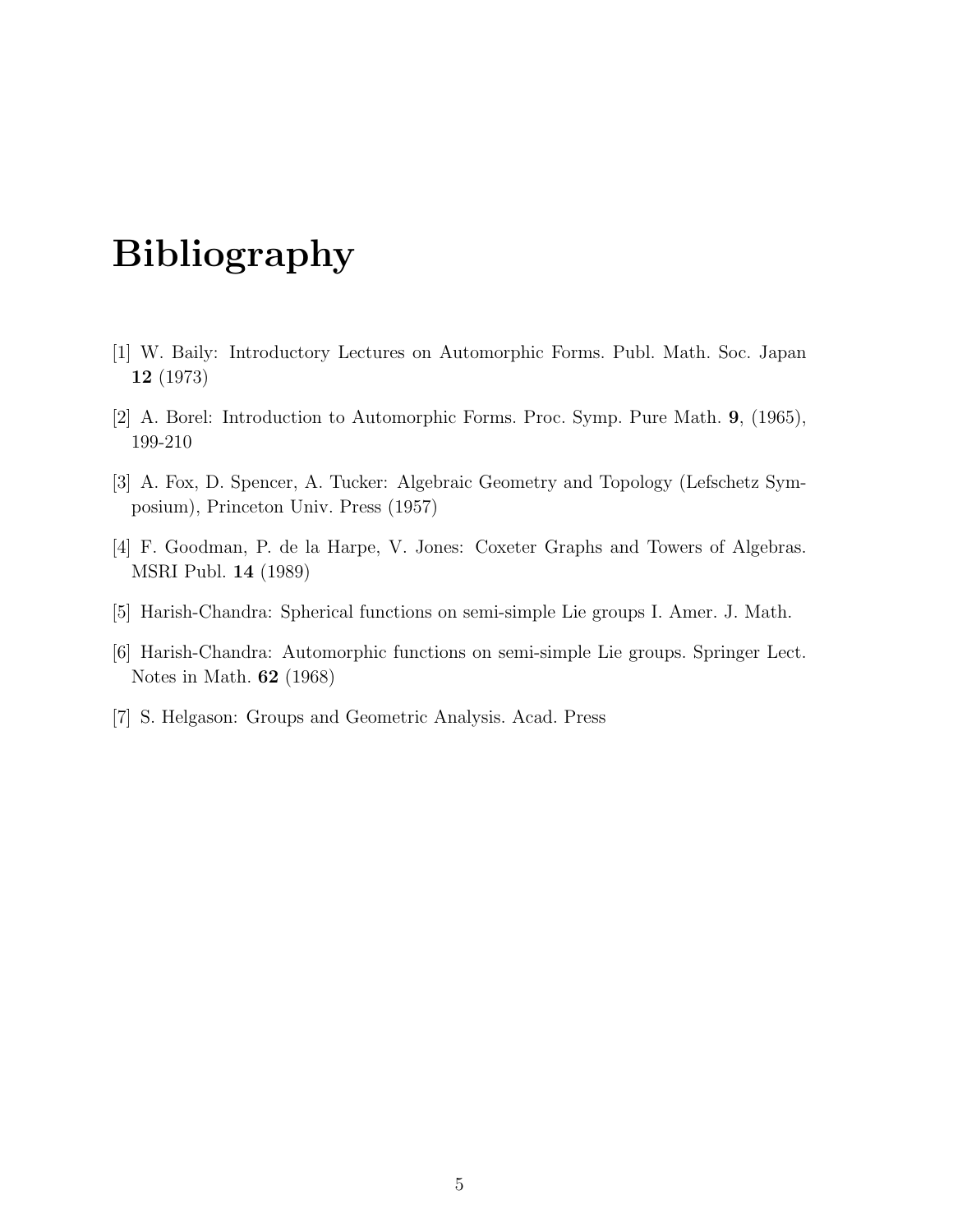## Chapter 0

## Introduction

## 0.1 Motivation: Discrete groups in complex analysis and mathematical physics

### 0.1.1 Universal covering of Kähler manifolds

A complex Kähler manifold  $M$  (not necessarily compact) has a universal covering manifold  $D = \tilde{M}$  such that

$$
M = D/\Gamma
$$

where  $\Gamma = \pi_1(M)$  is a discrete group of holomorphic **deck transformations** acting on D. Thus complex analysis on M is related to 'automorphic' analysis on D. We call  $\Gamma$ co-compact if the quotient space  $M = D/\Gamma$  is compact. More generally, we call  $\Gamma$  of **finite covolume** if  $D/\Gamma$  has finite volume under the volume form induced by the Kähler metric. For 'hyperbolic' Kähler manifolds,  $D$  can often be realized as a bounded domain in  $\mathbf{C}^d$ , and in important cases as a bounded symmetric domain

$$
D=K\backslash G,
$$

where G is a semi-simple real Lie group and K is a maximal compact subgroup. In this case we have a discrete subgroup

 $\Gamma \subset G$ 

which is called a lattice if it is co-compact. In the 1-dimensional case a compact Riemann surface M is hyperbolic iff it has genus  $> 1$ . By the uniformization theorem,  $D = \tilde{M}$  is the unit disk (or upper half-plane). Therefore

$$
\Gamma \subset G = {\rm SL}_2({\bf R})
$$

becomes a discrete group of Möbius transformations. One (i.e., Poincaré) calls  $\Gamma$  of Klein type if it is co-compact and of Fuchs type if it has finite co-volume. Thus the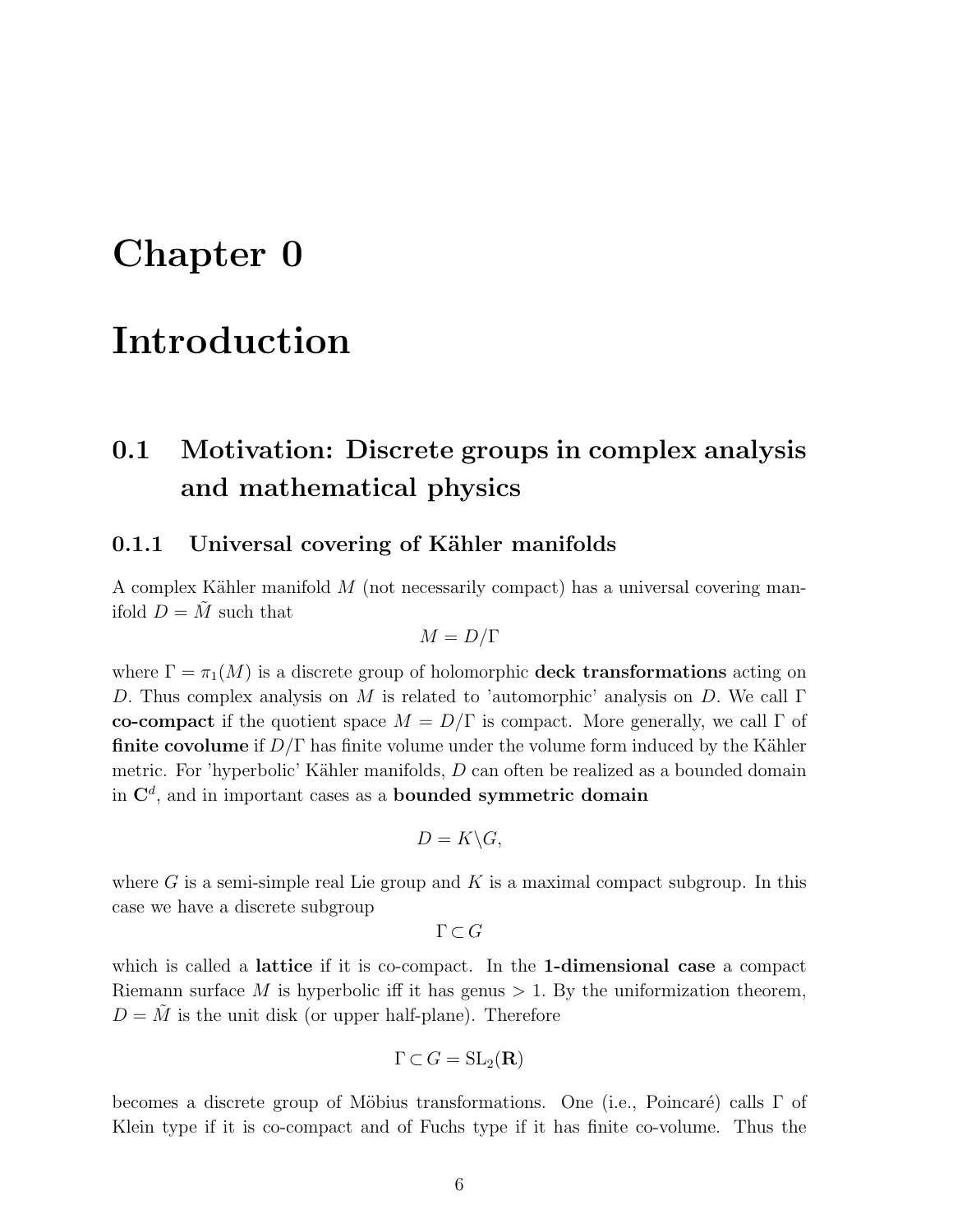all-important modular group

$$
SL_2(\mathbf{Z}) = \{ \begin{pmatrix} a & b \\ c & d \end{pmatrix} \in \mathbf{Z}^{2 \times 2} : \ ad - bc = 1 \}
$$

is Fuchsian, but not Kleinian. In higher dimensions, there exist differential geometric criteria for M to ensure that  $D = \tilde{M}$  is the unit ball in  $\mathbb{C}^d$ , or more generally a bounded symmetric domain. These criteria involve important geometric invariants of the underlying Kähler manifold.

### 0.1.2 Teichmüller space

For a compact Riemann surface  $X$  the **Teichmüller space** 

$$
\mathcal{T}(X) = \text{Conf}(X) / \text{Diff}^0(X)
$$

consists of all conformal structures on X modulo equivalence by diffeomorphisms which are isotopic to the identity. Via Beltrami differentials,  $\mathcal{T}(X)$  can be realized as a convex bounded domain. However, the 'true' moduli space

$$
\mathcal{M}(X) = \text{Conf}(X) / \text{Diff}(X)
$$

consists of all conformal structures modulo equivalence by the full diffeomorphism group. Thus

$$
\mathcal{M}(X) = \mathcal{T}(X)/\Gamma
$$

where

$$
\Gamma = \text{Diff}(X)/\text{Diff}^0(X)
$$

is the discrete group of components of  $\text{Diff}(X)$ , also called the **mapping class group**. The Teichmüller space becomes the universal covering

$$
\mathcal{T}(X) = \widetilde{\mathcal{M}(X)}.
$$

As an important step, this moduli space has to be **compactified** to a projective algebraic variety (or stack) by adding points at infinity, so  $\mathcal{M}(X)$  becomes a Zariski-open (dense) subset of the compactification. Actually, the important case is where  $X$  is not compact, but arises from a compact Riemann surface by removing finitely many punctures. Then the compactification  $\overline{\mathcal{M}}_{q,n}$  is the Mumford-Deligne moduli space.

### 0.1.3 String theory duality groups

In the preceeding two examples,  $\Gamma$  is a discrete group of holomorphic transformations. These give rise to automorphic forms, which are better regarded as sections of a holomorphic line bundle (therefore 'forms' instead of 'functions'). On the other hand, in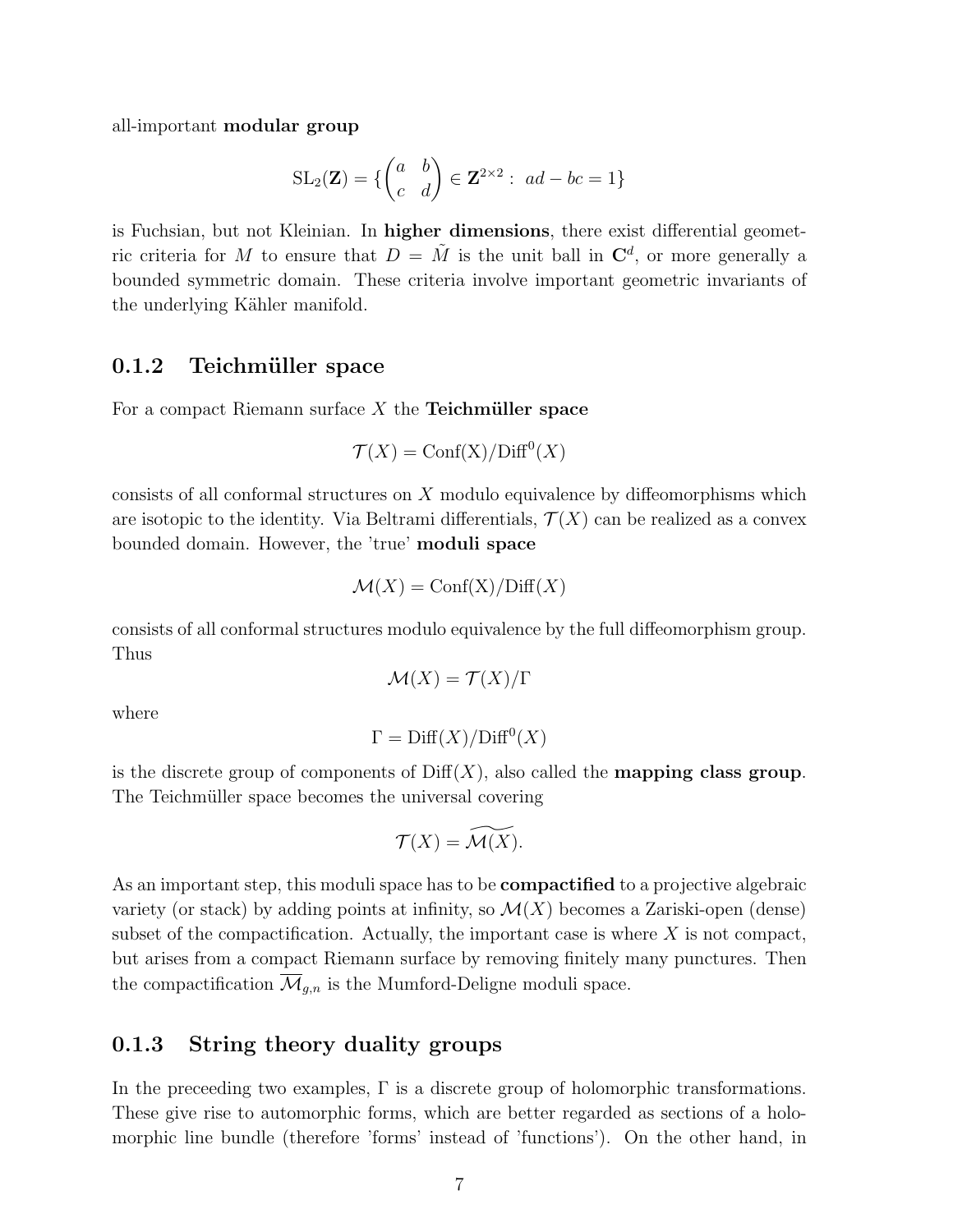number theory (Langlands program) and mathematical physics one encounters discrete subgroups of 'real' Lie groups which give rise to real automorphic (or better, invariant) functions. For example, for a metric  $g$  on a pseudo-Riemannian manifold of Minkowski signature, the Einstein field equation

$$
\operatorname{Ric}(g) = 0
$$

arises from a variational principle under the Einstein-Hilbert action

$$
\mathcal{L}(g) = \int\limits_X dVol_g \operatorname{Scal}(g).
$$

Extending this concept to super-gravity in 10 dimensions, the corresponding solutions, when compactified on tori  $\mathbf{T}^n$  of dimension  $0 \leq n \leq 10$  have scalar moduli which transform under the super-gravity duality groups

$$
A_n(\mathbf{R}), D_n(\mathbf{R}), E_n(\mathbf{R}),
$$

the real forms of algebraic groups of ADE-type. Now super-gravity is regarded as the low-energy limit of string theory. Passing to string theory, which is a quantum field theory, one expects again that the corresponding solutions have scalar moduli which transform under the super-string duality groups

$$
A_n(\mathbf{Z}), D_n(\mathbf{Z}), E_n(\mathbf{Z}),
$$

which form a **lattice** within the real duality groups. More precisely, for string-theory backgrounds of the form

$$
{\bf R}^{1,9-d}\times{\bf T}^d
$$

we obtain the following duality groups

$$
SU_2^R \setminus SL_2^R / SL_2^Z, \quad d = 0
$$
  
\n
$$
SU_2^R \setminus GL_2^R / GL_2^Z, \quad d = 1
$$
  
\n
$$
(SU_2^R \times SU_3^R) \setminus (SL_2^R \times SL_3^R) / (SL_2^Z \times SL_3^Z), \quad d = 0
$$
  
\n
$$
SU_5^R \setminus SL_5^R / SL_5^Z, \quad d = 3
$$
  
\n
$$
(SU_5^R \times_{\mathbf{Z}_2} SU_5^R) \setminus SU_{5,5}^R / SU_{5,5}^Z, \quad d = 4
$$
  
\n
$$
(U_4^H / \mathbf{Z}_2) \setminus E_6^R / E_6^Z, \quad d = 5
$$
  
\n
$$
(SU_8^C / \mathbf{Z}_2) \setminus E_7^R / E_7^Z, \quad d = 6
$$
  
\n
$$
(SU_{16}^R / \mathbf{Z}_2) \setminus E_8^R / E_8^Z, \quad d = 7
$$

In general these can be written as the series  $E_{d+1}$  with Dynkin diagram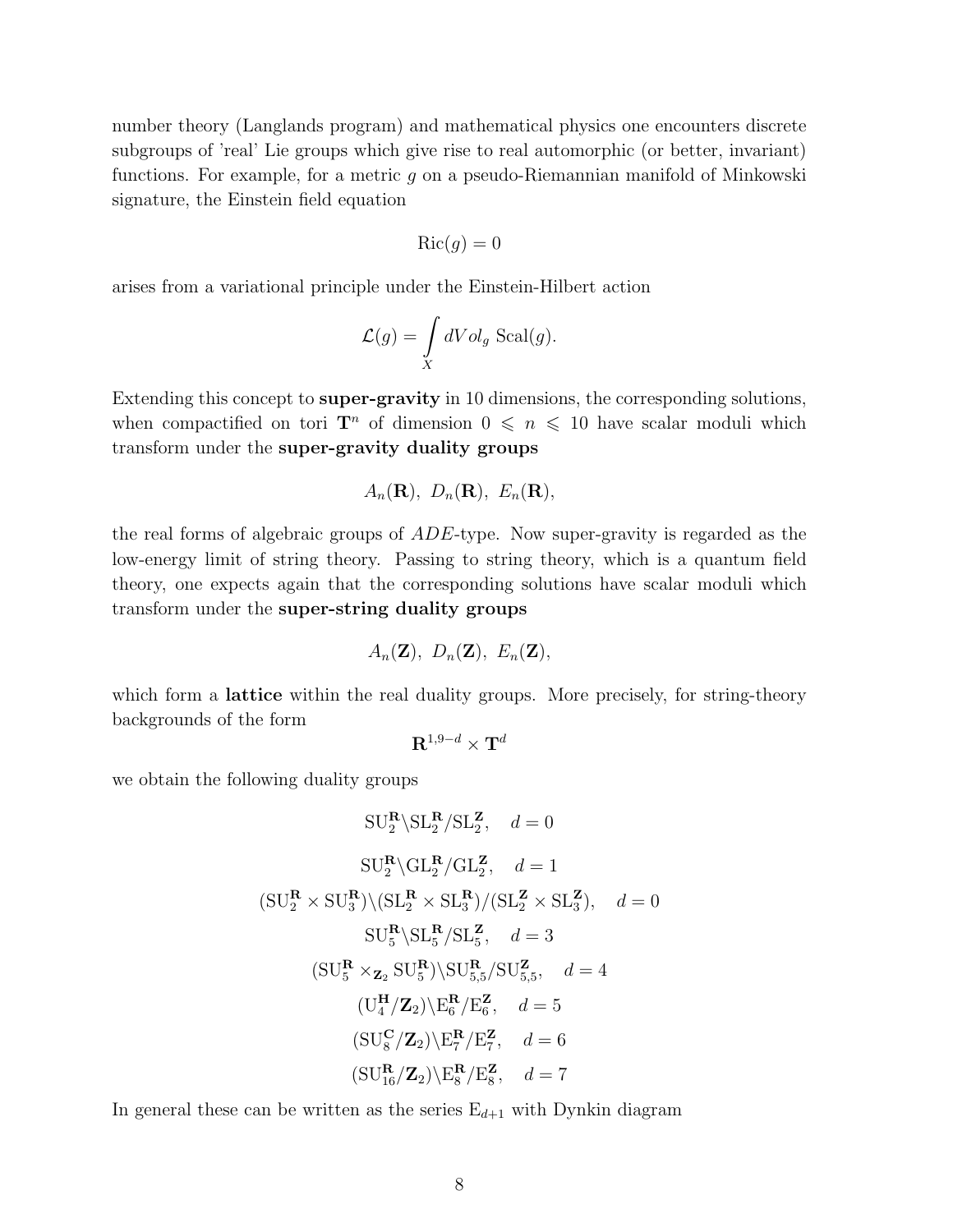#### 0.1.4 Free group von Neumann algebras

For any free group  $\Gamma$  in  $\ell$ -generators (more generally, every group with only infinite conjugacy classes) the group von Neumann algebra  $W^*(\Gamma) = \Gamma''$  (bicommutant) is a von Neumann factor of type  $II_1$ . We will show that this arises in the Berezin quantization on weighted Bergman spaces  $H^2_{\nu}(\mathbf{D})$  over the unit disk (or upper half-plane), where  $\nu$ becomes the number of generators.

### 0.2 Basic concepts

#### 0.2.1 Holomorphic automorphism groups

For a complex manifold D (or even more general, a complex analytic space) we let Aut $(D)$  denote the 'automorphism' group of all biholomorphic transformations of D, acting from the right:  $(z, g) \mapsto z \cdot g$ . It is known that for a bijective holomorphic map  $g: D \to D$  the inverse map  $g^{-1}: D \to D$  is also holomorphic.

If D is a locally compact and locally connected topological space, then Arens has shown that the homeomorphism group  $Top(X)$ , endowed with the so-called **compact**open topology, is a topological group and the evaluation map  $D \times G \to D$  is jointly continuous. In particular, for a domain  $D \subset \mathbb{C}^d$  we consider the identity component

$$
G = \mathrm{Aut}(D)^0
$$

of the holomorphic automorphism group  $Aut(D) \subset Top(D)$ . By Arens' result this is a connected topological group. In general, it is not a Lie group. For example,  $Aut(\mathbb{C}^2)$ has infinite dimension, since for every entire function  $f: \mathbf{C} \to \mathbf{C}$  the mapping

$$
\Phi_f(z, w) := (z, w + f(z))
$$

is an automorphism of  $\mathbb{C}^2$ , with inverse  $\Phi_f^{-1} = \Phi_{-f}$ . On the other hand, if  $D \subset \mathbb{C}^d$  is a **bounded domain**, then G is a (finite-dimensional) Lie group by a deep theorem of H. Cartan. The first step in the proof is the following:

**Lemma 1.** Let  $A, B \subset D$  be compact subsets of D. Then the set

$$
G_{A,B} := \{ g \in G : \ A.g \cap B \neq \emptyset \}
$$

is compact.

*Proof.* By separability, it is enough to show that  $G_{A,B}$  is sequentially compact. Consider a sequence  $g_n \in G_{A,B}$ . Then there exist sequences  $a_n \in A$ ,  $b_n \in B$  such that  $a_n \cdot g_n = b_n$ . Since  $g_n^{\pm}$  are bounded holomorphic maps on D we may choose by Montel's theorem convergent subsequences satisfying  $g_n^{\pm} \to g_{\pm} : D \to \overline{D}$ . Since A, B are compact, taking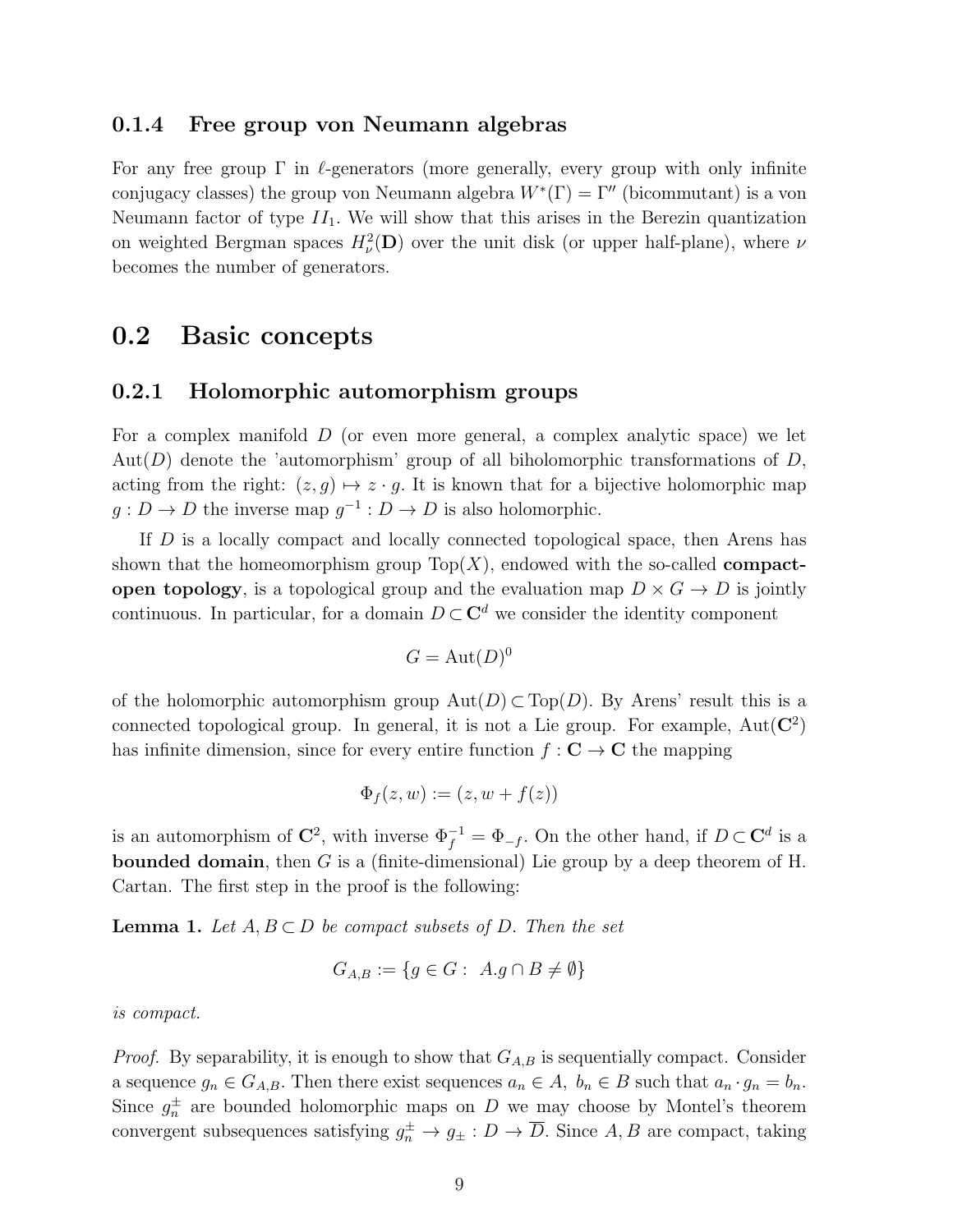further subsequences we may assume in addition that  $a_n \to a \in A$ ,  $b_n \to b \in B$ . Then  $a \cdot g_+ = b$ ,  $b \cdot g_- = a$  since the evaluation map  $D \times G \to D$  is jointly continuous. Choose open sets  $a \in U \subset W \subset \subset D$ ,  $b \in V \subset \subset D$  satisfying  $U \cdot g_+ \subset V$  and  $V \cdot g_- \subset W$ . Then joint continuity implies  $g_+ \circ g_-|_V = id$ ,  $g_- \circ g_+|_U = id$ . A similar argument shows that  $D \cdot g_{\pm} \subset D$ .  $\Box$ 

Corollary 2. For every  $a \in D$  the isotropy subgroup

$$
G_a := G_{a,a} = \{ g \in G : a \cdot g = a \}
$$

is compact.

Let D be a complex manifold, for example a bounded domain  $D \subset \mathbb{C}^d$ . A group  $\Gamma \subset \text{Aut}(D)$  of holomorphic transformations of D is called **properly discontinuous** if for all compact subsets  $A, B \subset D$  the set

$$
\Gamma_{A,B} := \{ \gamma \in \Gamma : \ A\gamma \cap B \neq \emptyset \}
$$

is finite. Note that in general this is only a subset of  $\Gamma$ . For  $A = B$  we obtain a (finite) subgroup

$$
\Gamma_A := \Gamma_{A,A} = \{ \gamma \in \Gamma : A\gamma \cap A \neq \emptyset \}.
$$

In particular, for each point  $a \in D$  the **isotropy subgroup** 

$$
\Gamma_a := \Gamma_{a,a} = \{ \gamma \in \Gamma : \ a\gamma = a \}
$$

is finite. The same concepts apply to more general 'analytic spaces' which may have singularities.

**Proposition 3.** For a bounded domain D, every discrete subgroup  $\Gamma \subset \text{Aut}(D)$  acts properly discontinuous on D

*Proof.* For all compact subsets  $A, B \subset D$  the set

$$
\Gamma_{A,B} = \Gamma \cap G_{A,B}
$$

is compact and discrete, hence finite.

### 0.2.2 Holomorphic automorphic forms

Consider first a connected complex manifold D and a properly discontinuous group  $\Gamma \subset \text{Aut}(D)$ . An automorphic cocycle  $J : \Gamma \times D \to \mathbb{C}$  consists of holomorphic functions  $J_{\gamma}: D \to \mathbb{C}$  which satisfy the cocycle property

$$
J_{\gamma\gamma'}(z) = J_{\gamma}(\gamma'z) J_{\gamma'}(z).
$$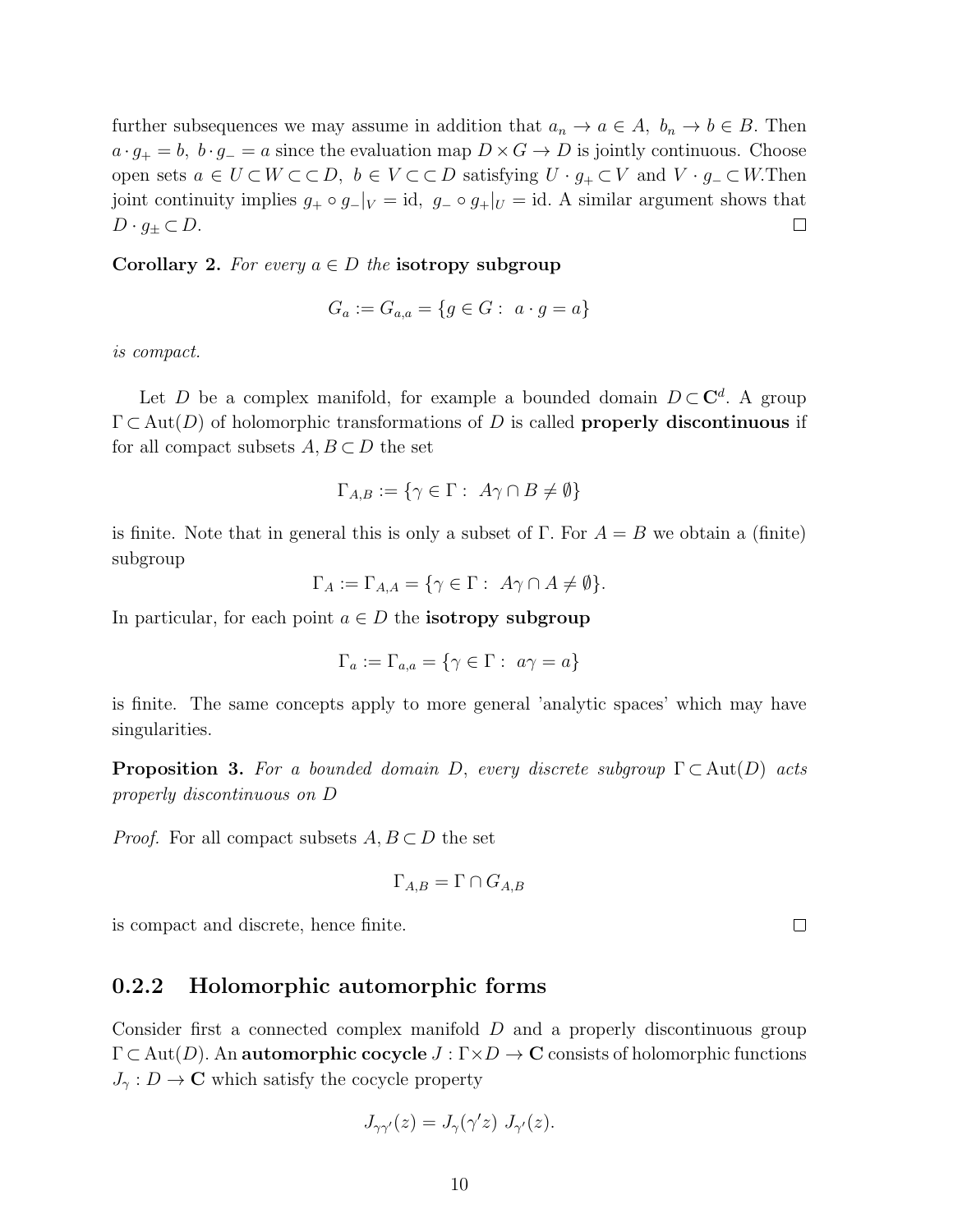The standard example, for a domain  $D$ , is given by the Jacobian

$$
J_g(z) := \det g'(z)
$$

where  $g'(z)$  is the holomorphic derivative of  $g \in Aut(D)$  at  $z \in D$ . Relative to the cocycle J, a holomorphic function  $f: D \to \mathbb{C}$  is called an m-automorphic form if

$$
J_{\gamma}(z)^m f(\gamma z) = f(z)
$$

for all  $\gamma \in \Gamma$  and all  $z \in D$ . This means that f is a holomorphic section of the m-th power of a line bundle determined by J. For  $m = 0$  one would say invariant function, but typically automorphic forms exist for large m. Let  $\mathcal{O}^m_\Gamma(D,\mathbf{C})$  denote the vector space of all *m*-automorphic forms. Then  $\mathcal{O}_{\Gamma}^m(D, \mathbf{C}) \cdot \mathcal{O}_{\Gamma}^n(D, \mathbf{C}) \subset \mathcal{O}_{\Gamma}^{m+n}(D, \mathbf{C})$  and hence

$$
\mathcal{O}_{\Gamma}(D,\mathbf{C}):=\sum_{m\geqslant 0}\mathcal{O}^m_{\Gamma}(D,\mathbf{C})\subset \mathcal{O}(D,\mathbf{C})
$$

is a graded subalgebra of holomorphic functions.

### 0.2.3 Holomorphic Eisenstein series on bounded domains

Let  $D \subset \mathbb{C}^d$  be a bounded domain and  $\Gamma \subset \text{Aut}(D)$  a discrete, hence properly discontinuous, subgroup. Let  $f \in H^{\infty}(D)$  be a holomorphic function. For  $m \geq 2$  define the Poincaré-Eisenstein series

$$
f_{\Gamma}^{m}(z) := \sum_{\gamma \in \Gamma} J_{\gamma}(z)^{m} f(z\gamma).
$$

Note that  $\Gamma$  is acting from the right.

**Proposition 4.** For  $m \geq 2$  the series

$$
1^m_\Gamma(z):=\sum_{\gamma\in\Gamma}\ J_\gamma(z)^m
$$

is compactly  $|\cdot|$ -convergent on D.

*Proof.* Let  $A \subset B \subset C$  be compact subsets. Then for each  $z \in A$  there exists an open polydisk (product of disks)  $P_z \subset B$ . If  $P_z \sigma \cap P_z \cdot \tau \neq \emptyset$  then  $B \cdot (\sigma \tau^{-1}) \cap B \supset P_z \cdot$  $(\sigma\tau^{-1}) \cap P_z \neq \emptyset$  and hence  $\sigma\tau^{-1} \in \Gamma_B$ . Therefore the collection  $(P_z\gamma)_{\gamma \in \Gamma}$  covers D at most  $|\Gamma_B|$  times. This implies for the volume  $|\cdot|$ 

$$
\sum_{\gamma \in \Gamma} |P_z \gamma| \leq |\Gamma_B| |D|.
$$

The mean value theorem and integral transformation formula imply

$$
|J_{\gamma}(z)|^2 \leqslant \frac{1}{|P_z|} \int_{P_z} dw |J_{\gamma}(w)|^2 = \frac{|P_z \gamma|}{|P_z|}
$$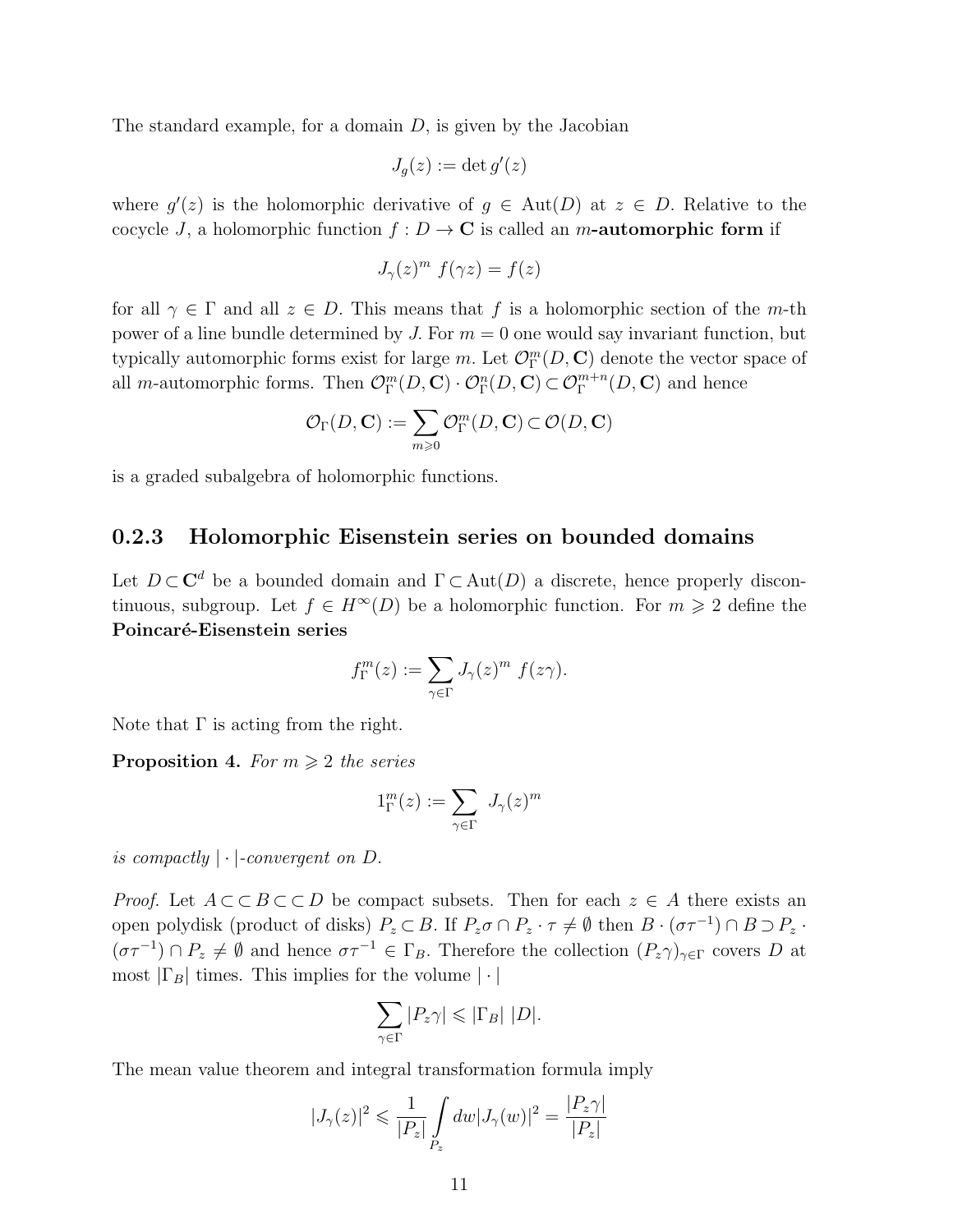since  $|J_{\gamma}(w)|^2$  is the real Jacobian determinant. It follows that

$$
\sum_{\gamma \in \Gamma} |J_{\gamma}(z)|^2 \leqslant \sum_{\gamma \in \Gamma} \frac{|P_z \gamma|}{|P_z|} \leqslant \frac{1}{|P_z|} |\Gamma_B| |D|.
$$

Since A is covered by finitely many polydisks  $P_z$ , this proves uniform convergence on A for  $m = 2$ . This in turn implies  $\sup_{z \in A} |J_{\gamma}(z)| < 1$  for almost all  $\gamma \in \Gamma$  and therefore  $|J_{\gamma}(z)|^{m} \leqslant |J_{\gamma}(z)|^{2}$  of  $m \geqslant 2$ .  $\Box$ 

Corollary 5. If  $f \in H^{\infty}(D)$  is a bounded holomorphic function, then for  $m \geq 2$  the series

$$
f_{\Gamma}^{m} := \sum_{\gamma \in \Gamma} J_{\gamma}^{m} \gamma \cdot f, \quad f_{m}^{\Gamma}(z) := \sum_{\gamma \in \Gamma} J_{\gamma}(z)^{m} f(z\gamma)
$$

is compactly  $|\cdot|$ -convergent on D.

Proof.

$$
\sum_{\gamma \in \Gamma} |J_{\gamma}(z)|^{m} |f(z\gamma)| \leq \sup_{D} |f| \sum_{\gamma \in \Gamma} |J_{\gamma}(z)|^{m}
$$

 $\Box$ 

In case  $D \subset Z$  is a bounded domain, all polynomials  $f \in \mathcal{P}(Z)$  restricted to D are bounded.

### 0.2.4 Poincaré series on Lie groups

**Proposition 6.** Let G be a unimodular group and  $f \in L^1(G)$  be integrable (could be vector-valued). Then the Poincaré series

$$
f_{\Gamma}:=\sum_{\gamma\in \Gamma} \ \gamma\cdot f, \quad f_{\Gamma}(g):=\sum_{\gamma\in \Gamma} f(g\gamma)
$$

 $\|\cdot\|$ -converges compactly on G and is bounded.

*Proof.* Since  $\Gamma$  is discrete there exists a symmetric compact e-neighborhood  $P \subset G$  such that  $\Gamma \cap P^2 = \{e\}$ . By a deep result of Harish-Chandra [1, Theorem 19, p. 154] there exists a 'Dirac' like function  $\delta \in C^{\infty}(G)$  with compact support supp $(\delta) \subset P$  (which is K-invariant  $\delta(k^{-1}gk) = \delta(k)$   $\forall$   $k \in K$ ) and satisfies the convolution equation

$$
f * \delta = f.
$$

Putting  $h' = h\gamma$ , it follows that

$$
f(g\gamma) = (f * \delta)(g\gamma) = \int_G dh' \ f(g\gamma h'^{-1}) \ \delta(h')
$$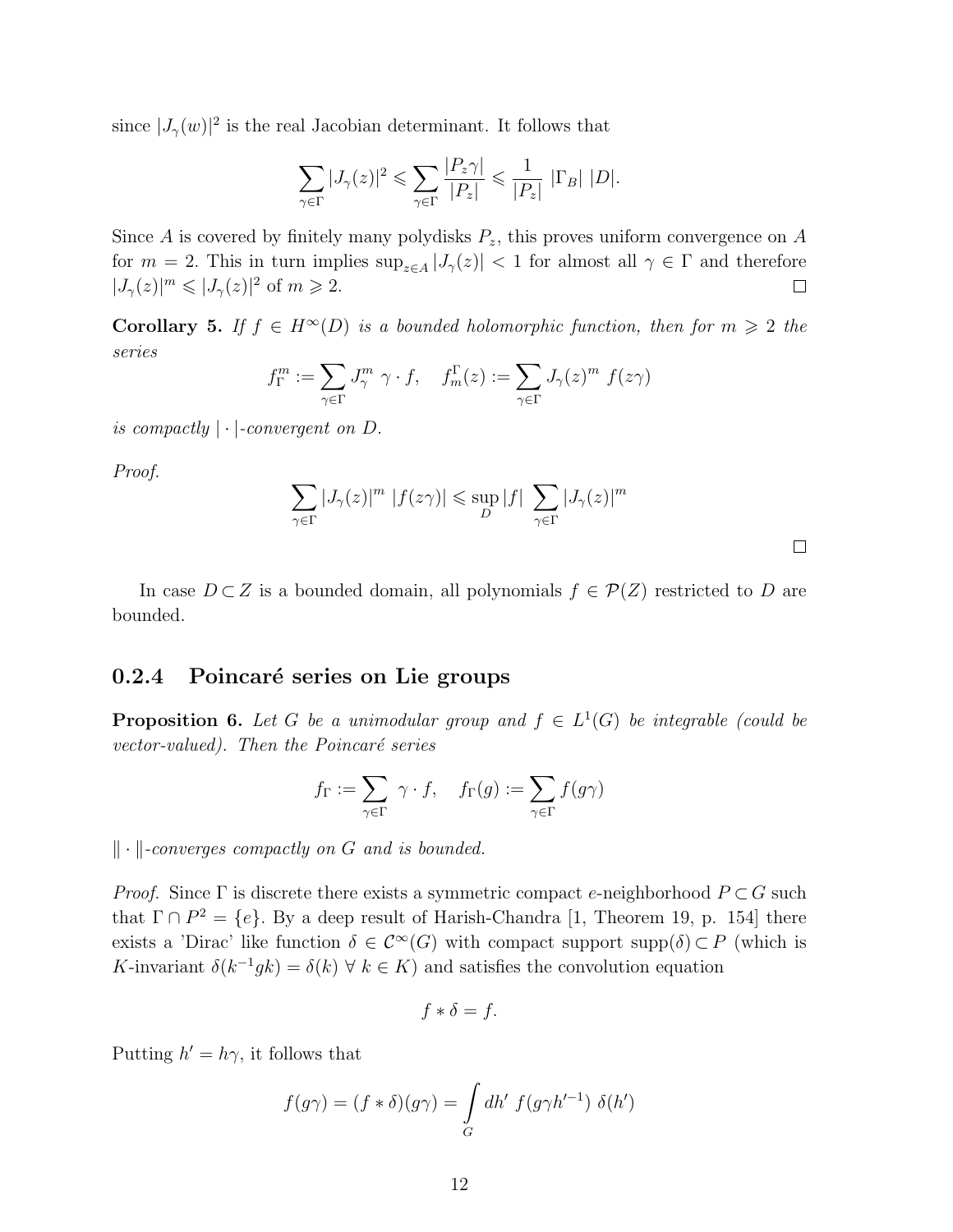$$
= \int\limits_G dh \ f(gh^{-1}) \ \delta(h\gamma) = \int\limits_{P\gamma^{-1}} dh \ f(gh^{-1}) \ \delta(h\gamma)
$$

Therefore

$$
||f(g\gamma)|| \leq \int_{P\gamma^{-1}} dh \, ||f(gh^{-1})|| \, |\delta(h\gamma)| \leq \sup_G |\delta| \int_{P\gamma^{-1}} dh \, ||f(gh^{-1})||
$$

If  $\gamma_1, \gamma_2 \in \Gamma$  are distinct, then  $P\gamma_1^{-1} \cap P\gamma_2^{-1} = \emptyset$ . Putting  $h'' = gh^{-1}$ , it follows that

$$
||f||_{\Gamma}(g) := \sum_{\gamma \in \Gamma} ||f(g\gamma)|| \le \sup_{G} |\delta| \sum_{\gamma \in \Gamma} \int_{P\gamma^{-1}} dh \, ||f(gh^{-1})||
$$
  

$$
\le \sup_{G} |\delta| \int_{G} dh \, ||f(gh^{-1})|| = \sup_{G} |\delta| \int_{G} dh'' \, ||f(h'')|| = \sup_{G} |\delta| \, ||f||_{1}
$$

using that  $G$  is unimodular. This shows that the series converges normally on  $G$ . Since f is integrable, for any  $\epsilon > 0$  there exists a compact set  $Q \subset G$  such that

$$
\int_{G\sim Q} dh \, \|f(h)\| \leq \epsilon.
$$

For any compact subset  $C \subset G$  the set

$$
A := \{ \gamma \in \Gamma : C\gamma P \cap Q \neq \emptyset \}
$$

is finite. For  $\gamma \in \Gamma \sim A$  the sets  $g\gamma P$  are pairwise disjoint and contained in  $G \sim Q$ . Therefore, for any  $g \in C$ 

$$
\sum_{\gamma \in \Gamma \sim A} ||f(g\gamma)|| \leq \sup_G |\delta| \sum_{\gamma \in \Gamma \sim A} \int_{g\gamma P} dh \, ||f(h)|| \leq \sup_G |\delta| \int_{G \sim Q} dh \, ||f(h)|| \leq \epsilon \, \sup_G |\delta|.
$$

 $\Box$ 

Hence the series converges uniformly on  $\mathcal C$ 

In general, it is difficult to decide whether these Poincaré series do not vanish identically. This can be studied, e.g., by Fourier expansions to be considered later.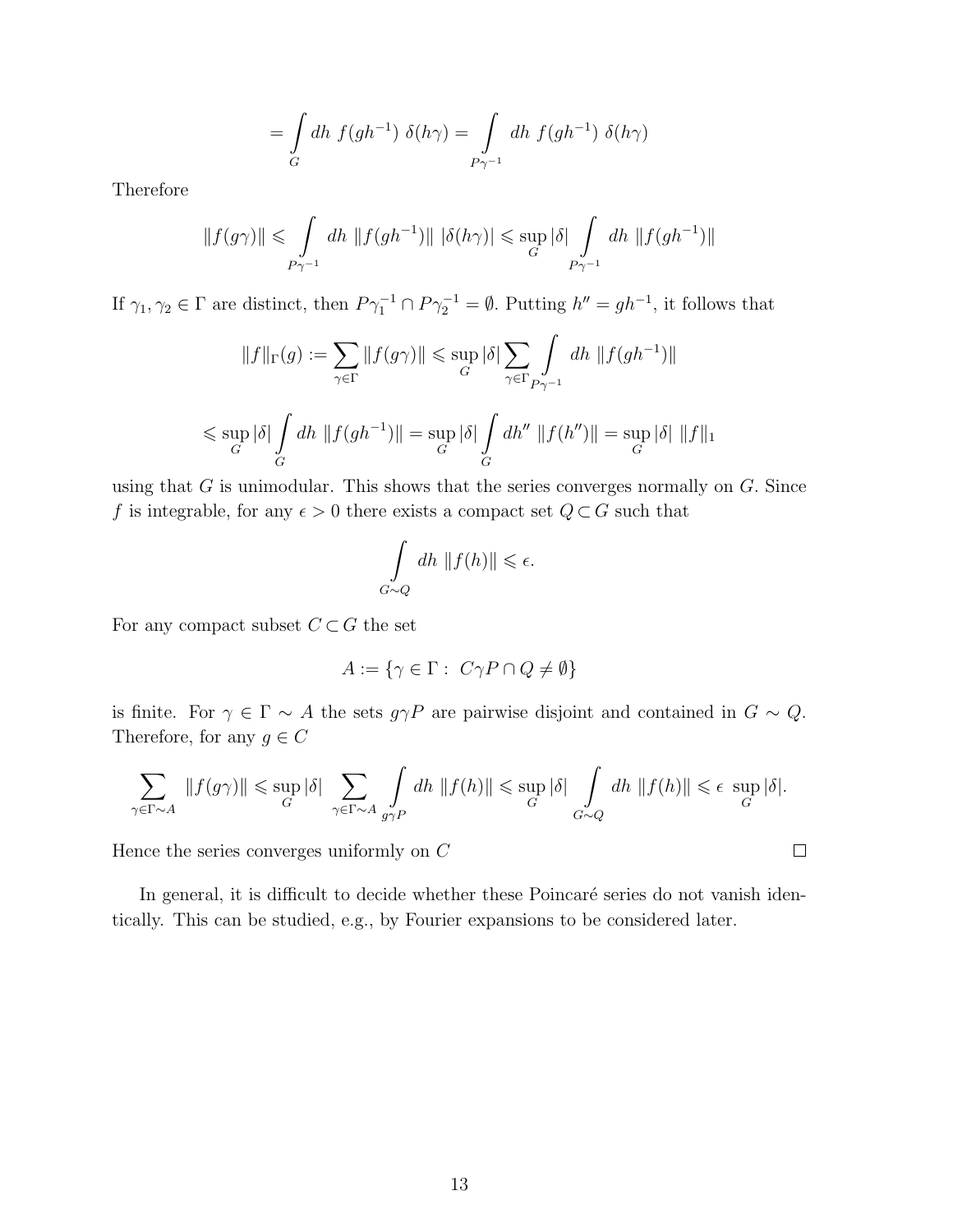## Chapter 1

# Quotients of Complex Analytic Spaces

### 1.1 Overview

The quotient space  $D/\Gamma$  of a complex manifold D (e.g., a domain  $D \subset Z = \mathbb{C}^d$ ) by a properly discontinuous group  $\Gamma$  is in general not a complex manifold, because of singularities arising at fixed points  $a \in D$  where the (finite) isotropy group  $\Gamma_a$  is not trivial. Nevertheless, it will be shown that  $D/\Gamma$  is always a so-called analytic space. More precisely,

- The quotient  $Z/\Gamma$  by a finite linear group  $\Gamma \subset GL(Z) = GL_n(\mathbb{C})$  (not necessarily a reflection group) is a complex analytic space.
- As a consequence, the quotient  $D/\Gamma$  of any complex analytic space D by a **prop**erly discontinuous group  $\Gamma \subset Aut(D)$  (not necessarily finite or linear) is again a complex analytic space.
- If D is a bounded domain and  $\Gamma \subset \text{Aut}(D)$  is a co-compact discrete subgroup, then  $D/\Gamma$  is a projective algebraic variety. This deep result of H. Cartan was a primary motivation for Kodaira's embedding theorem.
- If  $D = K\backslash G$  is a bounded symmetric domain and  $\Gamma \subset G$  is an 'arithmetic' discrete subgroup (of finite co-volume) then  $D/\Gamma$  is a Zariski-dense open subset of a projective algebraic variety.

In this chapter we prove the first three assertions. The fourth assertion (Satake compactification) lies deeper and will be proved later.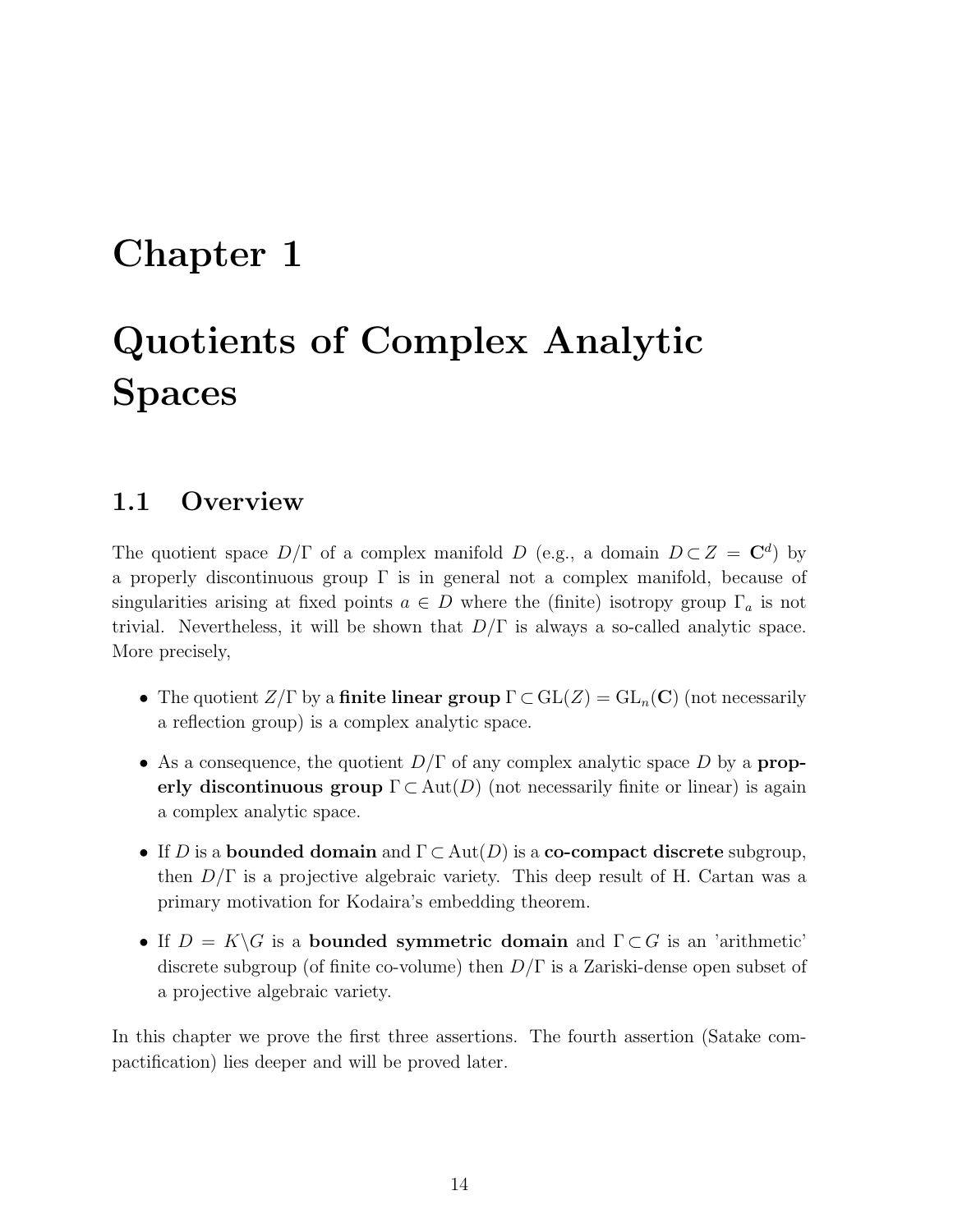## 1.2 Commutative algebra

### 1.2.1 Integral closure and Krull topology

 $\overline{D}$ 

We consider unital commutative rings A. For an integral domain A let

$$
\underline{A}:=\{\frac{a}{b}:\ a,b\in A,\ b\neq 0\}
$$

denote its field of fractions. For a commutative ring extension  $A \subset B$  let

$$
\overline{A}^B := \{ b \in B : A[b] = A \langle fin \rangle \}
$$

denote the **integral closure** of A in B. This shorthand notation means that the algebra A[b] generated by A and  $b \in A$  (in short, the A-algebra generated by b) is a finitely generated A-module. One can show that

$$
A \subset \overline{A}^B \subset B
$$

is a subring of B. We define the notion of integrally closed and integrally dense by looking at the extreme cases

$$
A\underset{\text{closed}}{\overset{\text{int}}{\subset}}B\Leftrightarrow A=\overline{A}^B,
$$
  

$$
A\underset{\text{dense}}{\overset{\text{int}}{\subset}}B\Leftrightarrow\overline{A}^B=B.
$$

An integral domain A is called normal if

$$
A = \overline{A}^{\underline{A}} \underset{\text{closed}}{\overset{\text{int}}{\subset}} A^{\underline{A}}
$$

is integrally closed in its field of fractions. Consider a group  $\Gamma \subset Aut(A)$  of ring automorphisms of A. Then

$$
A^{\Gamma} := \{ a \in A : \ \gamma \cdot a = a \ \forall \ \gamma \in \Gamma \}
$$

is a subring of A.

**Lemma 7.** Let  $A$  be a normal ring. Then the subring

$$
A^{\Gamma} := \{ a \in A : \ \gamma \cdot a = a \ \forall \ \gamma \in \Gamma \}
$$

is also normal.

*Proof.* Since A is an integral domain, its subring  $A^{\Gamma}$  is also an integral domain. Now let  $f=\frac{p}{a}$  $\frac{p}{q} \in \overline{A}^{\Gamma \Delta}$ <sup>r</sup>, where  $p, q \in A^{\Gamma}$  and  $q \neq 0$ . Then  $f \in \overline{A}^{\Delta} = A$  and for all  $\gamma \in \Gamma$  we have

$$
\gamma \cdot f = \frac{\gamma \cdot p}{\gamma \cdot q} = \frac{p}{q} = f
$$

Therefore  $f \in A^{\Gamma}$  and hence  $A^{\Gamma} = \overline{A^{\Gamma}}^{A^{\Gamma}}$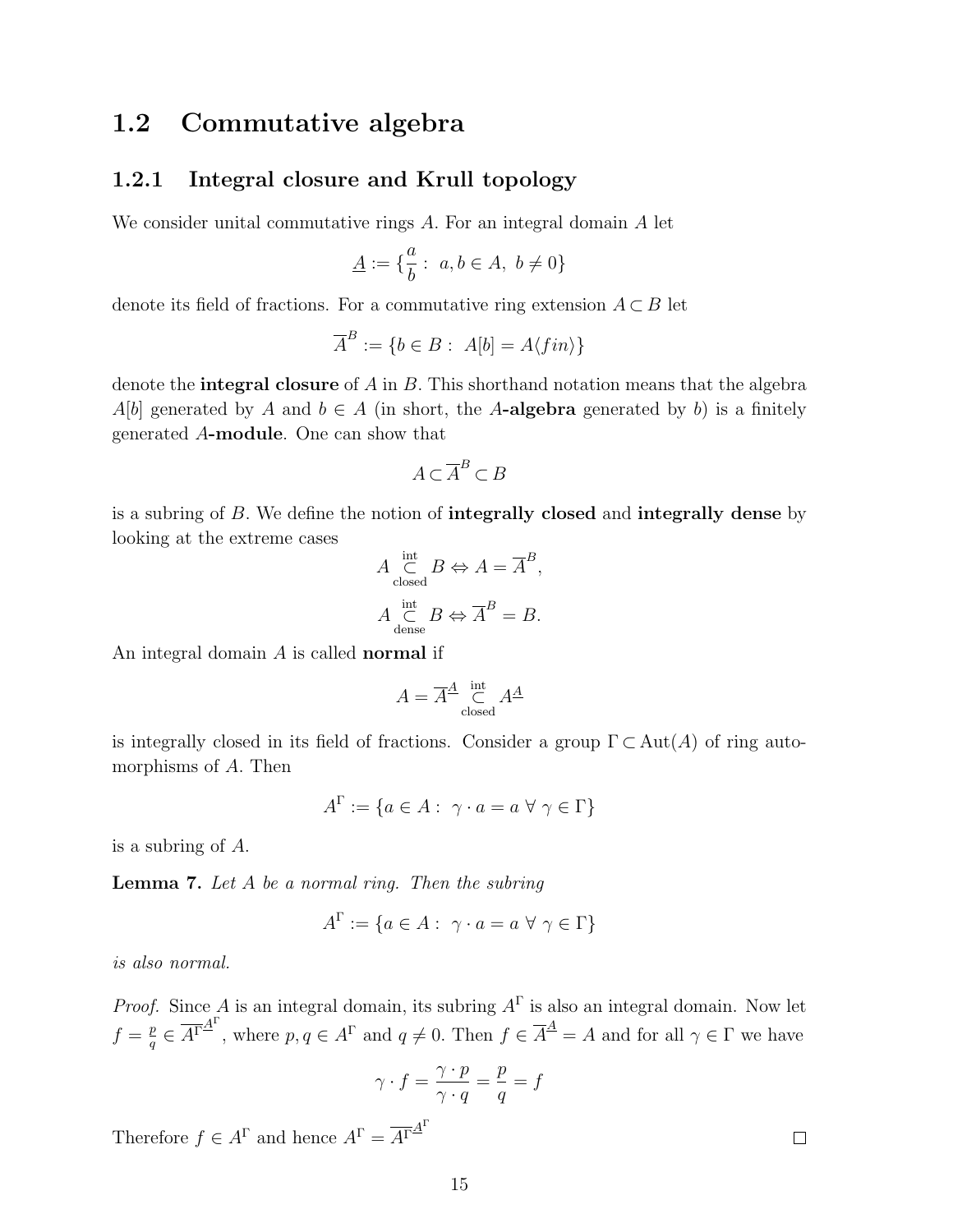**Lemma 8.** Let A be a noetherian ring, and  $M = A \langle fin \rangle$  a finitely generated A-module. Then every A-submodule  $N \subset M$  is also finitely generated,  $N = A \langle fin \rangle$ .

The following **integrality criterion** will often be used.

**Proposition 9.** Let  $A \subset B$  be a commutative ring extension. Then  $B = A \langle fin \rangle$  is a finitely generated A-module if and only if  $B = A[f\infty n]$  is a finitely generated A-algebra and  $B = \overline{A}^B$ . In short,

$$
B = A \langle fin \rangle \Leftrightarrow B = A[fin] = \overline{A}^B
$$

Now we study ring completions under the so-called Krull topology. For any ring A and ideal  $\mathfrak{m} \triangleleft A$  the  $\mathfrak{m}$ -closure of an ideal  $\mathfrak{a} \triangleleft A$  is given by

$$
\overline{\mathfrak{a}} = \bigcap_{n \geq 0} (\mathfrak{a} + \mathfrak{m}^n A)
$$

More generally, a submodule  $N \subset M$  of an A-module M has the m-closure

$$
\overline{N} = \bigcap_{n \geqslant 0} (N + \mathfrak{m}^n M)
$$

The following closure criterion is proved in [Zariski-Samuel, p. 262, Theorem 9].

**Proposition 10.** Consider a noetherian ring A and an ideal  $\mathfrak{m} \triangleleft A$  contained in every maximal ideal. An equivalent condition is that

$$
1+\mathfrak{m}\subset\AA
$$

is invertible. Then every ideal  $a \triangleleft A$  is m-closed

$$
\mathfrak{a}=\bigcap_{n\geqslant 0}(\mathfrak{a}+\mathfrak{m}^nA)
$$

More generally, every submodule  $N \subset M = A \langle fin \rangle$  of a finitely generated A-module M is m-closed:

$$
N = \bigcap_{n \geqslant 0} (N + \mathfrak{m}^n M)
$$

An important special case is a (noetherian) **local ring** A with a unique maximal ideal

$$
\mathfrak{m} = A \sim \mathring{A}.
$$

Here  $\AA$  denotes the group of units in  $A$ .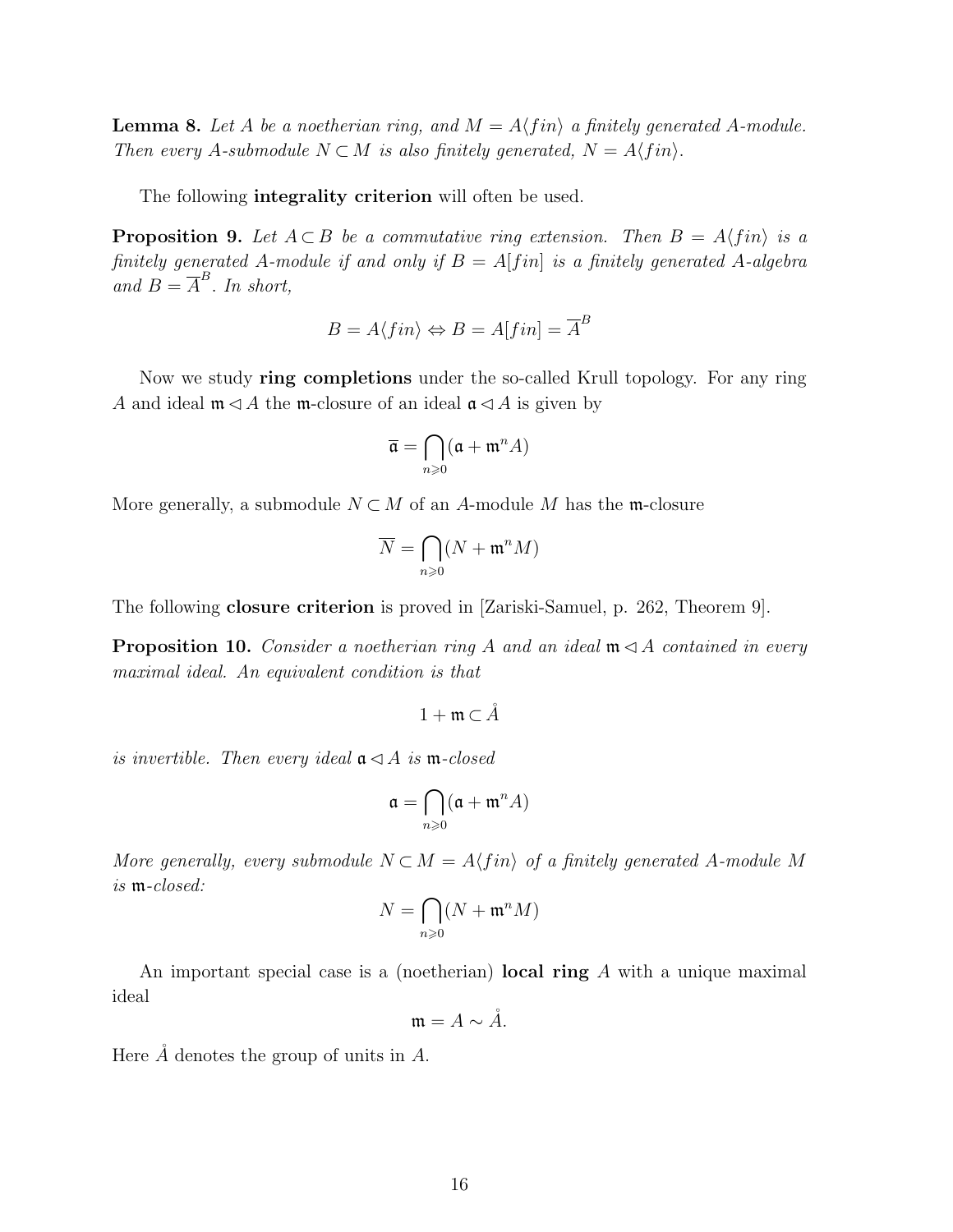### 1.2.2 Power series and germs of analytic functions

For a field K and indeterminates  $x = (z_1, \ldots, z_n)$  we denote by

$$
K[z] = K[z_1, \dots, z_n]
$$
  
\n
$$
K[z] = K[z_1, \dots, z_n]
$$
  
\n
$$
C\{z\} = C\{z_1, \dots, z_n\}
$$

the ring of polynomials/formal power series/convergent power series

$$
f(z) = \sum_{\nu \in \mathbf{N}^n} f_{\nu} \ x^{\nu}
$$

with coefficients  $f_{\nu} \in K$ . These rings are integral domains (no zero divisors). Putting

$$
x = (z_1, z_n) = (z', z_n),
$$

with  $z' = (z_1, ..., z_{n-1})$ , we have

$$
K[z] = K[z'][z_n]
$$

$$
K|z| = K|z'||z_n|
$$

$$
C\{z\} = C\{z'\}\{z_n\}
$$

#### The Weierstrass division theorem states

**Theorem 11.** Let  $f, g \in K[z]$  such that  $f(0, z_n) \neq 0$ , i.e.,  $\mathfrak{o}(f(0', z_n)) = k < \infty$ . Then there exist unique  $q \in K|z|$  and  $r \in K|z'|[z_n]$  such that the order

$$
\mathfrak{o}(g(0',z_n)-r(0',z_n))\geq k
$$

and

$$
f = qg + r.
$$

Similarly for convergent power series.

Thus the Taylor coefficients in the  $z_n$ -variable satisfy  $g_i(0') = r_i(0')$  for  $0 \leq i \leq k$ .

Corollary 12. We have

$$
f = q \ z_n^k + r
$$

with  $q(0) \neq 0$ , i.e., q is a unit.

**Proposition 13.** The rings  $K|z|$  and  $C\{z\}$  are noetherian.

*Proof.* Use induction on n and, in the convergent setting, the Weierstrass theorem.  $\Box$ **Proposition 14.** The rings  $K[z]$ ,  $K[z]$ ,  $C\{z\}$  are normal.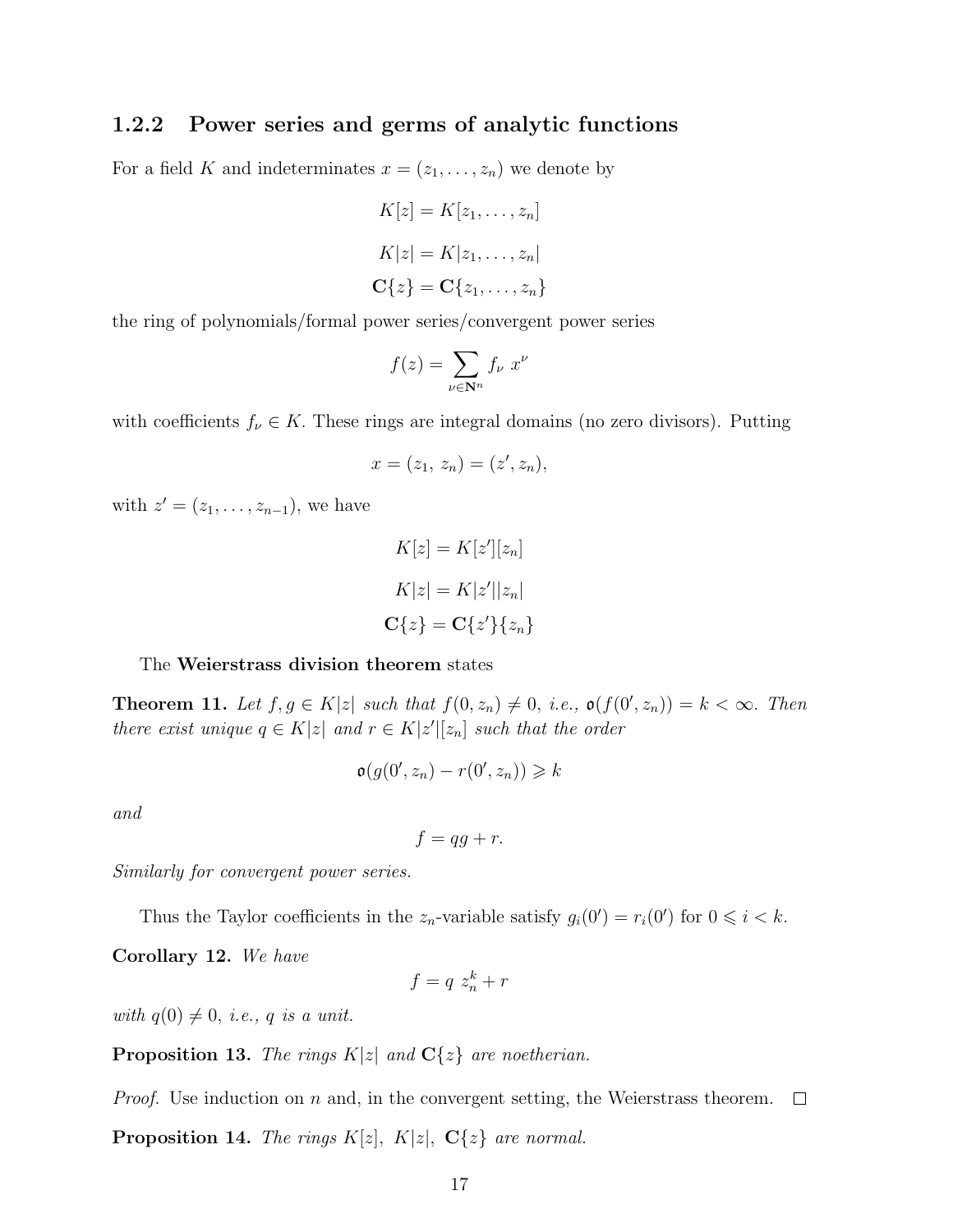For any  $a \in \mathbb{C}^n$  let

$$
\mathcal{O}_a = \mathcal{O}_a^{\mathbf{C}^n} \approx \mathbf{C} \{ z - a \}
$$

denote the local ring of **germs of analytic functions** at a. Given an open subset  $U \subset \mathbb{C}^n$ a closed subset  $X \subset U$  is called **analytic** if for every  $a \in X$  there exist  $a \in U_a \subset_{\text{open}} U$ and holomorphic functions  $h_i \in \mathcal{O}(U_a)$ ,  $i \in I$  such that

$$
X \cap U_a = \{ z \in U_a : h_i(z) = 0 \ \forall \ i \in I \}.
$$

By the noetherian property, one may always choose  $I$  to be a finite set. For an analytic set X we denote by  $\mathcal{O}_a^X$  the ring of germs of analytic functions on X. We write

$$
X\underset{\text{ana}}{\subset}U\underset{\text{open}}{\subset}\mathbf{C}^{n}
$$

There are **two basic ways** to construct local rings of analytic functions. Suppose first that  $\pi: D \to D/\Gamma$  is a quotient map. Endow  $D/\Gamma$  with the quotient topology, and for  $a \in D$ , let  $C_{\pi a}^{D/\Gamma}$  denote the ring of germs of continuous functions. Then we define

$$
\mathcal{O}_{\pi a}^{D/\Gamma} := \{ f \in \mathcal{C}_{\pi a}^{D/\Gamma} : f \circ \pi \in \mathcal{O}_{a}^{D} \} =: \pi_*(\mathcal{O}_{a}^{D}).
$$

On the other hand, for an analytic subset  $X \subset U$ , with inclusion map  $\iota : X \to U$ , and  $b \in X$  we define

$$
\mathcal{O}_b^X := \{ f|_X = f \circ \iota : f \in \mathcal{O}_b^U \} =: \iota^* \mathcal{O}_b^U.
$$

The maximal ideal  $\mathfrak m$  in the local power series ring  $K|z|/\mathbf{C}{z}$  are the power series f without constant term, i.e.  $f(0) = 0$ . Given power series  $f_i \in \mathbb{C}{z}$  without constant term we put

$$
f_*=(f_1,\ldots,f_m).
$$

Since  $f_*0 = 0$  we have the **substitution homomorphism** 

$$
\mathbf{C}\{z\} \stackrel{\circ f_*}{\longleftarrow} \mathbf{C}\{w\}, \quad g(w) \mapsto g(f_*z)
$$

for z near 0, inducing a commuting diagram

$$
\mathbf{C}\lbrace z \rbrace \leftarrow \begin{array}{c} \circ f_{*} & \mathbf{C}\lbrace w \rbrace \\ \uparrow & \downarrow \\ \mathbf{C}\lbrace f_{*} \rbrace \leftarrow \mathbf{C}\lbrace w \rbrace / \mathbf{O} f_{*} \end{array}
$$

where the range

$$
\mathbf{C}\lbrace f_*\rbrace = \mathbf{C}\lbrace f_1,\ldots,f_m\rbrace := \mathbf{C}\lbrace w\rbrace \circ f_*
$$

is a subring of  $C{z}$  and the kernel

$$
\underline{\circ f_*}:=\ker(\circ f_*)=\{g\in\mathbf{C}\{w\}:\ g\circ f_*=0\}\lhd\mathbf{C}\{w\}
$$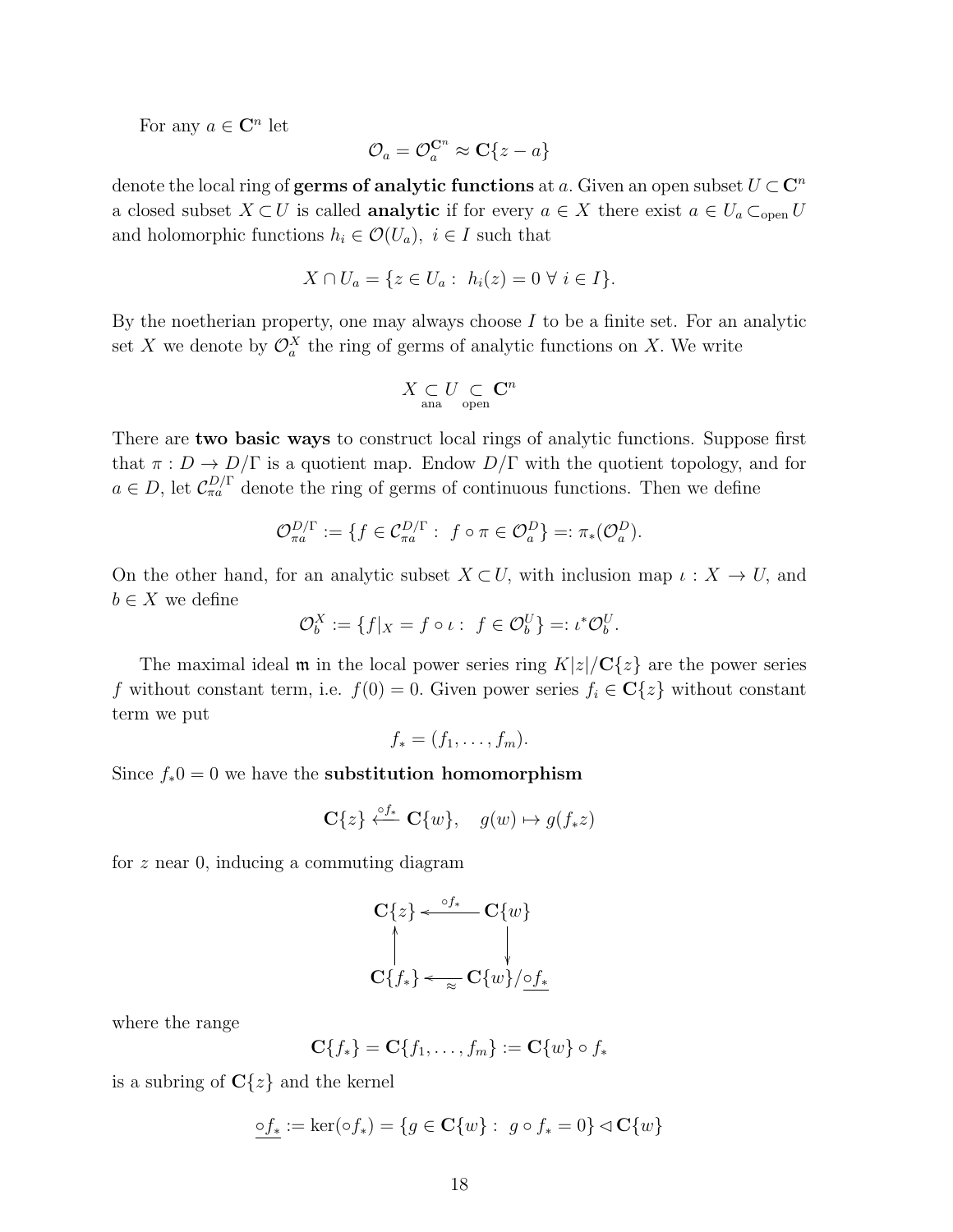is called the **ideal of analytic relations** between  $f_1, \ldots, f_m$ .

For a polynomial ideal  $\mathcal{I} \lhd K[z]$  we denote by

$$
\mathcal{I}^{\perp} := \{ z \in \ Z : \ f(z) = 0 \ \forall \ f \in \mathcal{I} \}
$$

the **algebraic variety** in  $Z = K^d$ . If  $f_* = (f_1, \ldots, f_m)$  we also write

$$
f_*^{\perp} = K[z] \langle f_* \rangle^{\perp} = \{ z \in T : f_i(z) = 0 \ \forall i \}
$$

by considering the ideal  $K[z]\langle f_*\rangle$  generated by the  $f_i$ . For convergent power series  $f_i \in$  $C\{z\}$  we have instead the **analytic variety** (germ)

$$
f_*^{\perp} := \{ z : f_1(z) = \ldots = f_m(z) = 0 \}
$$

near 0. Then  $0 \in f_*^{\perp}$  and  $f_*$  defines an analytic mapping into  $\circ f_*^{\perp}$ .

The following Zariski criterion is proved in [1, Corollary, p. 19].

**Proposition 15.** 0 is isolated in  $f^{\perp}_{*}$  if and only if the ring  $C\{z\}$  is integral over its subring  $C{f_*}, i.e.,$ 

$$
\mathbf{C}\lbrace f_* \rbrace \mathop{\subset} \limits_{\mathrm{dense}}^{\mathrm{int}} \mathbf{C}\lbrace z \rbrace = \overline{\mathbf{C}\lbrace f_* \rbrace}^{\mathbf{C}\lbrace z \rbrace}
$$

### 1.3 Quotient by a finite linear group

Let  $\Gamma \subset GL_d(\mathbf{C})$  be a finite group of linear transformations. More generally, let K be a field, not necessarily of characteristic 0 or algebraically closed. We often write  $Z = K^d$ (resp.,  $Z = \mathbb{C}^d$ ) since the coordinates play no distinguished role. Thus  $\Gamma \subset GL(Z)$ .

Via substitution

$$
(\gamma \cdot p)(z) := p(z\gamma)
$$

the group  $\Gamma$  acts by ring automorphisms on the polynomials  $K[z]$ . Consider the invariant subalgebra

$$
K[z]^{\Gamma} := \{ p \in K[z] : \ \gamma \cdot p = p \ \forall \ \gamma \in \Gamma \}.
$$

Since the Γ-action preserves degrees, the homogeneous terms of a Γ-invariant polynomial are also Γ-invariant. It follows that  $K[z]^{\Gamma}$  is a graded K-algebra.

**Lemma 16.** The ring extension  $K[z]^{\Gamma} \subset K[z]$  is integral, i.e.

$$
K[z]^{\Gamma} \underset{\text{dense}}{\overset{\text{int}}{\subset}} K[z] = \overline{K[z]^{\Gamma}}^{K[z]}
$$

*Proof.* For  $p \in K[z]$  the monic polynomial

$$
\hat{p}(t) = \prod_{\gamma \in \Gamma} (t - \gamma \cdot p) = (t - p) \prod_{1 \neq \gamma \in \Gamma} (t - \gamma \cdot p) \in K[z]^{\Gamma}[t]
$$

satisfies  $\hat{p}(p) = 0$ . Therefore  $p \in \overline{K[z]}^{\Gamma^{K[z]}}$ .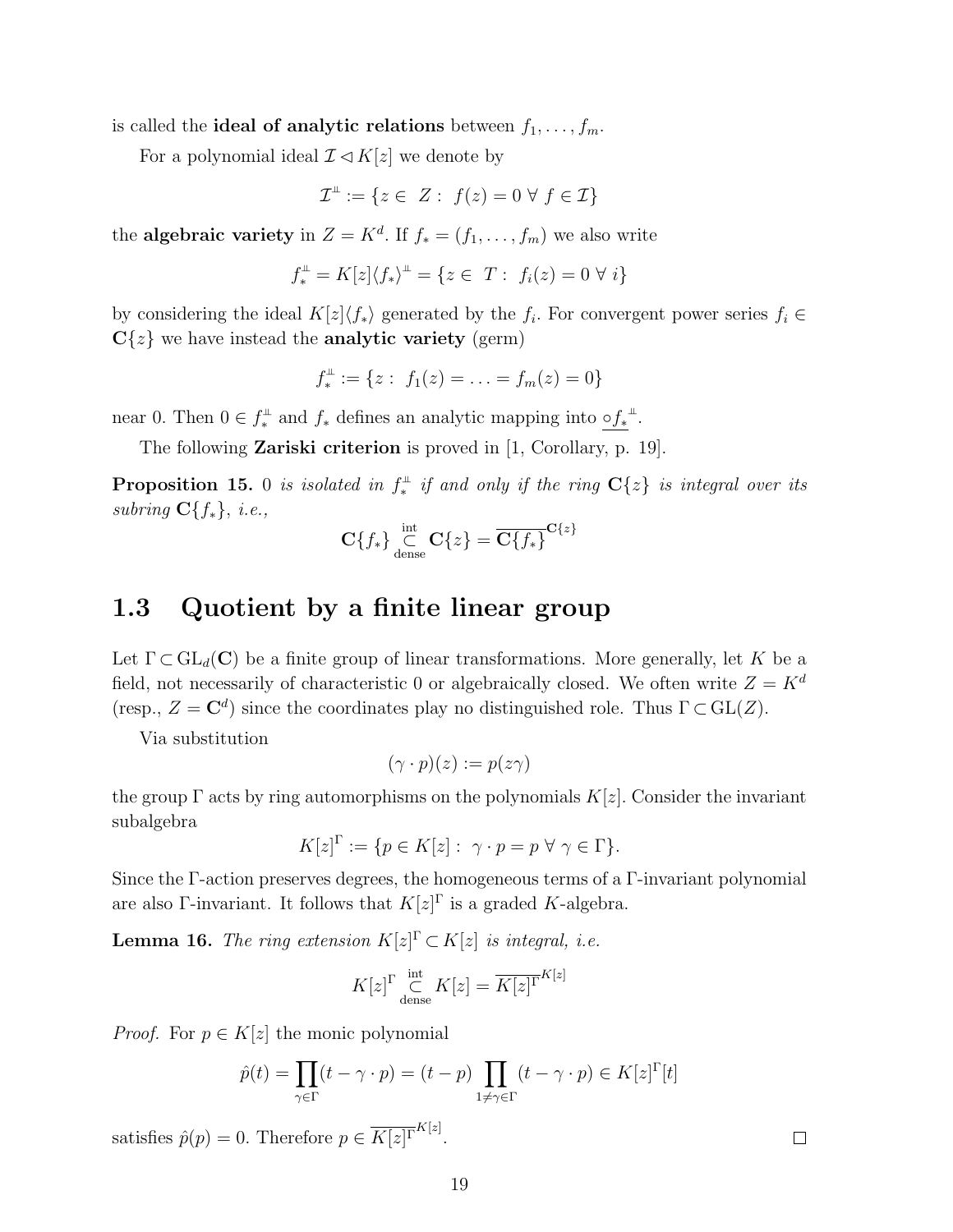#### Lemma 17.

$$
K[z] = K[z]^{\Gamma} \langle fin \rangle
$$

is a finitely generated  $K[z]^\Gamma$ -module.

Proof. Since

$$
K[z] = K[fin] = K[z]^{\Gamma}[fin] = \overline{K[z]^{\Gamma}}^{K[z]},
$$

the assertion follows from the 'integrality criterion'.

#### The 'polynomial' finite generation theorem is

**Theorem 18.** There exist finitely many homogeneous polynomials  $p_* = (p_1, \ldots, p_m)$ such that

$$
K[z]^{\Gamma} = K[p_1, \ldots, p_m] = K[p_*]
$$

is a finitely generated  $K$ -algebra. Thus the substitution homomorphism

$$
K[z]^\Gamma\stackrel{\circ p_*}{\longleftarrow} K[w],\ f(w)\mapsto f\circ p_*(z)
$$

is surjective and induces a commuting diagram



where

$$
\underline{\circ p_*} = \{ f \in K[w] : f \circ p_* = 0 \} \triangleleft K[w]
$$

denotes the kernel of the substitution homomorphism.

*Proof.* Applying  $(??)$  to the coordinate functions  $z_i$  we obtain

$$
\hat{z}_i(t) = \sum_{n\geq 0} t^n \ z_{i,n} \in K[z]^\Gamma[t]
$$

where  $z_{i,n} \in K[z]$ <sup> $\Gamma$ </sup>. Define the unital K-algebra

$$
A := K[z_{i,n}] \subset K[z]^{\Gamma}.
$$

For each *i* we have  $z_i \in \overline{A}^{K[z]}$  since  $\hat{z}_i(t) \in A[t]$  by definition of A. Since the integral closure  $\overline{A}^{K[z]}$  is a subring and even a K-subalgebra, it follows that

$$
K[z] = \overline{A}^{K[z]}.\tag{1.3.1}
$$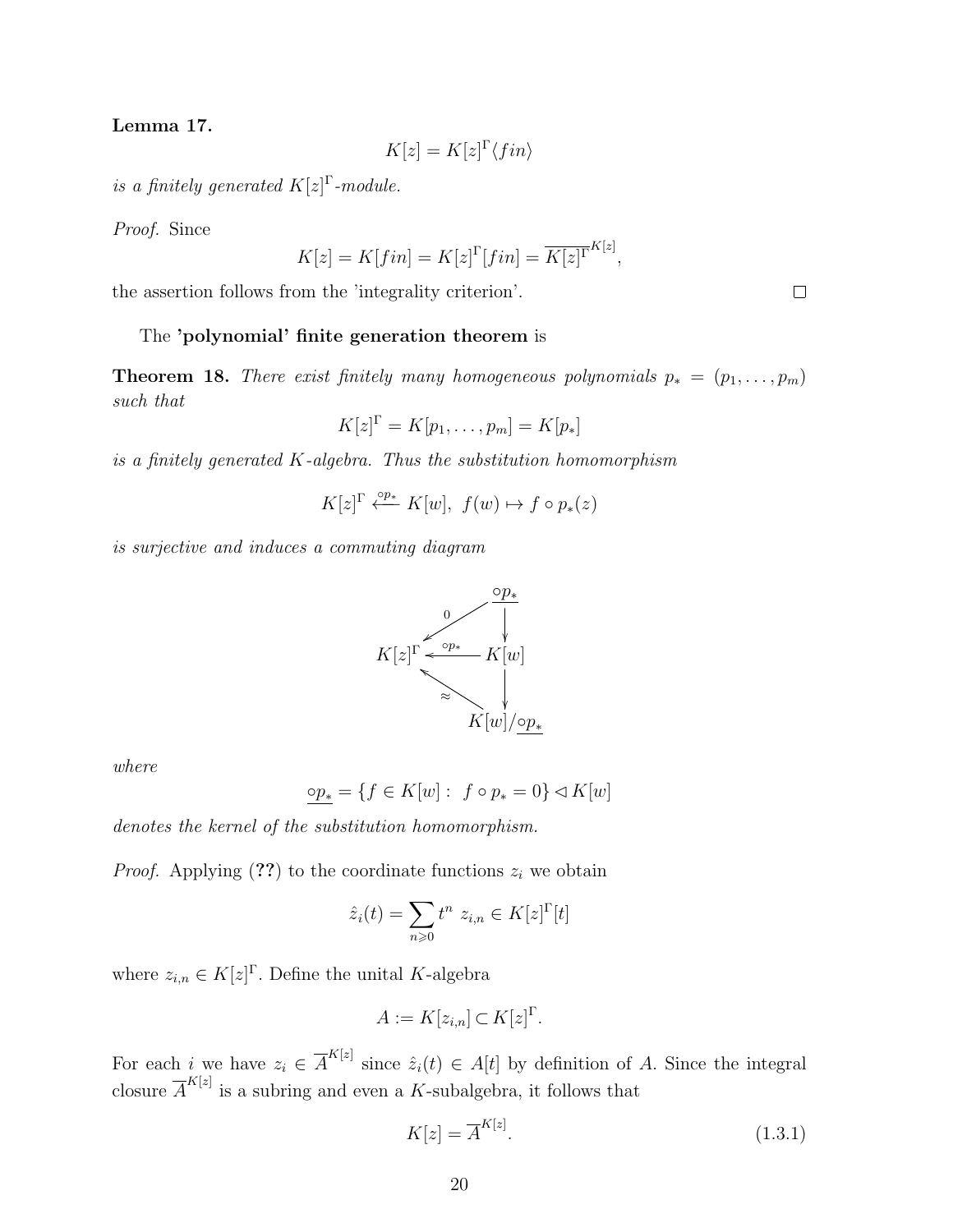Therefore

$$
K[z] = K[fin] = A[fin] = \overline{A}^{K[z]}
$$

and the 'integrality criterion' implies that

$$
K[z] = A \langle fin \rangle \tag{1.3.2}
$$

is a finitely generated A-module. Now A is a homomorphic image of a polynomial ring, hence noetherian. By  $(2.1.2)$  it follows that  $K[z]$  is a noetherian A-module. Hence the A-submodule  $K[z]^\Gamma \subset K[z]$  is also noetherian. Now the Lemma implies

$$
K[z]^{\Gamma} = A \langle fin \rangle = K[fin] \langle fin \rangle = K[fin]
$$

This yields finitely many algebra-generators  $p_1, \ldots, p_m$ , which may be assumed homogeneous, since  $K[z]^\Gamma$  is a graded algebra.  $\Box$ 

Corollary 19. The quotient ring  $K[w]/\circ p_*$  is normal.

*Proof.* This follows from  $K[w]/\varphi_{\mathcal{P}} \approx K[z]^{\Gamma}$ .

For  $1 \leqslant 1 \leqslant m$  define

$$
d_j = \deg p_j > 0.
$$

For any multi-index  $\mu = (\mu_1, \dots, \mu_m)$  of length m put

$$
d\cdot \mu := \sum_j d_j \mu_j.
$$

A polynomial of the form

$$
\phi(w) = \sum_{d\cdot\mu=k} \phi_{\mu} w^{\mu}
$$

for some integer  $k$  is called  $k$ -isobaric. Let

$$
(j) := (0, \ldots, 0, 1_j, 0, \ldots, 0).
$$

**Lemma 20.** Let  $\phi \in K[w]$  be k-isobaric. If there exists  $1 \leq j \leq m$  with coefficient  $\phi_{(j)} \neq 0$ , then

$$
\phi - \phi_{(j)}w_j \in K[w_1, \dots, \hat{w}_j, \dots, w_m]
$$

*Proof.* If  $\phi_{(j)} \neq 0$ , then  $d_j = k$ . Now

$$
\phi - \phi'(0) = \sum_{|\mu|>1} \phi_{\mu} w^{\mu}.
$$

Let  $|\mu| > 1$  satisfy  $\mu_j > 0$ . If  $\mu_j > 1$  then  $d \cdot \mu \geq d_j \mu_j > k$ . Therefore  $\phi_{\mu} = 0$ . If  $\mu_j = 1$ there is another index  $i \neq j$  such that  $\mu_i > 0$ . Then  $d \cdot \mu \geq d_j + d_i \mu_i > d_j = k$ . Therefore  $\Box$  $\phi_{\mu}=0$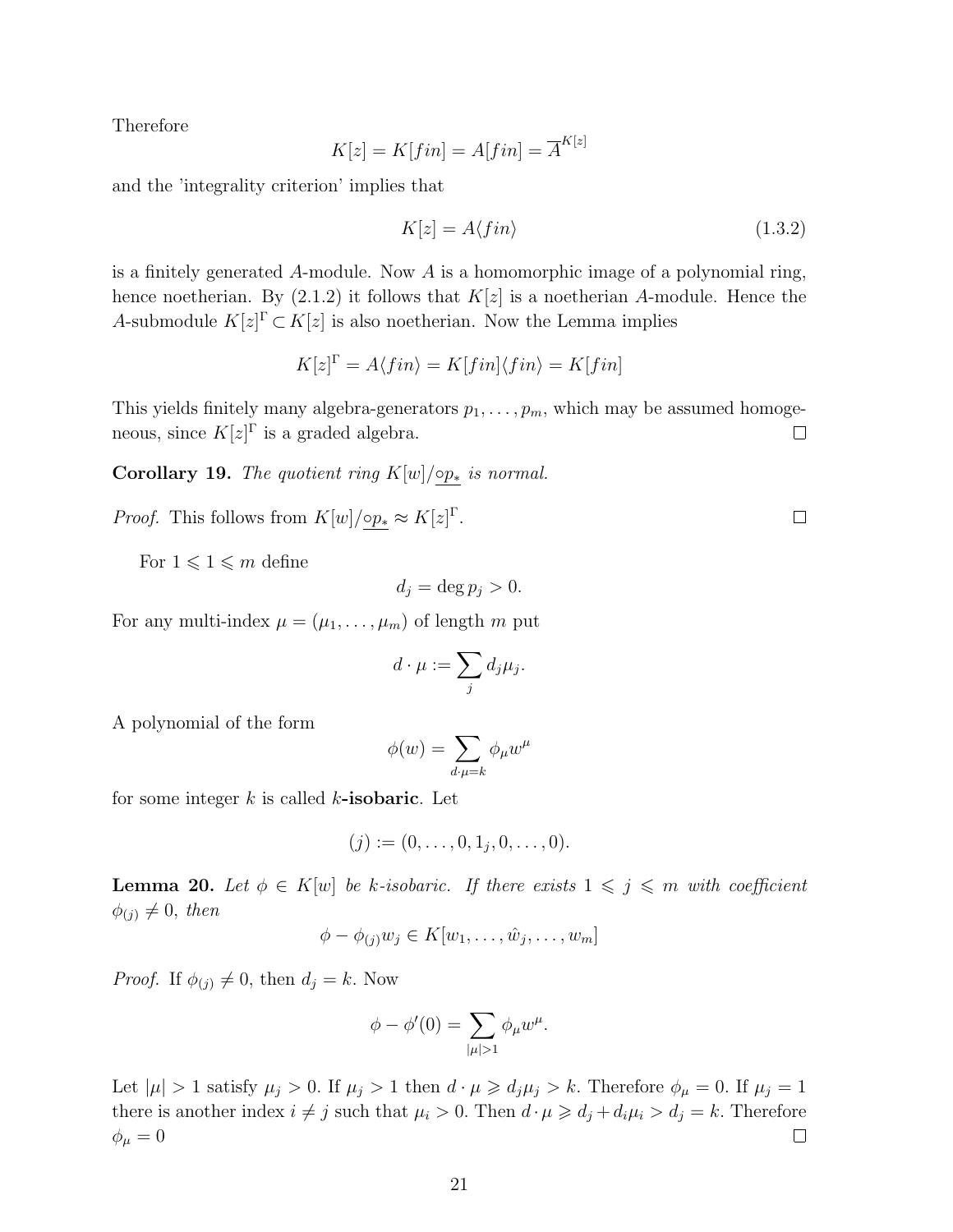We say that a set of generators  $p_* = (p_1, \ldots, p_m)$  of  $K[z]^\Gamma$  is **reduced** if every isobaric polynomial  $\phi \in K[w]$  satisfying  $\phi \circ p_* = 0$  has a vanishing linear term  $\phi'(0) = 0$ .

**Lemma 21.** Every homogeneous set  $p_1,\ldots,p_m$  of generators of  $K[z]^{\Gamma}$  contains a reduced set of generators.

*Proof.* If  $p_1, \ldots, p_m$  is not reduced, there exists an isobaric polynomial  $\phi \in K[w]$ , satisfying  $\phi \circ p_* = 0$ , with non-vanishing linear term  $\phi'(0) \neq 0$ . Hence  $\phi_{(j)} \neq 0$  for some j. By the Lemma we have

$$
0 = \phi(p_*) = (\phi - \phi_{(j)}w_j)(p_1, \ldots, \hat{p}_j, \ldots, p_m) + \phi_{(j)}p_j.
$$

Since  $\phi_{(j)} \neq 0$  it follows that  $p_j \in K[p_1, \ldots \hat{p}_j, \ldots, p_m]$ . Therefore  $p_1, \ldots \hat{p}_j, \ldots, p_m$  is a smaller set of generators. Repeating this argument, we obtain a reduced set of generators.  $\Box$ 

From now on we assume that the generators  $p_*$  are homogeneous and reduced.

**Lemma 22.** Let  $A \subset Z$  be a finite set of  $\Gamma$ -inequivalent elements. For each  $a \in A$  let  $\phi_a \in K[z]^{\Gamma_a}$  satisfy  $\mathfrak{o}_a(\phi_a) > r$ . Then there exists  $\psi \in K[z]^{\Gamma}$  such that  $\mathfrak{o}_a(\psi - \phi_a) > r$ for all  $a \in A$ .

*Proof.* For each  $b \in A$ , the finite set  $A\Gamma \sim b$  is  $\Gamma_b$ -invariant. There exists a polynomial  $p_b$  such that

$$
\mathfrak{o}_b(p_b-1) > r, \ \mathfrak{o}_{A\Gamma \sim b}(p_b) > r.
$$

The polynomial

$$
q_b := \prod_{\gamma \in \Gamma_b} \gamma \cdot p_b \in K[z]^{\Gamma_b}
$$

has the same vanishing properties, since

$$
p_1 \cdots p_n - 1 = (p_1 - 1)p_2 \cdots p_n + (p_2 - 1)p_3 \cdots p_n + \ldots + p_n - 1
$$

Define

$$
\psi_b := \sum_{\Gamma_b \backslash \Gamma} \gamma \cdot (\phi_b q_b) = \phi_b q_b + \sum_{b \gamma \neq b} \gamma \cdot (\phi_b q_b) \in K[z]^\Gamma.
$$

Then

$$
\sum_{b} \psi_b - \phi_a = \psi_a - \phi_a + \sum_{b \neq a} \psi_b = \phi_a(q_a - 1) + \sum_{a \gamma \neq a} \gamma \cdot (\phi_a q_a) + \sum_{b \neq a} \sum_{\Gamma_b \backslash \Gamma} \gamma \cdot (\phi_b q_b).
$$

For the first term we have

$$
\mathfrak{o}_a(\phi_a(q_a-1))\geq \mathfrak{o}_a(q_a-1)>r.
$$

For the second term, if  $a\gamma \neq a$  then  $a\gamma \in A\Gamma \sim a$  and therefore

$$
\mathfrak{o}_a(\gamma \cdot (\phi_a q_a)) = \mathfrak{o}_{a\gamma}(\phi_a q_a) \geq \mathfrak{o}_{a\gamma}(q_a) \geqslant \min \mathfrak{o}_{A\Gamma \sim a}(q_a) > r.
$$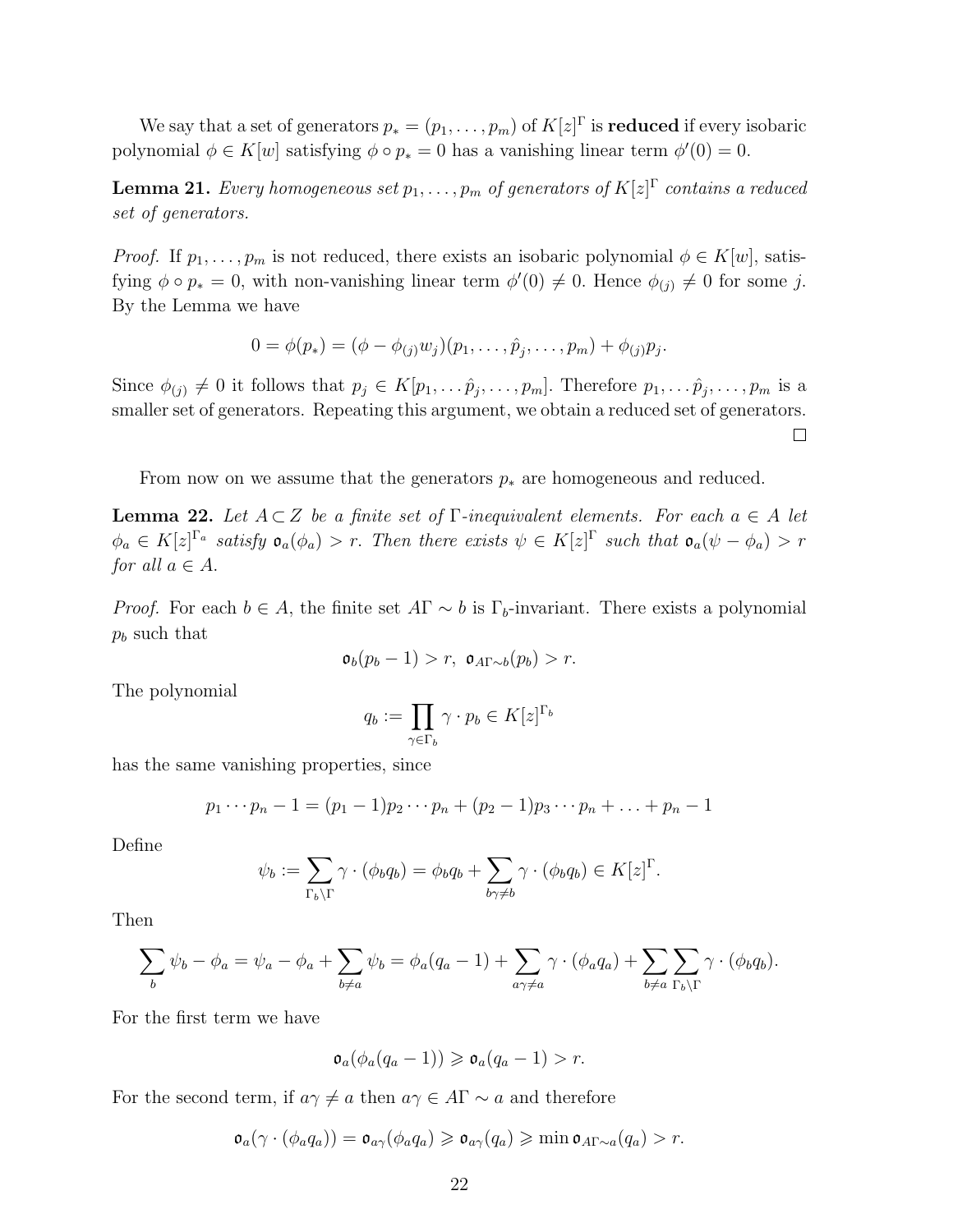For the third term, if  $b \neq a$  we have  $a\gamma \in A\Gamma \sim b$  since a, b are Γ-inequivalent. Therefore

$$
\mathfrak{o}_a(\gamma \cdot (\phi_b q_b)) = \mathfrak{o}_{a\gamma}(\phi_b q_b) \geqslant \mathfrak{o}_{a\gamma}(q_b) \geqslant \min \mathfrak{o}_{A\Gamma \sim b}(q_b) > r.
$$

In summary,  $\mathfrak{o}_a(\sum)$ b∈A  $\psi_b - \phi_a$ ) > r.

**Lemma 23.** For  $0 \neq a \in \mathbb{Z}$  there exists  $q \in K[x]^{n_a}$  such that

$$
\mathfrak{o}_0(q) > 0, \ \mathfrak{o}_a(q-1) > 0.
$$

*Proof.* Take any polynomial  $p \in K[x]$  and let

$$
q = \prod_{\gamma \in \Gamma_a} \gamma \cdot p = p \prod_{e \neq \gamma \in \Gamma_a} \gamma \cdot p \in K[x]^{\Gamma_a}
$$

Then  $\mathfrak{o}_0(q) \geqslant \mathfrak{o}_0(p) > 0$ . With  $\Gamma_a = \{\gamma_1, \ldots, \gamma_N\}$  we have  $q = \prod^N$  $i=1$  $(\gamma_i \cdot p)$  and hence

$$
q-1=\prod_{i=1}^N(\gamma_i\cdot p-1)(\gamma_{i+1}\cdot p)\cdots(\gamma_N\cdot p).
$$

For each i we have

$$
\mathfrak{o}_a((\gamma_i \cdot p-1)(\gamma_{i+1} \cdot p) \cdots (\gamma_N \cdot p)) \geq \mathfrak{o}_a(\gamma_i \cdot p-1) = \mathfrak{o}_a(\gamma_i \cdot (p-1)) = \mathfrak{o}_{a\gamma_i}(p-1) > 0
$$

since  $a\gamma_i = a$ . This implies  $\mathfrak{o}_a(q-1) > 0$ .

For every  $a \neq 0$  there exists  $p \in K[z]^{\Gamma}$  such that  $\mathfrak{o}_0(p) > 0$ , i.e.,  $p \in \mathcal{I}$ , and  $\mathfrak{o}_a(p-1) > 0$ , i.e.,  $p(a) = 1$ . Hence

$$
\mathcal{V}(p_1,\ldots,p_\ell)=\mathcal{V}(\mathcal{I})=\{0\}
$$

showing that  $p_1, \ldots, p_\ell$  have no common zero  $\neq 0$ . By Zariski's theorem, the ring extension  $K[p_1, \ldots, p_\ell] \subset K[z]$  is integral. Therefore, the ring extension  $K[z] \subset K[z]$  is also integral, proving the first assertion. Similarly, the ring extension  $K[p_1, \ldots, p_\ell] \subset K[z]$ <sup> $\Gamma$ </sup> is integral and  $K[p_1, \ldots, p_\ell]$  is noetherian. Therefore

$$
K[z]^{\Gamma} = K[p_1, \ldots, p_{\ell}]\langle p_{\ell+1}, \ldots, p_m \rangle = K[p_1, \ldots, p_m]
$$

is a finitely generated K-algebra.

Next we obtain the 'power series' finite generation theorem.

Theorem 24. For formal/convergent power series we have

$$
K|z|^{\Gamma} = K|p_*| / \mathbf{C}\{z\}^{\Gamma} = \mathbf{C}\{p_*\}.
$$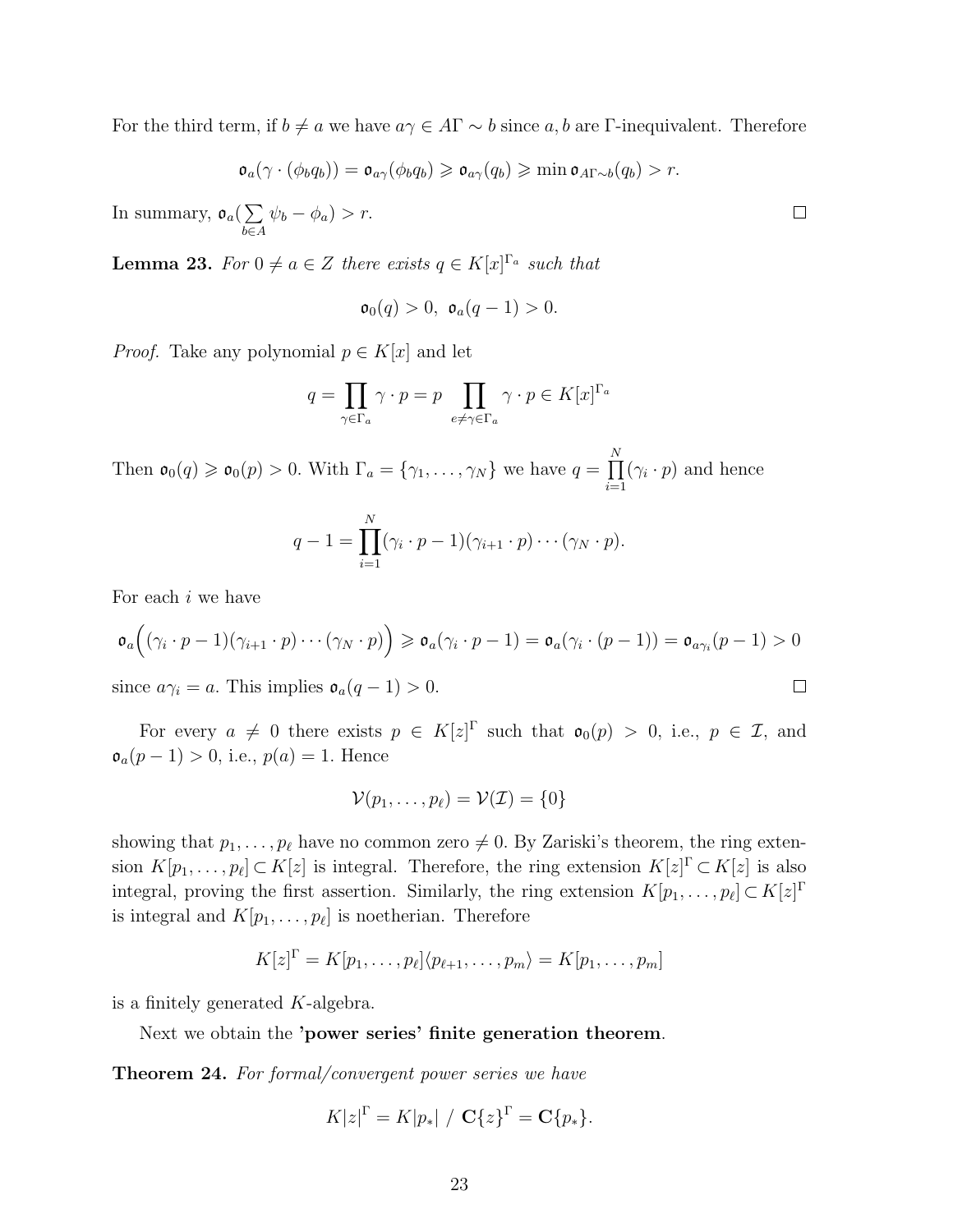Thus for every  $f(z) \in K|z|^{\Gamma}$  /  $\mathbf{C}{z}^{\Gamma}$  there exists  $\hat{f} \in K|w|$  /  $\mathbf{C}{w}$  such that

$$
f(z) = \hat{f}(p_* z).
$$

Equivalently, the substitution homomorphism

$$
K|z|^{\Gamma}\xleftarrow{\circ p*} K|w|\ / \mathbf{C}\{z\}^{\Gamma}\xleftarrow{\circ p*} \mathbf{C}\{w\}
$$

is surjective and induces a commuting diagram



Note that  $p_*0 = 0$  is needed to define these rings.

Proof. The assertion for formal power series follows from the expansion into homogeneous terms. In the convergent setting  $\mathbf{C}\{p_*\} \subset \mathbf{C}\{z\}^{\Gamma}$ , Taylor expansion into homogeneous terms shows that

$$
\mathbf{C}[p_*] = \mathbf{C}[z]^\Gamma \underset{\mathrm{dense}}{\overset{\mathfrak{m}}{\subset}} \mathbf{C}\{z\}^\Gamma
$$

in the topology induced by the powers of the maximal ideal

$$
\mathfrak{m} = \{ f \in \mathbf{C} \{ z \} : f(0) = 0 \} \triangleleft \mathbf{C} \{ z \}.
$$

A fortiori, we obtain

$$
\mathbf{C}\{p_*\}\underset{\text{dense}}{\overset{\mathfrak{m}}{\subset}}\mathbf{C}\{z\}^{\Gamma}.
$$

We will now show that  $\mathbf{C}\{p_*\}$  is also m-closed in  $\mathbf{C}\{z\}^{\Gamma}$ . For any  $f \in \mathbf{C}\{z\}^{\Gamma}$  consider the algebra  $\mathbf{C}\{p_*\}[f]$ . Then (??) implies

$$
\mathbf{C}\{p_*\}\underset{\text{dense}}{\overset{\mathfrak{m}}{\subset}}\mathbf{C}\{p_*\}[f].
$$

Since  $C\{z\}$  is a noetherian ring, its homomorphic image  $C\{p_*\}$  is also noetherian. Since 0 is isolated in  $V(p_*)$ , the 'Zariski criterion' implies

$$
\mathbf{C}\{p_*\}\bigcup_{\text{dense}}^{\text{int}} \mathbf{C}\{z\} = \overline{\mathbf{C}\{p_*\}}^{\mathbf{C}\{z\}}
$$

is integrally dense in  $C\{z\}$ . A fortiori,

$$
\mathbf{C}\{p_*\}\big\}_{\text{dense}}^{\text{int}} \mathbf{C}\{p_*\}[f] = \overline{\mathbf{C}\{p_*\}}^{\mathbf{C}\{p_*\}[f]}
$$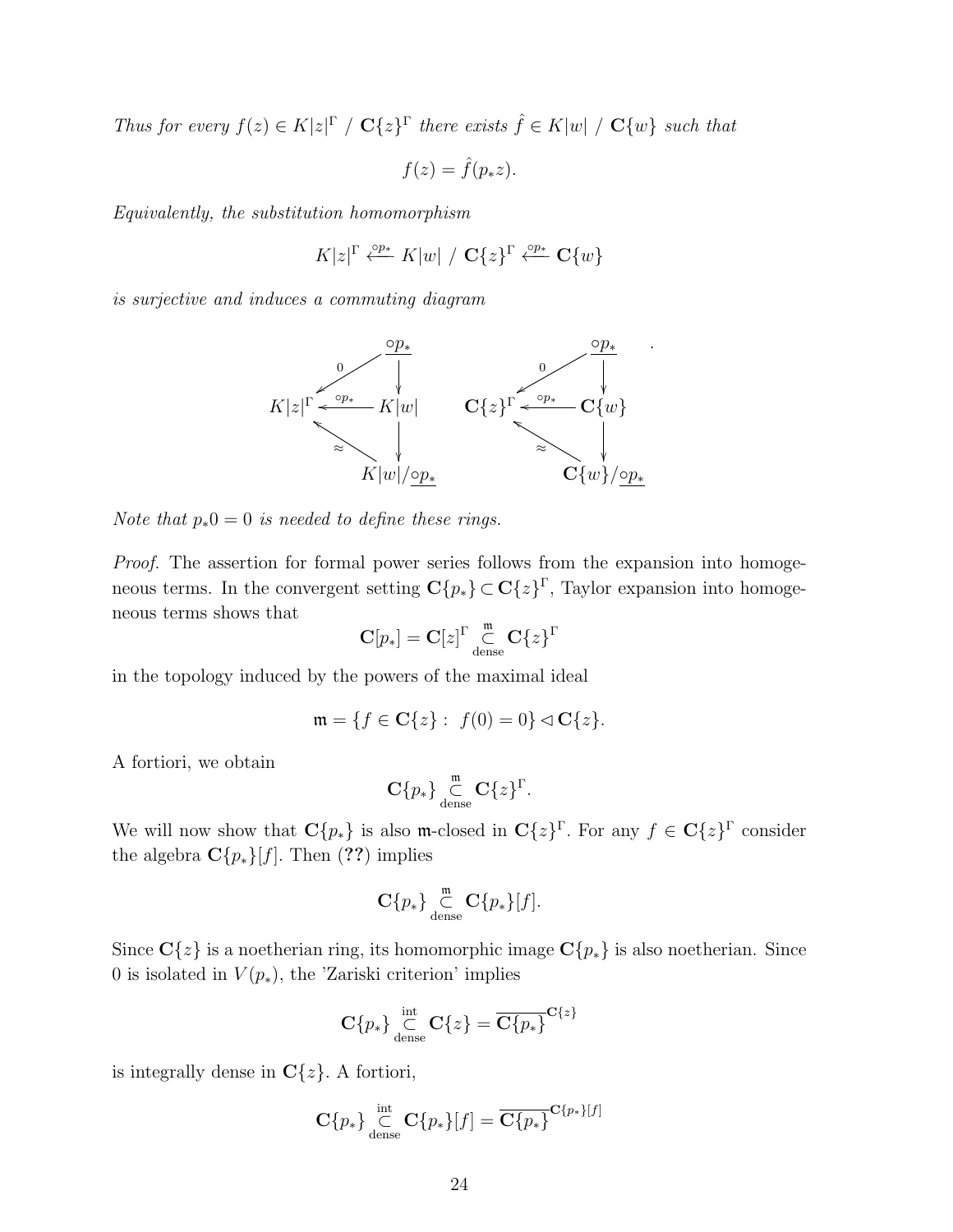is also integrally dense in the subring  $\mathbf{C}{p_*}[f] \subset \mathbf{C}{z}$ . Thus

$$
\mathbf{C}\{p_*\}[f] = \mathbf{C}\{p_*\}[fin] = \overline{\mathbf{C}\{p_*\}}^{\mathbf{C}\{p_*\}[f]}
$$

and the 'integrality criterion' implies that

$$
\mathbf{C}\{p_*\}[f] = \mathbf{C}\{p_*\}\langle fin \rangle
$$

is a finitely generated  $\mathbb{C}\{p_*\}$ -module. Applying the 'closure criterion' to the noetherian ring  $C{p_*}$  and its maximal ideal  $m \cap C{z}$  it follows that the  $C{p_*}$ -submodule

$$
\mathbf{C}\{p_*\}\underset{\text{closed}}{\overset{\mathfrak{m}}{\subset}}\mathbf{C}\{p_*\}[f]
$$

is m-closed. Since it is also m-dense, we obtain  $\mathbf{C}{p_*} = \mathbf{C}{p_*}[f]$ . Therefore  $f \in \mathbf{C}{p_*}$ . Since  $f \in \mathbf{C}\{z\}^{\Gamma}$  is arbitrary, it follows that  $\mathbf{C}\{p_*\} = \mathbf{C}\{z\}^{\Gamma}$ .  $\Box$ 

**Proposition 25.** Consider power series  $q_1, \ldots, q_m \in K[z]^{\Gamma} / \mathbf{C}\{z\}^{\Gamma}$  which satisfy

$$
\mathfrak{o}(q_j-p_j)>d_j.
$$

Then there exist power series  $\Lambda_j(w) \in K|w| / C\{w\}$  such that

$$
\Lambda_* \circ p_* = q_*, \quad \Lambda_j(p_* z) = q_j(z)
$$

and the linear term  $\Lambda'_*(0)$  is invertible. Here we put

$$
q_*(z) := (q_1(z), \ldots, q_m(z)), \ \Lambda_*(w) := (\Lambda_1(w), \ldots, \Lambda_m(w)).
$$

*Proof.* We may assume that  $d_1 \leq \ldots \leq d_m$ . Write

$$
q_i(z) = \sum_{n \geqslant 0} q_i^{(n)}(z)
$$

where  $q_i^{(n)} \in K[z]^{\Gamma}$  is *n*-homogeneous. Then  $q_i^{(n)} \in K[z]^{\Gamma}$  can be (non-uniquely) written as

$$
q_i^{(n)} = \sum_{d \cdot \mu = n} a_{i,\mu}^n p_*^{\mu}
$$

with coefficients  $a_{i,\mu}^n \in K$ . Define formal power series

$$
\Lambda_i(w) := \sum_{\mu} a_{i,\mu}^{d\,\mu} \; w^{\mu} \in K|w|.
$$

Then

$$
\Lambda_i(p_* z) = \sum_{\mu} a_{i,\mu}^{d \cdot \mu} (p_* z)^{\mu} = \sum_{n} q_i^{(n)}(z) = q_i(z).
$$

For each fixed  $i$  the assumption

$$
\mathfrak{o}(\Lambda_i \circ p_* - p_i) = \mathfrak{o}(q_i - p_i) > d_i
$$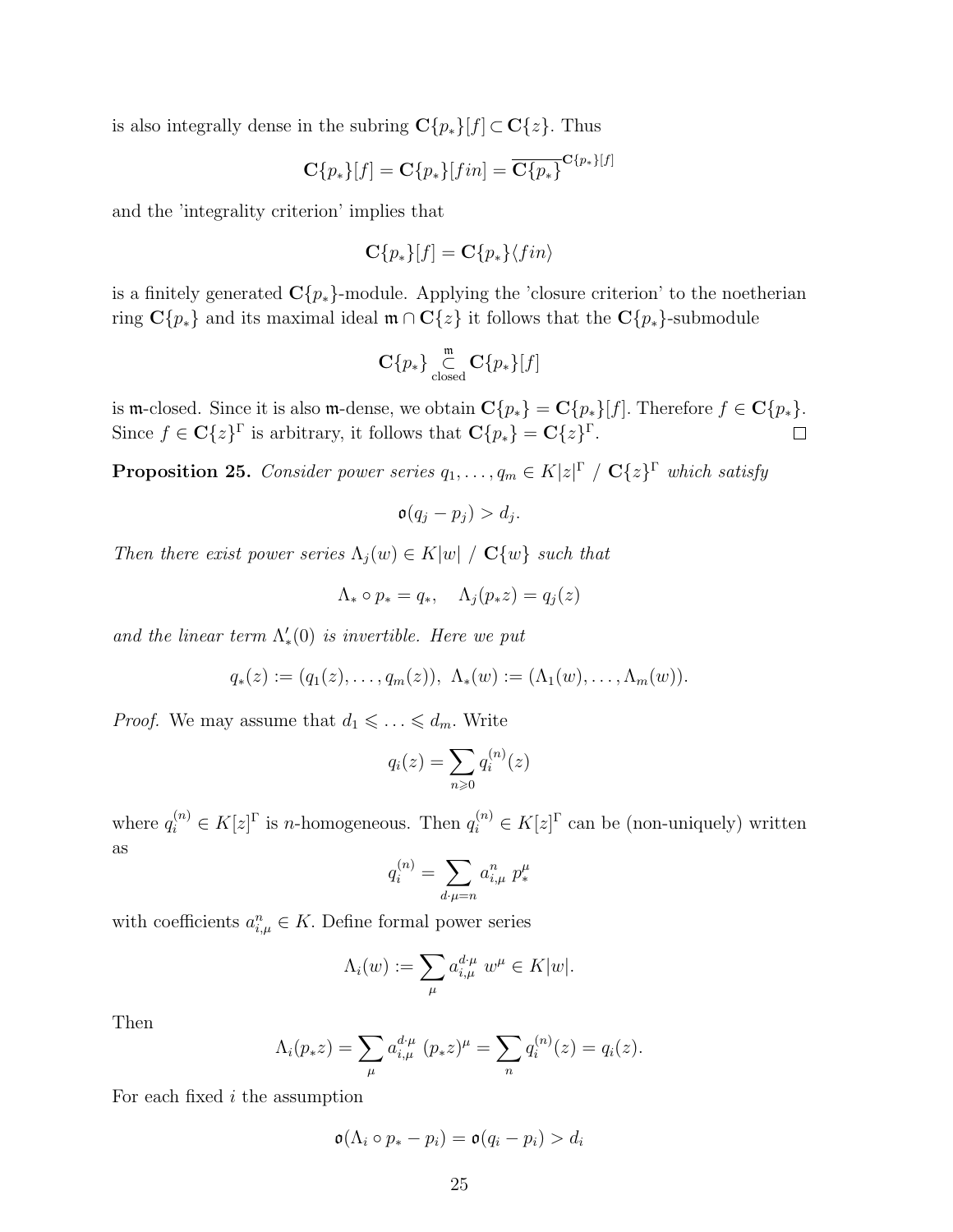implies that the isobaric polynomial

$$
\phi(w) := \begin{cases} \sum_{d:\mu=n} a_{i,\mu}^n \ w^{\mu} & n < d_i \\ \sum_{d:\mu=d_i} a_{i,\mu}^{d_i} \ w^{\mu} - w_i & \end{cases}
$$

satisfy  $\phi \circ p_* = 0$ . By reducedness, the linear term vanishes:

$$
0 = \phi'(0)y = \begin{cases} \sum_{d_j = n} a_{i,(j)}^n w_j & n < d_i \\ \sum_{d_j = d_i} a_{i,(j)}^{d_i} w_j - w_i & n \end{cases}
$$

Therefore

$$
\begin{cases}\na_{i,(j)}^n = 0 \ \forall \ d_j = n \quad n < d_i \\
a_{i,(i)}^d = 1 \qquad \qquad a_{i,(j)}^d = 0 \ \forall \ j \neq i, d_j = d_i\n\end{cases} \tag{1.3.3}
$$

.

We claim that the linear terms

$$
\Lambda_i'(0)y = \sum_j a_{i,(j)}^{d_j} w_j
$$

form a **unipotent upper triangular** matrix. On the diagonal we have  $a_{i,(i)}^{d_i} = 1$  by (2.1.2). Now let  $j < i$ . Then  $d_j \leq d_i$ . If  $d_j < d_i$ , then  $a_{i,(j)}^{d_j} = 0$  by (2.1.2). If  $d_j = d_i$ , then  $a_{i,(j)}^{a_j} = a_{d_i,(j)}^i = 0$  by  $(2.1.2)$ .  $\frac{d_j}{ } = a^i$ 

Note that this argument needs coordinates  $w_1, \ldots, w_m$  (instead of just a complex vector space W of dimension  $m$ ) in order to define upper triangular matrices. The deeper reason is that the degrees  $d_j$  of the generators  $p_j$  will in general be distinct.

Corollary 26. For formal/convergent power series we have

$$
K|z|^{\Gamma} = K|q_*| / \mathbf{C}\{z\}^{\Gamma} = \mathbf{C}\{q_*\}.
$$

Thus for every  $f(z) \in K|z|^{\Gamma}$  /  $\mathbf{C}{z}^{\Gamma}$  there exists  $\tilde{f} \in K|w|$  /  $\mathbf{C}{w}$  such that

$$
f(z) = \tilde{f}(q_* z).
$$

Equivalently, the substitution homomorphism

$$
K|z|^{\Gamma} \stackrel{\circ q_*}{\longleftarrow} K|w| / \mathbf{C}\{z\}^{\Gamma} \stackrel{\circ q_*}{\longleftarrow} \mathbf{C}\{w\}
$$

is surjective and induces a commuting diagram



Note that  $q_*0 = 0$  is needed to define these rings.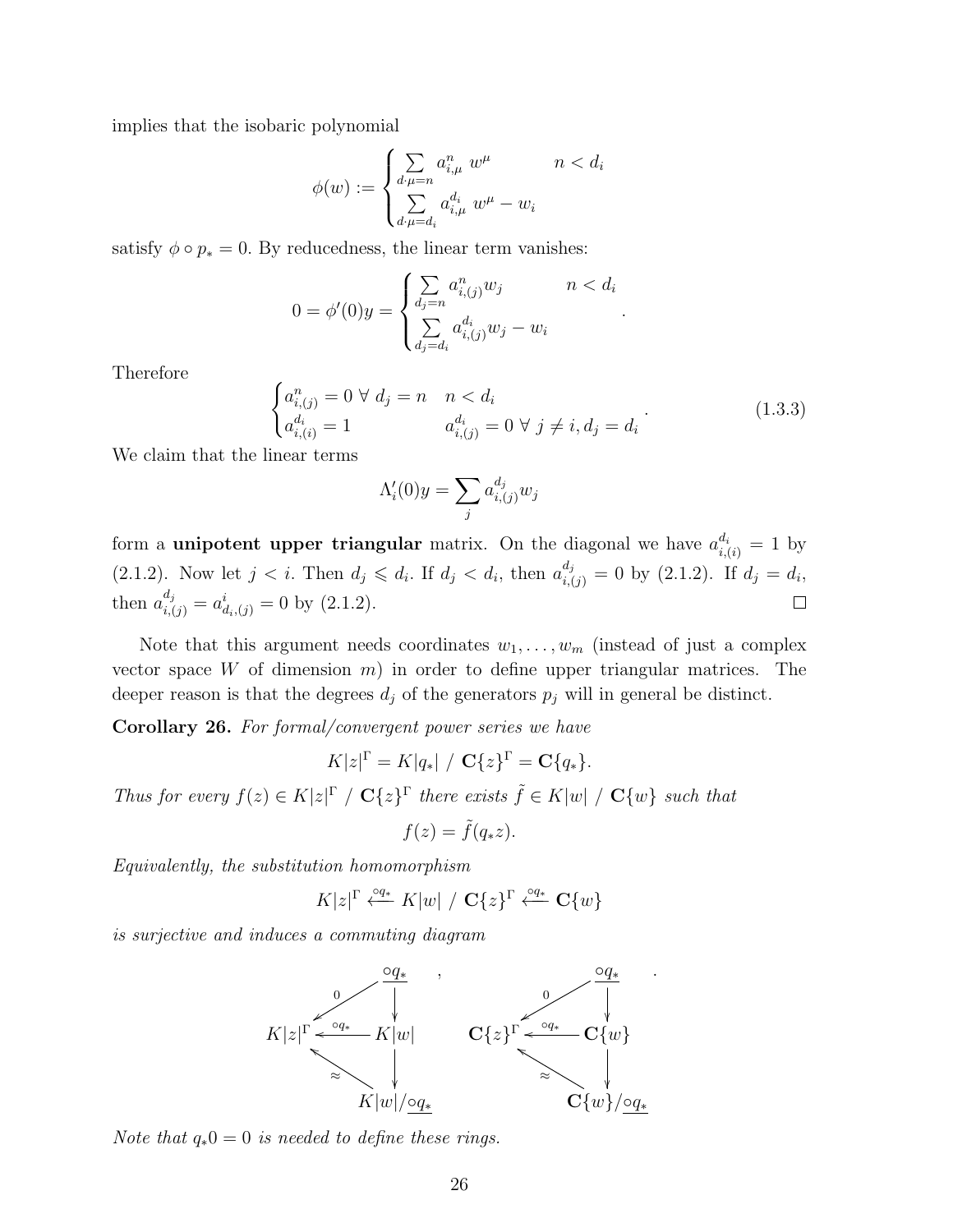Proof. Since the power series map

$$
w \mapsto \Lambda_*(w) = (\Lambda_1(w), \ldots, \Lambda_m(w))
$$

satisfies  $\Lambda_*(0) = 0$  and  $\Lambda'_*(0)$  is invertible, the inverse mapping theorem for formal/convergent power series implies that the (composition) inverse  $\Lambda_*^{-1}(w)$  exists as a formal/convergent power series near 0. Now the 'power series' finite generation theorem implies

$$
f = \hat{f} \circ p_* = f \circ (\Lambda_*^{-1} \circ q_*) = (f \circ \Lambda_*^{-1}) \circ q_* = \tilde{f} \circ q_*
$$
  

$$
f^{-1} \in K|z| / \mathbf{C}\{z\}
$$

 $\Box$ 

with  $\tilde{f} = \hat{f} \circ \Lambda_*^{-1} \in K[z] / \mathbf{C}\{z\}.$ 

### 1.3.1  $Z/\Gamma$  as an algebraic variety

Let  $\pi: Z = K^d \to Z/\Gamma$  be the canonical projection. The map  $p_* := (p_1, \ldots p_m) : Z \to Z$  $K<sup>m</sup>$  is Γ-invariant and therefore has a factorization



Consider the associated affine algebraic variety

$$
\underline{\mathrm{op}_*}^\perp:=\{w\in K^m:\ \underline{\mathrm{op}_*}(w)=0\}
$$

**Lemma 27.** The map  $\overline{p}_*$  :  $Z/\Gamma \rightarrow K^m$  is injective.

*Proof.* Let  $\pi(a) \neq \pi(b)$ . Then  $a \Gamma \cap b\Gamma = \emptyset$ . Choose a polynomial  $\phi \in K[z]$  such that  $\phi(a\Gamma) = 0$  and  $\phi(b\Gamma) = 1$ . Then

$$
f(z) := \prod_{\gamma \in \Gamma} \phi(z\gamma) \in K[z]^\Gamma
$$

satisfies  $f(a\Gamma) = 0$  and  $f(b\Gamma) = 1$ . The 'polynomial' finite generation theorem implies  $f(z) = \tilde{f}(p_*z)$  for some  $\tilde{f} \in K[w]$ . Therefore  $p_*a \neq p_*b$ .  $\Box$ 

**Theorem 28.** Suppose that  $K$  is algebraically closed. Then the range

$$
\overline{p}_*(Z/\Gamma)=p_*Z=\underline{\circ p_*}^{\perp}
$$

is the algebraic variety determined by the ideal  $\circ p_*$ .

*Proof.* Let  $a \in Z$  and  $f \in \underline{\circ p_*}$ . Then  $f \circ p_* = 0$  and therefore

$$
f(\overline{p}_*(\pi a) = f(p_* a) = (f \circ p_*)(a) = 0.
$$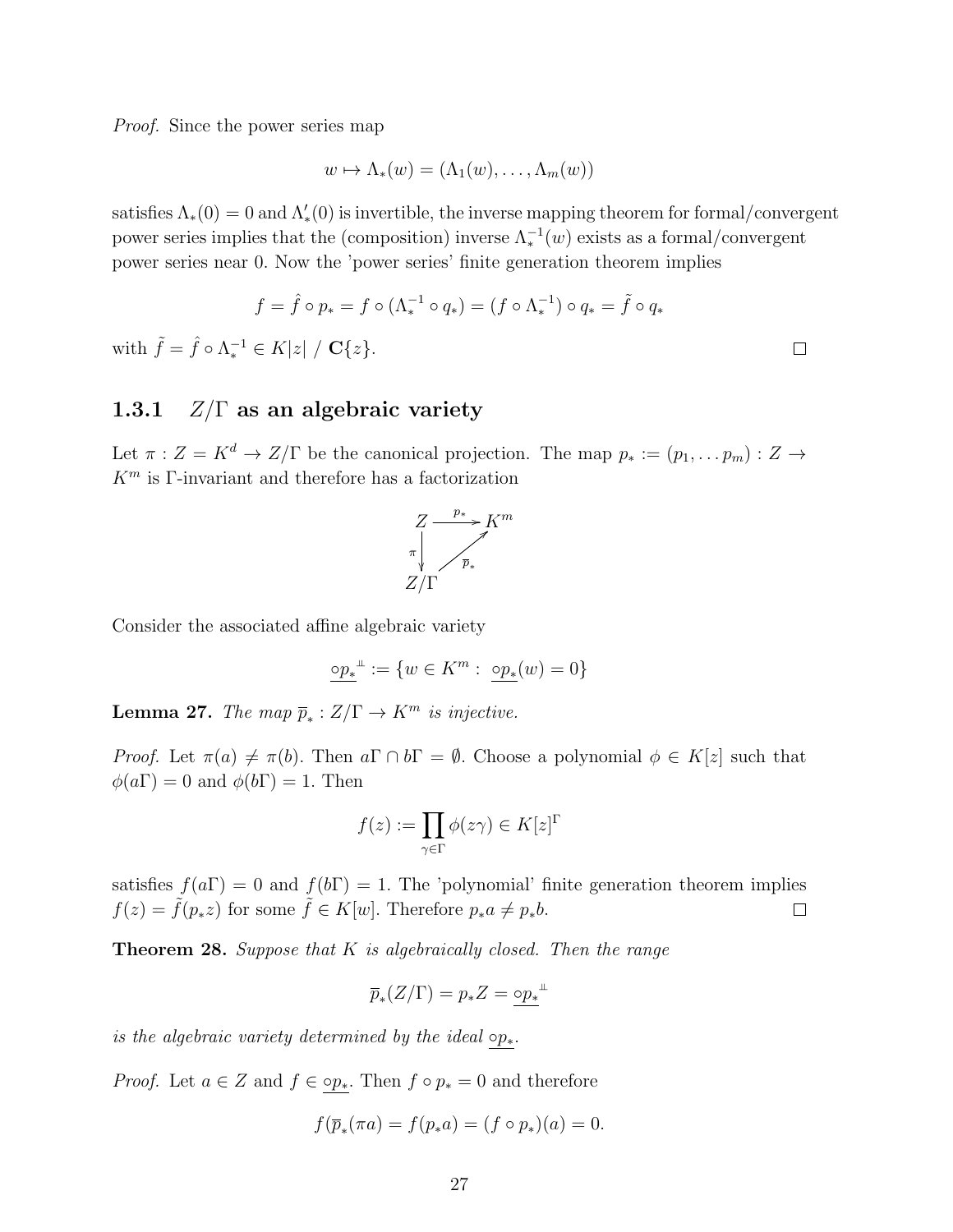It follows that  $p_*Z \subset \circ p_*^{\perp}$ . Conversely, let  $b \in \circ p_*^{\perp}$ . Then  $\circ p_*(b) = 0$ . Hence there is a commuting diagram



for the evaluation map  $\epsilon_b$ . Hence

$$
\ker \overline{\epsilon}_b \underset{\max}{\lhd} K[w]/\underline{\mathrm{op}}_*
$$

which implies

$$
\mathfrak{m} := \ker(\epsilon_b \circ p_*) = (\ker \overline{\epsilon}_b) \circ \overline{p}_* \mathop{\triangleleft}_{\text{max}} K[z]^\Gamma
$$

We claim that  $K[z] \mathfrak{m} \triangleleft K[z]$  is a proper ideal. In fact, if  $1 = \sum u_i a_i$  with  $a_i \in K[z]$  and  $u_i \in \mathfrak{m}$  then for each  $\gamma \in \Gamma$  we have  $1 = \gamma \cdot 1 = \sum u_i(\gamma \cdot a_i)$  and i  $u_i(\gamma \cdot a_i)$  and therefore

$$
1 = \frac{1}{|\Gamma|} \sum_{\gamma \in \Gamma} \sum_{i} u_i(\gamma \cdot a_i) = \frac{1}{|\Gamma|} \sum_{i} u_i \sum_{\gamma \in \Gamma} \gamma \cdot a_i \in \mathfrak{m}
$$

since  $\sum$  $\gamma {\in} \Gamma$  $\gamma \cdot a_i \in K[z]$ <sup>r</sup>. This contradiction shows  $1 \notin K[z]$ **m**. By Zorn's Lemma there exists a maximal ideal

$$
K[z] \mathfrak{m} \lhd \mathfrak{n} \underset{\text{max}}{\lhd} K[z].
$$

Then  $\mathfrak{m} \subset \mathfrak{n} \cap K[z]^{\Gamma} \triangleleft \neq K[z]^{\Gamma}$ , since  $1 \notin \mathfrak{n} \cap K[z]^{\Gamma}$ . It follows that

$$
(\ker \epsilon_b) \circ p_* = \mathfrak{m} = \mathfrak{n} \cap K[z]^\Gamma.
$$

Since K is algebraically closed, Hilbert's Nullstellensatz implies  $\mathfrak{n} = \ker \epsilon_a$  for some  $a \in Z$ . For each j the affine polynomial  $\lambda(w) := w_j - b_j$  belongs to ker $\epsilon_b$ , showing that  $\lambda \circ p_* \in \mathfrak{n} = \ker \epsilon_a$ . Therefore  $0 = (\lambda \circ p_*)(a) = p_j(a) - b_j$  for all j showing that  $\Box$  $p_*a = b.$ 

Together with Lemma ?? it follows that the continuous map

$$
Z/\Gamma \xrightarrow{\overline{p}_{*}} \underline{\mathrm{op}_{*}}^{\bot}
$$

is bijective.

**Proposition 29.** For  $K = \mathbf{C}$  the map  $\overline{p}_*$  in the diagram



is a homeomorphism for the quotient topology on  $Z/\Gamma$  and the relative topology on  $\circ p_*^{\perp}$ .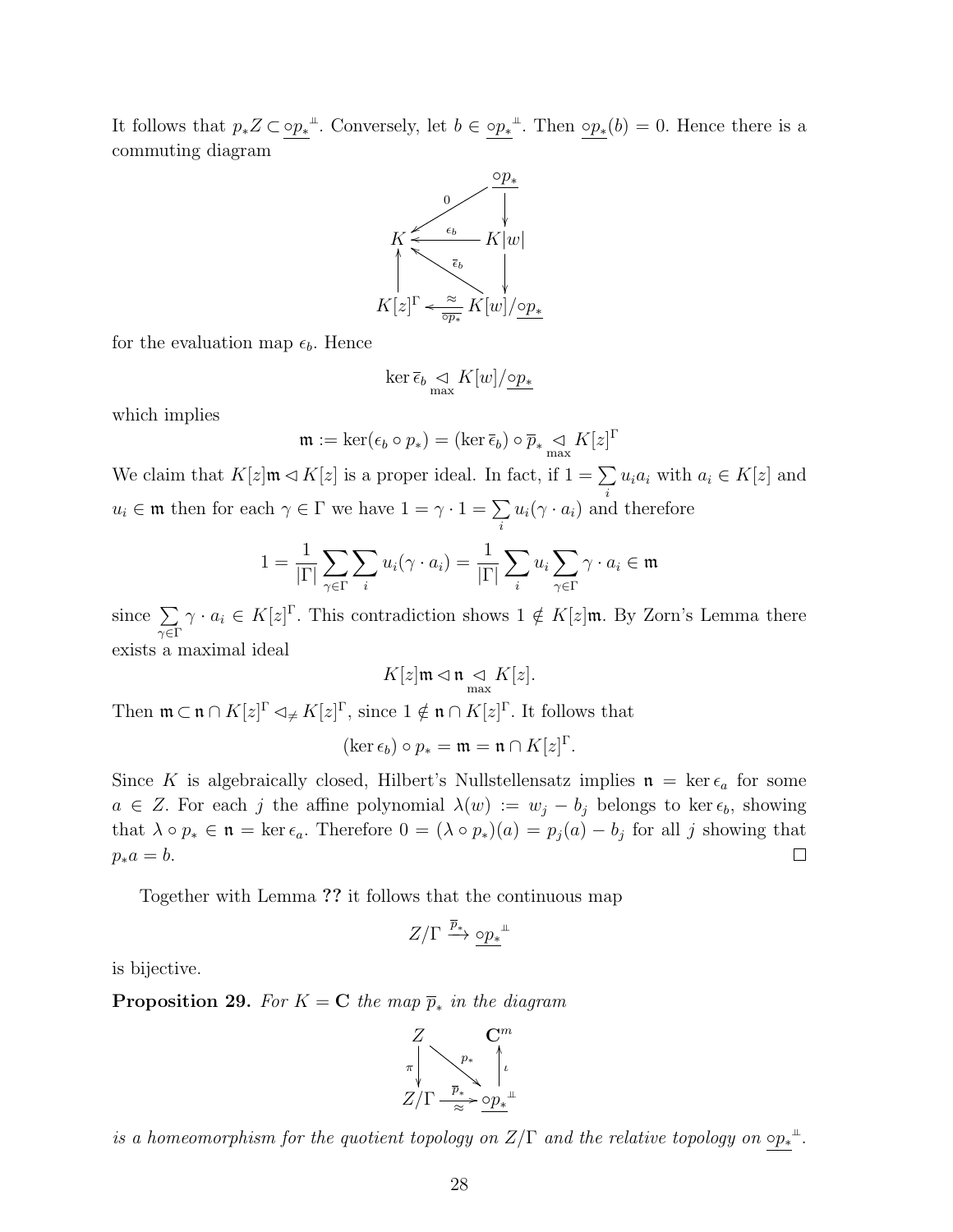*Proof.* For  $t > 0$  define **homotheties** 

$$
\rho_t(z) := tx, \quad \sigma_t(w_j)_{j=1}^m := (t^{d_j} w_j)_{j=1}^m.
$$

Then the diagram

$$
Z/\Gamma \xrightarrow{\overline{p}_*} \underline{\circ p_*}^{\perp}
$$
  
\n
$$
\rho_t \downarrow \qquad \qquad \downarrow \sigma_t
$$
  
\n
$$
Z/\Gamma \xrightarrow{\overline{p}_*} \underline{\circ p_*}^{\perp}
$$

commutes. Let  $C \subset Z$  be a compact 0-neighborhood. Then there exists  $r > 0$  such that

$$
\{z \in Z : ||z|| \leqslant r\} \subset C.
$$

Suppose there exists a sequence  $w_{\ell} \in p_* Z \sim p_* C$  such that  $w_{\ell} \to 0$ . Then  $w_{\ell} = p_* z_{\ell}$  for some  $z_{\ell} \in Z \sim C$ . Hence  $||z_{\ell}|| > r$  and  $r \frac{z_{\ell}}{||z_{\ell}||}$  $\frac{z_{\ell}}{\Vert z_{\ell} \Vert} \in C$  has a convergent subsequence

$$
r \frac{z_{\ell}}{\|z_{\ell}\|} \to a \in C
$$

with  $||a|| = r > 0$ . Then  $\bar{p}_*(\pi a) \neq 0$  since 0 is the only common zero of  $p_*$ . On the other hand,

$$
\overline{p}_*(r \frac{z_\ell}{\|z_\ell\|}) = \overline{p}_*(\rho_{r/\|z_\ell\|} z_\ell \Gamma) = \sigma_{r/\|z_\ell\|} \overline{p}_*(z_\ell \Gamma) = \sigma_{r/\|z_\ell\|} w_\ell \to 0
$$

since  $\frac{r}{\|z_\ell\|} < 1$ . This contradiction shows that  $p_*C$  is a neighborhood of  $0 \in \underline{\mathrm{op}}_*^{\perp}$ . Since  $\overline{p}_*$  is bijective and continuous, it follows that  $\pi C \stackrel{\overline{p}_*}{\longrightarrow} p_*C$  is a homeomorphism. Using the homotheties again, we can reach any point in Z, and the assertion follows.  $\Box$ 

### 1.3.2  $Z/\Gamma$  as a ringed space

The preceding theorem shows that  $Z/\Gamma$  is isomorphic to a normal affine algebraic variety  $\circ p_*^{\perp} \subset K^m$  as a set. We will now show that this isomorphism holds on the level of **ringed** analytic spaces, if  $K$  is an algebraically closed, non-discrete, complete valuation field, e.g.  $K = \mathbb{C}$ . This more difficult part of Cartan's theorem proceeds by investigating the isotropy subgroups

$$
\Gamma_a := \{ \gamma \in \Gamma : a\gamma = 0 \}
$$

at all points  $a \in \mathbb{Z}$ . Since  $\Gamma_a$  is also a finite linear group, the preceding results apply to  $\Gamma_a$  as well. Note that  $\Gamma_0 = \Gamma$ .

We make  $Z/\Gamma$  into a ringed topological space. For an open subset  $V \subset Z/\Gamma$  define

$$
\mathcal{O}_V^{Z/\Gamma} := \{ f : V \to \mathbf{C} : f \circ \pi : \pi^{-1}(V) \to \mathbf{C} \text{ holomorphic} \}
$$

This yields a (pre)sheaf on  $Z/\Gamma$ . The local ring  $\mathcal{O}_{\pi a}^{Z/\Gamma}$  can be described as follows. The translation action

$$
\mathfrak{t}_a\phi(x):=\phi(x-a)
$$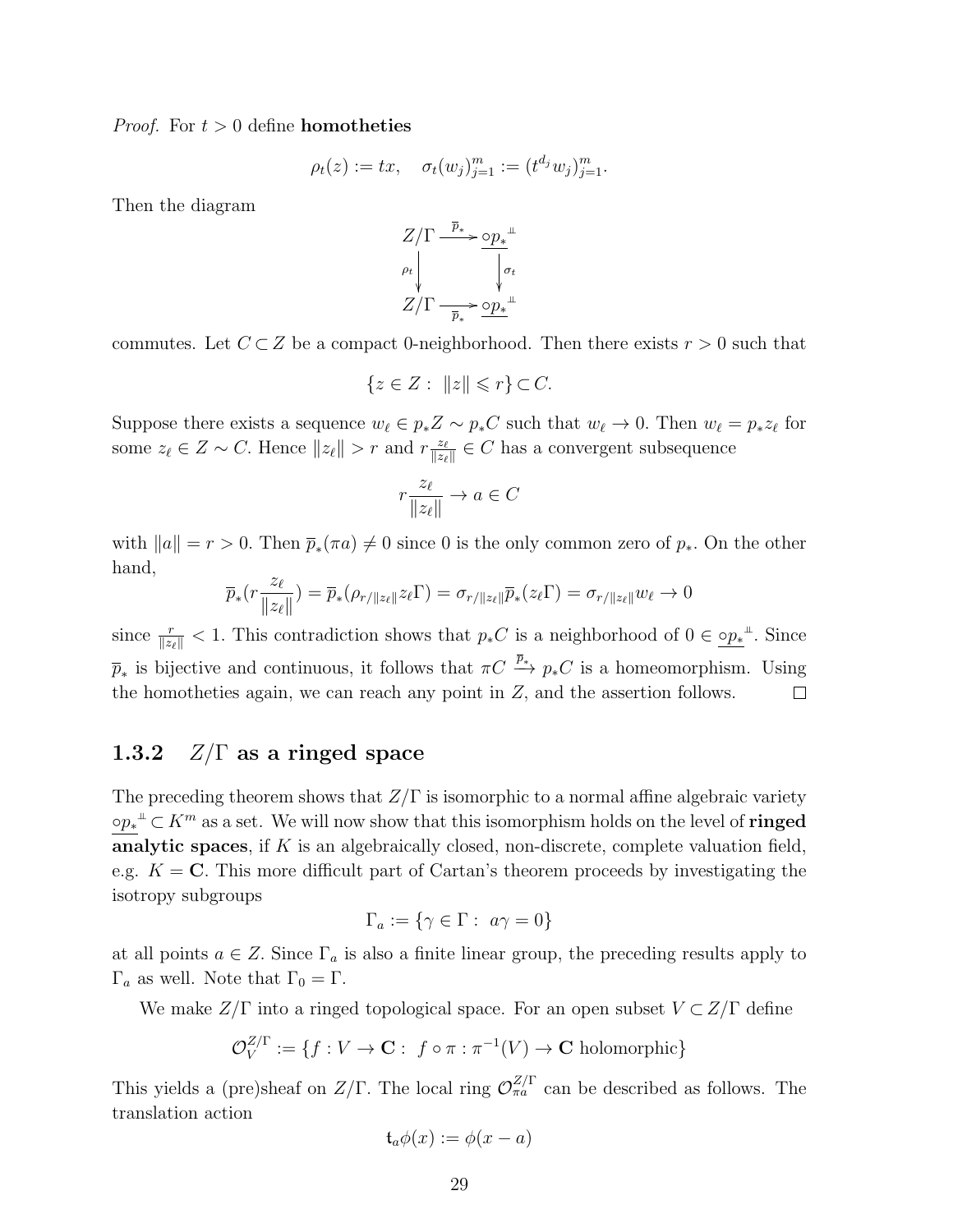yields an isomorphism

$$
\mathcal{O}_a^{\Gamma_a} \overset{\mathfrak{t}_a}{\underset{\approx}{\rightleftarrows}} \mathbf{C} \{z\}^{\Gamma_a} = \mathcal{O}_0^{\Gamma_a}
$$

On the other hand, the averaging

$$
f^{\Gamma_a \setminus \Gamma} := \sum_{\gamma \in \Gamma_a \setminus \Gamma} \gamma \cdot f, \quad f^{\Gamma_a \setminus \Gamma}(x) := \sum_{\gamma \in \Gamma_a \setminus \Gamma} f(x\gamma)
$$

is a surjective map

$$
\mathcal{O}_{\pi a}^{Z/\Gamma} \xleftarrow{(\cdot)^{\Gamma_a \setminus \Gamma}} \mathcal{O}_a^{\Gamma_a}.
$$

Thus we have

$$
\mathcal{O}_a^{\Gamma_a}
$$
  

$$
\mathcal{O}_{\pi_a}^{\mathbb{Z}/\Gamma} \sim \approx \mid \mathfrak{t}_a
$$
  

$$
\mathcal{O}_{\pi_a}^{\mathbb{Z}/\Gamma} \longleftarrow \mathbf{C} \{z\}^{\Gamma_a}
$$

and

$$
\mathcal{O}_{\pi a}^{Z/\Gamma} = \{ \tilde{f} : f \in \mathbf{C} \{z\}^{\Gamma_a} \}.
$$

consists of all germs

$$
\tilde{f}(\pi z) := \sum_{\gamma \in \Gamma_a \backslash \Gamma} f(z\gamma - a),
$$

where  $f \in \mathbf{C}\{z\}^{\Gamma_a}$ , since  $(\tilde{f} \circ \pi)(z) = \tilde{f}(\pi z)$  is holomorphic near a.

On the other hand, the (affine) algebraic variety  $\circ p_*^{\perp}$  has the regular functions

$$
K[\underline{\circ p_*}^{\perp}]:=K[w]/\underline{\circ p_*}.
$$

At any point  $b \in \circ p_*^{\perp}$  we may form the **localization** 

$$
K[\underline{\circ p_{*}}^{\perp} ]_{b} := \{ \frac{\phi}{\psi} : \phi, \psi \in K[\underline{\circ p_{*}}^{\perp} ], \ \psi(b) \neq 0 \}
$$

These local rings form a coherent sheaf over  $\circ p_*$ <sup> $\perp$ </sup>. Passing to convergent power series, the algebraic variety  $Y := \circ p_*^{\perp\!\!\!\perp} \subset \mathbb{C}^m$  is a ringed space with local rings

$$
\mathcal{O}_b^{\circ p_*^{\perp}} := \{(\mathfrak{t}_b \psi)|_Y: \ \psi \in \mathbf{C}\{w\}\},\
$$

where we define

$$
\mathfrak{t}_b \psi(y) := \psi(y - b)
$$

For each  $a \in \mathbb{Z}$  define a ring homomorphism  $\Lambda_a$  by the commuting diagram

$$
\mathbf{C}\lbrace z\rbrace^{\Gamma_a} \stackrel{\Lambda_a}{\longleftarrow} \mathbf{C}\lbrace w\rbrace
$$

$$
\begin{array}{c}\n\downarrow_{t_a} \bigg|_{\approx} \qquad \qquad \approx \bigg| \downarrow_{p*a} \\
\mathcal{O}_a^{\Gamma_a} \longleftarrow \mathcal{O}_{p_*}^{\mathbf{C}^m} \\
\mathcal{O}_{p_*}^{\Gamma_a}\n\end{array}
$$

where t denotes the translation actions. Similarly, for formal power series.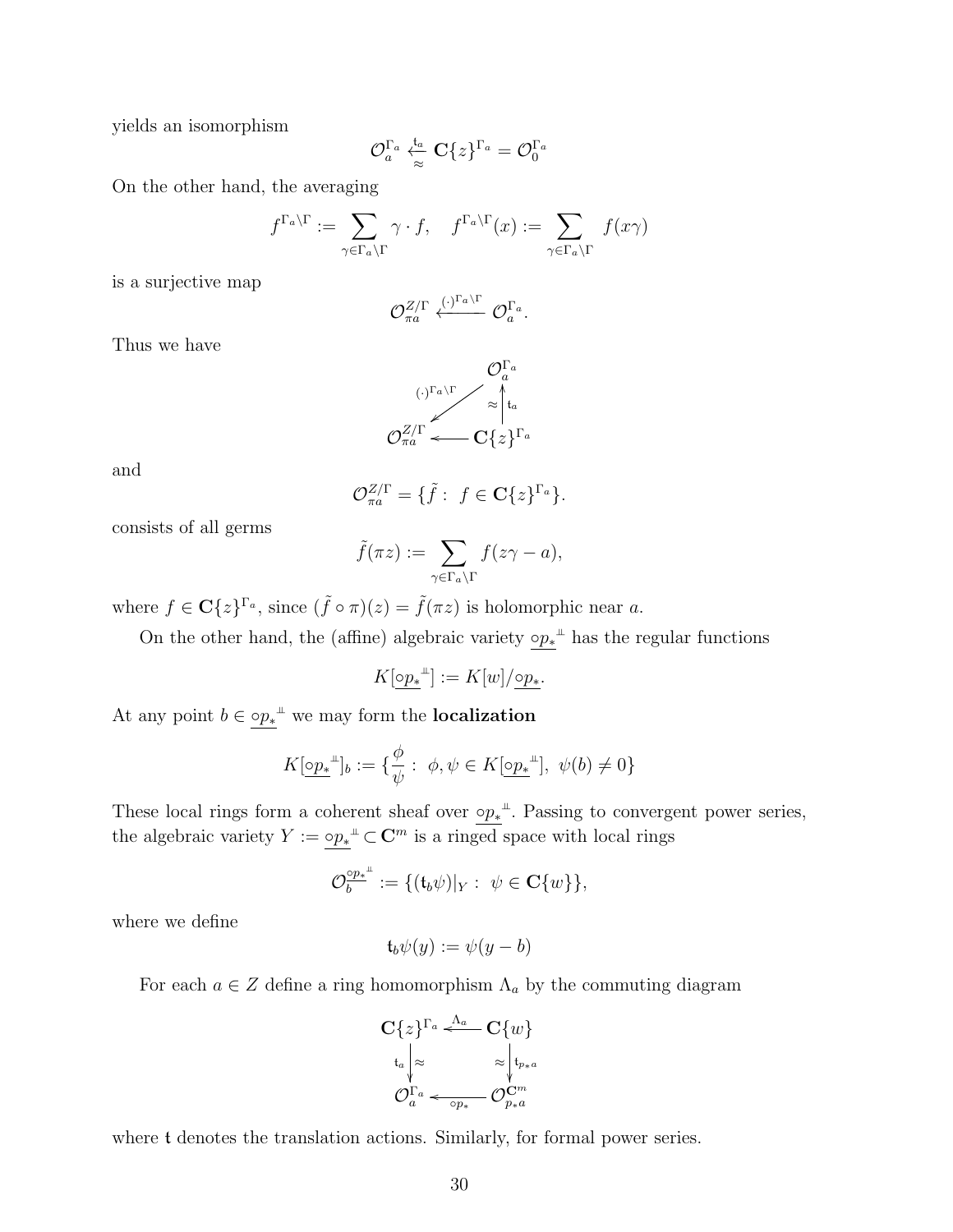**Theorem 30.** For any  $a \in Z$  the homomorphism  $\Lambda_a$  is surjective: If  $f \in K|z|^{\Gamma_a} / \mathbf{C}{\{z\}}^{\Gamma_a}$ , there exists  $\tilde{f} \in K|w| / C\{w\}$  such that

$$
f(x-a) = \tilde{f}(p_*x - p_*a)
$$

In other words, we have

$$
\mathfrak{t}_af=(\mathfrak{t}_{p_*a}\tilde{f})\circ p_*
$$

*Proof.* Applying the 'polynomial' finite generation theorem to  $\Gamma_a$  it follows that

$$
K[z]^{\Gamma_a} = K[r_*]
$$

for a finite reduced set of homogeneous polynomials  $r_*(z) = (r_1(z), \ldots, r_{m_q}(z))$ . By Lemma (??), there exist invariant polynomials  $\mathfrak{t}_a s_k \in K[z]^\Gamma$  with

$$
\mathfrak{o}(s_k - r_k) = \mathfrak{o}_a(\mathfrak{t}_a s_k - \mathfrak{t}_a r_k) > \deg r_k.
$$

Then  $s_k \in K[z]^{r_a} \subset K[z]^{r_a}$ . It follows from Proposition (??) applied to  $\Gamma_a$  that

$$
r_k = h_k \circ s_*
$$

for some power series  $h_k \in K[z] / \mathbf{C}{\{z\}}$ . Since  $\mathfrak{t}_a s_k \in K[z]^\Gamma$  we can write

$$
s_k(x - a) = (\mathfrak{t}_a s_k)(x) = g_k(p_* x - p_* a)
$$

for polynomials  $g_k \in K[w]$ . Note that  $p_*x - p_*a$  (unlike  $p_*(x - a)$ ) is still a set of (inhomogeneous) Γ-invariant generators. Then

$$
g_k(0) = g_k(r_*a - r_*a) = s_k(0) = 0.
$$

Thus we may form the formal power series  $\tilde{r}_k = h_k \circ g_*$  and obtain

$$
r_k(x-a) = h_k(s_*(x-a)) = h_k(g_*(p_*x - p_*a)) = (h_k \circ g_*)(p_*x - p_*a) = \tilde{r}_k(p_*x - p_*a).
$$

This proves the assertion for the generators  $r_k$ . Since  $K|z|^{\Gamma_a} = K|r_*|/C\{z\}^{\Gamma_a} = \mathbb{C}\{r_*\}$ by the 'power series' finite generation theorem applied to  $\Gamma_a$ , this suffices for the assertion in general.  $\Box$ 

**Corollary 31.** For each  $a \in \mathbb{Z}$  there is a ring isomorphism

$$
\mathcal{O}^{Z/\Gamma}_{\pi a} = \pi_* \mathcal{O}^Z_a \overset{\phi p_*}{\underset{\approx}{\sim}} \mathcal{O}^{\frac{\lozenge p_*^\#}{p_* a}} = \iota^* \mathcal{O}^{\mathbf{C}^m}_{p_* a}.
$$

Here  $Z \stackrel{\pi}{\rightarrow} Z/\Gamma$  and  $\circ p_*^{\perp} \stackrel{\iota}{\rightarrow} \mathbb{C}^m$  denote the canonical projection/injection, respectively.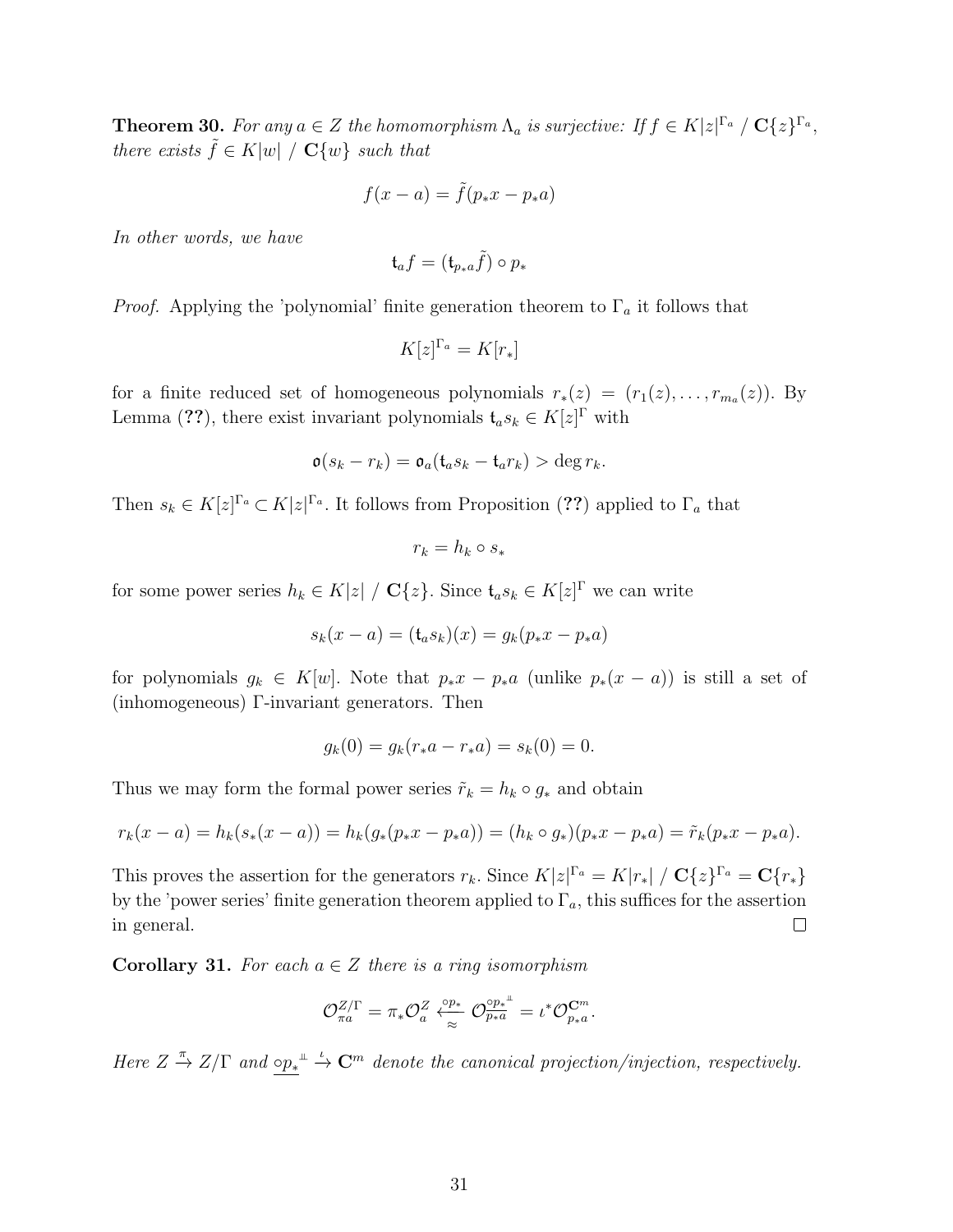*Proof.* Every germ  $\psi \in \mathcal{O}_{p_*a}^{\circ p_*^{\mu}}$  is of the form

$$
\psi(y) = (\mathfrak{t}_{p*a}g)(y) := g(y - p_*a)
$$

where  $g \in \mathbb{C}\{w\}$ . Thus we have

$$
\mathcal{O}_{p_*a}^{\circ p_*^\perp} \xleftarrow[t^*]{\iota^*} \mathcal{O}_{p_*a}^{\mathbf{C}^m} \xleftarrow[t^*_{\approx} \mathbf{C} \{w\}
$$

Then the convergent power series

$$
f_a(z) := g(p_*(z+a) - p_*a) \in \mathbf{C}\{z\}^{\Gamma_a}
$$

satisfies

$$
(\psi \circ p_*)(x) = g(p_*x - p_*a) = f_a(x - a)
$$

**Proposition 32.** At any point  $b = p_*a \in Y$  the power series completion

$$
K|Y|_b := \widehat{K[Y]_b} \approx K|z|^{\Gamma_a}
$$

is normal.

*Proof.* The formal power series ring  $K|z|$  is normal. By Lemma, its subring  $K|z|^{\Gamma_a}$  is also normal.  $\Box$ 

## 1.4 Quotients of Analytic Spaces

A topological ringed space D is called an **analytic space** if around every  $a \in D$  there exists an isomorphism

$$
D \underset{\text{open}}{\supset} U \xrightarrow{\sigma} \sigma U \underset{\text{ana}}{\subset} V \underset{\text{open}}{\subset} Z
$$

for some vector space Z, such that  $\sigma(a) = 0$ . In short, D is locally isomorphic (as a topological ringed space) to an analytic subset of an open subset in some  $\mathbb{C}^d$ . We sometimes write

$$
D \underset{\text{open}}{\supset} U \xrightarrow{\sigma} \sigma U \underset{\text{ana}}{\stackrel{\text{loc}}{\subset}} Z.
$$

A group  $\Gamma$  acting by holomorphic transformations on D is called **properly discontin**uous if the following two conditions hold:

$$
a\Gamma \cap b\Gamma = \emptyset \Rightarrow \exists_{\text{neighborhoods}} \ a \in U, b \in V : U\Gamma \cap V\Gamma = \emptyset
$$

Moreover every isotropy group  $\Gamma_a$  is finite, and there exists a neighborhood  $U = U\Gamma_a$ such that

$$
\Gamma_U = \Gamma_a.
$$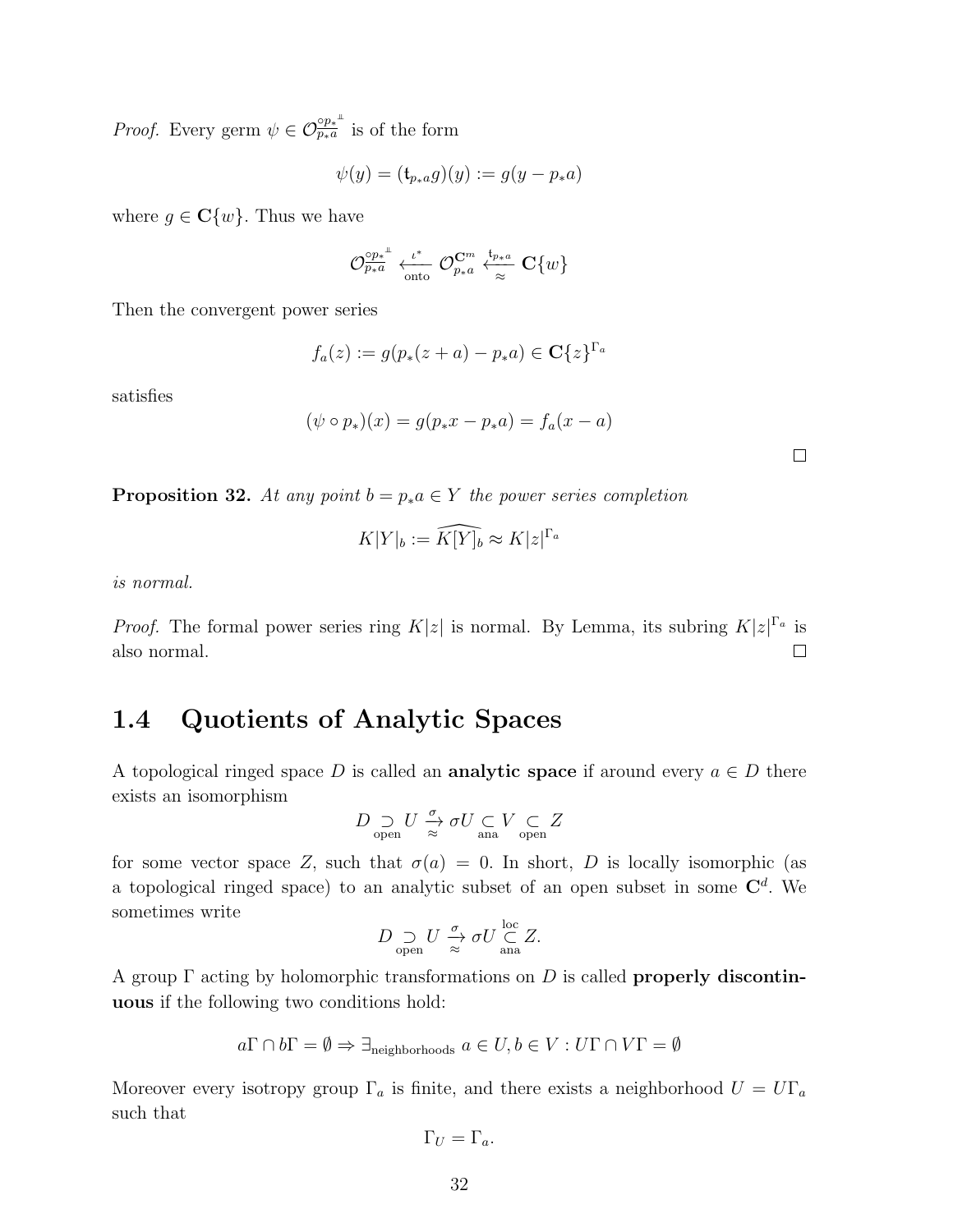The first condition means that  $D/\Gamma$  is a Hausdorff space. The second condition means that the canonical projection  $\pi : D \to D/\Gamma$  satisfies

$$
\pi(U) = U/\Gamma_a
$$

It follows that the local structure of  $D/\Gamma$  is determined by quotients of the form  $U/\Gamma_a$ , where U is again a complex analytic space invariant under the finite group  $\Gamma_a$ , which leaves the 'base point'  $a \in U$  fixed. The main idea is now to realize  $\Gamma_a$  as a **linear** group. Consider first the easy case that  $a \in D$  is a regular point, i.e., not a singularity. The set of regular points is an open dense subset of  $D$ . Around a regular point  $a$  the above simplifies to

$$
D\underset{\mathrm{open}}{\supset} U \xrightarrow[\approx]{\sigma} \sigma U \underset{\mathrm{open}}{\subset} Z.
$$

**Lemma 33.** Let  $\Gamma$  be a finite group acting on an open set  $0 \in U \subset Z = \mathbb{C}^d$  and fixing 0. Then there exists an isomorphism  $U \xrightarrow{\sigma} U'$  onto an open set  $0 \in U' \subset Z$  such that the diagram



commutes, i.e., we have

$$
\sigma(z\gamma) = \sigma(z)\gamma_0'
$$

for all  $\gamma \in \Gamma$ .

*Proof.* Define  $\sigma: U \to Z$  by

$$
\sigma(z) := \frac{1}{|\Gamma|} \sum_{\gamma \in \Gamma} (z\gamma) \gamma_0'^{-1}
$$

Then

$$
\sigma'_0 = \frac{1}{|\Gamma|} \sum_{\gamma \in \Gamma} \gamma'_0 \; \gamma'^{-1}_0 = \mathrm{id}
$$

Hence  $\sigma$  is a local isomorphism on an open set  $0 \in U \subset Z$ . Put  $U' := \sigma(U)$ . Now let  $\gamma \in \Gamma$ . Putting  $\tau = \gamma \beta \in \Gamma$ , with  $\tau'_0 = \gamma'_0 \beta'_0$  we obtain

$$
\sigma(z\gamma) = \frac{1}{|\Gamma|} \sum_{\beta \in \Gamma} ((z\gamma)\beta) \beta_0'^{-1} = \frac{1}{|\Gamma|} \sum_{\tau \in \Gamma} (z\tau) \tau_0'^{-1} \gamma_0' = \sigma(z) \gamma_0'.
$$

For arbitrary, not necessarily regular points  $a \in D$ , one uses the following 'linearization trick' due to Serre. For  $Z := \mathbb{C}^d$  let  $Z^{\Gamma_a}$  denote the finite-dimensional vector space of all maps  $\psi : \Gamma_a \to Z$ ,  $\gamma \mapsto \psi_{\gamma}$ , endowed with the linear right action

$$
Z^{\Gamma_a} \times \Gamma_a \to Z^{\Gamma_a}, \ (\psi \tilde{\gamma})_{\beta} := \psi_{\gamma \beta}.
$$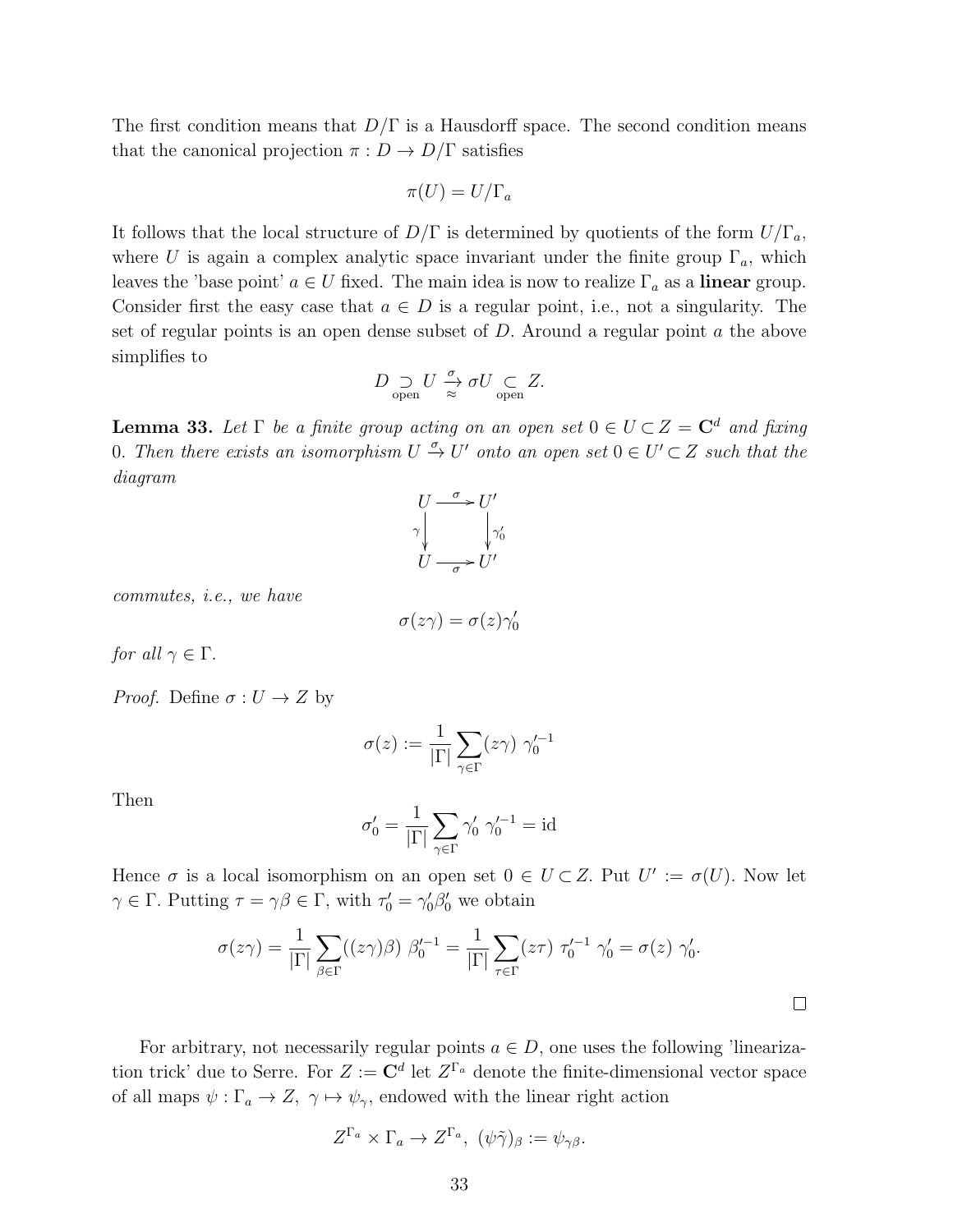induced by permutation of the 'coordinates'  $\beta \in \Gamma_a$ . For any subset  $V \subset Z$  we define the invariant subset

$$
V^{\Gamma_a} = \{ \psi : \Gamma_a \to V \} \subset Z^{\Gamma_a}
$$

If D is a complex analytic space, then for each  $a \in D$  there is an open  $\Gamma_a$ -invariant set  $a \in U \subset D$  and an injective holomorphic map  $\sigma : U \to Z$  into a complex vector space Z wich  $\sigma(a) = 0$ , such that

$$
U \overset{\sigma}{\underset{\approx}{\to}} \sigma U \underset{\text{ana}}{\subset} V \underset{\text{open}}{\subset} Z.
$$

**Lemma 34.** Define an analytic map  $\tilde{\sigma}: U \to Z^{\Gamma_a}$  by

$$
(\tilde{\sigma}z)_{\gamma} := \sigma(z\gamma).
$$

Then the diagram

$$
U \xrightarrow{\tilde{\sigma}} V^{\Gamma_a} \xrightarrow{\subset} Z^{\Gamma_a}
$$
  
\n
$$
\tilde{\gamma} \downarrow \qquad \downarrow \tilde{\gamma}
$$
  
\n
$$
U \xrightarrow{\tilde{\sigma}} V^{\Gamma_a} \xrightarrow{\subset} Z^{\Gamma_a}
$$

commutes, i.e., for all  $\gamma \in \Gamma_a$  we have  $\tilde{\sigma}(z\gamma) = (\tilde{\sigma}z)\tilde{\gamma}$ , and

$$
\tilde{\sigma} U \underset{\text{ana}}{\subset} V^{\Gamma_a} \underset{\text{open}}{\subset} Z^{\Gamma_a}.
$$

*Proof.* Let  $\beta \in \Gamma_a$ . Then

$$
(\tilde{\sigma}(z\gamma))_{\beta} = \sigma((z\gamma)\beta) = \sigma(z(\gamma\beta)) = (\tilde{\sigma}z)_{\gamma\beta} = ((\tilde{\sigma}z)\tilde{\gamma})_{\beta}.
$$

Since  $\beta$  is arbitrary, the equivariance property (??) follows. We claim that

$$
\tilde{\sigma}U = \{ \psi \in (\sigma U)^{\Gamma_a} : \ (\sigma^{-1}(\psi_\gamma))\beta = \sigma^{-1}(\psi_{\gamma\beta}) \}.
$$

In fact, let  $\psi = \tilde{\sigma}(z)$  for some  $z \in U$ . Then  $\psi_{\gamma} = (\tilde{\sigma}z)_{\gamma} = \sigma(z\gamma)$  and hence

$$
(\sigma^{-1}(\psi_\gamma))\beta = (z\gamma)\beta = z(\gamma\beta).
$$

On the other hand, we have  $\psi_{\gamma\beta} = (\tilde{\sigma}z)_{\gamma\beta} = \sigma(z(\gamma\beta))$  and hence  $\sigma^{-1}(\psi_{\gamma\beta}) = z(\gamma\beta)$ . This proves the claim. It follows that

$$
\tilde{\sigma} U \underset{\text{ana}}{\subset} (\sigma U)^{\Gamma_a} \underset{\text{ana}}{\subset} V^{\Gamma_a} \Rightarrow \tilde{\sigma} U \underset{\text{ana}}{\subset} V^{\Gamma_a}
$$

Note that by the linearization trick the embedding dimension of the underlying analytic set increases considerably, so will not be optimal anymore. Also, the notion of analytic subset is well-adapted to this process, since all one has to check is the analytic equations of the image.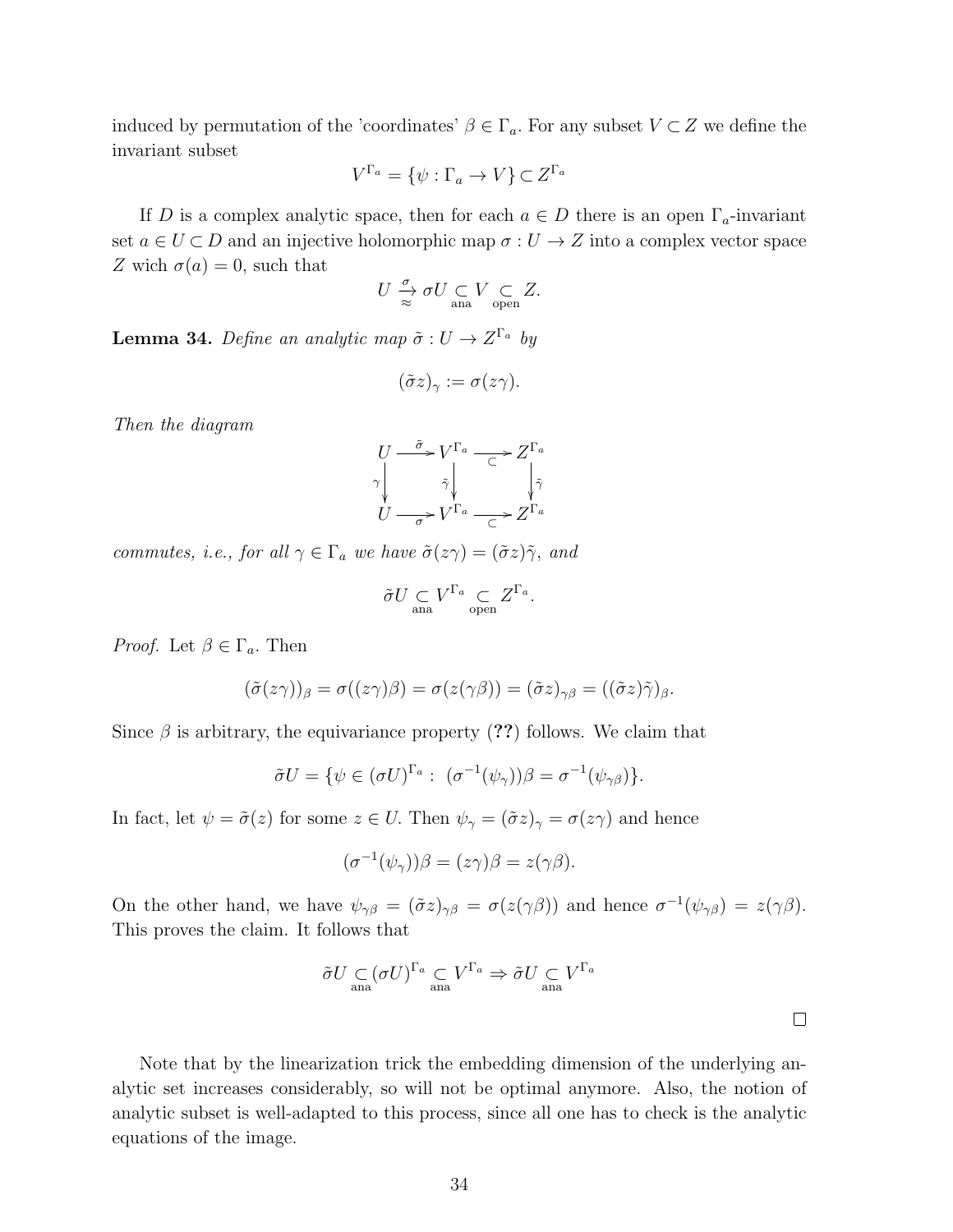**Theorem 35.** The quotient  $D/\Gamma$  of any complex analytic space D by a properly discontinuous group  $\Gamma \subset \text{Aut}(D)$  (not necessarily finite or linear) is again a complex analytic space.

*Proof.* Keeping the above notation, for each fixed  $a \in D$ , consider the linear action of the finite group  $\Gamma_a$  on  $Z^{\Gamma_a}$ . Since  $\tilde{\sigma}$  is  $\Gamma_a$ -equivariant, it induces an isomorphism

$$
U/\Gamma_a \xrightarrow[\approx]{\tilde{\sigma}} (\tilde{\sigma} U)/\tilde{\Gamma}_a
$$

for the ringed structure induced by the projection. By Theorem ?? we have a polynomial map  $p_*^a$ 

$$
\pi(U) = U/\Gamma_a \xrightarrow{\tilde{\sigma}} (\tilde{\sigma}U)/\tilde{\Gamma}_a \subseteq V^{\Gamma_a}/\tilde{\Gamma}_a \subseteq Z^{\Gamma_a}/\tilde{\Gamma}_a \xrightarrow{\mathcal{P}_a^a} \Omega^a_* \subseteq \mathbf{C}^m
$$

 $\Box$ 

### 1.5 Compact Quotients of Bounded Domains

We now specialize to a bounded domain  $D \subset Z = \mathbb{C}^d$  and a properly discontinuous group  $\Gamma \subset \text{Aut}(D)$ . Consider an automorphic cocycle  $J_{\gamma}(z)$ . Then for each  $a \in D$  the map  $\gamma \mapsto J_{\gamma}(a)$  is a character of  $\Gamma_a$ . Since this is a finite group by assumption, there exists an integer  $\alpha \in \mathbb{N}$  (for example, the order  $|\Gamma_a|$ ) such that

$$
J_{\gamma}(a)^{\dot{a}} = 1
$$

for all  $\gamma \in \Gamma_a$ . By the linearization Lemma, the isotropy group  $\Gamma_a$  acts by linear transformations in a local chart near a. In this chart the Jacobian  $J_{\gamma}(z)$  for  $\gamma \in \Gamma_a$  is independent of z. Therefore we have

$$
J_{\gamma}(z)^{\dot{a}} = 1
$$

for all  $\gamma \in \Gamma_a$  and z in a neighborhood of  $a \in D$ . Consider a graded subalgebra

$$
\mathcal{A} = \sum_{m \geqslant 0} \mathcal{A}^m \subset \mathcal{O}(D, \mathbf{C}),
$$

where  $\mathcal{A}^m \subset \mathcal{O}_\Gamma^m(D, \mathbb{C})$  consists of m-automorphic forms relative to the cocycle J. To ease notation, we sometimes write

$$
\mathcal{A}_q^\ell := \mathcal{A}^{\ell q}.
$$

We assume that the following two conditions hold:

$$
(*) \quad \forall \ a, b \in D, \ \pi(a) \neq \pi(b), \ \forall_{\text{integer}} \ell \geq \ell_{a,b} \ \forall \ \alpha, \beta \in C
$$

$$
\exists \ f \in \mathcal{A}_{a \lor b}^{\ell} : \ f(a) = \alpha, \ f(b) = \beta.
$$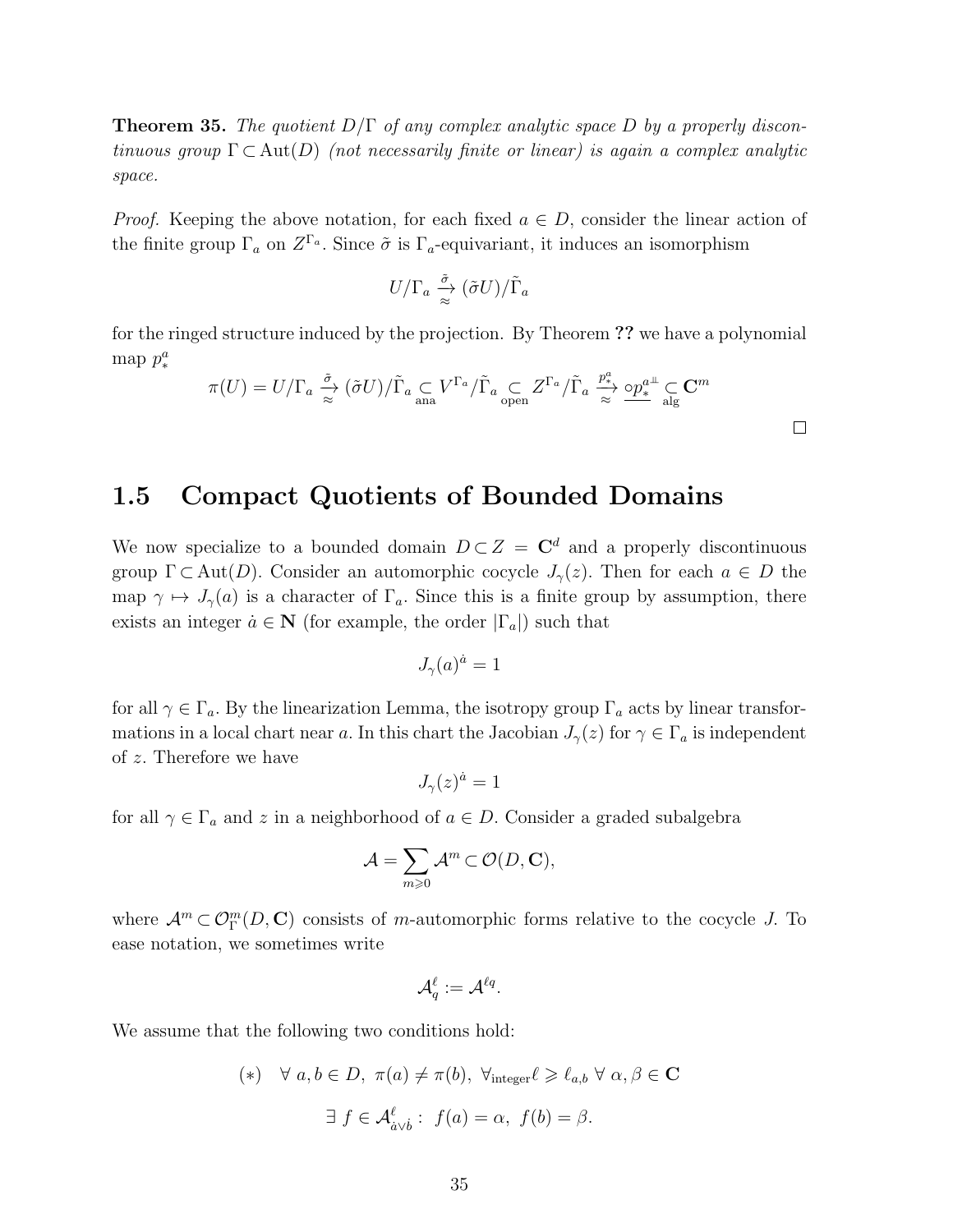Here  $m \vee n = l.c.m.(m, n)$  denotes the least common multiple of integers  $m, n$ . The second condition is

$$
(**) \quad \forall a \in D \,\forall d \in \mathbf{N} \,\forall_{\text{integer}} \ell \geqslant \ell_a^d \,\forall h \in \mathcal{O}_a^{\Gamma_a}
$$

$$
\exists f \in \mathcal{A}_a^{\ell} : \mathfrak{o}_a(f - h) > d.
$$

**Example 36.** For a bounded domain  $D \subset Z := \mathbb{C}^d$  consider Poincaré-Eisenstein series

$$
\phi_{\Gamma}^m:=\sum_{\gamma\in \Gamma} J^m_{\gamma}\ \gamma\cdot \phi, \quad \phi_{\Gamma}^m(z):=\sum_{\gamma\in \Gamma} J^m_{\gamma}(z)\ \phi(z\gamma)
$$

where  $m \geqslant 2$  and  $\phi \in \mathcal{P}(Z)$  is a polynomial. Define

$$
\mathcal{A}^m:=\sum_{m_1+...+m_k=m}\mathcal{P}(Z)_{\Gamma}^{m_1}\cdots\mathcal{P}(Z)_{\Gamma}^{m_k}
$$

$$
= \langle (\phi_1)_\Gamma^{m_1} \cdots (\phi_k)_\Gamma^{m_k} : \phi_i \in \mathcal{P}(Z), m_i \geqslant 2, m_1 + \ldots + m_k = m \rangle.
$$

Then the conditions  $(*)$  and  $(**)$  are satisfied.

**Proposition 37.** For all  $a, b \in D$  there exist  $D \supset_{\text{open}} U \ni a, b$  and  $\ell_0 \in \mathbb{N}$  such that for all  $\ell \geq \ell_0$  there exists  $f \in \mathcal{A}_{\dot{a}\vee\dot{b}}^{\ell}$  with  $0 \notin f(U)$ .

*Proof.* By (\*) there exists  $\ell'$  and  $f_1 \in \mathcal{A}_{\delta'}^{\ell'}$  $\frac{\ell'}{\dot{a}\vee\dot{b}},\;$  f<sub>2</sub> ∈  $\mathcal{A}^{\ell'+1}_{\dot{a}\vee\dot{b}}$  $\int_{a \vee b}^{b'+1}$  such that  $f_{1/2}(a) = f_{1/2}(b) = 1$ . Hence there exists  $D \supset_{\text{open}} U \ni a, b$  such that  $0 \notin f_{1/2}(U)$ . Every integer  $\ell \geq \ell_0 :=$  $\ell'(1 + \ell')$  can be written as  $\ell = m_1 \ell' + m_2(\ell' + 1)$  for positive integers  $m_{1/2}$ . Then

$$
f := f_1^{m_1} f_2^{m_2} \in \mathcal{A}_{\dot{a}\vee\dot{b}}^{m_1\ell'} \mathcal{A}_{\dot{a}\vee\dot{b}}^{m_2(\ell'+1)} \subset \mathcal{A}_{\dot{a}\vee\dot{b}}^{\ell}
$$

satisfies  $0 \notin f(U)$ .

**Proposition 38.** Suppose  $a_1, a_2 \in D$  are not  $\Gamma$ -equivalent. Then there exist  $D \supset_{\text{open}} U_i \ni$  $a_i$  and  $\ell' \in \mathbb{N}$  such that for all  $\ell \geq \ell'$  there exist  $f_i \in \mathcal{A}_{a_1 \vee a_2}^{\ell}$  with  $f_i(a_i) \neq 0$  and for  $i \neq j$ 

$$
|f_j|_{U_i} < |f_i|_{U_i}
$$

*Proof.* By (\*) there exist  $\ell'$  and  $h_i \in \mathcal{A}_{\dot{a}}^{\ell'}$  $a_1^{\ell'} a_2$  such that  $h_i(a_i) = 1$ ,  $h_j(a_i) = 0$  if  $j \neq i$ . By Proposition ?? there exists  $D \supset_{\text{open}} U \ni a_1, a_2 \text{ and } \ell_0 > \ell'$  such that for all  $\ell \geq \ell_0$ there exists  $f \in \mathcal{A}_{\dot{a}_1 \vee \dot{b}_1}^{\ell-\ell'}$  $\frac{\ell-\ell'}{a_1\vee a_2}$  with  $0 \notin f(U)$ . Choose smaller neighborhoods  $U \supset_{\text{open}} U_i \ni a_i$ with  $|h_i(U_i)| > \frac{1}{2} > |h_j(U_i)|$ . Then

$$
f_i := f \, h_i \in \mathcal{A}_{\dot{a}_1 \vee \dot{a}_2}^{\ell}
$$

satisfies the requirements.

 $\Box$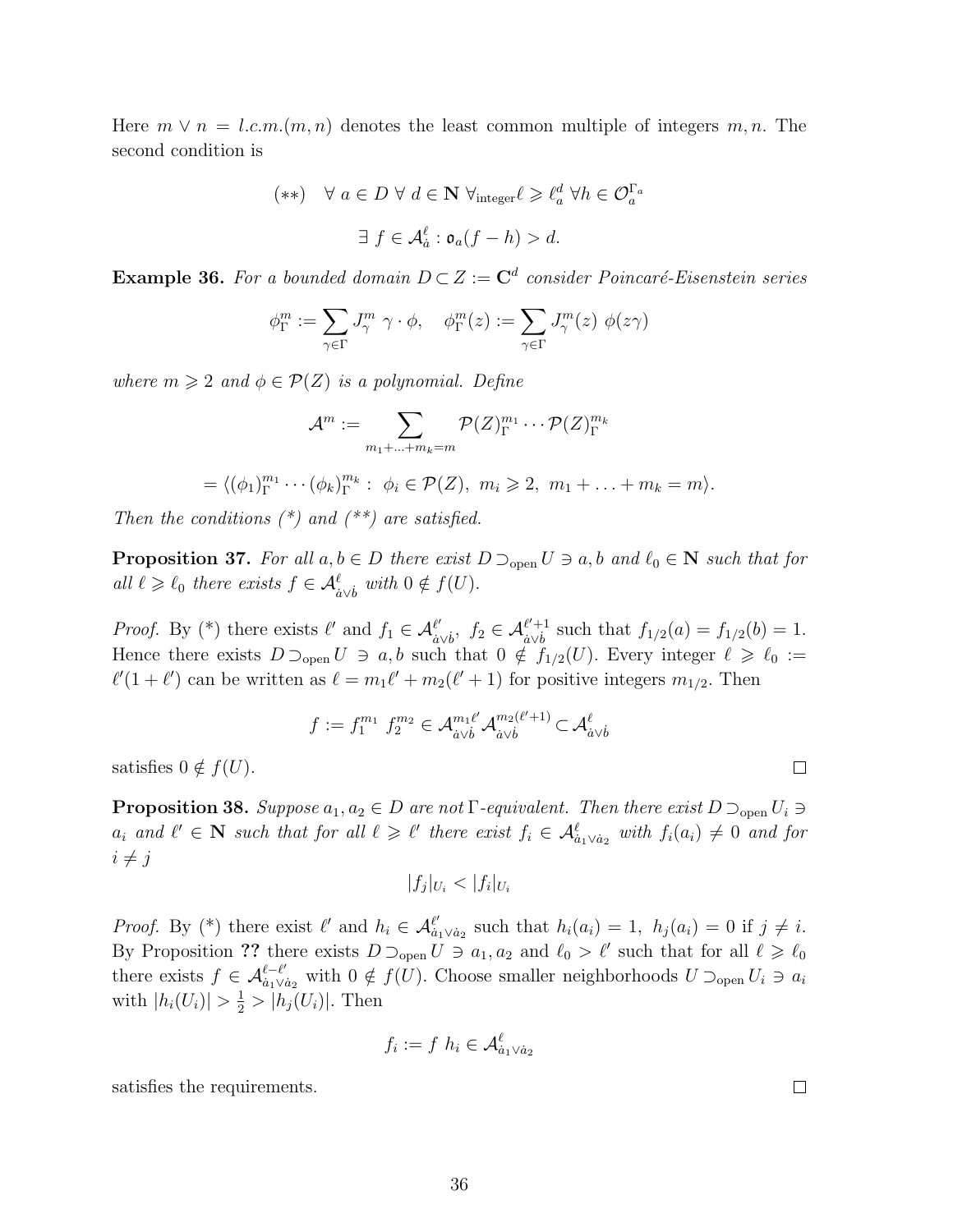**Proposition 39.** For each  $a \in D \subset Z$  there exists  $D \supset_{\text{open}} U_a \ni a$  and  $\ell_a \in \mathbb{N}$  such that for all  $\ell \geq \ell_a$  there exist finitely many  $h_i^a \in \mathcal{A}_{\dot{a}}^{\ell}$ ,  $0 \leqslant i \leqslant n_a$  with  $0 \notin h_0^a(U_a)$  and the homogeneous coordinates yield an isomorphic embedding

$$
[h_0^a : \ldots : h_{n_a}^a] = [h_*^a] : \pi(U_a) \to \mathbf{P}^{n_a}
$$

onto a locally analytic subset of projective space.

Proof. By Proposition ?? there exist

$$
D \underset{\text{open}}{\supset} U = U \Gamma_a \xrightarrow{\sigma} \sigma(U) \underset{\text{open}}{\subset} Z
$$

around a such that  $\sigma(a) = 0$  and  $\Gamma'_a := \sigma \circ \Gamma_a \circ \sigma^{-1} \subset GL_d(\mathbf{C})$  is a (finite) linear group leaving  $\sigma(U)$  invariant. By the 'polynomial finite generation theorem' there exist finitely many homogeneous polynomials  $p_1, \ldots, p_m \in \mathcal{P}(Z)$  such that

$$
\mathcal{P}(Z)^{\Gamma'_a} = \mathbf{C}[p_i] = \mathbf{C}[p_*].
$$

Put  $d_i = \deg p_i$  and choose  $\ell_a^{d_i}$  as in condition (\*\*). Since  $p_i \circ \sigma \in \mathcal{O}_a^{\Gamma_a}$  it follows that for  $\ell_0 \ge \max \ell_a^{d_i}$  there exist  $f_i \in \mathcal{A}_a^{\ell_0}$  such that

$$
\mathfrak{o}_0(f_i \circ \sigma^{-1} - p_i) = \mathfrak{o}_a(f_i - p_i \circ \sigma) > d_i.
$$

In particular,  $f_i(a) = 0$  for all i. For any  $D \supset_{\text{open}} U \ni a$  the intersection  $\bigcap_{\Gamma \in \Gamma_a} U \gamma$  is  $\Gamma_a$ -invariant and still open, since  $\Gamma_a$  is finite. It follows that  $\Gamma_a$ -invariant neighborhoods form a neighborhood basis, so we may by Proposition ?? assume that  $f_* = (f_1, \ldots, f_m)$ defines an isomorphic embedding



onto a locally analytic subset of  $\mathbb{C}^m$ . The  $f_*$  may still have a common zero in U. For each  $\ell \geq \ell_0$  there exist  $h_0 \in \mathcal{A}_a^{\ell}$  and  $h \in \mathcal{A}_a^{\ell-\ell_0}$  with  $0 \notin h_0(U\Gamma) \cup h(U\Gamma)$ . Then  $h_i := hf_i \in \mathcal{A}_a^{\ell}$ and  $(h_0, hf_*)$  has no common zero on U, so that the projectivation

$$
[h_0, hf_*] : \pi(U) \to \mathbf{P}^m
$$

defines an isomorphism onto a locally analytic set in  $\mathbf{P}^m$ . More precisely, if the range  $f_*(U)$  is defined by the equations  $h_j(w_1,\ldots,w_m) = 0$ , for  $(w_1,\ldots,w_m) \in \mathbb{C}^m$  then the range

$$
[h_0(z): h(z)f_1(z): \ldots : h(z)f_m(z)] = [\frac{h_0(z)}{h(z)}: f_1(z): \ldots : f_m(z)]
$$

is described by the additional equation

$$
w_0 = \frac{h_0(f_*^{-1}(w_1, \dots, w_n))}{h(f_*^{-1}(w_1, \dots, w_n))}
$$

in  $m + 1$ -variables  $w_0, w_1, \ldots w_m$ . Here  $f_*^{-1}$  is a local analytic inverse for  $f_*$ .

 $\Box$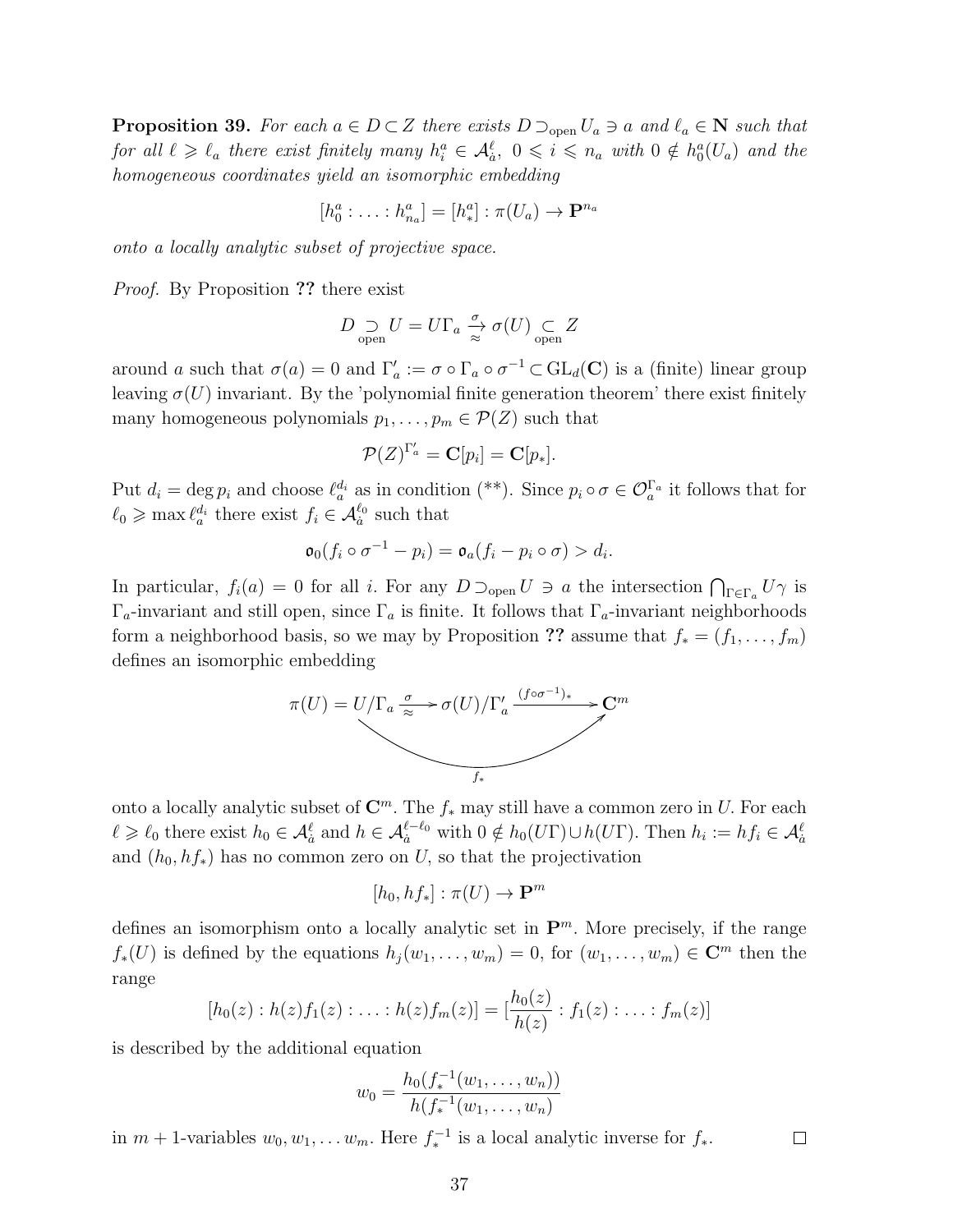**Remark 40.** The last, somewhat cumbersome, argument can be avoided in case  $D/\Gamma$  is compact. In this case we produce an injective holomorphic map  $[f_*]: D/\Gamma \to \mathbf{P}^N$  whose range, by the proper mapping theorem, is automatically an analytic (in fact, algebraic) subset of  $\mathbf{P}^N$ .

**Lemma 41.** For  $1 \leqslant j \leqslant k$  let  $f_*^j = (f_0^j)$  $\{(\mathcal{G}_0^j,\ldots,\mathcal{G}_{n_j}^j)\}$  be  $\Gamma\text{-}automorphic$  of weight  $m_j$ . Take all monomials

$$
f' = \prod_{j=1^k} \prod_{i=0}^{n_j} (f_i^j)^{\alpha_i^j}
$$

of total weight

$$
\sum_{j=1}^{k} m_j \sum_{i=0}^{n_j} \alpha_i^j = m'
$$

Then if one of the family  $f^j_*$  has no common zero on a subset  $U \subset D$ , then  $f'_*$  also has no common zero on U, and moreover the projectivation  $[f'_*]: D/\Gamma \to \mathcal{P}^{n'}$  is injective wherever  $[f^j_*]: D/\Gamma \to \mathbf{P}^{n_j}$  is injective.

*Proof.* For any  $0 \leq i \leq n_j$  let  $\alpha_{i'}^{j'}$  $\delta_{i'}^{j'} \,:=\, m' \,\ \delta_{i'}^i \delta_j^{j'}$  $j'$ . Then  $(f_i^j)$  $(i)$ <sup>n'</sup> is an allowed monomial and the monomials  $(f_i^j)$  $i^{j}$ <sup>n'</sup> have no common zero on D, proving the first assertion. Now assume that the full monomial family  $f'_*$  satisfies  $[f'_*(a)] = [f'_*(b)]$  for some  $a, b \in D$ . Then there exists a non-zero  $\lambda \in \mathbb{C}$  such that  $f'(a) = \lambda f'(b)$  for all admissible mononomials  $f'$ . In particular,

$$
(f_i^j(a))^{m'} = \lambda (f_i^j(b))^{m'}
$$

and more generally, for the same  $i$ 

$$
\prod_{i=0}^{n_j} (f_i^j(a))^{\alpha_i} = \prod_{i=0}^{n_j} (f_i^j(b))^{\alpha_i}
$$

whenever  $\sum_{i=1}^{n_j}$  $\alpha_i = m'$ . This implies  $f_i^j$  $f_i^j(a) = \lambda f_i^j(b)$ , so that  $[f_*^j(a)] = [f_*^j(b)]$ . This proves  $i=0$ the second assertion.  $\Box$ 

Let us call the preceding procedure the **monomial construction**.

**Proposition 42.** Assume that  $D/\Gamma$  is compact. Then for large enough  $m \geq m_0$  there exists finitely many  $f_0, \ldots, f_N \in \mathcal{A}_{\Gamma}^m(D)$  without common zero on D. Hence the projectivation

$$
[f_0,\ldots,f_N]:D/\Gamma\to\mathbf{P}^N
$$

is a well-defined holomorphic map.

*Proof.* Since  $D/\Gamma$  is compact there exists a compact set  $K \subset D$  such that  $\pi(K) = D/\Gamma$ . Equivalently,  $K\Gamma = D$ . There exists a finite covering  $K \subset \bigcup$  $\mathcal{U}$ U of open sets  $U \subset D$  such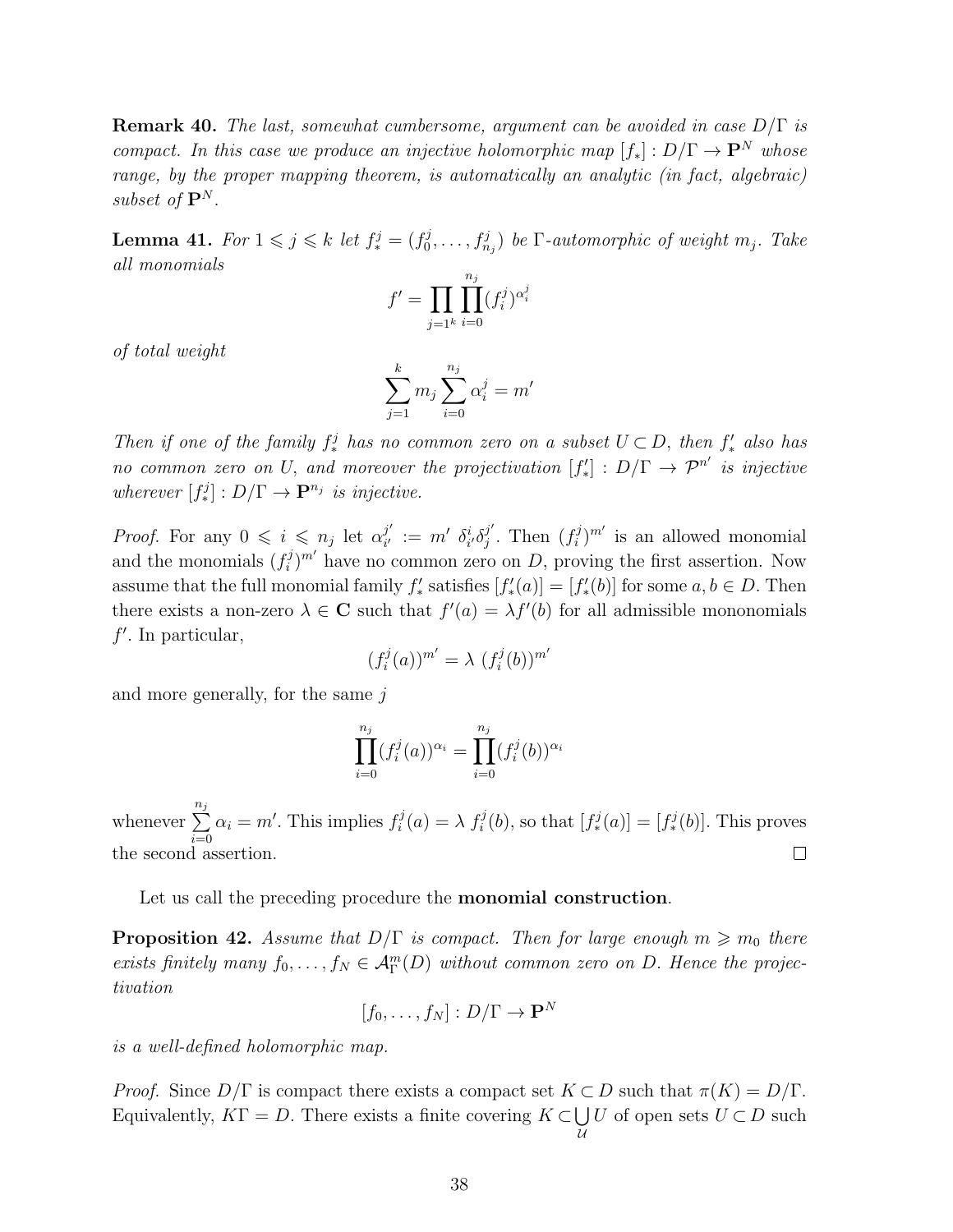that for each  $U \in \mathcal{U}$  there exist automorphic forms  $f_*^U = (f_0^U, \ldots, f_{n_U}^U) \in \mathcal{A}^{m_U}$  without common zero on  $U$  so that the projectivation

$$
[f_*^U] = [f_0^U : \ldots : f_{n_U}^U] : \pi(U) \to \mathbf{P}^{n_U}
$$

is a holomorphic isomorphism onto a locally analytic subset of  $\mathbf{P}^{n_U}$ . By increasing the weights if necessary, or by applying the 'monomial construction' to the finitely many families  $f_*^U$  we obtain family  $f'_*$  without common zeros on K. Since  $K\Gamma = D$  it follows that the projectivation

$$
[f'_*]:D/\Gamma\to\mathbf{P}^N
$$

is a well-defined holomorphic map.

**Theorem 43.** Assume that  $D/\Gamma$  is compact. Then for large enough  $m \ge m_0$  there exists finitely many  $f_0, \ldots, f_N \in \mathcal{A}_{\Gamma}^m(D)$  without common zero on D such that the projectivation

$$
[f_0,\ldots,f_N]:D/\Gamma\to\mathbf{P}^N
$$

is an injective holomorphic map, hence an isomorphism onto an analytic (in fact, algebraic) subset of  $\mathbf{P}^{N}$ .

*Proof.* Let F denote the collection of all maps  $[f_*] = [f_0, \ldots, f_n] : D/\Gamma \to \mathbf{P}^n$ , where  $f_i \in \mathcal{A}_{\Gamma}^m(D, \mathbb{C})$  are automorphic of the same weight m (depending on  $f_*$ ) and have no common zeros on D. Define

$$
(K \times K)_{f_*} := \{(z, w) \in K \times K : [f_*(z)] = [f_*(w)]\}.
$$

By Proposition ?? F is non-empty. Now assume  $[f_*] \in \mathcal{F}$  is not injective. Then there exist  $a_1, a_2 \in K$  not Γ-related, such that  $[f_*(a_1)] = [f_*(a_2)]$ . In other words,  $(a_1, a_2) \in$  $(K \times K)_{f_*}$ . By Proposition ?? there exist  $D \supset_{\text{open}} U_i \ni a_i$  and automorphic forms  $h_i$  of the same weight m such that for  $\{i, j\} = \{1, 2\}$  we have

$$
|h_j|_{U_i} < |h_i|_{U_i}.
$$

Applying the 'monomial construction' to the two families  $(h_1, h_2)$  and  $f_*$ , we obtain a new family  $f'_{*}$  with a common weight which has no common zeros on D, and the (well-defined) projectivation

$$
[f'_*]:D/\Gamma\to{\bf P}^{n'}
$$

is injective where  $[f_*]$  is injective, i.e.,  $(K \times K)_{f_*} \subset (K \times K)_{f_*}$ . Since  $[h_1, h_2]$  separates  $a_1$ and  $a_2$ , Lemma ?? asserts that

$$
[f'_{*}(a_{1})] \neq [f'_{*}(a_{2})].
$$

It follows that  $(a_1, a_2) \in (K \times K)_{f_*} \sim (K \times K)_{f_*}$ , so that  $(K \times K)_{f_*} \subset (K \times K)_{f_*}$  is a proper subset. Now assume by contradiction, that there is no injective holomorphic

 $\Box$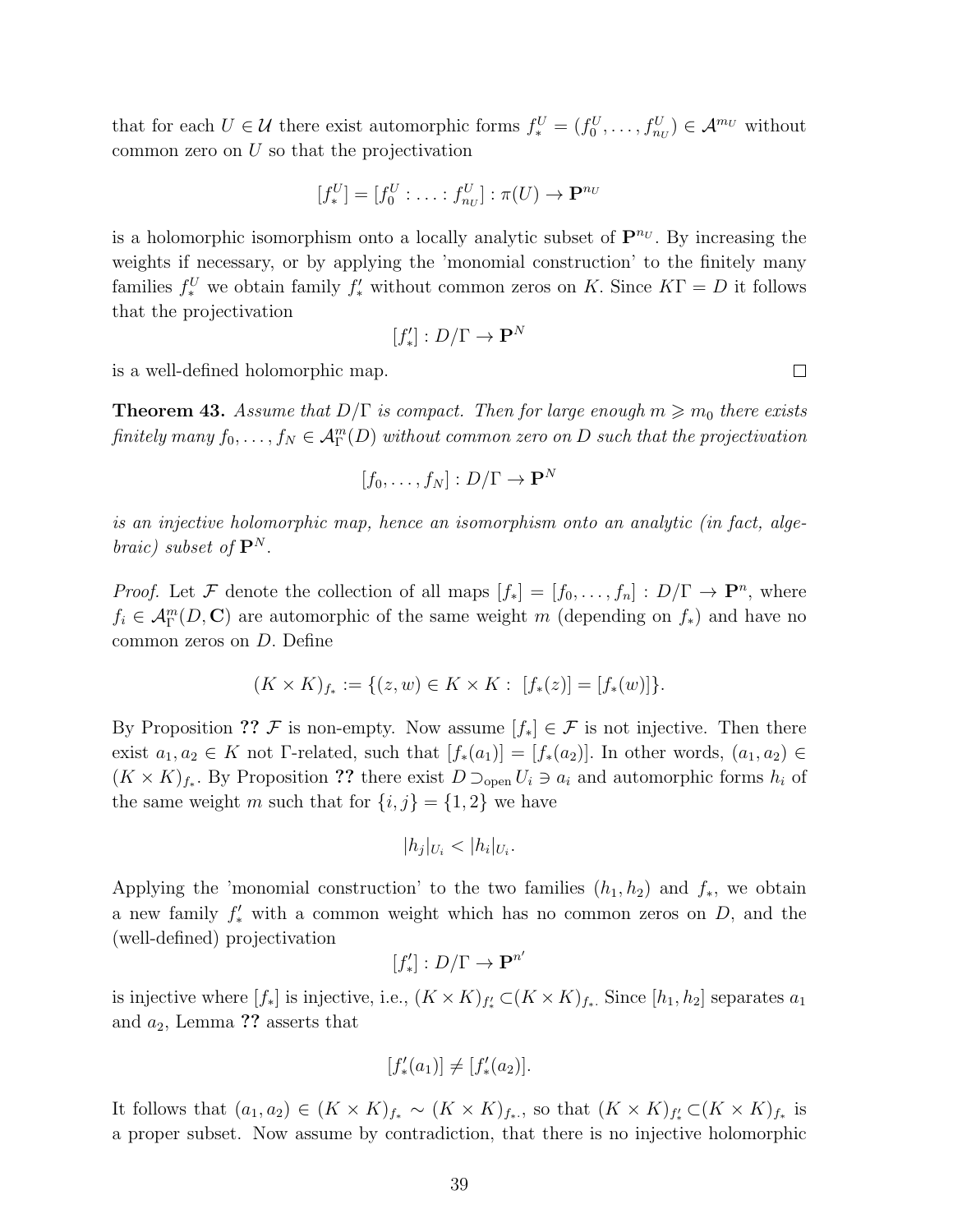map  $[f_0, \ldots, f_N] : D/\Gamma \to \mathbf{P}^N$ . Then the above construction produces a sequence  $[f_*^k]$ for  $k \in {\bf N}$  such that

$$
(K \times K)_{f^0_*} \supsetneq (K \times K)_{f^1_*} \supsetneq \ldots \supsetneq (K \times K)_{f^n_*} \supsetneq (K \times K)_{f^{n+1}_*} \supsetneq \ldots
$$

On the other hand this is a decreasing sequence of analytic subsets meeting a compact set  $K \times K$ , which therefore must become stationary (noetherian property). Contradiction!  $\Box$ 

**Theorem 44.** Assume in addition that  $D/\Gamma$  is compact. Then there exist  $h_i \in \mathcal{A}^m$  without common zero on D such that the projective map associated with  $h_* = (h_0, \ldots, h_N)$ gives an isomorphism

$$
D/\Gamma \xrightarrow[\approx]{[h_*]} [h_*](D/\Gamma) \underset{\text{alg}}{\subset} \mathbf{P}^N
$$

onto a locally analytic (in fact, algebraic) subset of  $\mathbf{P}^{N}$ .

*Proof.* It remains to construct a global **injective** embedding. For any finite subset  $A := \{a_1, \ldots, a_k\} \subset D$  of pairwise inequivalent points there exist neighborhoods  $a_i \in$  $U_i \subset_{\text{open}} D$  and, for  $\ell \geq \ell_A$ , there exist  $f_i \in \mathcal{A}_{\vee a_i}^{\ell}$  with  $|f_i||_{U_i} > |f_j||_{U_j}$  for all  $j \neq i$ . By Proposition ?? we may assume that

$$
\pi(U_i) \xrightarrow[\approx]{[h_0^i, \dots, h_{n_i}^i]} [h_*^i](\pi U_i) \underset{\text{ana}}{\subset} V_i \underset{\text{open}}{\subset} \mathbf{P}^{n_i},
$$

where all  $h_j^i \in \mathcal{A}_{\vee a_i}^{\ell}$  have the same weight as  $f_i$ . Since  $D/\Gamma$  is compact, we may assume that  $U_i\Gamma$ ,  $1 \leq i \leq k$  cover all of D. This implies that the functions  $f_1, \ldots, f_k$  have no common zero on  $D$  and thus we may form the projective map

 $[f_1 : h^1_* : f_2 : h^2_* : \ldots : f_k : h^k_*] : D/\Gamma \to \mathbf{P}^N.$ 

We claim that this map is injective and hence an isomorphism. Let  $z, w \in D$  satisfy

$$
(f_1(z), h_*^1(z), \ldots, f_k(z), h_*^k(z)) = \lambda(f_1(w), h_*^1(w), \ldots, f_k(w), h_*^k(w))
$$

for some non-zero  $\lambda \in \mathbb{C}$ . If  $z, w \in U_i$  for some i then  $[h^i_*(z)] = [h^i_*(w)]$  implies  $\pi(z) =$  $\pi(w)$  since  $[h_*^i]$  is an embedding when restricted to  $\pi(U_i)$ . Now suppose  $z \in U_i$ ,  $w \in U_j$ with  $i \neq j$ . Since  $f_i(z) = \lambda f_j(z)$  we obtain  $|\lambda| |f_j(z)| = |f_i(z)| > |f_j(z)|$  and  $|\lambda| |f_j(w)| =$  $|f_i(w)| < |f_j(w)|$ . This contradiction shows that (??) is an embedding.  $\Box$ 

**Lemma 45.** There exist an open neighborhood  $U_a \subset D$  of a which is invariant under the isotropy group  $\Gamma_a$  and a local chart  $\phi_a : \tilde{U}_a \to U_a$  from a 0-neighborhood  $\tilde{U}_a$  such that  $J(0, \phi_a) = id$  and for each  $\gamma \in \Gamma_a$  the transformation  $\tilde{\gamma} := \phi_a^{-1} \circ \gamma \circ \phi_a$  is linear.

For each  $a \in D$  there exists a biholomorphic map  $\lambda_a: U_a \to U'_a \subset_{\text{open}} Z$  with  $a\lambda_a = 0$ such that  $U_a$  is  $\Gamma_a$ -stable and for each  $\gamma \in \Gamma_a$  the diagram

$$
U_a \xrightarrow{\lambda_a} U'_a
$$
  
\n
$$
\gamma \downarrow \qquad \qquad \gamma'_a
$$
  
\n
$$
U_a \xrightarrow{\lambda_a} U'_a
$$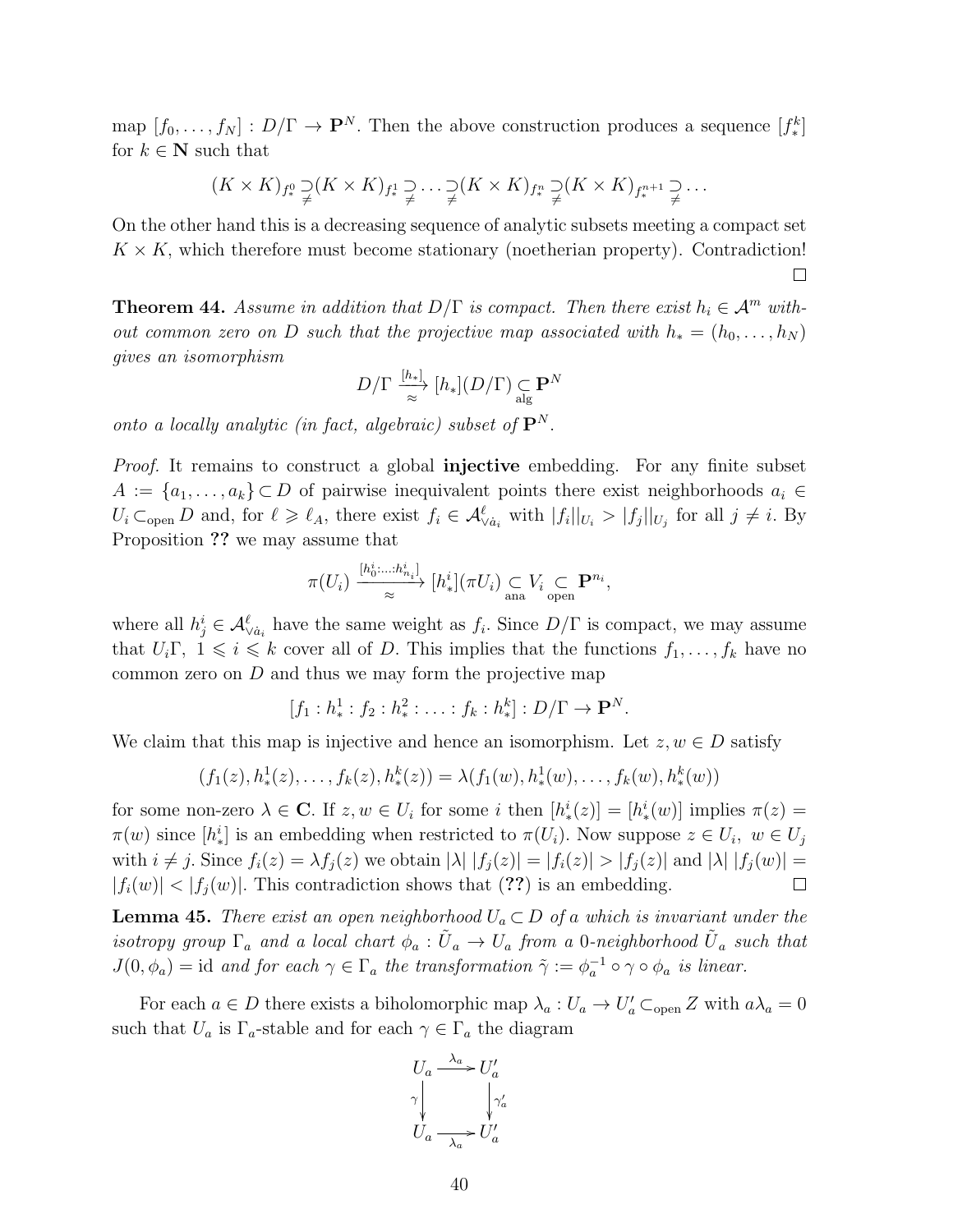commutes, where  $\gamma'_a \in GL(Z)$  is linear. Putting  $z = \zeta \lambda$  this implies

$$
\lambda'_a(\zeta) \ \gamma'(\zeta \lambda) = (\lambda_a \gamma)'(\zeta) = (\gamma'_a \lambda_a)'(\zeta) = \gamma'_a (\lambda_a)'(\zeta \gamma'_a)
$$

and hence for the Jacobians

$$
J_{\lambda_a}(\zeta) J_{\gamma}(\zeta \lambda) = \det(\gamma_a') J_{\lambda_a}(\zeta \gamma_a').
$$

Taking m-th powers we obtain

$$
J_{\lambda_a}^m(\zeta) J_{\gamma}^m(\zeta \lambda_a) = \det(\gamma_a')^m J_{\lambda_a}^m(\zeta \gamma_a') = J_{\lambda_a}^m(\zeta \gamma_a')
$$

since m is a multiple of  $|\Gamma_a|$ . Put  $\Gamma'_a := {\gamma'_a : \gamma \in \Gamma_a} = \lambda \Gamma_a \lambda^{-1}$ . Then  $\lambda_a$  defines an isomorphism

$$
\mathcal{O}^{\Gamma'_a}_0 \stackrel{\Lambda_a}{\longleftarrow} \mathcal{O}^{\Gamma_a , m}_a
$$

by putting

$$
(\Lambda_a f)(\zeta) := J_{\lambda_a}^m(\zeta) f(\zeta \lambda_a)
$$

This isomorphism preserves the respective maximal ideals and their higher powers, and is therefore bicontinuous in the Krull topology. The finite-dimensional quotient space

$$
\mathcal{O}_a^{\Gamma_a,m}/(\mathfrak{m}_a^{\Gamma_a,m})^{\ell+1}
$$

consists of all jets at a up to order  $\ell$ .

**Proposition 46.** Let  $A \subset D$  be a finite set of  $\Gamma$ -inequivalent points. Let  $a \in A$  and  $\phi_a \in \mathcal{O}_0^{\Gamma'_a}$ . Choose  $\ell \in \mathbb{N}$ . Then there exists  $p \in \mathbb{C}[z]$  such that for all  $a \in A$  we have  $\mathfrak{o}_a(p_m^{\Gamma} - f_a) > \ell$ . Here we write  $\phi_a \in \mathcal{O}_0^{\Gamma_a}$  as  $\phi_a = \Lambda_a f_a$  for a unique germ  $f_a \in \mathcal{O}_a^{\Gamma_a,m}$ and m is any large multiple of all  $\dot{a}$ ,  $a \in A$ .

*Proof.* Let  $a \in U_a \subset_{\text{open}} D$  be a linearizing neighborhood around a and let  $V_a \subset \subset U_a$ . Then

$$
\eta_a:=\min_{z\in V_a}|J_{\lambda_a}(z)|\leq 1
$$

since  $|J_{\lambda_a}(0)| = 1$ . The set (not a group)

$$
\Gamma^a := \{ \gamma \in \Gamma : \ \exists \ z \in V_a, \ |J_{\gamma}(z)| > \frac{\eta_a}{2} \}
$$

is finite since  $\sup_{z \in V_a} |J_{\gamma}(z)| < \frac{\eta_a}{2}$  $\frac{a}{2}$  for almost all  $\gamma \in \Gamma$ . Moreover,  $\Gamma_a \subset \Gamma^a$ , since for  $\gamma \in \Gamma_a$  we have  $J_\gamma(a)^{|\Gamma_a|} = 1$  and therefore  $|J_\gamma(a)| = 1 > \frac{1}{2} \geq \frac{\eta_a}{2}$  $\frac{a}{2}$ . For each  $a \in A$  the set  $A\Gamma^a \sim a$  is finite and  $\Gamma_a$ -invariant. There exists a polynomial  $p \in \mathbb{C}[z]$  such that for all  $a \in A$ 

$$
\mathfrak{o}_a(p-f_a) > \ell, \ \mathfrak{o}_{A\Gamma^a \sim a}(p) > \ell.
$$

Consider the m-weighted average

$$
p_{\Gamma^a}^m - |\Gamma_a| f_a = (p_{\Gamma_a}^m - |\Gamma_a| f_a) + p_{\Gamma^a \sim \Gamma_a}^m.
$$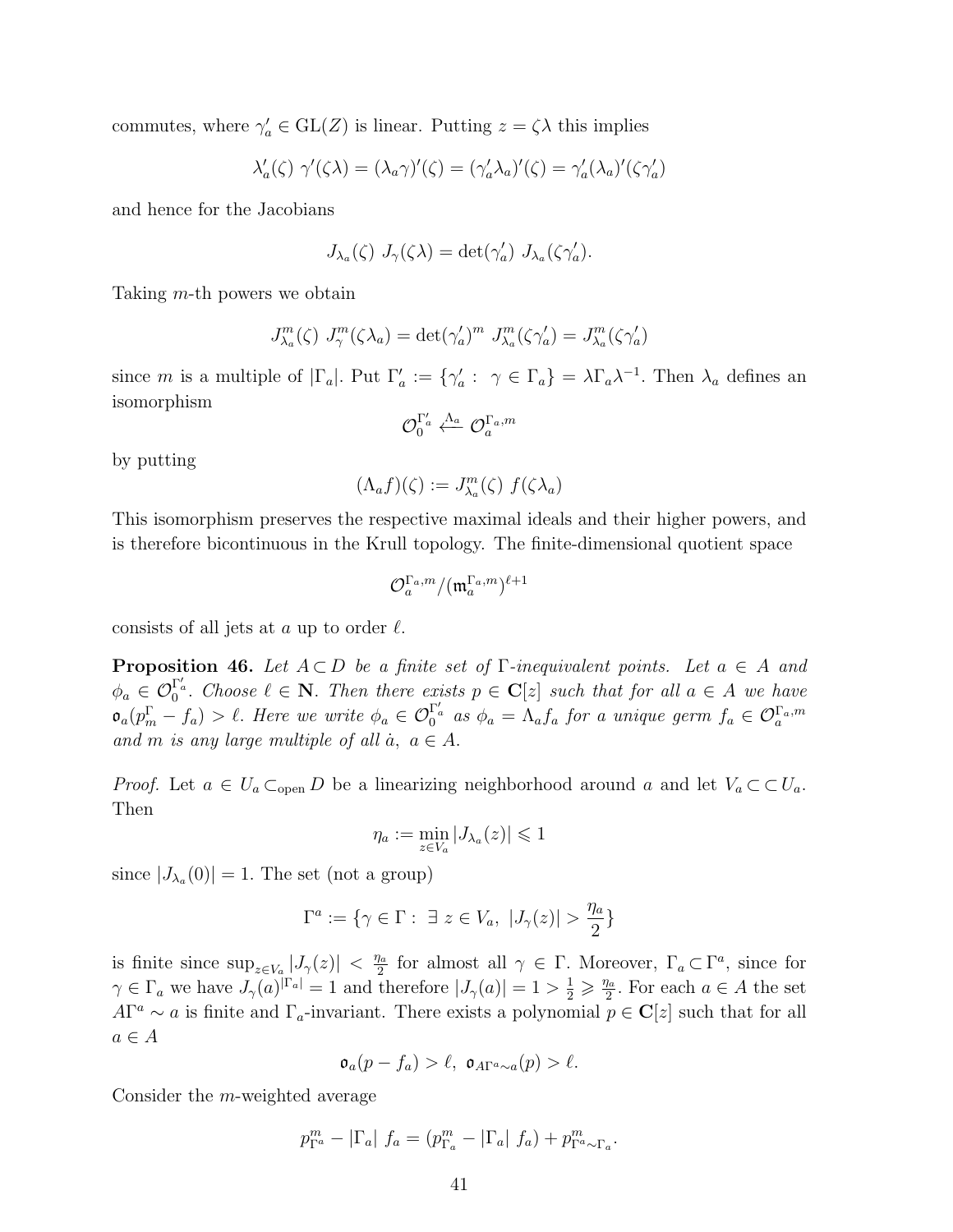For the first term we have

$$
\mathfrak{o}_a(p_{\Gamma_a}^m - |\Gamma_a| f_a) > \ell
$$

since the *m*-automorphy of  $f_a$  under  $\Gamma_a$  implies

$$
p_{\Gamma_a}^m - |\Gamma_a| f_a = \sum_{\gamma \in \Gamma_a} J_{\gamma}^m (\gamma \cdot p - \gamma \cdot f_a)
$$

and for each  $\gamma$  we have

$$
\mathfrak{o}_a(J_\gamma^m(\gamma \cdot p - \gamma \cdot f_a) \geq \mathfrak{o}_a(\gamma \cdot p - \gamma \cdot f_a) = \mathfrak{o}_{a\gamma}(p - f_a) = \mathfrak{o}_a(p - f_a) > \ell.
$$

For the second term we have  $a\gamma \neq a$  and therefore

$$
\mathfrak{o}_a(J_\gamma^m \gamma \cdot p) \geqslant \mathfrak{o}_a(\gamma \cdot p) = \mathfrak{o}_{a\gamma}(p) \geqslant \min \mathfrak{o}_{(a\Gamma^a)\sim a}(p) > \ell.
$$

It follows that  $p_{\Gamma^a}^m - |\Gamma_a| f_a$  vanishes of order  $\geq \ell$  at a. Therefore the  $\ell$ -jet (Taylor polynomial up to order  $\ell$ ) at a satisfies

$$
j_a^{\ell} \left( p_{\Gamma}^m - |\Gamma_a| f_a \right) = j_a^{\ell} \left( p_{\Gamma \sim \Gamma^a}^m + p_{\Gamma^a}^m - |\Gamma_a| f_a \right) = j_a^{\ell} \left( p_{\Gamma \sim \Gamma^a}^m \right) + j_a^{\ell} \left( p_{\Gamma^a}^m - |\Gamma_a| f_a \right) = j_a^{\ell} p_{\Gamma \sim \Gamma^a}^m
$$

since the second term has vanishing Taylor polynomial. In order to estimate the first term, for all  $z \in V_a$  and  $\gamma \in \Gamma \sim \Gamma^a$  we have  $|J_{\gamma}(z)| \leq \frac{\eta}{2}$  $\frac{\eta}{2}$  by definition, and therefore

$$
|1^m_{\Gamma \sim \Gamma^a}(z)| = \sum_{\gamma \in \Gamma \sim \Gamma^a} |J^m_\gamma(z)| \leqslant \left(\frac{\eta}{2}\right)^{m-2} \sum_{\gamma \in \Gamma \sim \Gamma^a} |J^2_\gamma(z)| \leqslant M 2^{-m}
$$

uniformly for  $z \in V_a$ . Since p is bounded on D we also have

$$
|p_{\Gamma \sim \Gamma^a}^m(z)| \leqslant M' \; 2^{-m}
$$

for all  $z \in V_a$ . Thus for any  $\epsilon > 0$  there exists a multiple m of all  $\dot{a}$ ,  $a \in A$ , such that the  $\ell$ -th Taylor polynomial of  $p_{\Gamma \sim \Gamma^a}^m$  at a has norm  $\leq \epsilon$ . The same holds therefore for  $p_{\Gamma}^{m} - |\Gamma_{a}| f_{a}$ . Now consider the finite-dimensional vector space  $\prod_{a \in A}$  $j_a^{\ell} \mathcal{O}_a^{\Gamma_a,m}$  and the linear mapping

$$
\prod_{a\in A} j_a^{\ell} \mathcal{O}_a^{\Gamma_a,m} \overset{\Lambda}{\leftarrow} \mathbf{C}[z]
$$

given by

$$
\Lambda p := (j_a^{\ell} p_{\Gamma}^m)_{a \in A}
$$

We have proved that this map has a dense linear range. By finite dimension,  $\Lambda$  is surjective. Hence for any given  $f_a$ ,  $a \in A$  there exists  $p \in \mathbb{C}[z]$  such that for all  $a \in A$ we have  $j_a^{\ell} f_a = j_a^{\ell} p_{\Gamma}^m$ , i.e.,  $\mathfrak{o}_a(p_{\Gamma}^m - f_a) > \ell$ . Now (\*) and (\*\*) are easy consequences.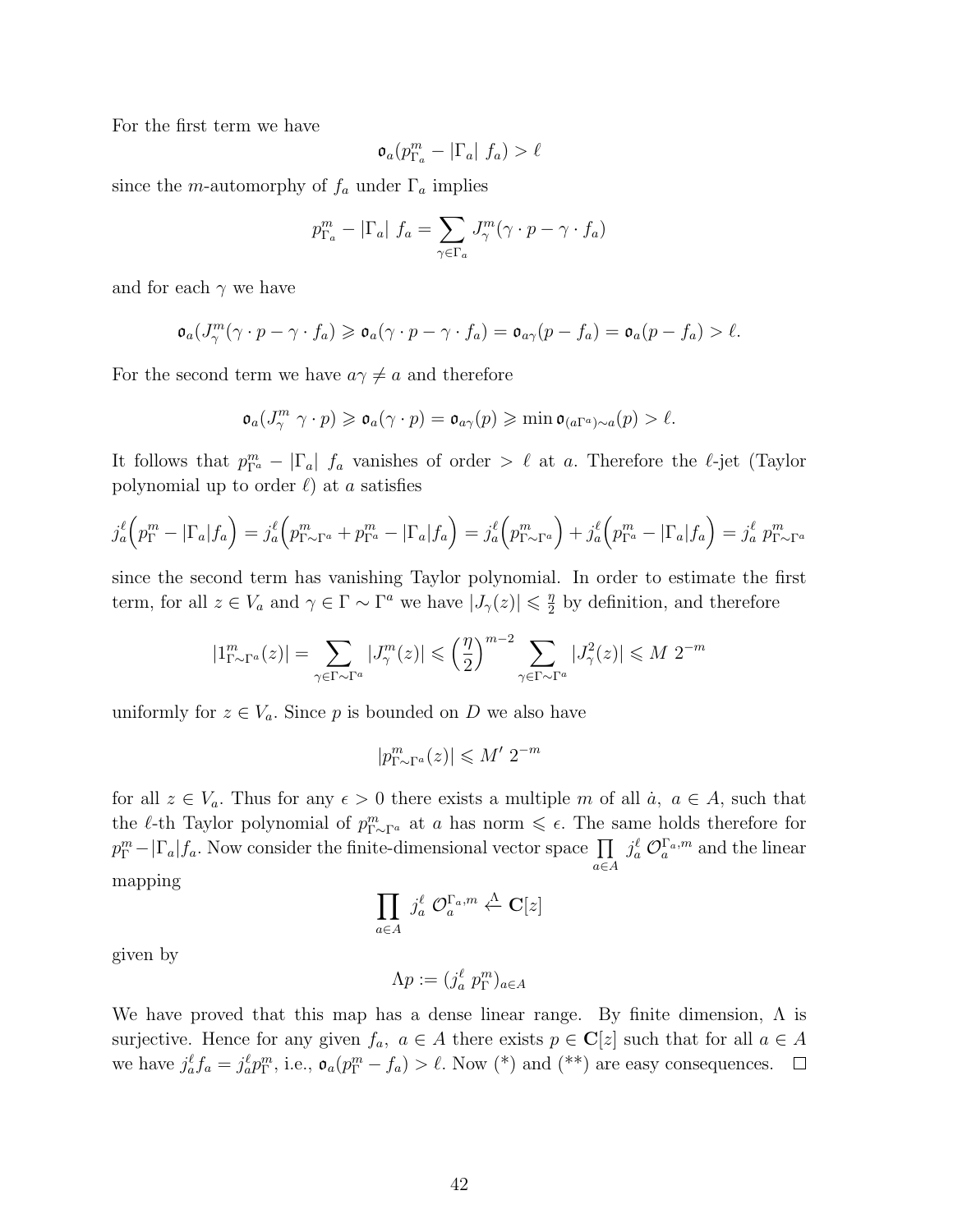*Proof.* Let  $A \subset D$  be compact. For each  $a \in A$  there exists a polynomial p and a weight d such that  $p_d^{\Gamma}(a) \neq 0$ . More generally, there exists polynomials  $p_i$  and weights  $d_i$ such that

$$
(p_0)_{d_0}^{\Gamma}, \ldots, (p_k)_{d_k}^{\Gamma}
$$

have no common zeros on A. Put  $d := 1$ .c.m. $(d_i)$ . Then

$$
(p_1^{\Gamma,d_0})^{d/d_0},\ldots,(p_k^{\Gamma,d_k})^{d/d_k}
$$

have no common zeros on  $A$  and are automorphic of the same weight  $d$ . Thus we obtain a holomorphic map

$$
D' \to \mathbf{P}^k, \quad z \mapsto [(p_1^{\Gamma,d_0}(z))^{d/d_0}, \dots, (p_k^{\Gamma,d_k}(z))^{d/d_k}]
$$

defined on an open neighborhood  $A \subset D' \subset D$ . Now suppose

$$
F: D' \to \mathbf{P}^k, \quad z \mapsto [(f_1(z), \dots, f_k(z))]
$$

is given by automorphic forms  $f_0, \ldots, f_k$  of the same weight d. Suppose that this map is not injective on A and let  $a, b \in A$  not Γ-related satisfy  $f_i(a) = f_i(b)$  for  $0 \leq i \leq k$ . Choose polynomials  $p_1, p_2$  and weights  $d_1, d_2$  such that

$$
p_1^{\Gamma,d_1}(a) = 0 = p_2^{\Gamma,d_2}(b), \quad p_1^{\Gamma,d_1}(b) \neq 0 \neq p_2^{\Gamma,d_2}(a).
$$

Let  $\tilde{d} = 1$ .c.m. $(d, d_1, d_2)$  and consider all monomials in  $f_0, \ldots, f_k, p_1^{\Gamma,d_1}, p_2^{\Gamma,d_2}$  of total weight  $\tilde{d}$ . These finitely many monomials  $g_0, \ldots g_\ell$  define a holomorphic map

 $G: D'' \to \mathbf{P}^\ell, \quad z \mapsto [g_0(z), \ldots, g_\ell(z)]$ 

in the algebra generated by Poincaré series which satisfies

$$
F(z) \neq F(w) \Rightarrow G(z) \neq G(w)
$$

and, in addition,  $G(a) \neq G(b)$ . The first fact follows since the powers  $f_i^{\tilde{d}/d_i}$  occurs as a monomial. The second fact follows since  $p_1^{\Gamma,d_1}(a_j) \neq p_2^{\Gamma,d_2}(a_j)$  and the power  $(p_j^{\Gamma,d_j})$  $\int\limits_j^{\Gamma, d_j} \big)^{\tilde d / d_j}$ occurs as a monomial. Repeating this process, we obtain an injective map

$$
G: D'' \to \mathbf{P}^m, \quad z \mapsto [h_0(z), \dots, h_m(z)]
$$

since  $A$  is met by only finitely many  $\Gamma$ -orbits.

43

 $\Box$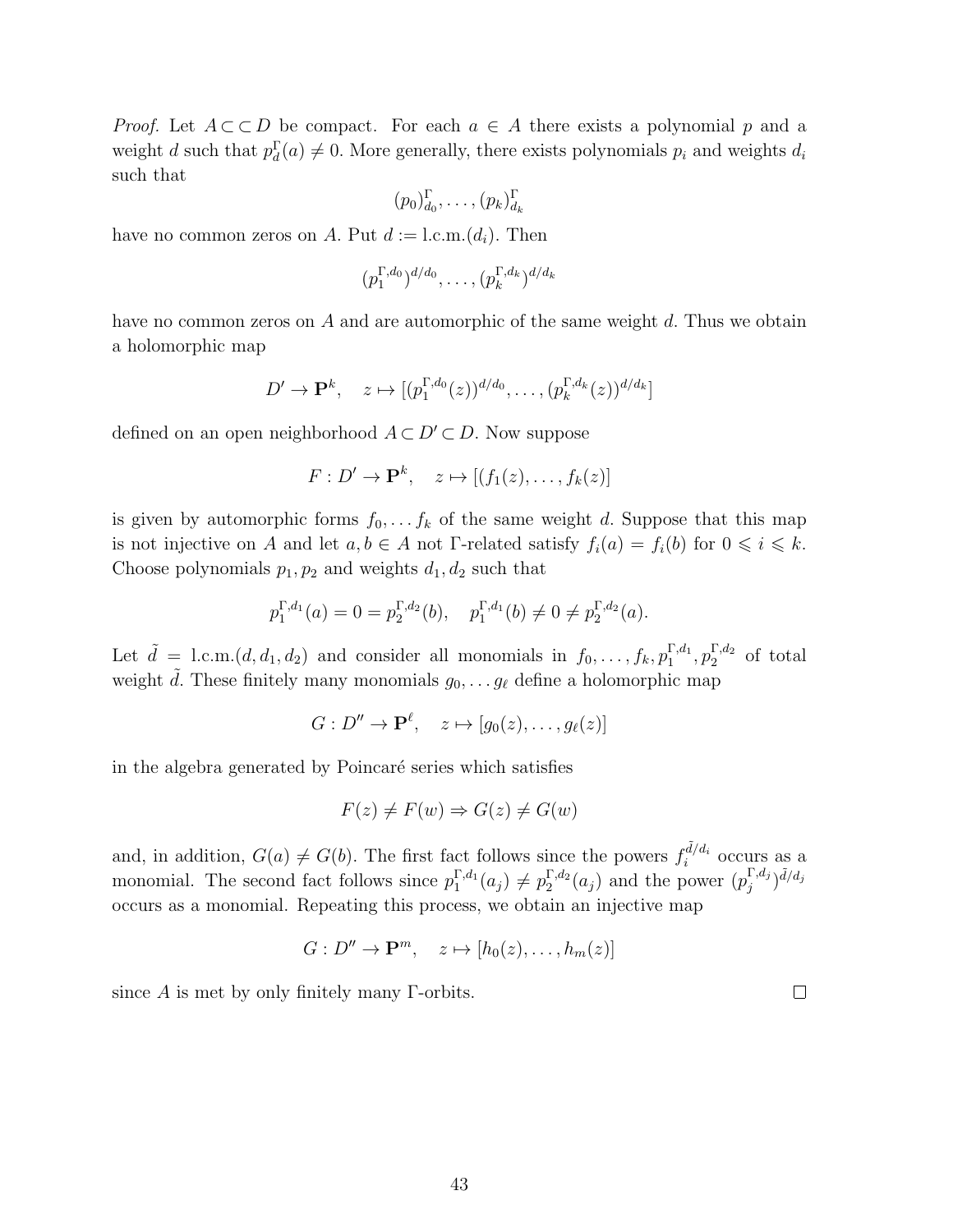## Chapter 2

## Construction of Automorphic forms

### 2.1 Automorphic forms on semi-simple Lie groups

Let G be a semi-simple real Lie group of non-compact type. Its Lie algebra  $\mathfrak g$  is identified with the right-invariant vector fields on G, by associating with  $X \in \mathfrak{g}$  the first order differential operator

$$
(X^{\partial}f)(g) := \partial_t^0 f(g \exp(tX)).
$$

It follows that the universal enveloping algebra  $\hat{\mathfrak{g}}$  is identified with the right-invariant differential operators (of any order) on G. Its center  $\hat{\mathfrak{g}}^{\circ}$  is the commutative subalgebra of all bi-invariant differential operators on  $G$ . By Chevalley, this is a free polynomial algebra with rank(G) generators. For any function  $f \in C^{\infty}(G, V)$  into some vector space  $V$ , the set

$$
(\hat{\mathfrak{g}}^{\circ})^{\perp}_f := \{ Y \in \hat{\mathfrak{g}}^{\circ} : \ Y^{\partial} f = 0 \}
$$

is an ideal (since  $(XY)^{\partial} = X^{\partial}Y^{\partial}$  and the center is commutative) called the **annihilator** ideal of  $f$ . The linear evaluation map

$$
\hat{\mathfrak{g}}^{\circ} \xrightarrow{\epsilon_f} (\hat{\mathfrak{g}}^{\circ})^{\partial} f, \quad Y \mapsto Y^{\partial} f
$$

induces a commuting diagram

$$
\hat{\mathfrak{g}}^{\circ} \longleftarrow (\hat{\mathfrak{g}}^{\circ})^{\perp}_{f} \cdot \left\langle \hat{\mathfrak{g}}^{\circ} \right\rangle_{f} \cdot \left\langle \hat{\mathfrak{g}}^{\circ} \right\rangle_{f} \cdot \left\langle \hat{\mathfrak{g}}^{\circ} \right\rangle_{f} \cdot \left\langle \hat{\mathfrak{g}}^{\circ} \right\rangle_{f} \cdot \left\langle \hat{\mathfrak{g}}^{\circ} \right\rangle_{f} \cdot \left\langle \hat{\mathfrak{g}}^{\circ} \right\rangle_{f} \cdot \left\langle \hat{\mathfrak{g}}^{\circ} \right\rangle_{f} \cdot \left\langle \hat{\mathfrak{g}}^{\circ} \right\rangle_{f} \cdot \left\langle \hat{\mathfrak{g}}^{\circ} \right\rangle_{f} \cdot \left\langle \hat{\mathfrak{g}}^{\circ} \right\rangle_{f} \cdot \left\langle \hat{\mathfrak{g}}^{\circ} \right\rangle_{f} \cdot \left\langle \hat{\mathfrak{g}}^{\circ} \right\rangle_{f} \cdot \left\langle \hat{\mathfrak{g}}^{\circ} \right\rangle_{f} \cdot \left\langle \hat{\mathfrak{g}}^{\circ} \right\rangle_{f} \cdot \left\langle \hat{\mathfrak{g}}^{\circ} \right\rangle_{f} \cdot \left\langle \hat{\mathfrak{g}}^{\circ} \right\rangle_{f} \cdot \left\langle \hat{\mathfrak{g}}^{\circ} \right\rangle_{f} \cdot \left\langle \hat{\mathfrak{g}}^{\circ} \right\rangle_{f} \cdot \left\langle \hat{\mathfrak{g}}^{\circ} \right\rangle_{f} \cdot \left\langle \hat{\mathfrak{g}}^{\circ} \right\rangle_{f} \cdot \left\langle \hat{\mathfrak{g}}^{\circ} \right\rangle_{f} \cdot \left\langle \hat{\mathfrak{g}}^{\circ} \right\rangle_{f} \cdot \left\langle \hat{\mathfrak{g}}^{\circ} \right\rangle_{f} \cdot \left\langle \hat{\mathfrak{g}}^{\circ} \right\rangle_{f} \cdot \left\langle \hat{\mathfrak{g}}^{\circ} \right\rangle_{f} \cdot \left\langle \hat{\mathfrak{g}}^{\circ} \right\rangle_{f} \cdot \left\langle \hat{\mathfrak{g}}^{\circ} \right\rangle_{f} \cdot \left\langle \hat{\mathfrak{g}}^{\circ} \right
$$

We say that  $f$  is  $\hat{\mathfrak{g}}^{\circ}\text{-finite}$  if

$$
\mathrm{codim} \; (\hat{\mathfrak{g}}^{\circ})^{\perp}_f = \mathrm{dim} \; \hat{\mathfrak{g}}^{\circ}/(\hat{\mathfrak{g}}^{\circ})^{\perp}_f = \mathrm{dim} \; (\hat{\mathfrak{g}}^{\circ})^{\partial} f < \infty.
$$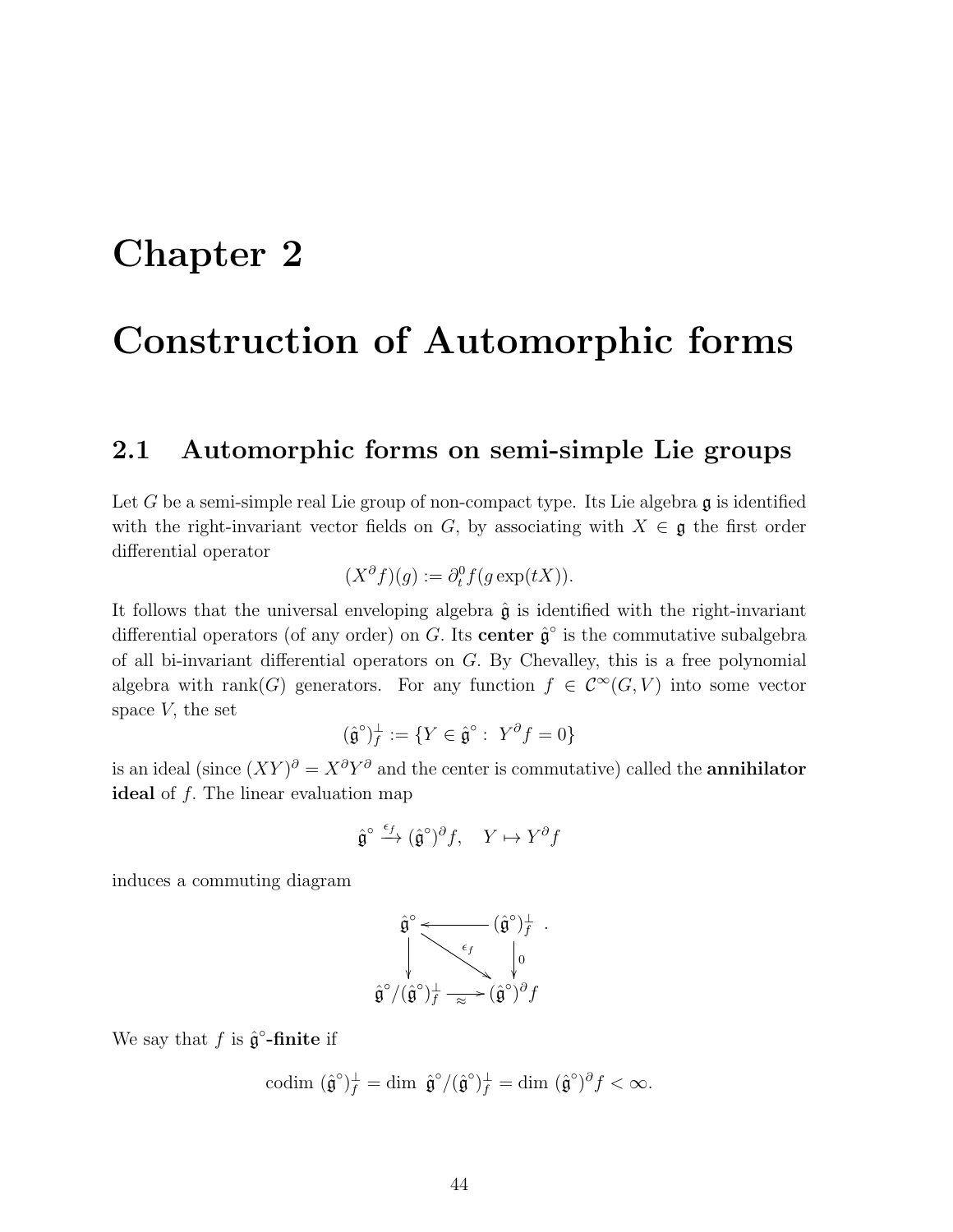In the important case when the annihilator ideal has codimension 1 there exists a character (unital algebra homomorphism)



such that  $(\hat{\mathfrak{g}}^{\circ})_f^{\perp} = \ker \chi_f$  and

$$
X^{\partial} f = \epsilon_f(X) = \chi_f(X)f
$$

for all  $X \in \hat{\mathfrak{g}}^{\circ}$ . Thus f is an eigenfunction under  $\hat{\mathfrak{g}}^{\circ}$ .

Let  $K\subset G$  be a maximal compact subgroup, so that  $K\backslash G$  is a Riemannian symmetric space. Let  $\varkappa : K \to U(\underline{K}_{\varkappa})$  be a unitary representation of K on  $V := \underline{K}_{\varkappa}$ . Let  $\Gamma \subset G$ be a discrete subgroup of finite co-volume. A smooth function  $f: G/\Gamma \to V$  is called automorphic if it satisfies the following three conditions: The first is an invariance condition

$$
f(kg\gamma) = k^{\times} f(g) \quad \forall \ k \in K, \ \gamma \in \Gamma.
$$
 (2.1.1)

The second is a finiteness condition

$$
\text{codim}\ (\hat{\mathfrak{g}}^{\circ})^{\perp}_f = \text{dim}\ (\hat{g}^{\circ}/(\hat{\mathfrak{g}}^{\circ})^{\perp}_f < \infty. \tag{2.1.2}
$$

The third is a growth condition at  $\infty$ 

$$
||f(g)|| \leq c \cdot \text{tr}_{\mathfrak{g}}(\text{Ad}^*_{g}\text{Ad}_{g})^{m/2}
$$
\n(2.1.3)

for some  $c > 0$  and  $m \in \mathbb{N}$ . Here Ad :  $G \to GL(\mathfrak{g})$  is the adjoint representation and the adjoint

$$
g^* = \theta(g^{-1})
$$

where  $\theta$  is the Cartan involution. These conditions make sense for distributions, but one can show that automorphic forms are automatically real-analytic. Here the finiteness condition (2.1.2) is essential. We note that there exist the important special scalar case where  $V = \mathbf{C}$  is 1-dimensional and codim  $(\hat{\mathfrak{g}}^{\circ})_f^{\perp} = 1$ .

In order to understand the condition (2.1.1) in geometric terms, consider the associated vector bundle

$$
G \times_K V = \{ [g, v] = [kg, k^{\ast}v] : k \in K \}
$$

over  $K\backslash G$ . Define

$$
\mathcal{C}_K^{\infty}(G,V)=\{\Psi\in \mathcal{C}^{\infty}(G,V):\ \Psi(kg)=k^{\varkappa}\ \Psi(g)\ \forall\ k\in K\}.
$$

Every smooth section  $\psi \in C^{\infty}(G \times_K V)$  has a 'homogeneous lift'  $\tilde{\psi}: G \to V$  defined by

$$
\psi_{Kg} = [g, \tilde{\psi}(g)].
$$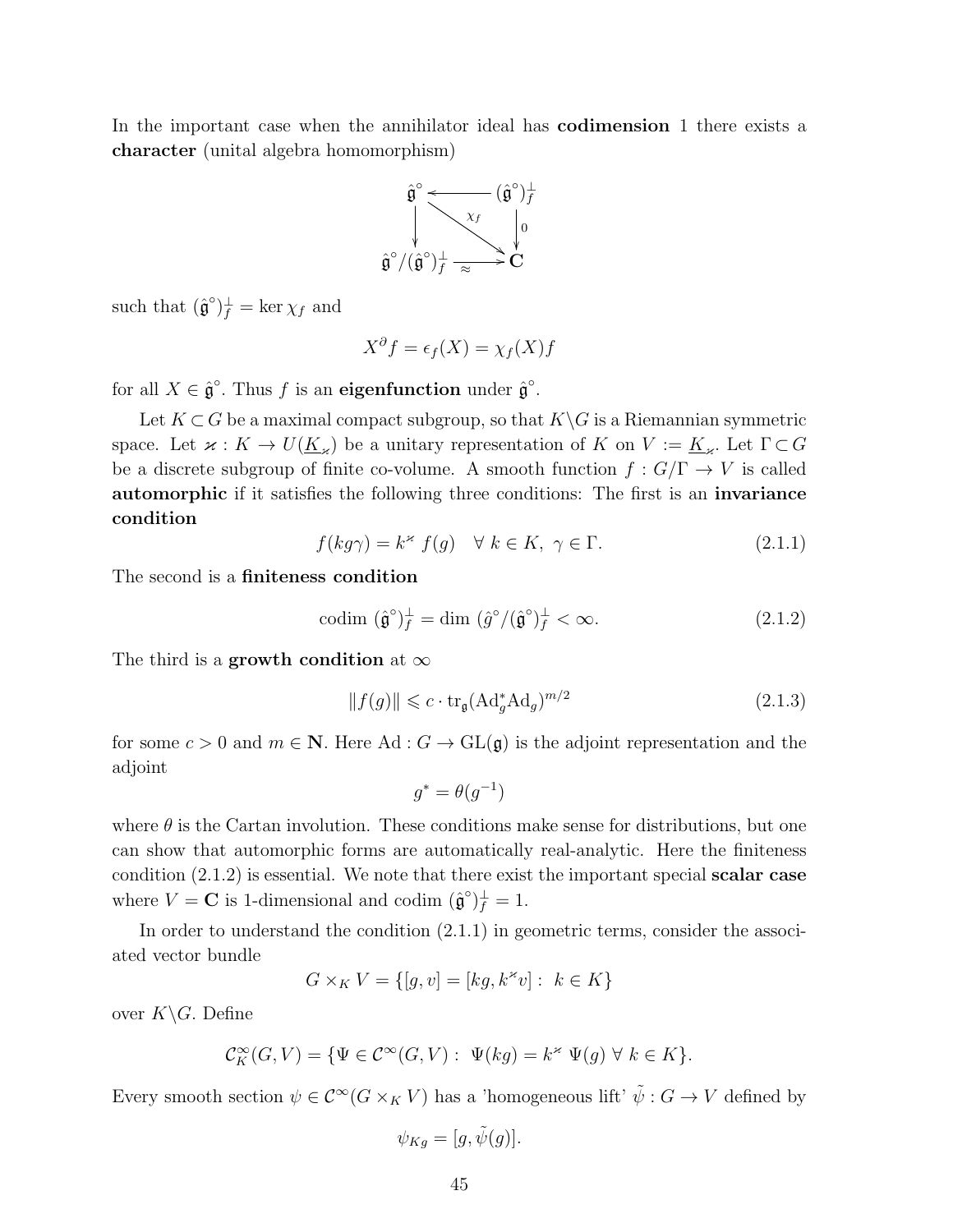Then  $[kg, \tilde{\psi}(kg)] = \psi_{Kg} = [g, \tilde{\psi}(g)] = [kg, k\tilde{\psi}(g)]$ . Hence  $\tilde{\psi} \in C_K^{\infty}(G, V)$  and we obtain a linear isomorphism

$$
\mathcal{C}_K^{\infty}(G,V) \xleftarrow{\approx} \mathcal{C}^{\infty}(G \times_K V).
$$

The first part of (2.1.1) says that f is the homogeneous lift of a (unique) section  $\psi \in$  $\mathcal{C}^{\infty}(G\times_K V)$ . Now consider the left action

$$
(\gamma \cdot \Psi)(g) := \Psi(g\gamma)
$$

of  $\gamma \in G$  on  $\mathcal{C}^{\infty}(G, V)$ , which leaves the subspace  $\mathcal{C}_K^{\infty}(G, V)$  invariant, since  $(\gamma \Psi)(kg) =$  $\Psi(kg\gamma) = k^{\varkappa} \Psi(g\gamma) = k^{\varkappa} (\gamma \cdot \Psi)(g)$ . Via the isomorphism (??) we obtain a left action  $(\gamma, \psi) \mapsto \gamma \cdot \psi$  of G on  $\mathcal{C}^{\infty}(G \times_K V)$  which is indirectly determined by

$$
\psi_K h = [h, (\gamma \cdot \tilde{\psi})(h\gamma^{-1})]
$$

for all  $h \in G$ . The second part of  $(2.1.1)$  says that the section corresponding to f is Γinvariant under this action. In summary, automorphic forms are Γ-invariant sections of a homogeneous vector bundle, which are generalized eigensections and satisfy a growth condition.

To make contact with the standard notion using cocycles, consider a right action  $X \times G \to X$  of G on a (smooth/real-analytic/complex analytic) space X, and a group H with a linear representation  $\rho : H \to GL(V)$  on some complex vector space V. Consider a map

$$
J: G \times X \to H, \quad (g, z) \mapsto J_g(z)
$$

satisfying the cocycle condition

$$
J_{gg'}(z) = J_g(z) J_{g'}(zg)
$$

for all  $z \in X$  and  $g.g' \in G$ . Note that H is non-commutative, so that the order is important. Then a (smooth/real-analytic/holomorphic) function  $f: X \to V$  is called J-automorphic if it satisfies

$$
f(z) = J_{\gamma}(z)^{\rho} f(z\gamma)
$$

for all  $z \in X$  and  $\gamma \in G$ . Let  $\mathcal{A}^J_{\Gamma}(X, V)$  denote the vector space of all J-automorphic functions. The assignment

$$
(z,v)\cdot\gamma:=(z\gamma,J_{\gamma}(z)^{-1}v)
$$

defines a right action of G on  $X \times G$  since

$$
((z,v)\cdot\gamma)\cdot\gamma' = (z\gamma; J_{\gamma}(z)^{-1}v)\cdot\gamma' = ((z\gamma)\gamma', J_{\gamma'}(z\gamma)^{-1}J_{\gamma}(z)^{-1}v)
$$

$$
= ((z\gamma)\gamma', (J_{\gamma}(z) J_{\gamma'}(z\gamma))^{-1}v) = (z(\gamma\gamma'), J_{\gamma\gamma'}(z)^{-1}v) = (z,v)\cdot(\gamma\gamma')
$$

Let

$$
X \times_{\Gamma} V := (X \times V)/\Gamma = \{ [z, v] = [z\gamma, J_{\gamma}(z)^{-1}v] \}
$$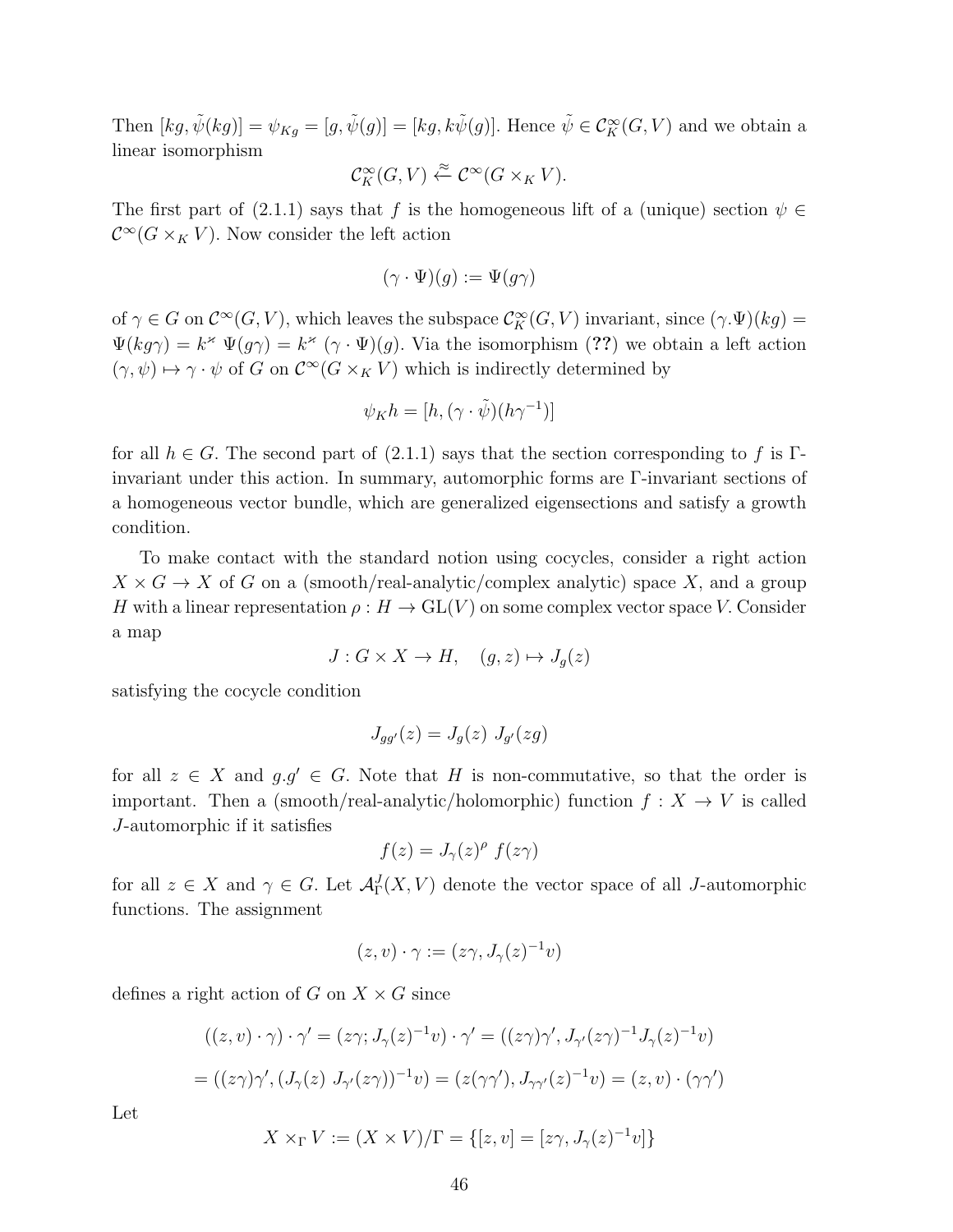denote the quotient, regarded as a bundle over  $X/\Gamma$  via the map  $X\times_{\Gamma} V \to X/\Gamma$ ,  $[z, v] \mapsto$ zΓ. Its sections  $\mathcal{C}^{\infty}(X \times_{\Gamma} V)$  can be identified with

$$
\mathcal{C}^{\infty}_{\Gamma}(X,V) := \{ \Phi : X \to V : \ \Phi(z\gamma) = J_{\gamma}(z)^{-1}\Phi(z) \}
$$

by putting

$$
\phi_z=[z,\tilde{\phi}(z)]
$$

for all  $\phi \in C^{\infty}(X \times_{\Gamma} V)$  and  $z \in X$ . Comparison with (??) shows that *J*-automorphic functions are just the (homogeneous lifts of) (smooth/real-analytic/holomorphic) sections of  $X \times_{\Gamma}^J V$ .

Now consider the special case  $X = K\backslash G$  endowed with its natural right G-action.

**Lemma 47.** The H-valued automorphy factors on  $K\ G$  are in 1-1 correspondence with homomorphisms  $j: K \to H$  together with a cross-section (= trivialization)  $\theta$  of the associated (principal) H-bundle

$$
G \times_K H = \{ [g, h] = [kg, j_k h] : g \in G, h \in H, k \in K \}
$$

such that  $\tilde{\theta}(k) = j_k$ .

*Proof.* Let J be a factor of automorphy. Then for  $k, k' \in K$  and the fixed point  $o :=$  $K \in K \backslash G$  we obtain

$$
J_{kk'}(o) = J_k(o) J_{k'}(ok) = J_{gg'}(z) = J_k(o) J_{k'}(o).
$$

It follows that  $k \mapsto J_k(o)$  is a homomorphism  $K \to H$ . Consider the associated (principal) H-bundle

$$
P = G \times_K H = \{ [g, h] = [kg, J_k(o)h] : g \in G, h \in H, k \in K \}.
$$

The cross sections  $\mathcal{C}^{\infty}(G \times_K H)$  are identified with

$$
\mathcal{C}_K^{\infty}(G, H) = \{ \Theta : G \to H : \Theta(kg) = J_k(o)\Theta(g) \}
$$

by putting

$$
\vartheta_g = [g,\tilde{\vartheta}(g)]
$$

for all  $\vartheta \in C^{\infty}(G \times_K H)$ . The map  $G \ni g \mapsto J_g(o) \in H$  satisfies

$$
J_{kg}(o) = J_{k}(o) \ J_{g}(ok) = J_{k}(o) \ J_{g}(o)
$$

and hence belongs to  $\mathcal{C}_K^{\infty}(G,H)$ . It follows that

$$
\theta_{Kg}=[g,J_g(o)]
$$

defines a cross-section of  $G \times_K H$  such that  $\tilde{\theta}(g) = J_g(o)$ . In particular,  $\tilde{\theta}(k) = J_k(o)$ .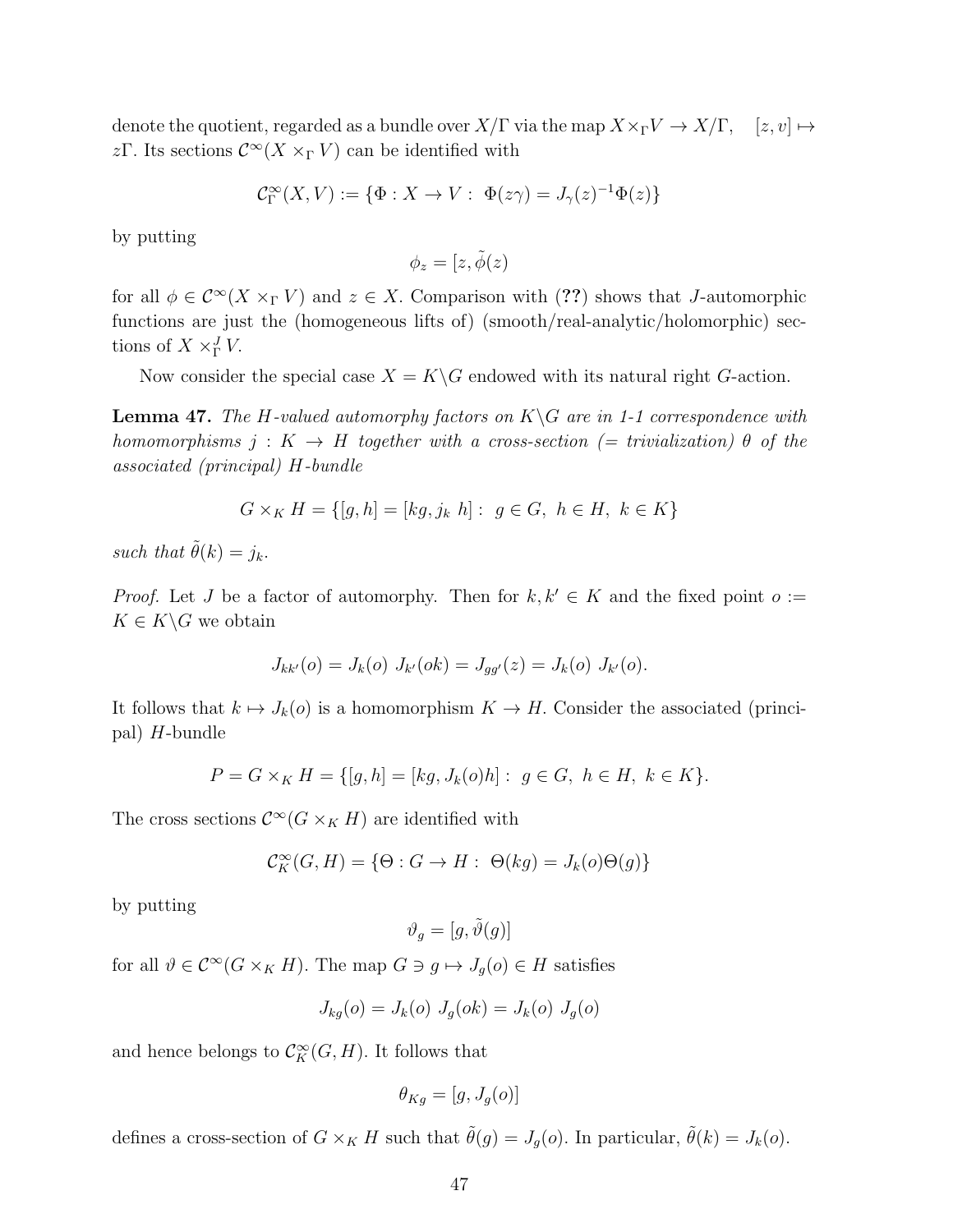Conversely, let  $j: K \to H$  be a homomorphism. Then the cross sections  $\mathcal{C}^{\infty}(G \times_K H)$ are identified with

$$
\mathcal{C}_K^{\infty}(G,H) = \{ \Theta : G \to H : \Theta(kg) = j_k \Theta(g) \}
$$

by putting

$$
\vartheta_g = [g,\tilde{\vartheta}(g)]
$$

for all  $\vartheta \in C^{\infty}(G \times_K H)$ . Assume there is a cross-section  $\theta$  such that its homogeneous lift  $\tilde{\theta} \in \mathcal{C}^{\infty}_K(G, H)$  satisfies  $\tilde{\theta}(k) = j_k$ . Define

$$
J_{\gamma}(og) := \tilde{\theta}(g)^{-1}\tilde{\theta}(g\gamma) \in H
$$

Then

$$
J_{\gamma}(\alpha kg) := \tilde{\theta}(kg)^{-1}\tilde{\theta}(kg\gamma) = (j(k)\tilde{\theta}(g))^{-1} j(k)\tilde{\theta}(g\gamma) = \tilde{\theta}(g)^{-1}\tilde{\theta}(g\gamma) = J_{\gamma}(\alpha g)
$$

so that  $J: G \times K \backslash G \to H$  is well-defined, and satisfies  $J_k(o) = \tilde{\theta}(e)^{-1} \tilde{\theta}(k) = j(e)^{-1} j(k) =$  $j(k)$ . Moreover, the automorphy property becomes

$$
J_{\gamma}(z) J_{\gamma'}(z\gamma) = J_{\gamma}(og) J_{\gamma'}(og\gamma) = \tilde{\theta}(g)^{-1} \tilde{\theta}(g\gamma) \tilde{\theta}(g\gamma)^{-1} \tilde{\theta}(g\gamma\gamma') = \tilde{\theta}(g)^{-1} \tilde{\theta}(g\gamma\gamma') = J_{\gamma\gamma'}(og) = J_{\gamma\gamma'}(z).
$$

In view of the above Lemma, we write the homomorphism  $j: K \to H$  as  $j(k) = J_k(o)$ for a (unique)  $H$ -valued cocycle  $J$ .

Lemma 48. The map

$$
(Kg, h) \mapsto [g, J_g(o)h]
$$

induces a trivialization

$$
K\backslash G\times H\approx G\times_K H
$$

as a principal H-bundle.

*Proof.* This map is well-defined, since  $[kg, J_{kg}(o)h] = [kg, J_k(o)J_g(o)h] = [g, J_g(o)H]$  for all  $k \in K$ . By construction, the map is also H-equivariant.  $\Box$ 

Lemma 49. The map

$$
(Kg, v) \mapsto [g, J_g(o)^{\rho}v]
$$

induces a vector bundle trivialization

$$
K \backslash G \times V \approx G \times_K V \approx (G \times_K H) \times_H V.
$$

The induced isomorphism on the sections

$$
\mathcal{C}^{\infty}(G,V)^{id}_K \leftarrow \mathcal{C}^{\infty}(K\backslash G,V)
$$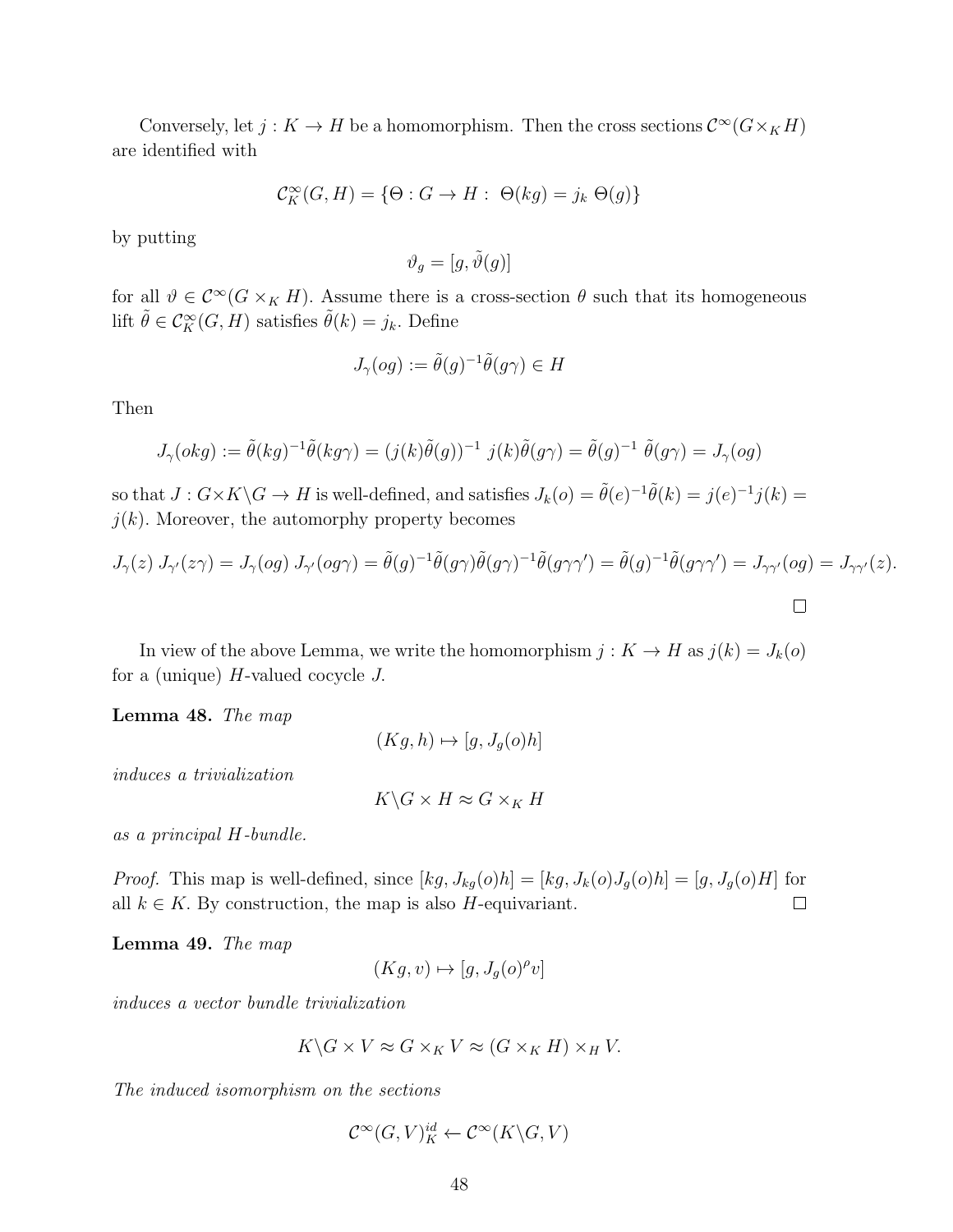has the form  $\tilde{f}(g) = J_g(o)^{\rho} f(Kg)$  for all  $f \in C^{\infty}(K\backslash G, V)$ . Moreover, for the right translation action

$$
(g \cdot \tilde{f})(g') := \tilde{f}(g'g)
$$

on  $\mathcal{C}^{\infty}(G, V)^{id}_{K}$ , and the G-action on  $CL^{\infty}(K\backslash G, V)$  induced by

$$
(K\backslash G\times V)\times G\to K\backslash G\times V, \quad (z,v)\cdot g:=(zg,J_g(z)^{-\rho}v),
$$

the isomorphism  $(?)$  is G-equivariant.

*Proof.* This map is well-defined, since  $[kg, J_{kg}(o)^{\rho} v] = [kg, (J_k(o)J_g(o))^{\rho} v] = [kg, J_k(o)^{\rho} J_g(o)^{\rho} v] =$ [ $g, J_g(o)^\rho v$ ] for all  $k \in K$ .

Thus every section of  $(G \times_K H) \times_H V$  over  $(G \times_K H)/H \approx K\backslash G$  is of the form  $\tilde{\theta}[g,h] = h^{-\rho} f(J_g(o))$  for some function  $f: K \backslash G \to V$ . There is a left action of G on these sections by

$$
g'\cdot \tilde\theta[g,h]:=\tilde\theta[g'g,h]
$$

Put

$$
f \circ \pi(g) := f(Kg)
$$

where  $\pi : G \to K \backslash G$  is the canonical projection. Then the automorphy condition becomes

$$
(f \circ \pi)(g) = f(Kg) = J_{\gamma}(Kg)^{\rho} f(Kg\gamma) = J_{\gamma}(Kg)^{\rho} (f \circ \pi)(g\gamma).
$$

Equivalently,

$$
(f \circ \pi)(g\gamma) = J_{\gamma}(Kg)^{-\rho} (f \circ \pi)(g)
$$

which shows that  $f \circ \pi \in C^{\infty}_{\Gamma}(G, V)$  or, equivalently, its homogeneous lift is  $\Gamma$ -invariant under the action specified in Lemma ??.

\*\*\* Now assume in addition that H has a representation  $\rho : H \to GL(V)$  and consider the associated vector bundle

$$
(G \times_K H) \times HV = \{ [p, v] = [ph, h^{-\rho}v] : p \in P, v \in V, h \in H \}
$$

over  $P/H$ , whose cross-sections  $\mathcal{C}^{\infty}(P \times HV)$  are identified with

$$
\mathcal{C}_H^{\infty}(P,V) = \{ \Theta \in \mathcal{C}^{\infty}(P,V) : \Theta(ph) = h^{-\rho}\Theta(p) \}
$$

via the assignment

$$
\vartheta_{pH} = [h, \tilde{\vartheta}(p)].
$$

On the other hand, the representation  $k \mapsto J_k(o)^\rho$  allows to form the associated vector bundle

$$
G \times_K V = \{ [g, v] = [kg, J_k(o)^{\rho} v] : g \in G, v \in V, k \in K \}
$$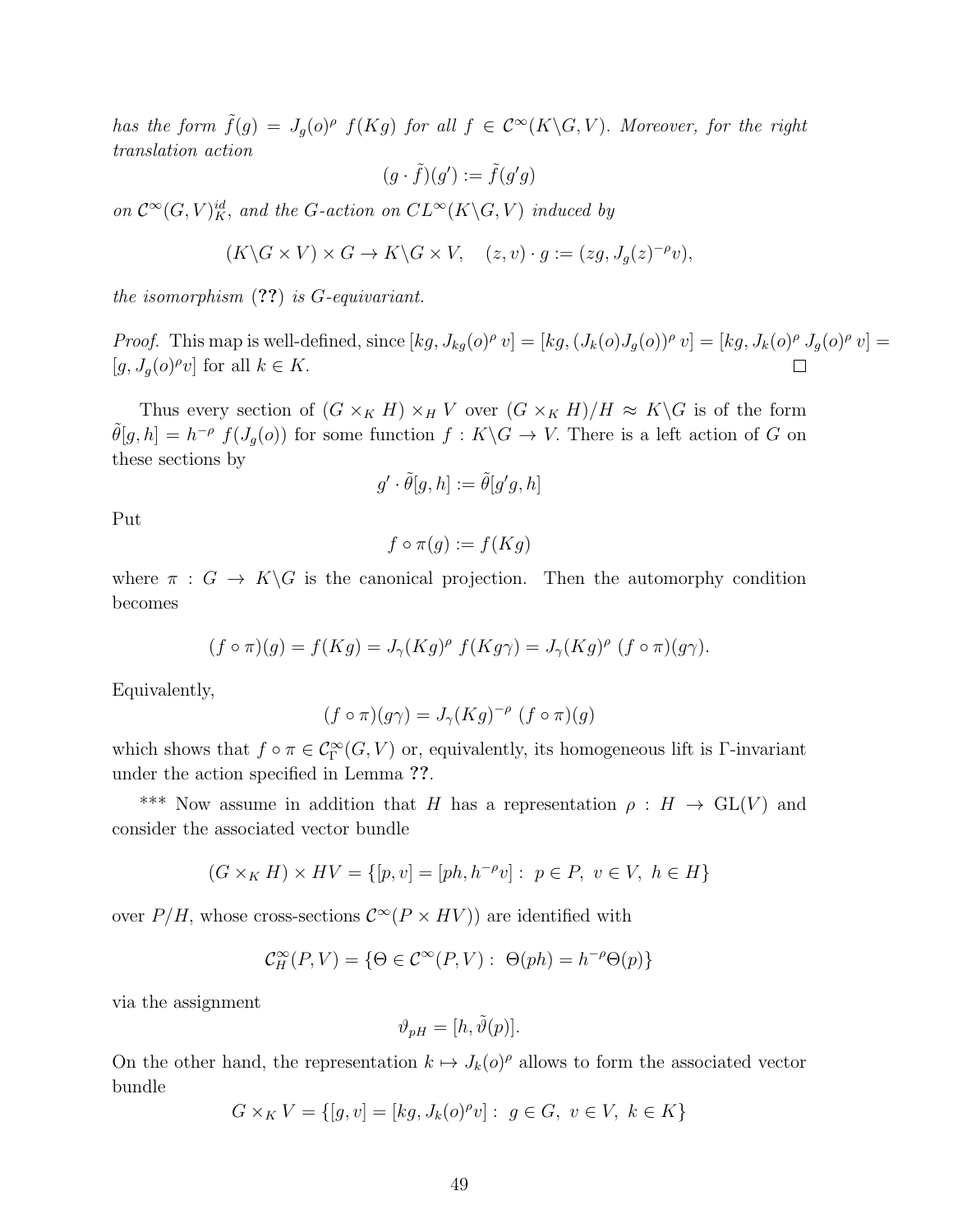over  $K\backslash G$ , whose cross-sections  $\mathcal{C}^{\infty}(G\times_K V)$  are identified with

$$
\mathcal{C}_K^{\infty}(G, V) = \{ \Sigma \in \mathcal{C}^{\infty}(G, V) : \ \Sigma(kg) = J_k(o)^{\rho} \Sigma(g) \}
$$

via the assignment

$$
\sigma_{Kg} = [g, \tilde{\sigma}(g)].
$$

Let  $[g,h]h' := [g,hh]$  be the canonical right H-action on  $G \times_K H$ . Then the map

$$
Kg \mapsto [g, J_g(o)]H
$$

is an isomorphism of the quotient spaces  $K\backslash G \to (G\times_K H)/H$ .

There is a natural identification

$$
G \times_K V = (G \times_K H) \times_H V.
$$

Then  $P/H = K\backslash G$ . Now let  $f : K\backslash G \to V$  and write  $\tilde{f}(g) := f(og)$  where  $o = K \in K\backslash G$ is the midpoint. Then the automorphy condition is

$$
\tilde{f}(g) = f(og) = J_{\gamma}(og)^{\rho} f(g\gamma) = J_{\gamma}(og)^{\rho} \tilde{f}(g\gamma)
$$

with

$$
J_{g\gamma}(o) = J_g(o) J_{\gamma}(og).
$$

Thus we obtain  $J_g(o)^\rho \tilde{f}(g) = J_{g\gamma}(o)^\rho \tilde{f}(g\gamma)$  so that \*\*\*

The space of all automorphic functions (with values in  $\underline{K}_{\varkappa}$ ) of type  $\mathcal{I}$ , resp.  $\chi$ , is denoted by

$$
\mathcal{C}^{\infty}_{\chi}(G/\Gamma, \underline{K}_{\varkappa}), \quad \mathcal{C}^{\infty}_{\mathcal{I}}(G/\Gamma, \underline{K}_{\varkappa}),
$$

One has to show that this space has finite dimension (and to compute its dimension). This was done (in the codim 1 case) by Selberg for  $SL_2^{\mathbf{Z}} \subset SL_2^{\mathbf{R}}$ , by Gelfand-Pjatetski-Shapiro (GPS) for  $SL_n^{\mathbf{Z}} \subset SL_n^{\mathbf{R}}$ , and in the holomorphic case by Siegel for  $Sp_{2n}^{\mathbf{Z}} \subset Sp_{2n}^{\mathbf{R}}$ . The general case is due to Langlands.

#### 2.1.1 The holomorphic case

Let  $K\backslash G$  be a hermitian bounded symmetric domain. The Cartan decomposition

$$
\mathfrak{g}=\mathfrak{k}\oplus\mathfrak{p}
$$

into the  $\pm$ -eigenspaces of the symmetry  $s_o$  at the origin  $o = K \in K \backslash G$  induces a splitting

$$
\mathfrak{g}^{\mathbf{C}}=\mathfrak{k}^{\mathbf{C}}\oplus \mathfrak{p}^+\oplus \mathfrak{p}^-
$$

where  $\mathfrak{k}^{\mathbb{C}}$  consists of linear vector fields on  $D = k \backslash G \subset J$ , in its Harish-Chandra realization

$$
D \mapsto \mathfrak{p}^+, \quad \tanh(v) \mapsto \partial_v \quad (v \in J),
$$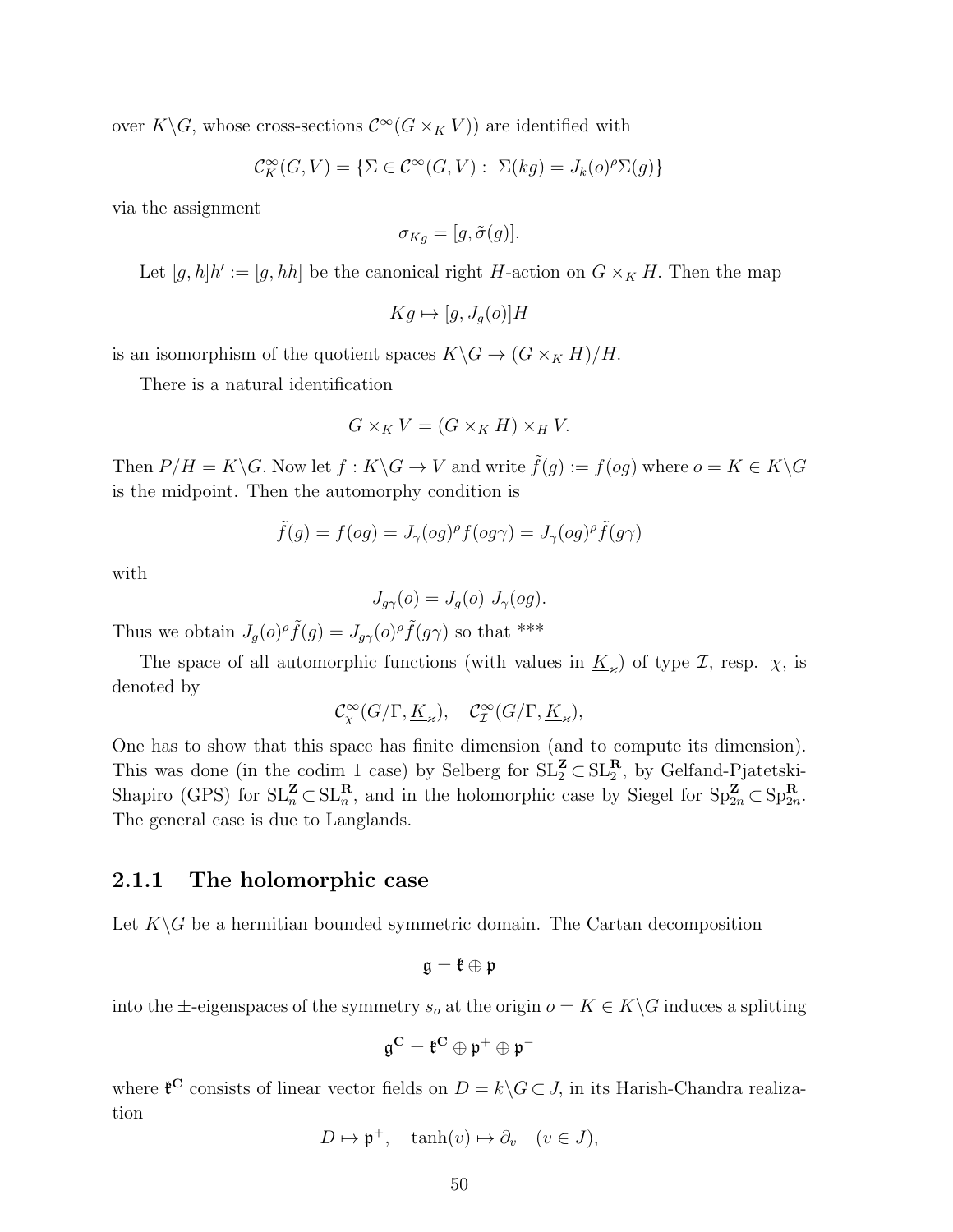p<sup>+</sup> consists of all constant vector fields, and p<sup>−</sup> contains all quadratic vector fields induced by the Jordan triple product. Considering the associated subgroups of the conformal group  $G^{\mathbf{C}}$  we have

$$
P^-K^{\mathbf{C}}P^+\underset{\text{open}}{\subset}G^{\mathbf{C}}.
$$

Every  $g \in G$  has a unique decomposition

$$
g = h \ g'(o) \mathfrak{t}_{g(o)}
$$

with  $h \in P^-$ . This follows from the properties  $h(0) = 0$ ,  $h'(0) = 0$  of  $h \in P^-$ . Therefore

$$
G \subset P^-K^{\bf C}P^+.
$$

Proposition 50. The assignment

$$
J_g(z) := g'(z) \in K^{\mathbf{C}}
$$

defines a holomorphic factor of automorphy with values in the complex Lie group  $K^{C}$ .

Proof. The automorphy condition

$$
J_{gg'}(z) = J_g(z) J_{g'(zg)}
$$

follows since we use the right action  $(z, g) \mapsto zg$ .

The above decomposition shows that the anti-holomorphic tangent space

$$
\overline{T}_o(D) = \mathfrak{p}^-.
$$

Regarding  $\mathfrak{p}^-$  as complexified vector fields on D, let  $Y^{\partial} f$  for each  $Y \in \mathfrak{p}^-$  denote the anti-holomorphic Wirtinger derivative of functions  $f: D \to V$ . Then

$$
\mathcal{O}(D,V) = \{ f \in \mathcal{C}^{\infty}(D,V) : Y^{\overline{\partial}} f = 0 \,\forall \, Y \in \mathfrak{p}^- \} = \mathcal{C}^{\infty}(D,V)_{\mathfrak{p}^-}^{\perp}.
$$

Proposition 51. Let f be a holomorphic automorphic function with respect to J. Then its homogeneous lift

$$
\tilde{f}(g) := J_g(o) \ f(og)
$$

is automatically  $\hat{\mathfrak{g}}^{\circ}$ -finite (a generalized eigenfunction)

Proof. One first shows that satisfies

$$
(Y^{\rho}\tilde{f})(g) = J_g(o) \ (Y^{\overline{\partial}}f)(Kg)
$$

Thus for holomorpic f we have

$$
Y^{\dot \rho} \tilde f = 0
$$

 $\Box$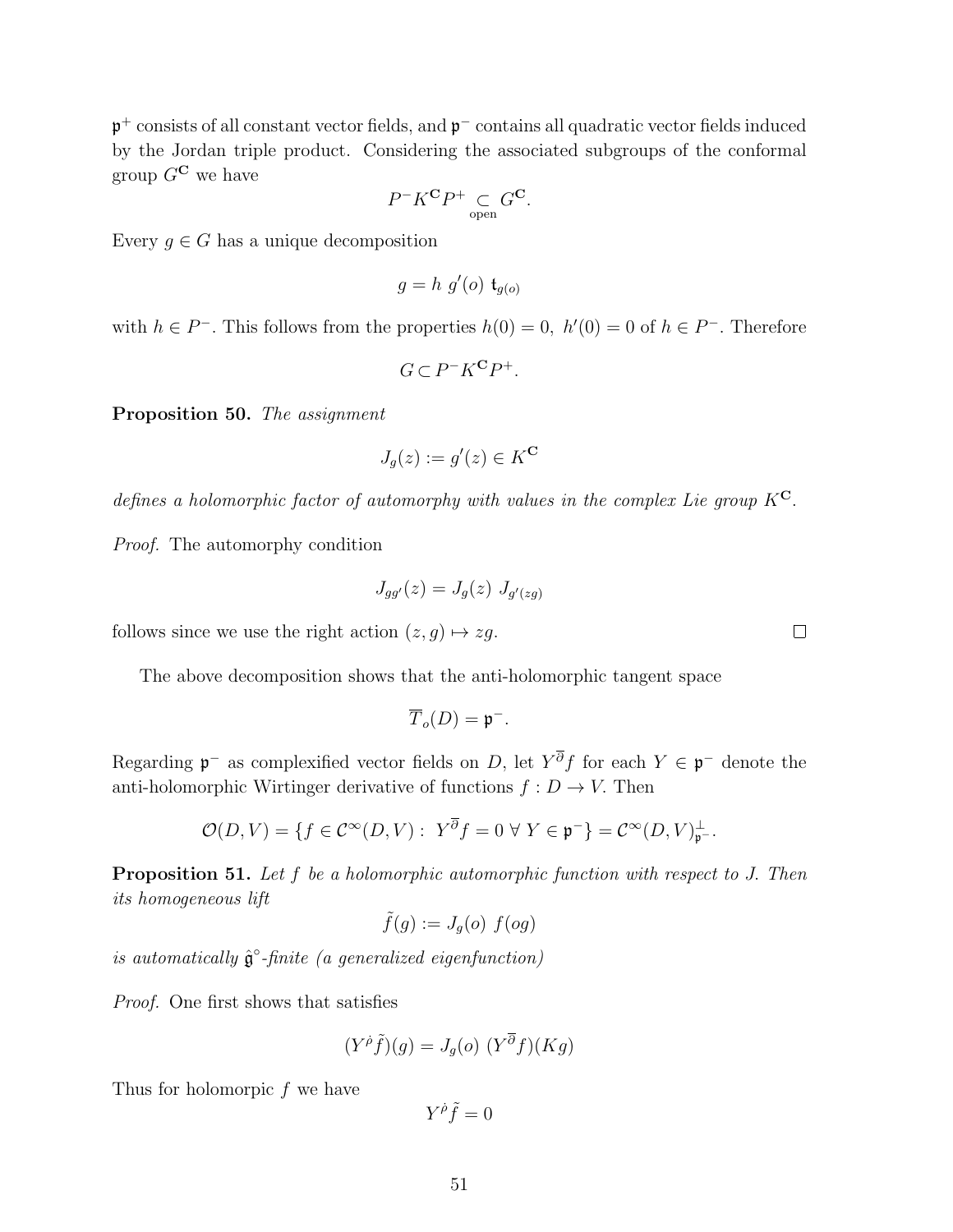for all  $Y \in \mathfrak{p}^-$ . The decomposition (??) induces a vector space decomposition

$$
\hat{\mathfrak{g}} = \hat{\mathfrak{g}}^{\mathbf{C}} = \hat{\mathfrak{p}}^- \otimes \hat{\mathfrak{k}} \otimes \hat{\mathfrak{p}}^+
$$

with  $\hat{\mathfrak{p}}^{\pm}$  actually symmetric algebras, since  $\mathfrak{p}^{\pm}$  is abelian. Therefore every  $Y \in \hat{\mathfrak{g}}$  has a finite representation

$$
Y = \sum_{i} p_{-} k_i p_i^{+}.
$$

One shows that for  $Y \in \hat{\mathfrak{g}}^{\circ}$  the terms  $p_i^{\pm}$  $\frac{1}{i}$  occur always both ore not, so there is a linear map

$$
\lambda:\hat{\mathfrak{g}}^{\circ}\mathfrak{k}
$$

such that

$$
Y - \lambda Y \in \hat{\mathfrak{g}} \otimes \hat{\mathfrak{p}}^-
$$

By holomorphy, this implies

$$
(Y - \lambda Y)^{\dot{\rho}} \tilde{f} = 0.
$$

Since  $\tilde{f}$  is supposed to be K-finite, it follows that the annihilator ideal  $\hat{\mathfrak{k}}_{\tilde{f}}^{\perp}$  has finite codimension. By (??) the same is true for  $(\hat{\mathfrak{g}}^{\circ})_{\tilde{f}}^{\perp}$ .  $\Box$ 

#### 2.1.2 Poincaré and Eisenstein series

In the **holomorphic case**, let  $J: K\backslash G \times G \to GL(V)$  be a (holomorphic) automorphy factor, and let  $\phi: K\backslash g \to V$  be holomorpihc, but not necessarily Γ-invariant. We know that  $\tilde{f}$  is automatically  $\hat{\mathfrak{g}}^{\circ}$ -finite. Then the series

$$
\phi_{\Gamma}^J(z) := \sum_{\gamma \in \Gamma} J_{\gamma}(z) \; \phi(z\gamma)
$$

if convergent, defines a holomorphic J-automorphic function on  $K\backslash G$ . If  $V = \mathbf{C}$ , we can also take

$$
\phi^m_\Gamma(z) := \sum_{\gamma \in \Gamma} J^m_\gamma(z) \; \phi(z\gamma)
$$

since in this case  $J<sup>m</sup>$  is again a (holomorphic) automorphy factor. If  $\phi$  is already invariant under a subgroup  $\Gamma_{\infty} \subset \Gamma$  and  $J_{\gamma} = 1$  for  $\gamma \in \Gamma_{\infty}$ , then we take instead

$$
\phi_{\Gamma/\Gamma_{\infty}}(z) := \sum_{\gamma \in \Gamma/\Gamma_{\infty}} J_{\gamma}(z) \phi(z\gamma)
$$

In the **homogeneous case** let  $f : G \to V$  be K-equivariant and  $\hat{\mathfrak{g}}^{\circ}$ -finite, but not necessarily Γ-invariant. Then the series

$$
f_{\Gamma}(g) := \sum_{\gamma \in \Gamma} f(g\gamma)
$$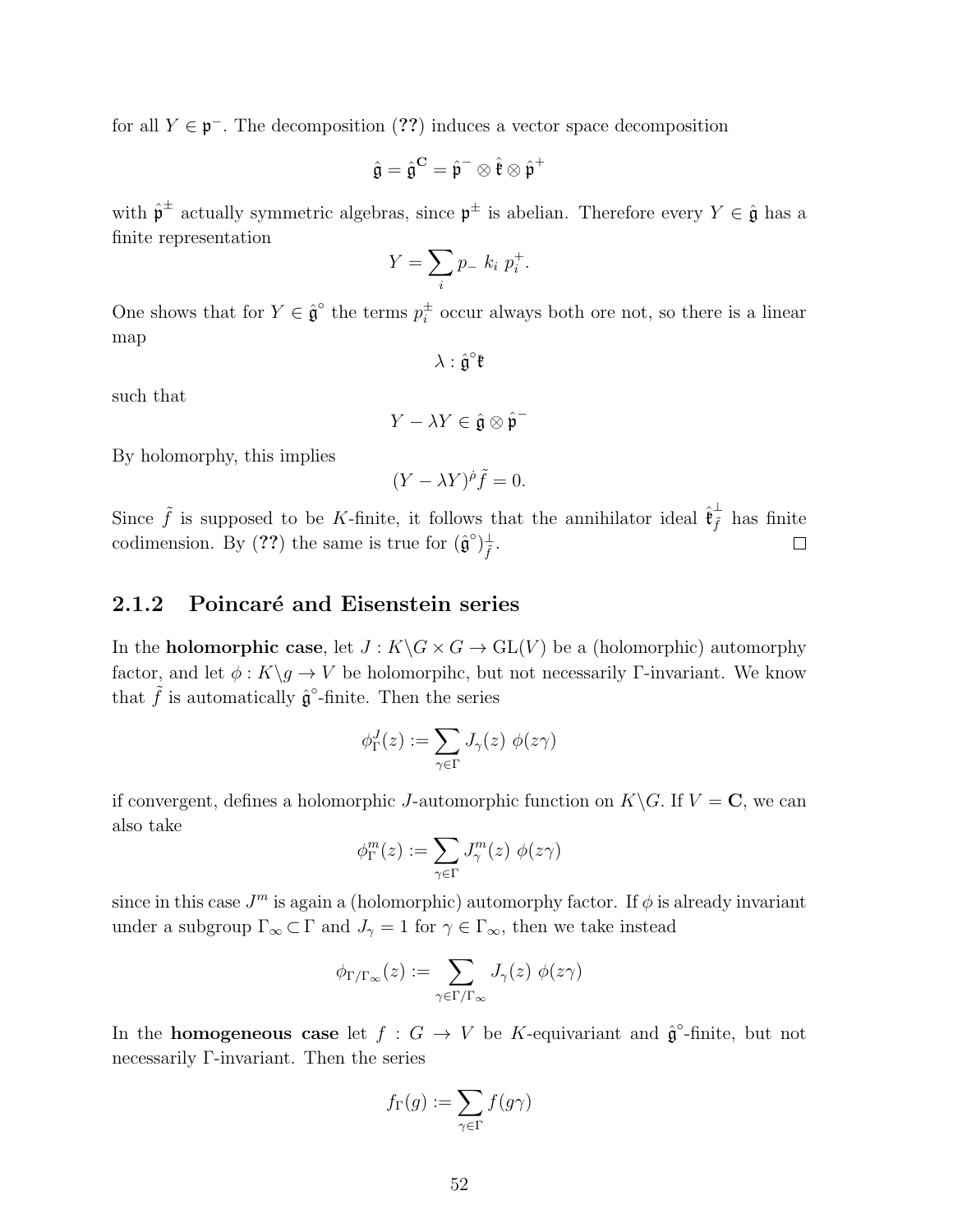if convergent, defines an automorphic function on  $G$ . If  $f$  is already invariant under a subgroup  $\Gamma_{\infty} \subset \Gamma$ , then we take instead

$$
f_{\Gamma/\Gamma_\infty}(g):=\sum_{\gamma\in\Gamma/\Gamma_\infty}f(g\gamma)
$$

**Theorem 52.** Let  $f \in L^1(G, V)$  be left K-finite and  $\hat{\mathfrak{g}}^{\circ}$ -finite. Then

$$
f_{\Gamma}(g):=\sum_{\gamma\in \Gamma}f(g\gamma)
$$

converges absolutely and uniformly on compact subsets.

Proof. Since

$$
\int_{G} dg |f(g)| = \int_{G/\Gamma} dg \sum_{\gamma \in \Gamma} |f(g\gamma)| < \infty
$$

it follows that  $\Sigma$  $γ ∈ Γ$  $|f(g\gamma)|$  converges in  $L^1(G/\Gamma)$ , in particular almost everywhere. Now the two finiteness conditions imply that  $f$  is annihilated by an elliptic operator  $L$ . By general (closed graph) principles this implies that the series  $\Sigma$ γ∈Γ  $|f(g\gamma)|$  converges in the  $\mathcal{C}^{\infty}$ -topology, hence also uniformly on compact subsets. For the second assertion, assume that  $f$  is right K-finite. By Harish-Chandra's Lemma, for any e-neighborhood  $U$  there exists  $\delta \in \mathcal{C}_c^{\infty}(U)$  invariant under  $\mathrm{Int}(K)$  such that

$$
f(g) = (f * \delta)(g) = \int_G ds \ f(gs^{-1}) \ \delta(s)
$$

For  $\gamma \in \Gamma$  it follows that

$$
f(g\gamma) = \int\limits_G ds \ f(g\gamma s^{-1}) \ \delta(s) = \int\limits_G dt \ f(g t^{-1}) \ \delta(t\gamma)
$$

If  $U$ 

#### 2.1.3 Root decomposition and parabolic subgroups

For any torus  $S \subset G$ , with character group  $S^{\sharp}$ , we have the root decomposition

$$
\mathfrak{g}=\mathfrak{s}\oplus\sum_{\alpha\in S_{\mathfrak{g}}^{\sharp}}\mathfrak{g}_S^{\alpha}
$$

where, for  $\alpha \in S^{\sharp}$ , we put

$$
\mathfrak{g}_S^{\alpha} := \{ X \in \mathfrak{g} : \text{Ad}_s X = s^{\alpha} X \ \forall \ s \in S \}
$$

 $\Box$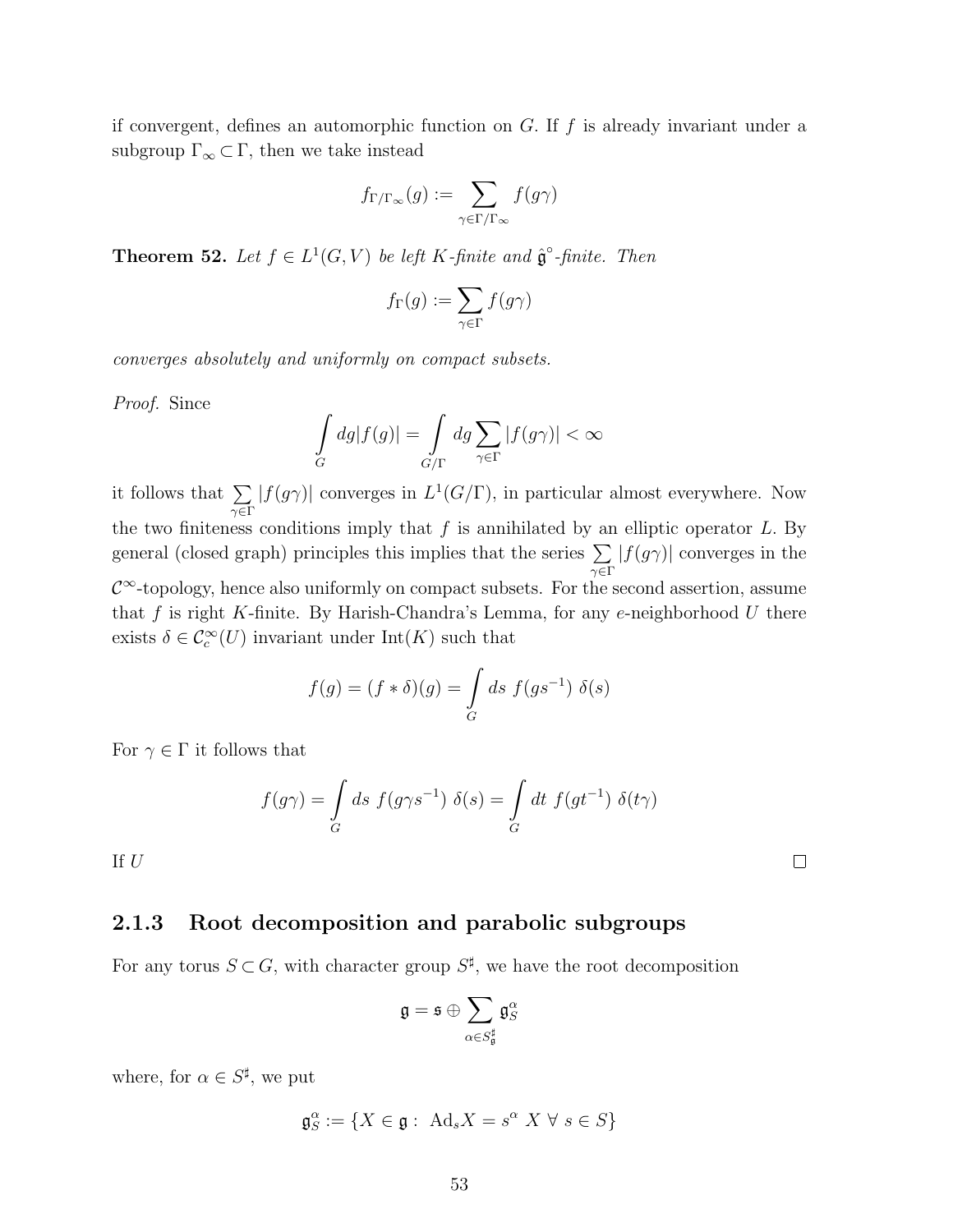and

$$
S_{\mathfrak{g}}^{\sharp} := \{ \alpha \in S^{\sharp} : \ \mathfrak{g}_S^{\alpha} \neq 0 \}.
$$

For an algebraic group G a subgroup  $P \subset G$  is called **parabolic** if  $G/P$  is projectively algebraic. Then we have a Levi decomposition

$$
P=SP_{>}
$$

where  $S \subset G$  is a torus and  $P_{\geq}$  is the unipotent radical. For the Lie algebra this means

$$
\mathfrak{p}=\mathfrak{s}\oplus\mathfrak{p}_{>}.
$$

The **minimal parabolic** (Borel) subgroups contain a **maximal torus**  $T \subset G$ . Consider the associated root decomposition

$$
\mathfrak{g}=\mathfrak{t}\oplus \sum_{\alpha\in T^{\sharp}_{\mathfrak{g}}} \mathfrak{g}^{\alpha}_T.
$$

The Weyl group  $G_T^{\bullet}/G_T^{\circ}$  acts simply transitively on the set of minimal parabolic subgroups by selecting a Weyl chamber. Thus

$$
\mathfrak{p}=\mathfrak{t}\oplus \sum_{\alpha\in T^{\sharp}_{\mathfrak{n}}}\mathfrak{g}^{\alpha}_{T}
$$

where  $T^{\sharp}_{\mathfrak{n}} \subset T^{\sharp}_{\mathfrak{g}}$  denotes the set of positive roots. Choose a subset  $\mathcal{I}^{\sharp}_{\mathfrak{n}} \subset T^{\sharp}_{\mathfrak{n}}$  of simple (positive) roots. For any subset  $\Theta \subset \mathcal{I}_{\mathfrak{m}}^{\sharp}$  $\frac{\pi}{n}$  we define a subtorus

$$
T^{\Theta} := \bigcap_{\alpha \in \Theta} \ker \alpha \subset T
$$

of dimension  $rk(G) - |\Theta|$  and obtain the **standard parabolic** 

$$
P^{\Theta} = \langle G_{T^{\Theta}}^{\circ}, U \rangle = G_{T^{\Theta}}^{\circ} P_{>}^{\Theta}
$$

with

$$
\mathfrak{n}^\Theta=\sum_{\alpha\in T^\sharp_\mathfrak{n}\sim \langle \Theta\rangle}\mathfrak{g}^\alpha_T.
$$

In the real case  $G = G^{\mathbf{R}}$  we have  $A \subset T \subset G$  for some maximal **R**-split torus T and obtain

$$
G_A^{\bullet} = G_T^{\bullet} = K_A^{\bullet} A
$$

$$
G_A^{\circ} = K_A^{\circ} A
$$

It follows that

 $G_A^{\bullet}/G_A^{\circ} = K_A^{\bullet}/K_A^{\circ}$ 

and

$$
G=KAN\supset K_A^\circ AN
$$

is a minimal parabolic.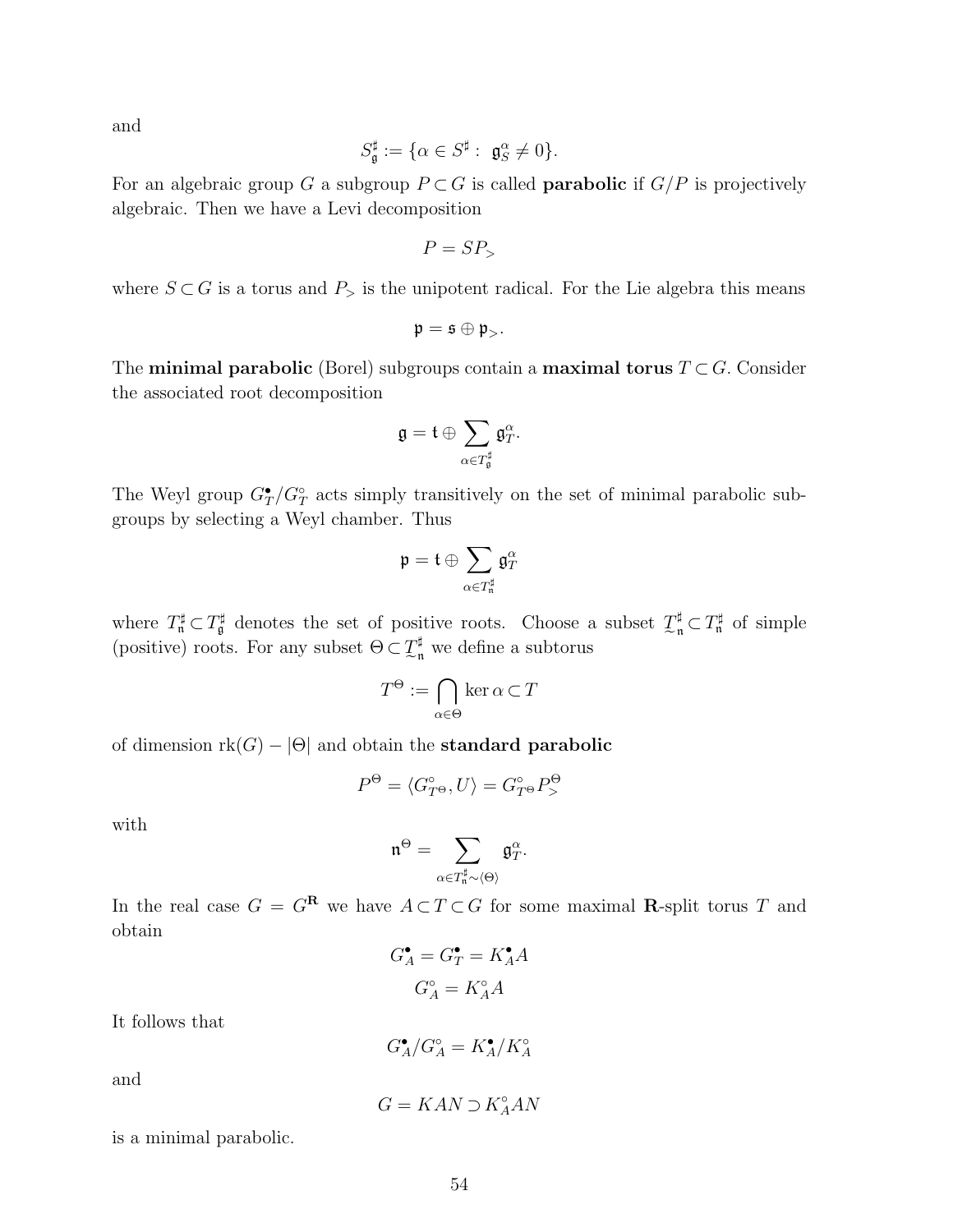### 2.2 Eisenstein series

For a matrix  $x \in \mathbb{C}^{n \times n}$  we put

$$
||x||_2 := \text{tr}(x^*x)^{1/2}.
$$

If  $g \in GL_n^{\mathbf{C}}$  we have  $||g|| \geq 1$  and  $||g^{-1}||_2 \leqslant c ||g||^N$  for some c and N. Let G be a connected semi-simple Lie group with finite center and Lie algebra g. We regard G as the group of real points of some algebraic subgroup of  $\mathrm{GL}_{n}^{\mathbf{C}}$ .

To construct such automorphic functions, consider the Iwasawa decomposition

$$
G = KAN
$$

of G. For example, if  $G = SL_n^{\mathbf{R}}$ , then  $K = SU_n^{\mathbf{R}}, A \approx \mathbf{R}_+^n$  is realized as diagonal matrices and  $N =$  $\begin{pmatrix} 1 & * \\ 0 & 1 \end{pmatrix}$ consists of all unipotent upper triangular matrices. Writing  $g = kan$ we put  $a =: g_A$ ,  $k =: g_K$ . By [6, p.4] we have

$$
dg = a^{2\rho} dk \, da \, dn
$$

where  $\rho : \mathfrak{a} \to \mathbf{R}$  is the half-sum of positive restricted roots. Now fix  $\lambda \in \mathfrak{a}_{\mathbf{C}}^*$  (linear dual) and define the 'conical' function  $N_{\lambda}: G/N \to \text{End}(K_{\kappa})$  by

$$
N_{\lambda}(g) := g_K^{\kappa} g_A^{\lambda - \rho}.
$$

Here we use  $(gn)_K = g_K$ ,  $(gn)_A = g_A$ . Then there exists a character

 $\chi_{\lambda}:\mathcal{U}_{\mathfrak{g}}^{\circ}\to\mathbf{C},$ 

satisfying  $\chi_{s\lambda} = \chi_{\lambda}$  for all  $s \in W = K_A^{\bullet}/K_A^{\circ}$  (Weyl group), such that

$$
X^{\partial} N_{\lambda} = \chi_{\lambda}(X) N_{\lambda}
$$

for all  $X \in \mathcal{U}_{\mathfrak{g}}^{\circ}$ . The  $\Gamma$ -invariant **Eisenstein series** is now (formally) defined by

$$
N_{\lambda}^{(\Gamma \cap N) \setminus \Gamma}(g) = \sum_{\gamma \in (\Gamma \cap N) \setminus \Gamma} N_{\lambda}(g\gamma) = \sum_{\gamma \in (\Gamma \cap N) \setminus \Gamma} (g\gamma)_{K}^{\times} (g\gamma)_{A}^{\lambda - \rho}
$$

Then we still have

$$
X^{\partial} N_{\lambda}^{(\Gamma \cap N) \setminus \Gamma} = \chi_{\lambda}(X) N_{\lambda}^{(\Gamma \cap N) \setminus \Gamma}
$$

since X is acting from the left. One first proves convergence for  $\lambda$  in a non-empty open subset of  $\mathfrak{a}_\mathbb{C}^*$ . However, for these  $\lambda$  the associated character  $\chi_\lambda$  is not the infinitesimal character of a unitary representation of G. Thus one needs analytic continuation as a meromorphic function in  $\lambda \in \mathfrak{a}_\mathbf{C}^*$  and prove unitarity on a suitable 'imaginary' subspace.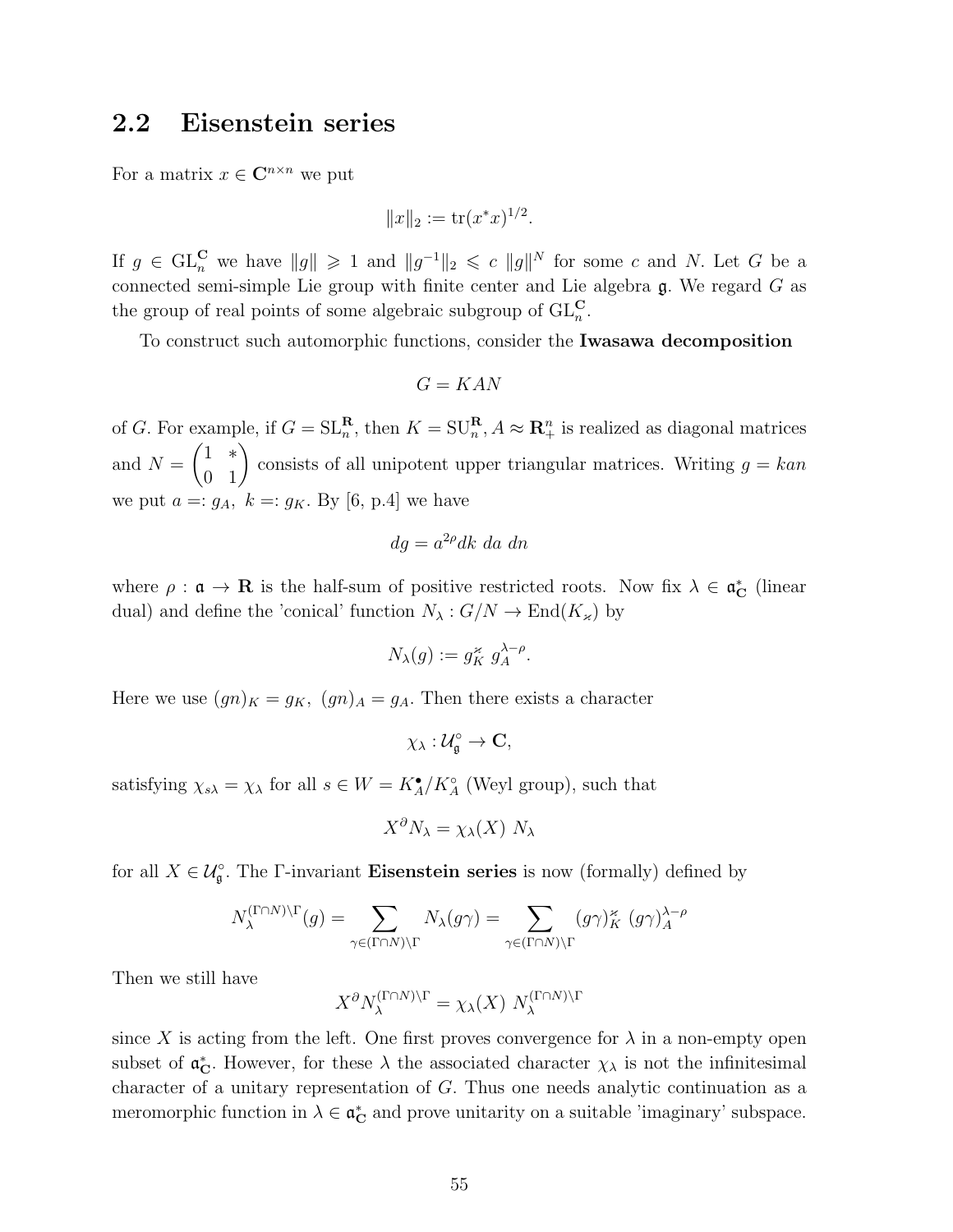## 2.3 Siegel domains

Let  $P \subset G$  be a cuspidal parabolic subgroup. By [6, p. 5] we have decompositions

 $G = KP$ 

 $P = MAU$  Langlands decomposition

where the A-component of  $q = kmau$  is uniquely determined. Put

$$
A_t := \{ a \in A : \ \Sigma^O | \log a \leq t \}
$$

For a bounded domain  $\Omega \subset P^O$  the associated **Siegel domain** is defined by

$$
\mathcal{S} := KA_t \Omega \subset G.
$$

A subgroup  $\Gamma \subset G^{\mathbf{Q}}$  which is commensurable with  $G^{\mathbf{Z}}$  is called **arithmetic**. By a theorem of Borel [6, p. 5] the double quotient

 $P_{\mathbf{Q}}\backslash G_{\mathbf{Q}}/\Gamma$ 

is finite and for a (finite) subset  $\Lambda \in G_{\mathbf{Q}}$  we have

 $G = S\Lambda\Gamma$ 

for a Siegel domain  $S \subset G$  if and only if

$$
G_{\mathbf{Q}} = P_{\mathbf{Q}} \Lambda \Gamma.
$$

### 2.4 Theta Functions

In this section we generalize the classical theta function and its transformation properties to a multi-variable setting. Let  $X$  be a euclidean Jordan algebra of rank  $r$ , with positive definite cone  $\acute{X}$ , and tube domain

$$
\acute{U} = X + i\acute{X} = \{z + iy : y > 0\}
$$

in the complexification  $U = X \otimes \mathbb{C}$ . Let V be a hermitian vector space, with inner product  $(v|b)$ , endowed with a conjugation  $v \mapsto \overline{v}$  and real form

$$
V_{\mathbf{R}} := \{ v \in V : \overline{v} = v \}.
$$

Define the **Fourier transform**  $L^2(V_{\mathbf{R}}) \to L^2(V_{\mathbf{R}}^{\sharp})$  by

$$
\hat{f}(\beta) := \int\limits_{V_{\mathbf{R}}} db \ e^{-2\pi i (b|\beta)} \ f(b).
$$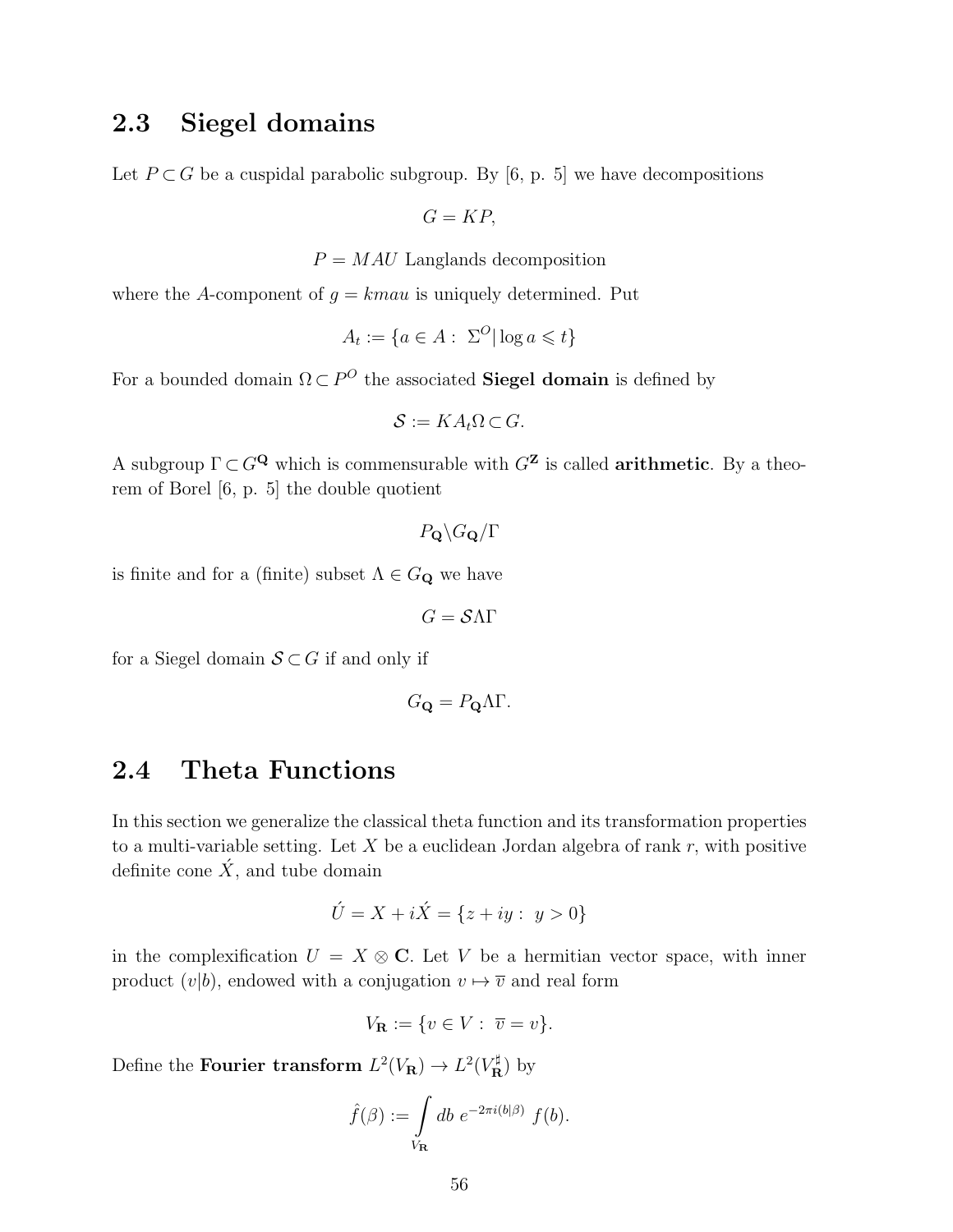The inverse Fourier transform  $L^2(V_{\mathbf{R}}^{\sharp}) \to L^2(V_{\mathbf{R}})$  is given by

$$
\check{\phi}(b) := \int\limits_{V_{\mathbf{R}}^{\sharp}} d\zeta \ e^{2\pi i (b|\beta)} \ \phi(\beta).
$$

Consider the dual lattice

$$
L^{\sharp} := \{ \lambda \in V_{\mathbf{R}}^{\sharp} : (L|\lambda) \subset \mathbf{Z} \}.
$$

Then we have the Poisson summation formula

$$
|L|^{1/2} \sum_{\ell \in L} f(\ell) = |L^{\sharp}|^{1/2} \sum_{\lambda \in L^{\sharp}} \hat{f}(\lambda)
$$

Here  $|L| = Vol(V_{\mathbf{R}}/L)$  is the volume of a fundamental domain for L in  $V_{\mathbf{R}}$ .

The set  $\mathcal{H}(V_{\mathbf{R}})$  of all self-adjoint endomorphisms of  $V_{\mathbf{R}}$  is a euclidean Jordan algebra under the anti-commutator product. Consider an injective unital representation

$$
\rho: X \to \mathcal{H}(V_{\mathbf{R}}), \quad z \mapsto \rho_x = \tilde{x}
$$

of X on  $V_{\mathbf{R}}$ , satisfying  $x^2 = \tilde{x}^2$  for all  $z \in X$ . Let  $u \mapsto \tilde{u} \in \text{End}_{sym}(V)$  be the Clinear extension. Every simple euclidean Jordan algebra  $X \neq H_3(O)$  has such a faithful representation.

A positive definite  $w \in \mathcal{H}^+(V_\mathbf{R})$  is called an **intertwiner** if

$$
w\,\,\tilde u=\tilde u\,\,w
$$

for all  $u \in U$ .

Let  $w: V_{\mathbf{R}} \to V_{\mathbf{R}}^{\sharp}$  be a linear isomorphism, such that for all  $u \in U$  the bilinear form

$$
(\tilde{u}v)(wb) = (\tilde{u}b)(wv)
$$

on V is symmetric, and is positive definite when  $u \in \acute{X}$ . For the unit element  $u = c$  we obtain in particular

$$
v(wb) = b(wv).
$$

Let  $L \subset V_{\mathbf{R}}$  be a lattice and define the multi-variable **theta function** 

$$
\Theta_w^L(u,v) := |L|^{1/2} \sum_{\ell \in L} e^{\pi i (\tilde{u}\ell + 2v) \cdot \tilde{w}\ell}
$$

for all  $u \in \hat{U}$  and  $v \in V$ . This series |.|-converges compactly on  $\hat{U} \times V$  since for  $u =$  $z + iy \in \acute{U}$  we have  $y \in \acute{X}$  and therefore

$$
i\tilde{u}\ell \cdot \tilde{w}\ell = i\tilde{z}\ell \cdot \tilde{w}\ell - \tilde{y}\ell \cdot \tilde{w}\ell
$$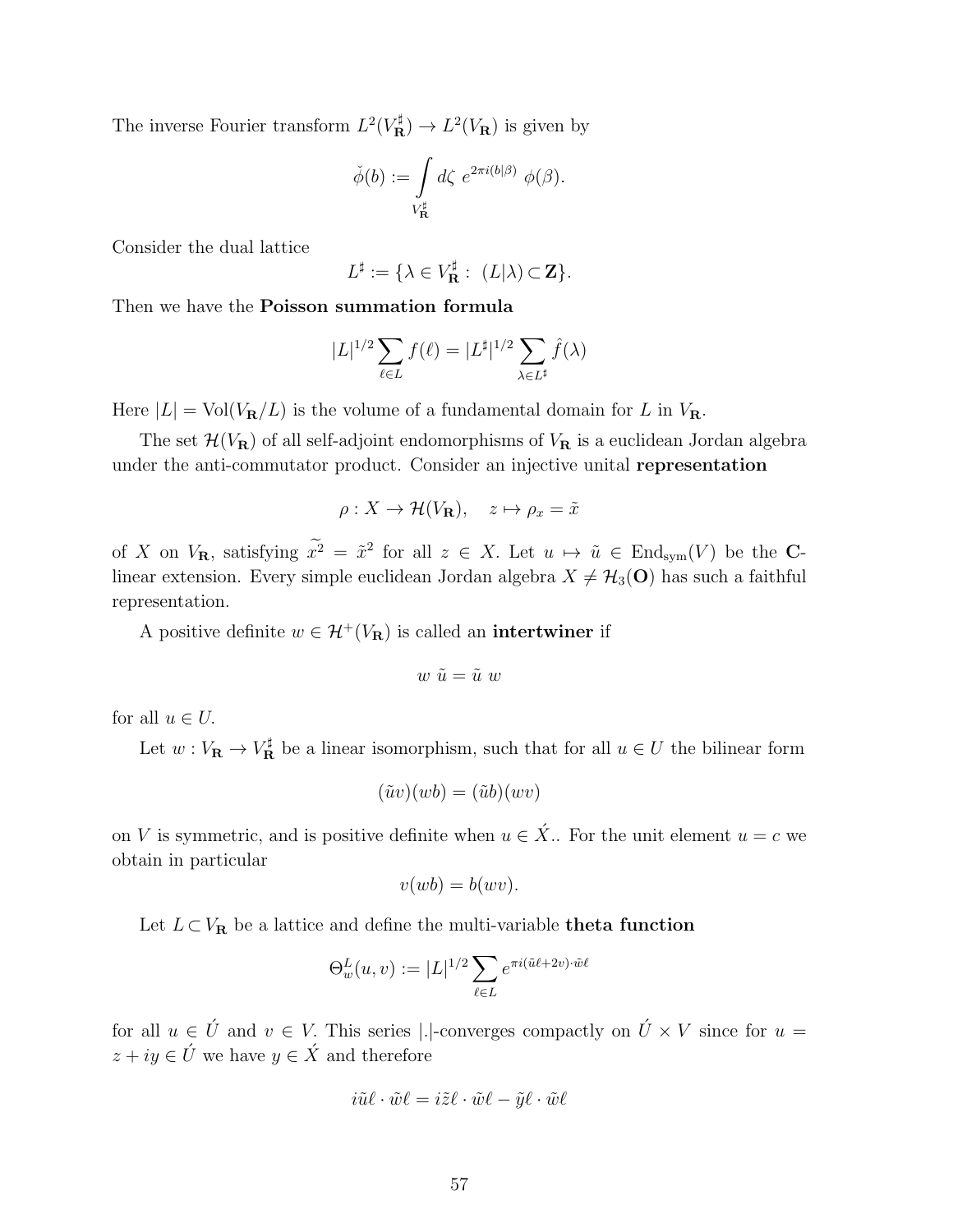with  $\tilde{y}\ell \cdot \tilde{w}\ell$  positive definite and  $e^{\pi i \tilde{z}\ell \cdot \tilde{w}\ell}$  of modulus 1. For the special case  $v = 0$  we obtain the theta nullwerte

$$
\Theta^L_w(u,0):=|L|^{1/2}\sum_{\ell\in L}e^{\pi i\tilde{u}\ell\cdot\tilde{w}\ell}
$$

as a holomorphic function on  $\hat{U}$ , which is also called the **theta function of the lattice** L.

Consider the inverse isomorphism  $w^{-1}: V_{\mathbf{R}}^{\sharp} \to V_{\mathbf{R}}$  and the dual action  $\tilde{u}^{\sharp}$  on  $V_{\mathbf{R}}^{\sharp}$ R defined by

$$
v(\tilde{u}^{\sharp}\nu) = (\tilde{u}v)\nu
$$

for all  $v \in V_{\mathbf{R}}$ ,  $v \in V_{\mathbf{R}}^{\sharp}$ .

#### Lemma 53.

$$
(w^{-1}\beta)(wb) = b\beta.
$$

$$
(w^{-1}\beta)(\tilde{u}^{\sharp}\nu) = (w^{-1}\nu)(\tilde{u}^{\sharp}\beta)
$$

*Proof.* In fact, put  $v := w^{-1}\beta$ . Then  $(w^{-1}\beta)(wb) = v(wb) = b(wv) = b\beta$ . For the second assertion, put  $w^{-1}\nu = v$  and  $w^{-1}\beta = b$ . Then

$$
(w^{-1}\beta)(\tilde{u}^{\sharp}\nu) = (\tilde{u}w^{-1}\beta)\nu = (\rho^u b)(\tilde{w}v)
$$

is symmetric in  $(b, v)$  by (??) and hence symmetric in  $\beta, \nu$ .

By Lemma (??), we can also define the dual theta function

$$
\Theta_{w^{-1}}^{\mathcal{L}^\sharp}(u,\nu) = |L^\sharp|^{1/2} \sum_{\lambda \in L^\sharp} e^{\pi i (w^{-1} \lambda | \tilde{u} \lambda + 2\nu)}
$$

for all  $u \in \acute{U}$  and  $\nu \in V^{\sharp}$ .

Lemma 54.

$$
\Theta_w^L(u, v) = \det w^{-1/4} \Theta_{\text{id}}^{w^{1/2}L}(u, w^{1/2}v)
$$

Proof. Use the formulas

$$
(\tilde{u}\ell + 2v|w\ell) = (w^{1/2}\tilde{u}\ell + 2w^{1/2}v|w^{1/2}\ell) = (\tilde{u}w^{1/2}\ell + 2w^{1/2}v|w^{1/2}\ell)
$$

and

$$
|V_{\mathbf{R}}/w^{1/2}L| = \det w^{1/2} |V_{\mathbf{R}}/L|
$$

 $\Box$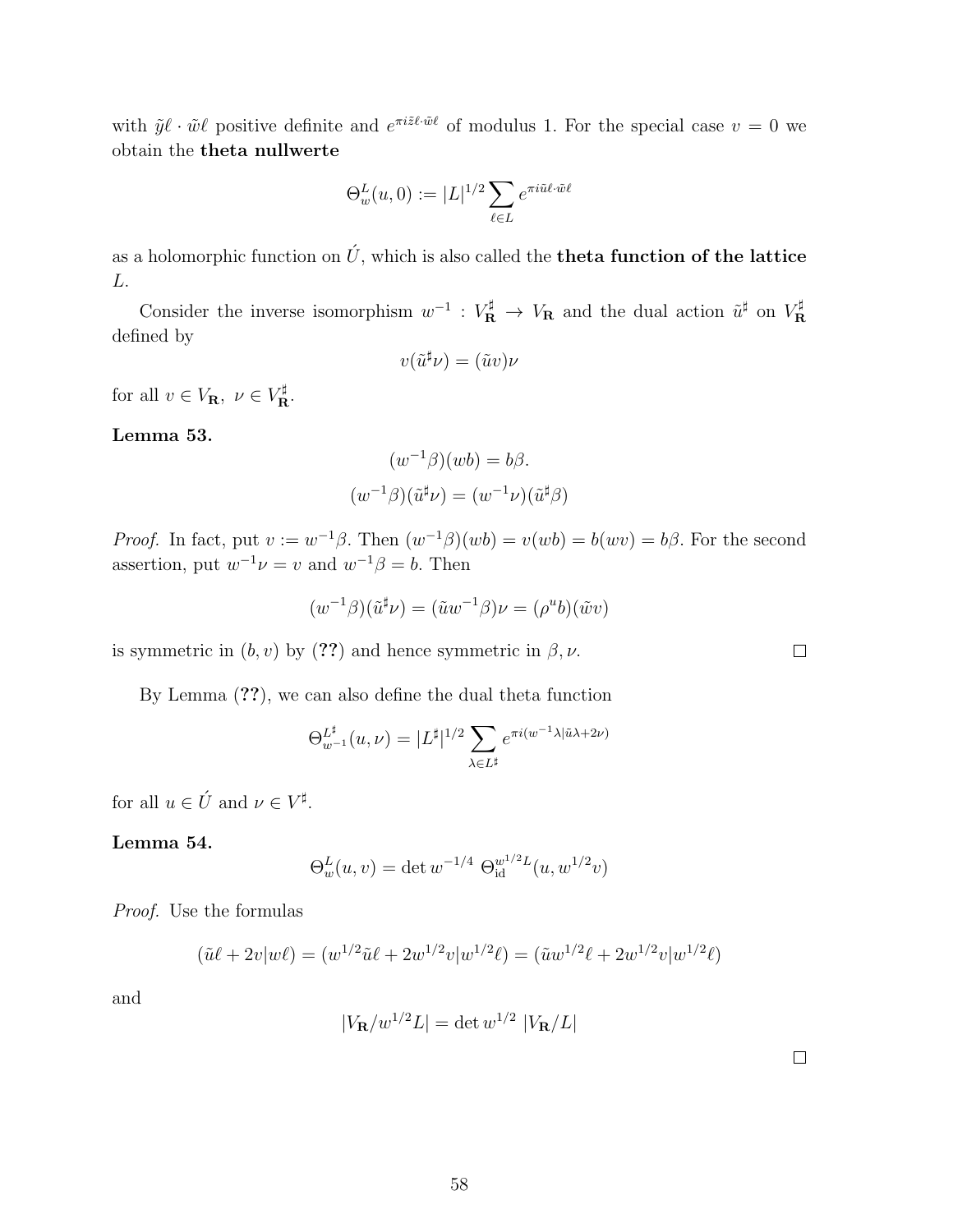For example,

$$
(M\mathbf{Z}^{n\times 1})^{\sharp} = M^{-T}\mathbf{Z}^{n\times 1}.
$$

An automorphism of  $\rho$  is a pair  $\sigma \in GL(X)$ ,  $\tau \in GL(V)$  satisfying

$$
\rho \sigma(z) = \tau \rho(z) \tau^T
$$

for all  $z \in X$ .

**Proposition 55.** For an automorphism  $(\sigma, \tau)$  of  $\rho$  we have

$$
\Theta_w^L(u,v) = \det \tau^{1/2} \ \Theta_{\tau^T w \tau}^{\tau^T L}(u,v)
$$

For  $v, b \in V_{\mathbf{R}}$  we have

$$
(\tilde{u}v|w^*b) = (\tilde{u}b|w^*v),
$$

since both sides are C-linear in  $u \in U$ , and for  $z \in X$  we have  $(v|w^*\tilde{x}b) \in \mathbf{R}$  and

$$
(\tilde{x}v|w^*b) = (w\tilde{x}v|b) = (\tilde{x}wv|b) = (wv|\tilde{x}b) = (\tilde{x}b|wv).
$$

Proposition 56. For  $\ell \in L$  and  $\lambda \in L^{\sharp}$  the translation formulas

$$
\Theta_w^L(u,v) = \Theta_w^L(u,v+w^{-1}\lambda) = e^{\pi i (\tilde{u}\ell + 2v|w^*\ell)} \Theta_w^L(u,v+\tilde{u}\ell)
$$

hold.

*Proof.* Let  $\ell \in L$  and  $\lambda \in L^{\sharp}$ . Then  $(??)$  implies  $(w^{-1}\lambda|w\ell)=(\ell|\lambda) \in \mathbb{Z}$ . Hence the first assertion follows from

$$
(\tilde{u}\ell + 2(v + w^{-1}\lambda|w^*\ell) = (\tilde{u}\ell + 2v|w^*\ell) + 2(w^{-1}\lambda|w^*\ell) = (\tilde{u}\ell + 2v|w^*\ell) + 2(\ell|\lambda).
$$

For  $\ell, \ell' \in L$  we have  $(\tilde{u}\ell|w^*\ell') = (\tilde{u}\ell'|w^*\ell)$  by (??). Hence the second assertion follows from

$$
(\tilde{u}\ell + 2v|w^*\ell) + (\tilde{u}\ell' + 2(v + \tilde{u}\ell)|w^*\ell')
$$
  
=  $(\tilde{u}\ell|w^*\ell) + (\tilde{u}\ell'|w^*\ell') + 2(\tilde{u}\ell|w^*\ell') + 2(v|w^*\ell + w^*\ell')$   
=  $(\tilde{u}(\ell + \ell')|w^*(\ell + \ell')) + 2(v|w^*(\ell + \ell')) = (\tilde{u}(\ell + \ell') + 2v|w^*(\ell + \ell'))$ 

 $\Box$ 

using  $\ell + L = L$ .

#### Proposition 57. We have the inversion formula

$$
\Theta_{w^{-1}}^{\mathbb{L}^{\sharp}}(-u^{-1}, \tilde{u}^{-1}wv) = |w|^{1/2} |\rho(-iu)|^{1/2} e^{\pi i (\tilde{u}^{-1}v|w^*v)} \Theta_w^L(u,v)
$$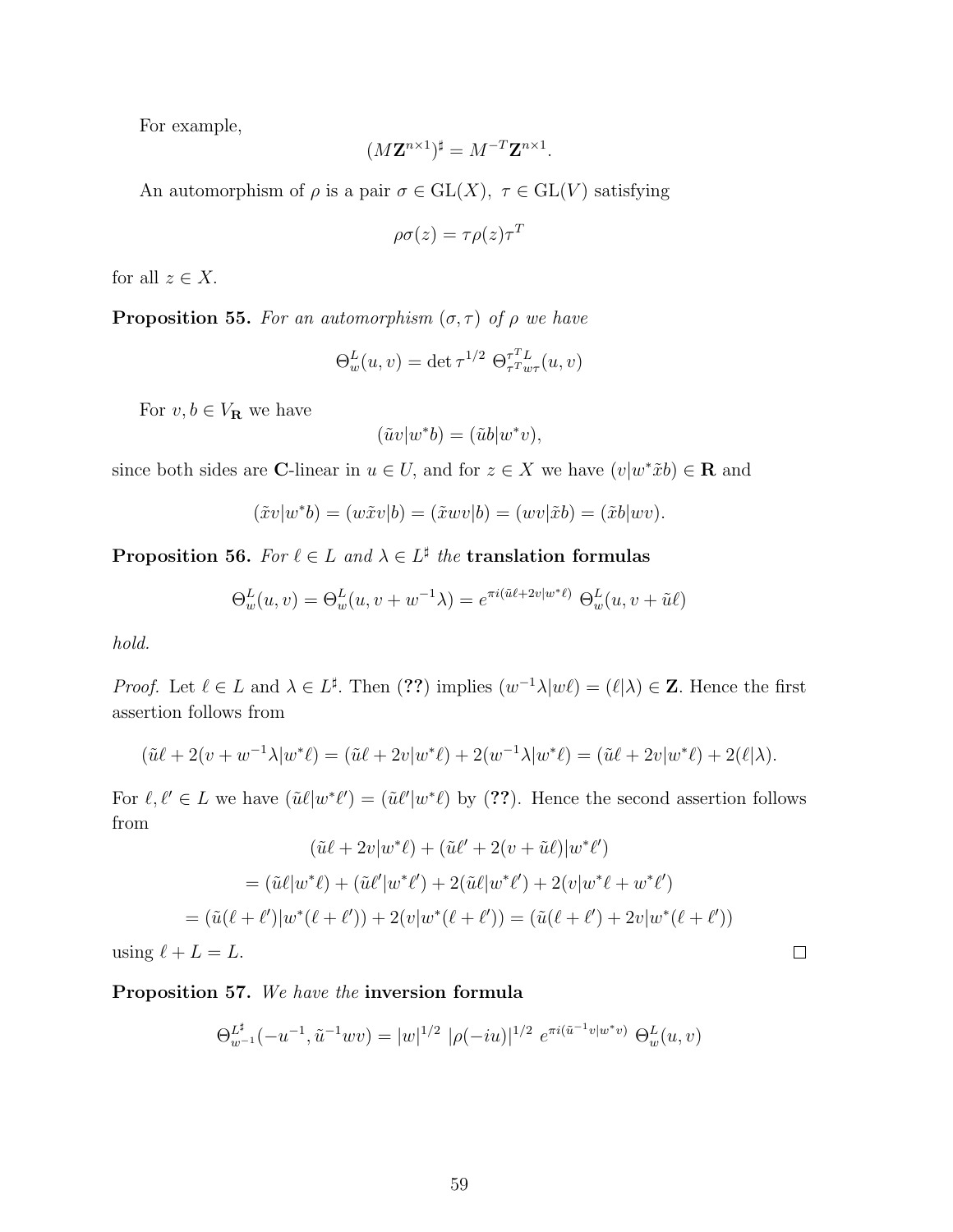Proof. Consider the function

$$
f(b) = e^{\pi i (i\tilde{w}^{-1}b - 2i\tilde{w}^{-1}\tilde{w}v) \cdot \tilde{w}^{-1}b} = e^{-\pi \tilde{w}^{-1}\cdot \tilde{w}^{-1}b} e^{2\pi \tilde{w}^{-1}\tilde{w}v \cdot \tilde{w}^{-1}b} = e^{-\pi (\tilde{w}\tilde{y})^{-1}b \cdot b} e^{2\pi \tilde{w}^{-1}v \cdot b}
$$

for  $b \in V_{\mathbf{R}}$ . Applying [?, Theorem 1, p. 256] to the matrix  $(\tilde{w}\tilde{y})^{-1}$  and the vector  $\beta + i\tilde{w}^{-1}v$ , we obtain the Fourier transform

$$
\hat{f}(\beta) = \int\limits_{V_{\mathbf{R}}} db \ e^{-2\pi i \beta \cdot b} \ f(b)
$$

$$
\begin{split}\n&= \int db \ e^{-2\pi i \beta \cdot b} \ e^{-\pi (\tilde{w}\tilde{y})^{-1}b \cdot b} \ e^{2\pi \tilde{w}^{-1}v \cdot b} = \int db \ e^{-2\pi i (\beta + i\tilde{w}^{-1}v) \cdot b} \ e^{-\pi (\tilde{w}\tilde{y})^{-1}b \cdot b} \\
&= |\tilde{w}\tilde{y}|^{1/2} \ e^{-\pi (\beta + i\tilde{w}^{-1}v) \cdot \tilde{w}\tilde{y}(\beta + i\tilde{w}^{-1}v)} = |\tilde{w}\tilde{y}|^{1/2} \ e^{-\pi (\beta + i\tilde{w}^{-1}v) \cdot \tilde{w}(\tilde{y}\beta + iv)} \\
&= |\tilde{w}\tilde{y}|^{1/2} \ e^{\pi \tilde{w}^{-1}v \cdot \tilde{w}v} \ e^{-\pi \beta \cdot \tilde{w}\tilde{y}\beta} \ e^{-2\pi i \beta \cdot \tilde{w}v} = |\tilde{w}\tilde{y}|^{1/2} \ e^{\pi \tilde{w}^{-1}v \cdot \tilde{w}v} \ e^{\pi i (i\tilde{y}\beta + 2v) \cdot \tilde{w}\beta}\n\end{split}
$$

The Poisson summation formula yields

$$
\Theta_{w^{-1}}^{L}(-iw^{-1}, \tilde{w}^{-1}\tilde{w}v) = |L|^{1/2} \sum_{\ell \in L} f(\ell) = |L^{\sharp}|^{1/2} \sum_{\lambda \in L^{\sharp}} \hat{f}(\lambda)
$$
  
=  $|\tilde{w}\tilde{y}|^{1/2} |L^{\sharp}|^{1/2} e^{\pi \tilde{w}^{-1}v \cdot \tilde{w}v} \sum_{\lambda \in L^{\sharp}} e^{\pi i (i\tilde{y}\lambda + 2v) \cdot \tilde{w}\lambda} = |\tilde{w}\tilde{y}|^{1/2} e^{\pi \tilde{w}^{-1}v \cdot \tilde{w}v} \Theta_{w}^{L^{\sharp}}(iy, v). \square$ 

Let Z be a J<sup>\*</sup>-triple, with triple product  $\{u; v; w\} =: u_v w$ . Any idempotent  $c \in Z$  of rank $k \leqslant r$  induces a Peirce deomposition

$$
Z = Z_2^c \oplus Z_1^c \oplus Z_0^c.
$$

One can show that the mapping

$$
\tilde{u}v := u_c v = \{u; c; v\}
$$

defines a homomorphism  $Z_2^c \to \text{End}(Z_1^c)$ . For each  $w \in Z_0^c$  and  $v, b \in Z_1^c$  put

$$
v(\tilde{w}b) := (v_w b|c) = (v_c b|w).
$$

**Lemma 58.** For each invertible  $w \in \overset{\circ}{Z}_0^c$  $\frac{c}{0}$  the transformation  $\tilde{w}:Z_1^c\rightarrow Z_1^{c\sharp}$  $i<sup>c</sup>$ # is an isomorphism, with inverse  $\tilde{w}^{-1}$ . Moreover

$$
(u_c v)(\tilde{w}b) = (v_{u^*}b|w)
$$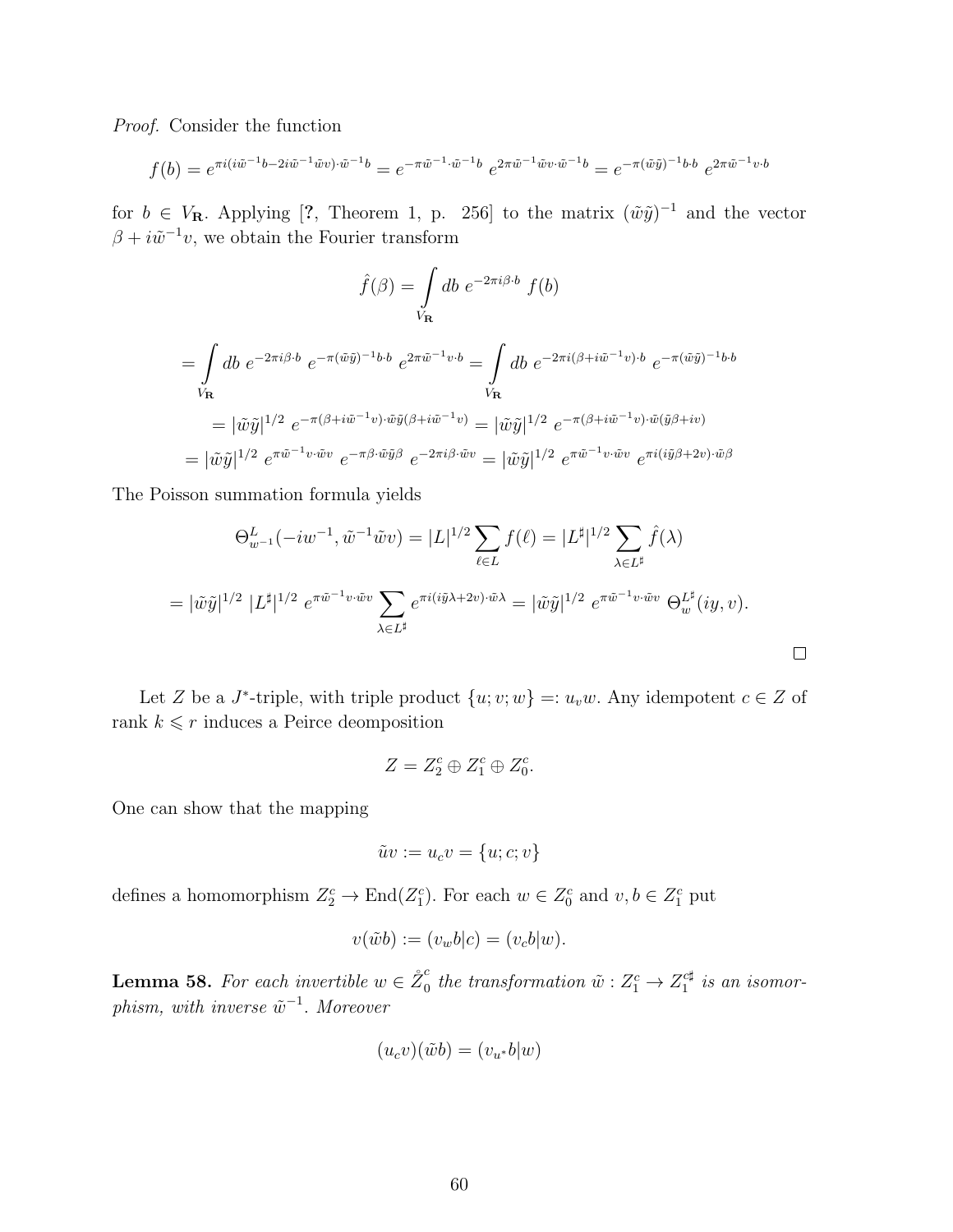*Proof.* Consider matrices  $u =$  $\begin{pmatrix} u & 0 \\ 0 & 0 \end{pmatrix}$  $, v =$  $\begin{pmatrix} 0 & v_1 \end{pmatrix}$  $v_2$  0  $\setminus$  $, b =$  $\begin{pmatrix} 0 & b_1 \end{pmatrix}$  $b_2$  0  $\setminus$  $, w =$  $(0 \ 0)$  $0 \t w$  $\setminus$ . Then  $u_c v = uv + vu =$  $\begin{pmatrix} 0 & uv_1 \end{pmatrix}$  $v_2u=0$  $\setminus$ ,

$$
v_w b = v w^* b + b w^* v = \begin{pmatrix} v_1 w^* b_2 + b_1 w^* v_2 & 0 \\ 0 & 0 \end{pmatrix}.
$$

Therefore

$$
v(\tilde{w}b) = \begin{pmatrix} v_1 w^* b_2 + b_1 w^* v_2 & 0 \\ 0 & 0 \end{pmatrix} \begin{pmatrix} 1 & 0 \\ 0 & 0 \end{pmatrix} = (v_1 w^* b_2 + b_1 w^* v_2 | 1) = \text{tr}(v_1 w^* b_2 + b_1 w^* v_2)
$$

This implies

$$
(u_c v)(\tilde{w}b) = \begin{pmatrix} 0 & uv_1 \\ v_2 u & 0 \end{pmatrix} (\tilde{w}b) = \text{tr}(uv_1 w^* b_2 + b_1 w^* v_2 u) = \text{tr}(v_1 w^* b_2 u + u b_1 w^* v_2) = (u_c b)(\tilde{w}v).
$$

The identity

$$
v_u b = v u^* b + b u^* v = \begin{pmatrix} 0 & 0 \\ 0 & v_2 u^* b_1 + b_2 u^* v_1 \end{pmatrix}
$$

shows that

$$
(v_u b|w) = \left(\begin{pmatrix} 0 & 0 \\ 0 & v_2 u^* b_1 + b_2 u^* v_1 \end{pmatrix} 000 | \begin{pmatrix} 0 & 0 \\ 0 & w \end{pmatrix} \right) = (v_2 u^* b_1 + b_2 u^* v_1 | w)
$$
  
= tr(v<sub>2</sub>u<sup>\*</sup>b<sub>1</sub> + b<sub>2</sub>u<sup>\*</sup>v<sub>1</sub>)w<sup>\*</sup> = tr(b<sub>1</sub>w<sup>\*</sup>v<sub>2</sub>u<sup>\*</sup>) + tr(b<sub>2</sub>u<sup>\*</sup>v<sub>1</sub>w<sup>\*</sup>b<sub>2</sub>)

It follows that

$$
(v_{u^*}b|w) = (u_c v)(\tilde{w}b)
$$

for all  $u \in Z_2^c$ ,  $v, b \in Z_1^c$  and  $w \in Z_0^c$ .

hence obtain the theta function

$$
\Theta_w^L(u, v) = |L|^{1/2} \sum_{\ell \in L} e^{\pi i (\ell_{u^*} \ell + 2v_c \ell | w)}
$$

Note that  $\ell_{u^*}\ell + 2v_c\ell \in Z_0^c$ .

Let  $L \subset X$  be a lattice, with dual lattice

$$
L' := \{ \lambda \in X : (L|\lambda) \subset 2\mathbf{Z} \}.
$$

Assume that  $\ell \in L \Rightarrow \ell^2 \in L$ . Put  $L_i := L \cap X_i^c$  and suppose the lattice  $L_1^c$  is self-dual. Now fix  $\omega \in \acute{X}^c_0$  $\frac{1}{0}$ .

 $\Box$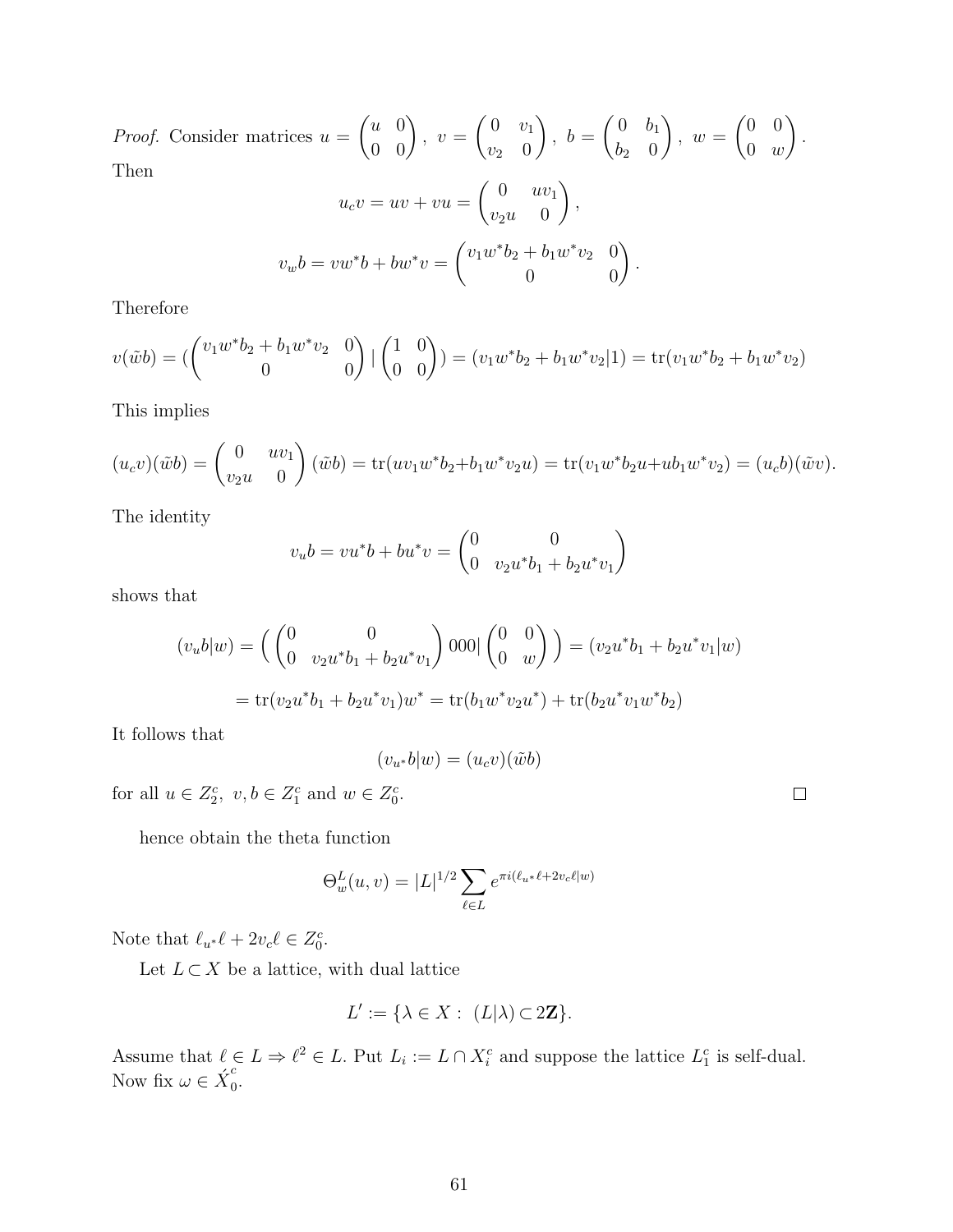$\bf{Proposition~59.}$  Consider the  ${\cal O}({\it Z}_2^c)$  $\mathbb{P}_2^{\text{}}$ )-module  $\mathcal M$  consisting of all holomorphic functions  $\vartheta$ :  $\tilde{Z}_2^c \times Z_1^c \to \mathbf{C}$  which satisfy the two invariance properties

$$
\vartheta(u,v) = \vartheta(u,v+\ell) = e^{\pi i (P_\ell u + \{\ell;e;v\})} \vartheta(u,v + \{u;e;\ell\})
$$

for all  $\ell \in L_1$ . Then

$$
\dim_{\mathcal{O}(\hat{Z}_2^c)} \mathcal{M} = \frac{|\{L_1; e; \omega\}|}{|L_1|}.
$$

Define the theta function

$$
\Theta_{\mu}(v,w) := \sum_{\nu \in L_1^{\sharp}} e^{\pi i \left( \frac{\{\lambda; w; \lambda\}}{2} + \{v; e - c; \lambda\} | \mu \right)}
$$

Note that  $\{\lambda; w; \lambda\} \in \{Z_1; Z_0; Z_1\} \subset Z_2$  and  $\{v; e - c; \lambda\} \in \{Z_1; Z_0; Z_1\} \subset Z_2$ .

Proposition 60. The functions

$$
(u, v) \mapsto e^{\pi i (v|\ell)} \Theta_{\omega}(u, v + \{\omega^{-1}; e; \{v; e; \ell\}\}),
$$

for  $\ell \in L_1/\{L_1;e;\omega\}$ , form a basis of M over  $\mathcal{O}( \acute{Z}_2^c$  $\sum_{2}^{\infty}$ ). For  $\ell = 0$  we obtain the standard Θ-function.

The theta function has the following invariance properties

$$
\Theta_{\omega}(u,v) = \Theta_{\omega}(u + \ell_2, v) = \Theta_{\omega}(u, v + \ell_1)
$$

$$
= e^{\pi i (P_{\ell_1} u + {\ell_1}; e; v) | \omega} \Theta_{\omega}(u, v + \{u; e; \ell_1\}) = \Theta_{g\omega}(gu, gv)
$$

whenever  $\ell_2 \in L'_2$ ,  $\ell_1 \in L_1 = L'_1$  and  $g \in GL(\check{X})$  satisfies  $P_{gz} = g P_z g^+, g(X_i^c) =$  $X_i^c$ ,  $g^+L_1 = L_1$  and  $g|_{X_0^c}$  is a Jordan algebra automorphism, equivalently,  $g(e-c) = e-c$ . The important inversion formula is

$$
\Theta(\omega^{-1})(-u^{-1}, \{u^{-1};e;\{v;e;\omega\}\}) = N(e-c-iu)^{d/r-d_2/k} N(c+\omega)^{d/r-d_0/(r-k)} e^{\pi i (P_v u^{-1}|\omega)} \Theta_\omega(u,v)
$$

## 2.5 Algebraic groups

Let V be a finite-dimensional vector space defined by linear equations over  $Q$ . Thus  $V_Q$ is a Q-vector space and we put

$$
V_K:=V_{\mathbf{Q}}\otimes K
$$

for any field  $K \supset \mathbf{Q}$ . A subgroup  $G \subset GL(V)$  defined by algebraic equations with rational coefficients is called a (linear) algebraic group defined over Q. We define

$$
G_K := G_{\mathbf{Q}} \otimes K \subset \mathrm{GL}(V_K)
$$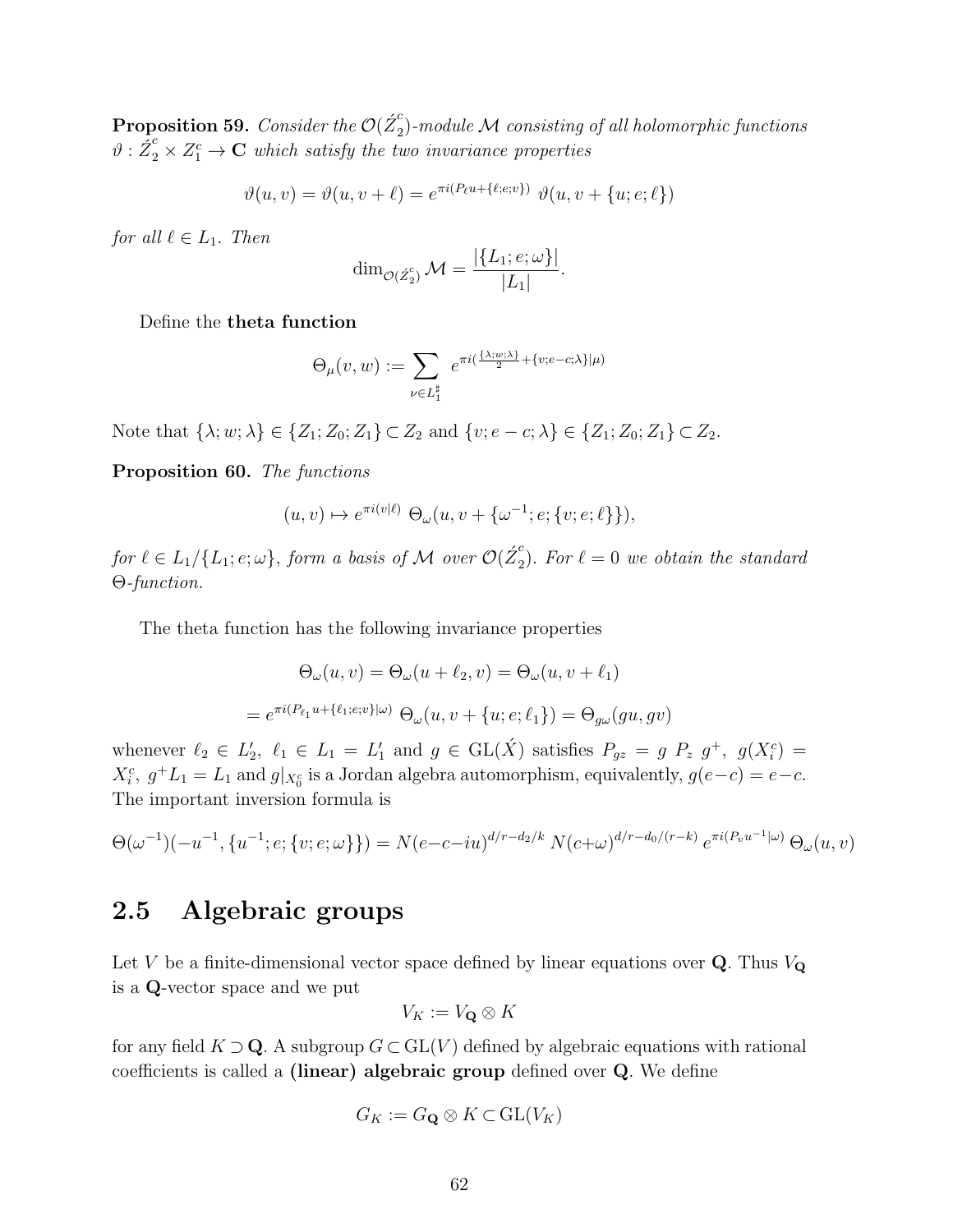defined by the same equations over  $K \supset \mathbf{Q}$ . Examples are the full linear group and the orthogonal/symplectic subgroups, but not the unitary group. A discrete subgroup  $lL \subset V_{\mathbf{Q}}$  is called a lattice if  $V_{\mathbf{R}}/lL$  is compact. This means that  $\Lambda$  is a free abelian group of full rank. Put

$$
G_{\Lambda} := \{ g \in G : g\Lambda = \Lambda \}
$$

A subgroup  $\Gamma \subset G$  is called an **arithmetic subgroup** if  $\Gamma$  is commensurable with  $G_{\Lambda}$ for some lattice  $\Lambda \subset V^{\mathbf{Q}}$ .

Now assume that  $G$  is of hermitian type. Equivalently,  $G$  is the conformal group of a hermitian Jordan triple. Then we have

$$
G^0_{\mathbf{R}} = \mathrm{Aut}^0(D)
$$

for some bounded symmetric domain D. The image  $\Gamma \subset G^0_{\mathbf{R}}$  of an arithmetic subgroup is a discrete subgroup and hence acts properly discontinuous on D. It follows that the quotient space  $D/\Gamma$  is a Zariski-open subset of an algebraic projective variety.

### 2.6 Satake compactification

Let  $\Gamma \subset G = \text{Aut}(D)^0$  be an arithmetic discrete subgroup. Let  $c \in Z$  be a rational tripotent and  $F = c + D_0^c \subset \partial_{\mathbf{Q}} D$  be the associated rational boundary component. The Cayley transformation  $\gamma_c$  maps D onto the Siegel domain

$$
D_c := \gamma_c(D) = \{ (u, v, w) \in Z_2^c \oplus Z_1^c \oplus Z_0^c : \operatorname{Im}(u) - L_w(u, u) \in \acute{X}_2 \}.
$$

For an open neighborhood  $\zeta \in U \subset F$  and  $a \in \acute{X}_2$  we consider the cylindrical set

$$
D_c^{a,U} := \{ (u,v,w) \in Z_2^c \oplus Z_1^c \oplus Z_0^c : \ \mathrm{Im}(u) - L_w(u,u) \in a + \acute{X}_2^c \}
$$

in  $D_c$ . There exist finitely many rational boundary components  $Z_i \subset \partial_{\mathbf{Q}} D$  such that  $F \subset \partial_{\mathbf{Q}} E_i$ , and for every rational boundary component  $Z \subset \partial_{\mathbf{Q}} D$  such that  $F \subset \partial_{\mathbf{Q}} Z$ there exists  $\gamma \in \Gamma$  such that  $Z = E_i \gamma$  for some *i*. Write

$$
Z_i = c_i) + D_0^{c_i}
$$

where  $c_i$  is a rational tripotent covered by c. The Peirce 0-space  $Z_0^{c_i}$  has itself a Peirce decomposition

$$
Z_0^{c_i} = Z_2^{c-c_i} \oplus Z_1^{c-c_i} \oplus Z_0^c
$$

with respect to the rational tripotent  $c - c_i \in Z_0^{c_i}$ . Consider the Siegel domain realization

$$
(D_0^{c_i})_{c-c_i} := \gamma_{c-c_i}(D_0^{c_i}) = \{ (u, v, w) \in Z_2^{c-c_i} \oplus Z_1^{c-c_i} \oplus Z_0^c : \operatorname{Im}(u) - L_w(u, u) \in \acute{X}_2^{c-c_i} \}.
$$

Choosing  $a_i \in \acute{X}_2^{c-c_i}$  $\frac{c}{2}$  for each i, we may consider cylindrical sets

$$
(D_0^{c_i})_{c-c_i}^{a_i,U} := \{ (u,v,w) \in Z_2^{c-c_i} \oplus Z_1^{c-c_i} \oplus Z_0^c : \operatorname{Im}(u) - L_w^i(u,u) \in a_i + \acute{X}_2^{c-c_i} \}
$$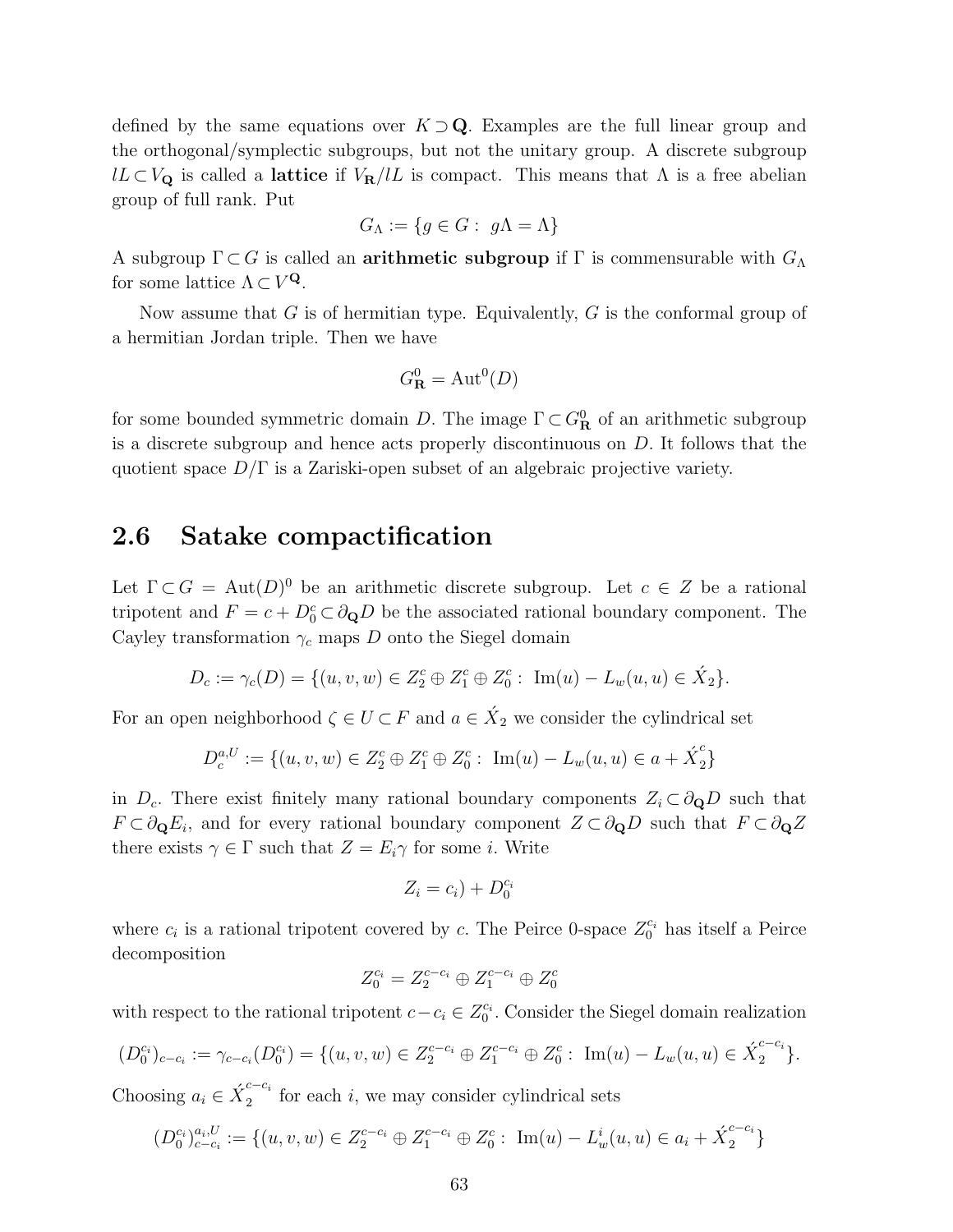Note that  $U$  is unchanged and independent of  $i$ .

$$
\begin{pmatrix} c_i & 0 & 0 \\ 0 & c - c_i & 0 \\ 0 & 0 & D_0^c \end{pmatrix}
$$

Then a basis of open neighborhoods of  $\zeta \Gamma \in (D \cup \partial_{\mathbf{Q}}D)/\Gamma$  is given by

$$
\left(U \cup D_c^{a,U} \cup \bigcup_i c_i + (D_0^{c_i})_{c-c_i}^{a_i,U}\right)\Gamma
$$

where  $\zeta \in U \subset D_0^c$ ,  $a \in \acute{X}_2^c$  $a_i^c$  and  $a_i \in \acute{X}_2^{c-c_i}$  $\frac{1}{2}$ 

## 2.7 Siegel domains

Let  $u \in \mathring{X}_2$ ,  $x, y \in X_1$ . By Lemma 4.1 we have

$$
u_e(u_e^{-1}x) = x
$$

Therefore also  $u_e^{-1}(u_e x) = x$ . Moreover, the Jordan triple identity yields

$$
z_e(w_e u) - w_e(z_e u) = (z_e y)_e u - w_{e_x e} u
$$

Since  $e_x e = 0$  and  $z_e y \in X_2 \oplus X_0$  it follows that

$$
z_e(w_e u) - w_e(z_e u) \in X_2.
$$

Replacing  $z \mapsto u_e^{-1}x$  yields

$$
(u_e^{-1}x)_e(u_e y) - w_e x = (u_e^{-1}x)_e(u_e y) - w_e(u_e(u_e^{-1}x)) \in X_2.
$$

Replacing  $z \mapsto u_e x, u \mapsto u^{-1}$  yields

$$
(u_e x)_e (u_e^{-1} y) - w_e x = (u_e x)_e (u_e^{-1} y) - w_e (u_e^{-1} (u_e x)) \in X_2.
$$

Now the assertion follows by subtraction.

[\*]

## 2.8 Automorphic Forms on Bounded Symmetric Domains

#### 2.8.1 Harish-Chandra realization

Every  $g \in G$  can be represented as  $g = \tilde{t}_b \cdot h \cdot t_a$  with  $a = 0 \cdot g$  and  $h = {}^0 g$ . Now let  $z \in D$ and  $g \in G$ . Choose

$$
\gamma = \tilde{\mathfrak{t}}_z \cdot B_{z,z}^{1/2} \cdot \mathfrak{t}_z
$$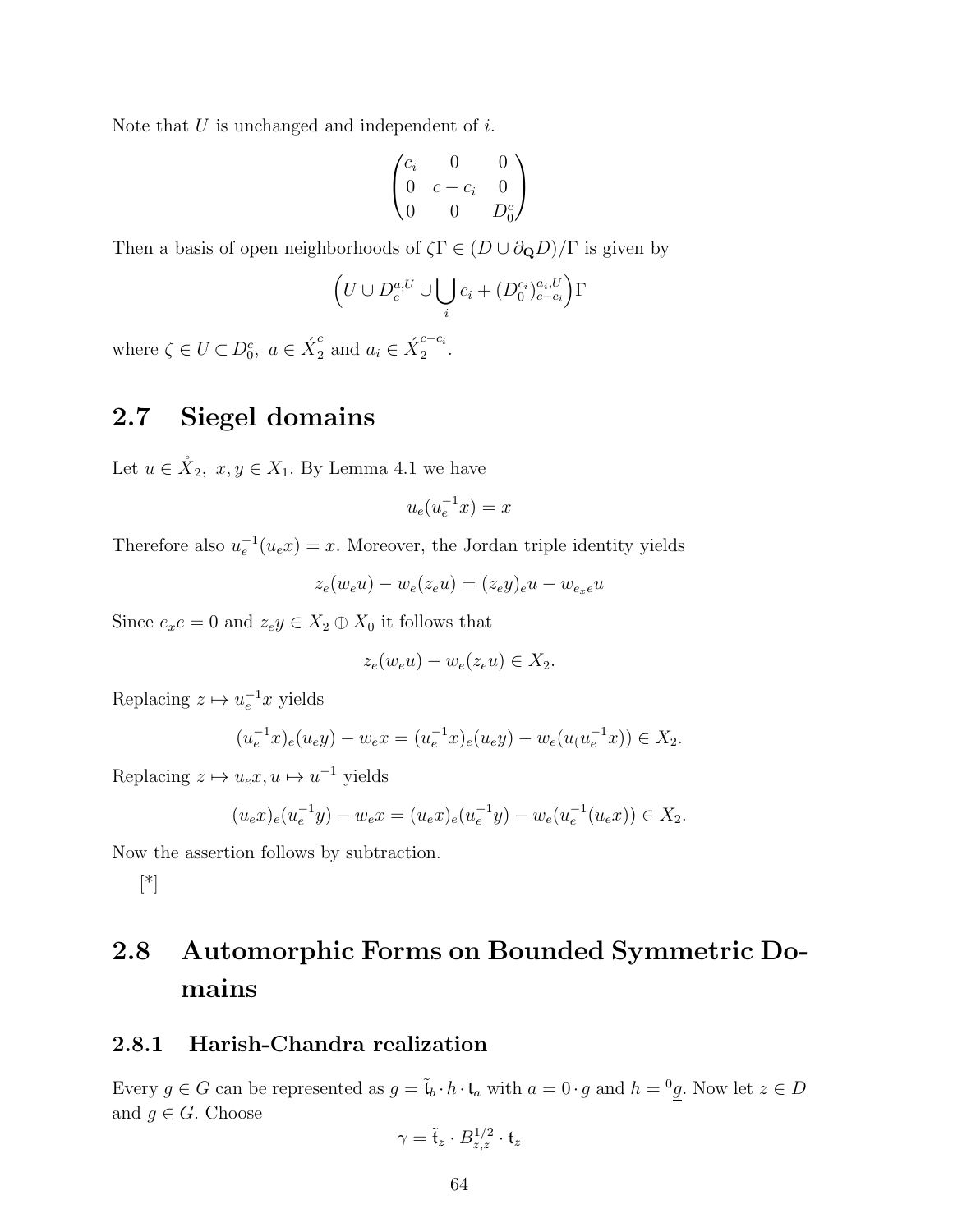and

$$
\gamma g = \tilde{\mathfrak{t}}_b \cdot h \cdot \mathfrak{t}_{z\gamma}
$$

Then we have

$$
h = {}^{0}\underline{\gamma g} = {}^{0}\underline{\gamma} \cdot {}^{z}\underline{g} = B_{z,z}^{1/2} \cdot {}^{z}\underline{g}
$$

Therefore

$$
\gamma g = \tilde{\mathfrak{t}}_b \cdot (B_{z,z}^{1/2} \cdot {}^z \underline{g}) \cdot \mathfrak{t}_{z\gamma}
$$

and

$$
z_{\underline{g}} = B_{z,z}^{-1/2} \cdot h = Ad_{\mathfrak{p}^+}(B_{z,z}^{-1/2} \cdot h)
$$

## 2.9 Boundary Components and Fourier-Jacobi Series

#### 2.9.1 Boundary components

The boundary components of D have the form

$$
F = c + \check{Z}_0^c
$$

where  $c \in S_k$  is a non-zero tripotent and  $\check{Z}_0^c$  $\frac{c}{0}$  is the open unit ball of the Peirce 0-space  $Z_0^c$  of rank  $r - k$ . The associated **Cayley transform** is defined by

$$
\gamma_c = \exp(\frac{\pi}{4}(c+c^*)) = \mathfrak{t}_c \circ B_{c,-c}^{1/2} \circ \tilde{\mathfrak{t}}_c
$$

Under the Peirce decomposition

$$
Z = Z_2^c \oplus Z_1^c \oplus Z_0^c \ni (u, v, w)
$$

the Cayley transform has the explicit rational realization

$$
\gamma_c(u,v,w) = (c+u)\circ (c-u)^{-1}, \sqrt{2}D((c-u)^{-1},c)v, w + P_v(c-u)^{-1}) = (\{c+u;c; (c-u)^{-1}, \sqrt{2}\{(e-u)^{-1}; e; v\}, w + P_v(c-u)^{-1}\})
$$

The Siegel domain of type III is

$$
D_c := \{ (u, v, w) : w \in \check{Z}_0^c, u - \frac{1}{2} \{ v; (\mathrm{id} + Q_{c,w})^{-1}; v \} \in \underline{\acute{X}_c} \}
$$

where the conjugate-linear endomorphism  $Q_{c,w}v := \{c; v; w\}$  acting on V has norm < 1 since  $\|w\| < 1$ . The Cayley transform satisfies

$$
\gamma_c(0)=c
$$

The Peirce 0-projection

$$
\gamma_c(\check{Z}) \xrightarrow{P_0^c} \check{Z}_0^c, \quad (u, v, w) \mapsto w
$$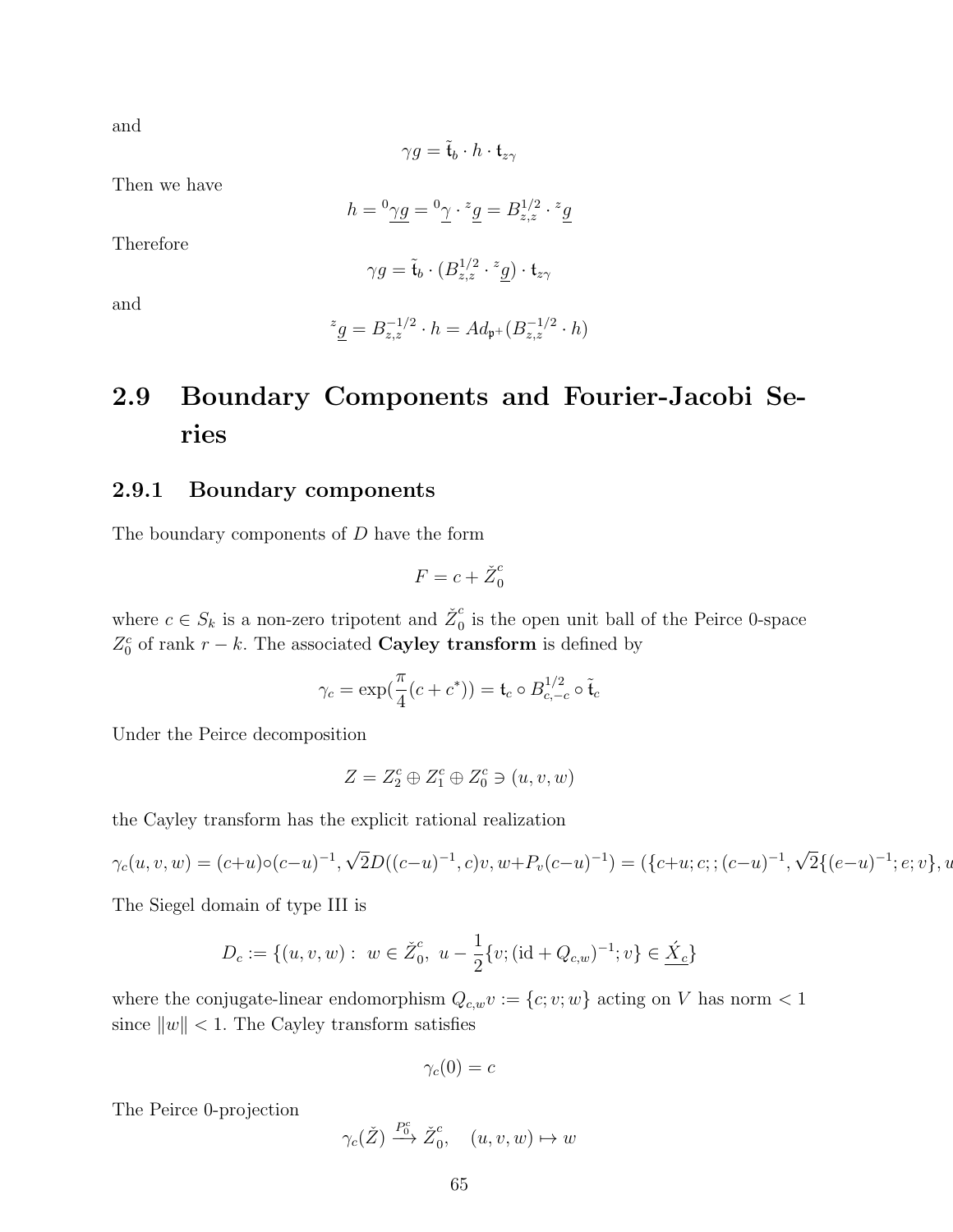yields a holomorphic projection

$$
\check Z \xrightarrow{(c+P_0^c)\circ \gamma_c} c + \check Z_0^c
$$

which is equivariant under  $N(c + \check{Z}_0^c)$  $\int_0^b$ . For any boundary component F of D the normalizer  $N(F)$  is a parabolic subgroup of  $G^0_{\mathbf{R}}$ , realized as a semi-direct product

$$
N(F) = U(F) \times Z(S_F)
$$

of its unipotent radical  $U(F)$  and the centralizer of a 1-dimensional **R**-split torus  $S_F$ . Let  $\alpha_F$  be the positive simple **R**-root on G such that  $\alpha_F|S_F$  is non-trivial. Let  $A_F = (S_F)^0_{\mathbf{R}}$  be the identity component of the group of real points of  $S_F$ . Then  $A_F$  acts on  $D_F := c_F(D)$ by

$$
(u, v, w) \cdot a = (\alpha_F^i(a)u, \alpha_F^J(a)v, w)
$$

where  $i, j > 0$ . This implies

$$
J(u+v+w,a)=\alpha_F^m(a)
$$

for some  $m < 0$ . Now let  $\Gamma \subset G^0_{\mathbf{R}}$  be an arithmetic subgroup. Then  $N(F) \cap \Gamma$  is arithmetic in  $N(F)_{\mathbf{R}}$ . For each  $\gamma \in X \cap \Gamma$  the action on  $D_F$  is

$$
(u+v+w)\gamma := (u+\ell_\gamma,v,w)
$$

for some translation vector  $\ell_{\gamma} \in X$ . These vectors span a lattice

$$
X_{\mathbf{Z}} := \{ \ell_{\gamma} : \ \gamma \in X \cap \Gamma \} \subset X
$$

such that  $X/X_{\mathbf{Z}}$  is compact. Consider the dual lattice

$$
\Lambda := \{ \lambda \in X : \ (\lambda | X_{\mathbf{Z}}) \in \mathbf{Z} \} \subset X = X^{\sharp}.
$$

#### 2.9.2 Fourier-Jacobi series

Consider a Γ-automorphic form f on  $D_F$ . Then we have

$$
f(u, v, w) = f((u, v, w)\gamma) = f(u + \ell, v, w)
$$

for all  $\ell \in L_2$ . Therefore we obtain a **Fourier-Jacobi expansion** 

$$
f(u, v, w) = \sum_{\mu \in L_2^{\sharp}} f_{\mu}^{\bullet}(v, w) e^{2\pi i (u|\mu)}
$$

over the dual lattice  $L_2^{\sharp}$  $\frac{1}{2}$ . If dim  $Z > 1$ , i.e.,  $Z \neq \mathbb{C}$ , then 'Koecher's principle' asserts that

$$
f(u, v, w) = \sum_{\mu \in \Lambda_+} f_{\mu}^{\bullet}(v, w) e^{2\pi i (u|\mu)},
$$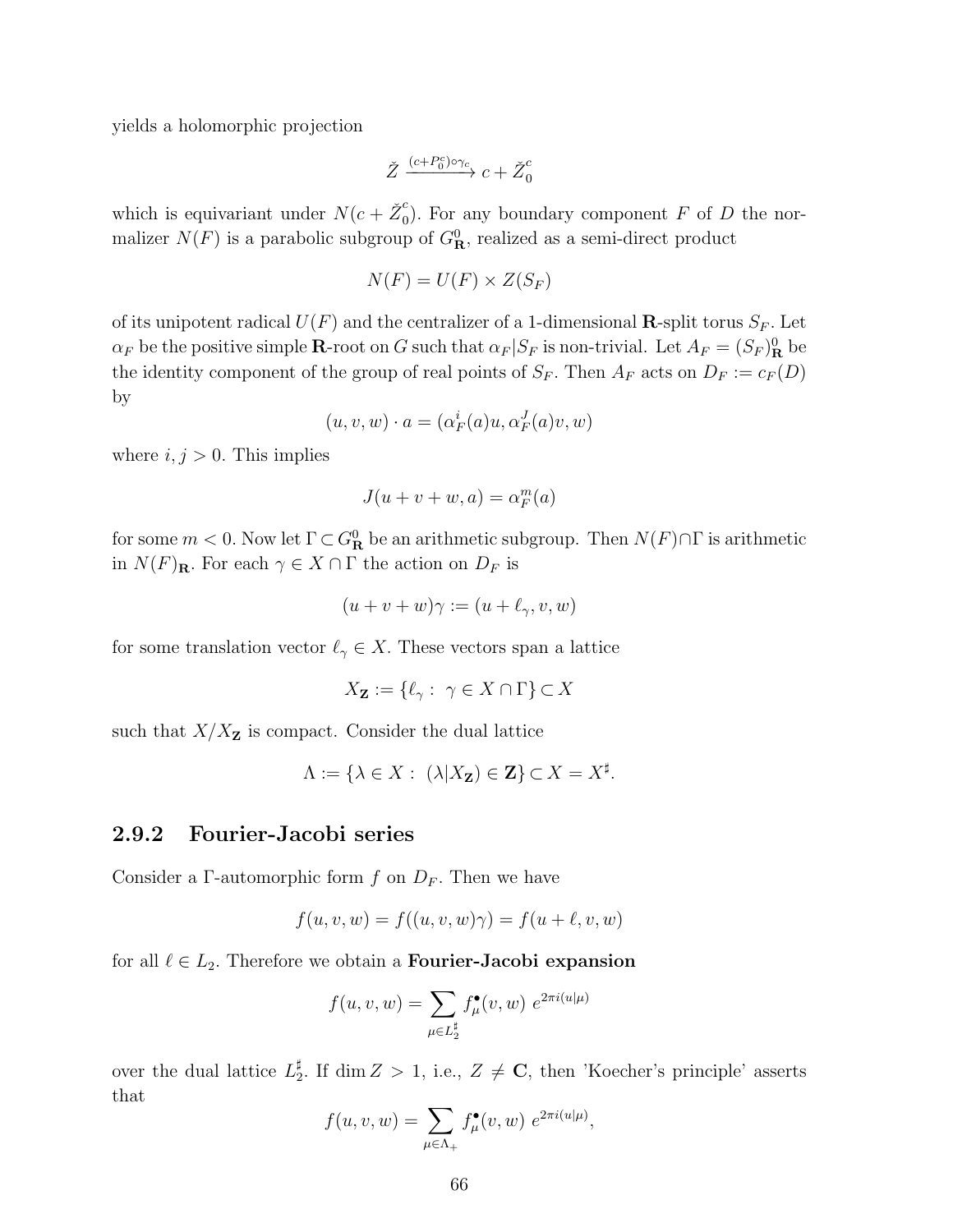where

$$
\Lambda_+:=L^\sharp\cap \acute{X}^-_2
$$

is the intersection of  $L^{\sharp}$  with the closed convex cone  $\hat{X}_2^ \bar{X}_2$  i =  $\acute{X}_2$  associated with the Jordan algebra  $X_2$ . Moreover, the 0-th Fourier coefficient satisfies

$$
f_0^\bullet(v+\alpha,w)=f_0^\bullet(v,w)
$$

for a lattice  $U \cap \Gamma$  in  $V = Z_1^c$ . By Liouville it follows that  $f_0^{\bullet}(v, w) = f_0^{\bullet}(w)$  is independent of  $v$ . Now consider the 'cylindrical' set

$$
S := \{(u, v, w) \in D_F : \ \text{Im}(u) - \frac{1}{2}L_w(v, v) \in \omega + \acute{X}, \ \|v\| \leq K, \ w \in Q\}
$$

where  $\omega \acute{X}$ ,  $K < \infty$  and  $Q \subset \check{Z}_{0}^{c}$  $\frac{c}{0}$  is compact. One can show that the constants

$$
M_{\lambda} := \sup_{(u,v,w) \in S} |f_{\lambda}^{\bullet}(v,w)| e^{2\pi i (u|\lambda)}|
$$

satisfy

$$
\sum_{\lambda\in\Lambda_+}M_{\lambda}<\infty.
$$

#### 2.9.3 Jacobi Forms

The functions  $f^{\bullet}_{\mu}$  occurring in (??) are called 'Jacobi forms'. In general, let  $V_{\mathbf{R}}$  be a real vector space endowed with a symmetric bilinear form  $(v|v')$  and let  $V_{\mathbf{Z}} \subset V_{\mathbf{R}}$  be an even lattice, satisfying  $(\ell|\ell) \in 2\mathbb{Z}$  for all  $\ell \in \mathbb{Z}$ . Let

$$
V_{\mathbf{Z}}^{\sharp} := \{ \lambda \in V_{\mathbf{R}} : (V_{\mathbf{Z}}|\lambda) \subset \mathbf{Z} \}
$$

be the dual lattice in  $V_{\mathbf{R}}^{\sharp} = V_{\mathbf{R}}$  (via the inner product). A holomorphic function

$$
f:V_{\mathbf{C}}\times\acute{\mathbf{C}}\rightarrow\mathbf{C}
$$

is called a **Jacobi** k-form if for all  $\begin{pmatrix} a & b \\ c & d \end{pmatrix} \in \Gamma := \text{PSL}_2(\mathbf{Z})$  and for all  $\ell_1, \ell_2 \in V_{\mathbf{Z}}$  we have

$$
f(v, w) = (cw + d)^{-k} f(\frac{aw + b}{cw + d}) \exp(-\pi i \frac{c(v|\overline{v})}{cw + d}) = f(v + w\ell_1 + \ell_2, w),
$$

and there is a Fourier expansion

$$
f(v, w) = \sum_{\nu \in V_{\mathbf{Z}}^{\sharp}} f_{\nu}^{\bullet} e^{2\pi i \left(\frac{(\nu|\nu)}{2}w + (v|\nu)\right)}
$$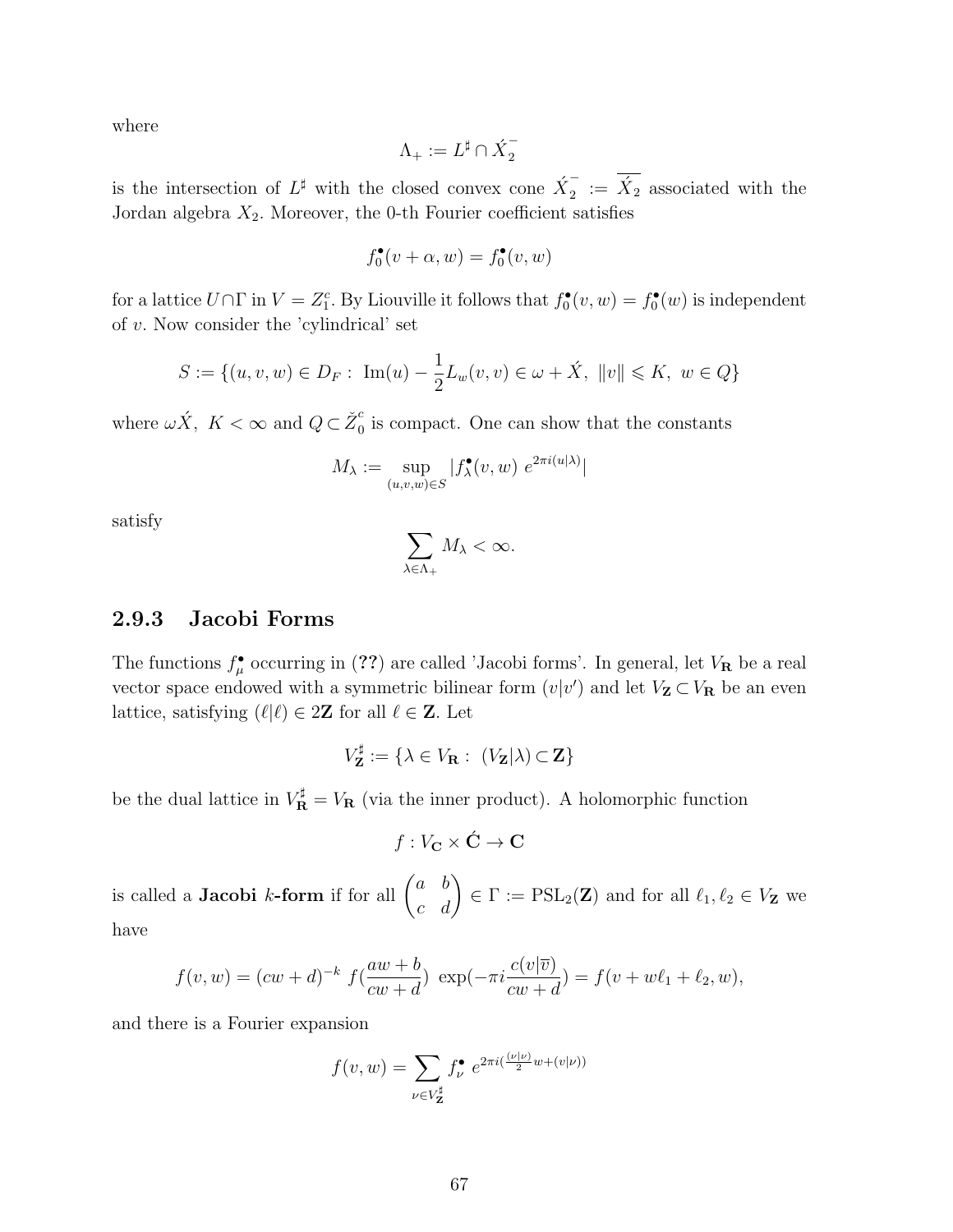**Example 61.** Let  $Z = \mathbf{C}_{sym}^{r \times r}$  be the J<sup>\*</sup>-triple of symmetric matrices. Write the elements of  $Z$  as

$$
z = \begin{pmatrix} u & v \\ v^+ & w \end{pmatrix}
$$

where  $u \in \mathbf{C}$ ,  $v \in \mathbf{C}^{r-1}$  and  $w \in \mathbf{C}_{sym}^{(r-1)\times(r-1)}$ . A k-automorphic function  $f(z)$ , under  $\Gamma := \mathrm{Sp}_{2r}(\mathbf{Z})$ , has a Fourier-Jacobi expansion

$$
f\begin{pmatrix} u & v \\ v^+ & w \end{pmatrix} = \sum_{\mu \geq 0} f_l m^{\bullet}(v, w) e^{2\pi i \text{tr}(u\mu)}.
$$

If  $\mu > 0$  is positive definite, then  $f^{\bullet}_{\mu}(v, w)$  is a Jacobi k-form on  $\mathbf{C}^{r-1} \times \acute{\mathbf{C}}$ , for the inner product

$$
(v_1|v_2) := 2v_1^+ \mu v_2
$$

**Example 62.** Let  $Z = \mathbb{C}^{r \times r}$  be the J<sup>\*</sup>-triple of square matrices. Write the elements of Z as

$$
z = \begin{pmatrix} u & v_1 + iv_2 \\ v_1^* + iv_2^* & w \end{pmatrix}
$$

where  $u \in \mathbf{C}, v_1, v_2 \in \mathbf{C}^{r-1}$  and  $w \in \mathbf{C}^{(r-1)\times(r-1)}$ . A k-automorphic function  $f : \check{Z} \to \mathbf{C}$ , under the imaginary quadratic field  $K$ , has a Fourier-Jacobi expansion

$$
f\begin{pmatrix} u & v_1 + iv_2 \ v_1^* + iv_2^* & w \end{pmatrix} = \sum_{\omega \geq 0} f_{\omega}^{\bullet}(u, v_1 + iv_2) e^{2\pi i \text{tr}(w\omega)}.
$$

If  $\omega > 0$  is positive definite, then  $f_{\omega}^{\bullet}(u, v_1 + iv_2)$  is a Jacobi k-form on  $\acute{\mathbf{C}} \times (\mathbf{C}^{r-1} \times \overline{\mathbf{C}}^{r-1},$ for the inner product

$$
(v_1 + iv_2|v'_1 + iv'_2) := (v_1^* - iv_2^*)\omega(v'_1 + iv'_2) + (v_1'^* - iv_2'^*)\omega(v_1 + iv_2)
$$

**Example 63.** Similar for  $Z = \mathbf{C}_{asym}^{2r \times 2r}$ 

**Example 64.** Let  $Z = H_3(O) \otimes C$  be the exceptional J<sup>\*</sup>-triple of tube type. Write the elements of Z as

$$
z = \begin{pmatrix} u & v_1 + iv_2 \\ v_1^* + iv_2^* & w \end{pmatrix}
$$

where  $u \in \mathbf{C}$ ,  $v_1, v_2 \in \mathbf{O}_\mathbf{R}^2$  and  $w \in \mathcal{H}_2(\mathbf{O}) \otimes \mathbf{C}$ . A k-automorphic function  $f : \check{Z} \to \mathbf{C}$ , under the integer Cayley numbers  $O_{Z}$ , has a Fourier-Jacobi expansion

$$
f\begin{pmatrix} u & v_1 + iv_2 \ v_1^* + iv_2^* & w \end{pmatrix} = \sum_{\omega \geq 0} f_{\omega}^{\bullet}(u, v_1 + iv_2) e^{2\pi i (w|\omega)}.
$$

If  $\omega > 0$  is positive definite, then  $f_{\omega}^{\bullet}(u, v_1 + iv_2)$  is a Jacobi 18k-form on  $\dot{\mathbf{C}} \times \mathbf{O}_{\mathbf{C}}^2$ , for the inner product

$$
(a|b) := (ab^* + ba^*|\omega).
$$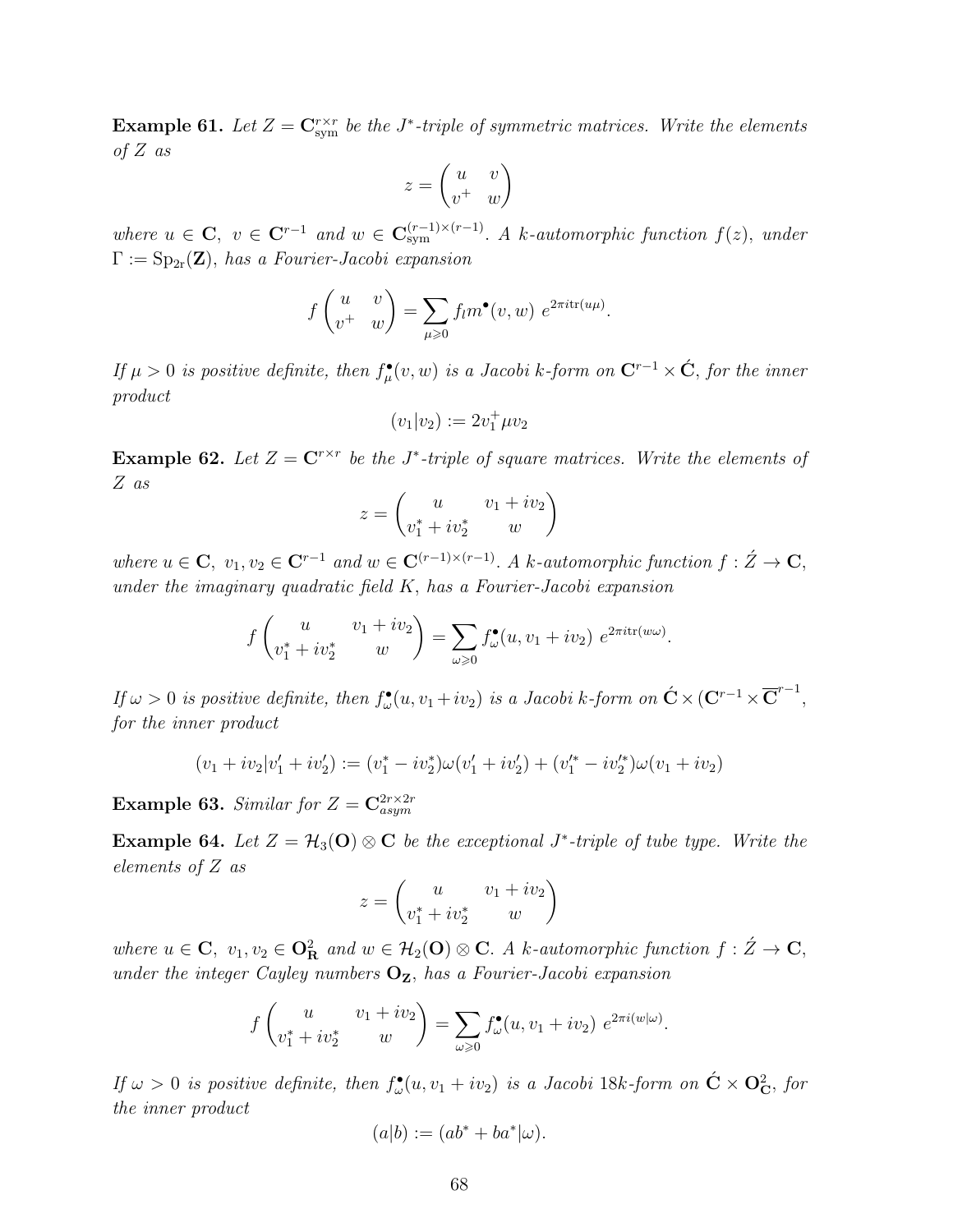**Example 65.** Let R be an even unimodular positive definite  $2k \times 2k$ -matrix, and let  $G \in \mathbf{Z}^{2k \times n}$  have rank n. Then the theta series

$$
\Theta_{R,G}(u,v) := \sum_{\lambda \in \mathbf{Z}^{2k \times 1}} e^{\pi i \lambda^+ R(\lambda u + 2Gv)}
$$

is a Jacobi k-form for  $V_{\mathbf{C}} = \mathbf{C}^{n \times 1}$  and  $(a|b) := a^+G^+RGb$ .

Now define the level

$$
q:=\min\{0
$$

and put

$$
\Gamma_q := \{ \gamma \in \dot{\mathbf{Z}}_2^{\mathrm{G}} : \ \gamma - 1 \in (q\mathbf{Z})^{2 \times 2} \}
$$

Then every Jacobi k-form  $f(u, v)$  has a theta expansion

$$
f(u,v) = \sum_{\mu \in \Lambda^\sharp/\Lambda} f_\mu^\bullet(u) \ \vartheta_\mu(u,v)
$$

where

$$
f_{\mu}(u) = \sum_{0 \le m \in q(\mathbf{Z} - (\mu|\mu)/2)} f_{m/q + (\mu|\mu)/2, \mu}^{\bullet} e^{2\pi i u m/q}
$$

$$
\vartheta_{\mu}(u, v) = \sum_{\lambda \in \mu + \Lambda} e^{2\pi i (u(\lambda|\lambda)/2) + (v|\lambda)}
$$

Choose representatives  $\mu_1, \ldots, \mu_d$  of  $\Lambda^{\sharp}/\Lambda$ , where  $d = [\Lambda^{\sharp} : \Lambda]$ . Then there exists a linear isomorphism

$$
\mathcal{J}_k^{\Lambda}(\acute{\mathbf{C}} \times V_{\mathbf{C}}) \xleftarrow{\begin{pmatrix} \frac{\vartheta_{\mu_1}}{2} \\ \vdots \\ \frac{\vartheta_{\mu_d}}{2} \end{pmatrix}} \{F \in {}_d\mathcal{M}_{k-n/2}^{\Gamma_q}(\acute{\mathbf{C}}): \ \gamma^{k-n/2}F = \chi(\gamma)F \ \forall \ \gamma \in \Gamma\}
$$

Here  $\chi : \Gamma \to U(d)$  and  $\mathcal{M}_k^{\Gamma_q}(\acute{C})$  is the finite-dimensional vector space of all elliptic modular *k*-forms on  $\acute{\mathbf{C}}$ .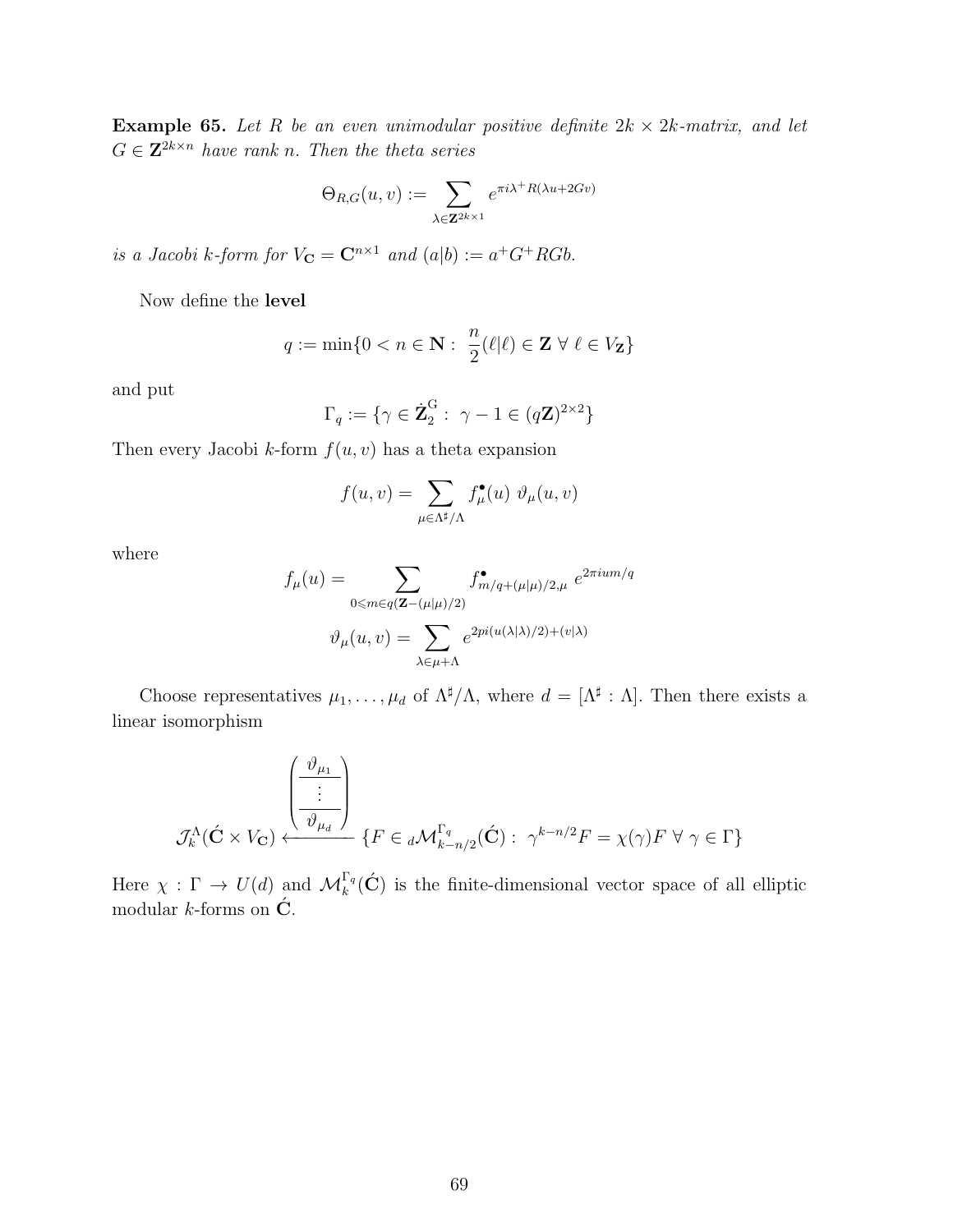## Chapter 3

# Automorphic forms in Toeplitz-Berezin quantization

## 3.1  $II_1$ -factors and discrete groups

A von Neumann algebra  $M \subset \mathcal{B}(H)$  carries the **ultraweak topology** generated by the seminorms

$$
a \mapsto \sum_{i=1}^{\infty} |(\zeta_i| a \eta_i)|
$$

where  $\zeta_i, \eta_i \in H$  satisfy  $\sum_{i=1}^{\infty}$  $i=1$  $\|\zeta_i\|^2 < \infty, \sum_{i=1}^{\infty}$  $i=1$  $\|\zeta_i\|^2 < \infty$ . Any equivalent representation of M induces the same ultraweak topology, and every  $*$ -representation of M on a separable Hilbert space is ultraweakly continuous.

A  $II_1$ -factor is a von Neumann algebra M with trivial center  $C \cdot 1$  and a normal faithful finite trace  $\tau : M \to \mathbb{C}$ , normalized by  $\tau(1) = 1$ . Let

$$
M^{\tau} = L^2(M, \tau)
$$

be the GNS-Hilbert space with inner product

$$
(a|b)_{\tau} := \tau(a^*b).
$$

Then M acts on  $M^{\tau}$  by left multiplication, and the commutant

$$
M' := \{ T \in \mathcal{L}(M^{\tau}) : [M, T] = 0 \}
$$

is again a  $II_1$ -factor. If M is a  $II_1$ -factor, with a \*-representation  $M \to \mathcal{B}(H)$  there exists a formal dimension  $\dim_M H$  of H as a left Hilbert module over M. For  $H = M^{\tau}$ we obtain

$$
\dim_M M^\tau=1.
$$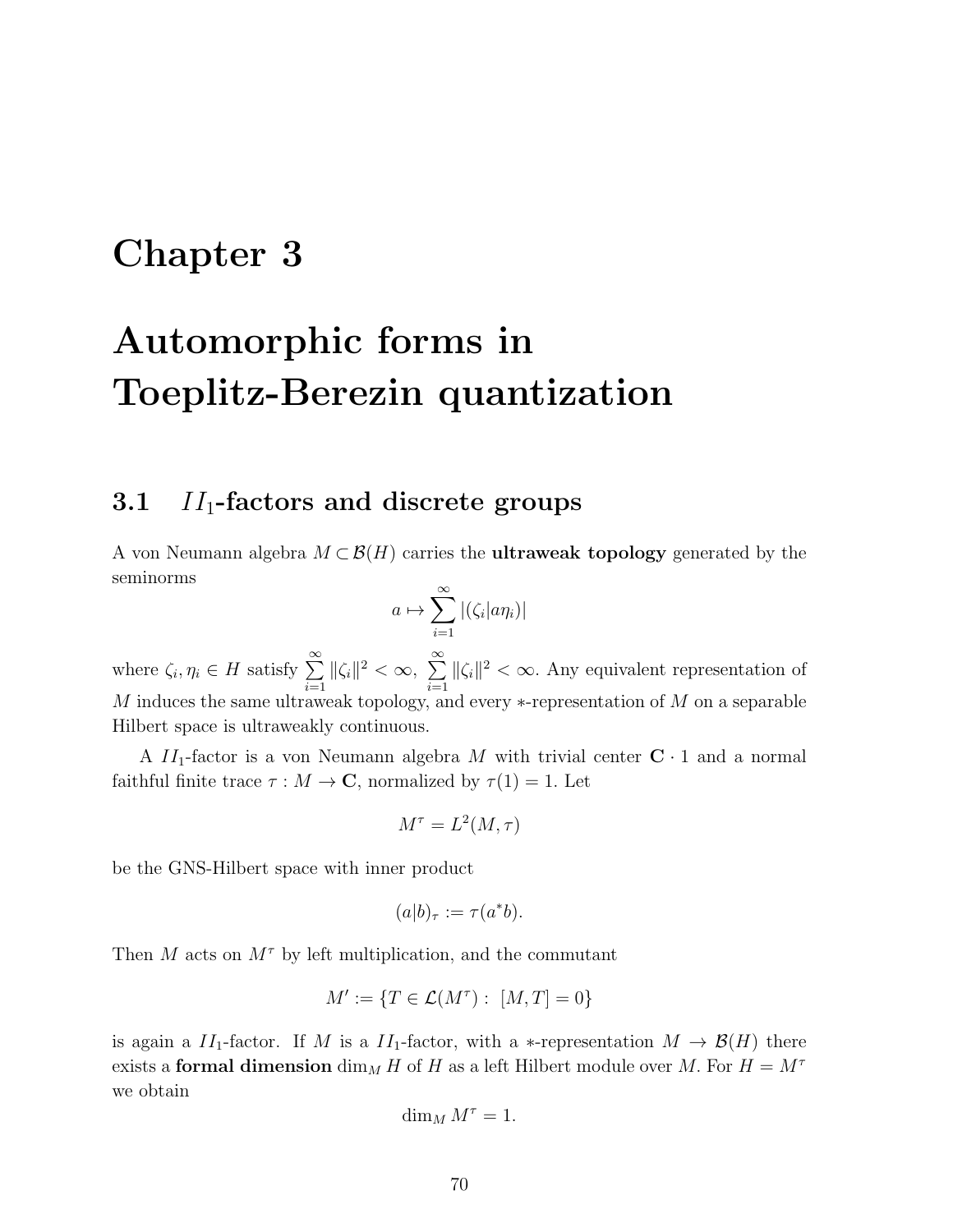**Example 66.** A group  $\Gamma$  is called an icc-group (infinite conjugacy classes) if for each  $e \neq \gamma \in \Gamma$  the conjugacy class  $\{g \gamma g^{-1} : g \in \Gamma\}$  is infinite. For each icc group  $\Gamma$  the left group von Neumann algebra

$$
M := W_{\lambda}^*(\Gamma) \subset \mathcal{B}(\ell^2(\Gamma))
$$

is a  $II_!$ -factor, with trace

$$
\tau \sum_{\gamma \in \Gamma} a_\gamma \gamma := a_e.
$$

In this case we have

 $M^{\tau} = \ell^2(\Gamma)$ 

and therefore

$$
\dim_{W_{\lambda}^*(\Gamma)} \ell^2(\Gamma) = 1.
$$

The commutant

$$
W_{\lambda}^*(\Gamma)' = \{ T \in \mathcal{B}(\ell^2(\Gamma)) : [T, W_{\lambda}^*(\Gamma)] = 0 \} = W_{\rho}^*(\Gamma)
$$

is the right convolution W<sup>∗</sup> -algebra.

For a semisimple, non-compact Lie group G a subgroup  $\Gamma \subset G$  is called a **lattice** if  $G/\Gamma$  has finite volume (with respect to Haar measure)

**Proposition 67.** A lattice  $\Gamma$  in a semi-simple Lie group G with trivial center is an icc group.

*Proof.* G is an algebraic group (more precisely, its real points) and for each  $h \in \Gamma$  the map

$$
\alpha_h: G \to G, \ \alpha_h(g) := ghg^{-1}
$$

is Zariski-continuous. Let  $C_h := \alpha_h(\Gamma) = \{ \gamma h \gamma^{-1} : \gamma \in \Gamma \}$  be the conjugacy class of h in Γ. Then  $\alpha_h(\Gamma) \subset C_h$ . Now suppose that  $C_h$  is finite, hence Zariski-closed. Since a lattice Γ is Zariski-dense in G [Borel-Zimmer] this implies  $\alpha_h(G) \subset C_h$ . Therefore the centralizer

$$
G_h^\circ:=\{g\in G:\ gh=hg\}
$$

is a closed subgroup of finite index in  $G$ . Since  $G$  is Zariski-connected, it follows that  $G_h^{\circ} = G$ . Hence h belongs to the center of G and therefore  $h = e$ .  $\Box$ 

For a discrete series representation  $\pi: G \to \mathrm{U}(H_\pi)$  the formal dimension  $d_\pi \in \mathbb{R}_+$ is defined by Schur orthogonality

$$
\int_{G} dg \ (\xi | g^{\pi} \eta)(g^{\pi} \sigma | \tau) = \frac{(\xi | \tau)(\sigma | \eta)}{d_{\pi}}
$$

for all  $\xi, \eta, \sigma, \tau \in H_{\pi}$ . Equivalently,  $d_{\pi}$  is the Plancherel measure of the atom  $\pi \in G^{\sharp}$ .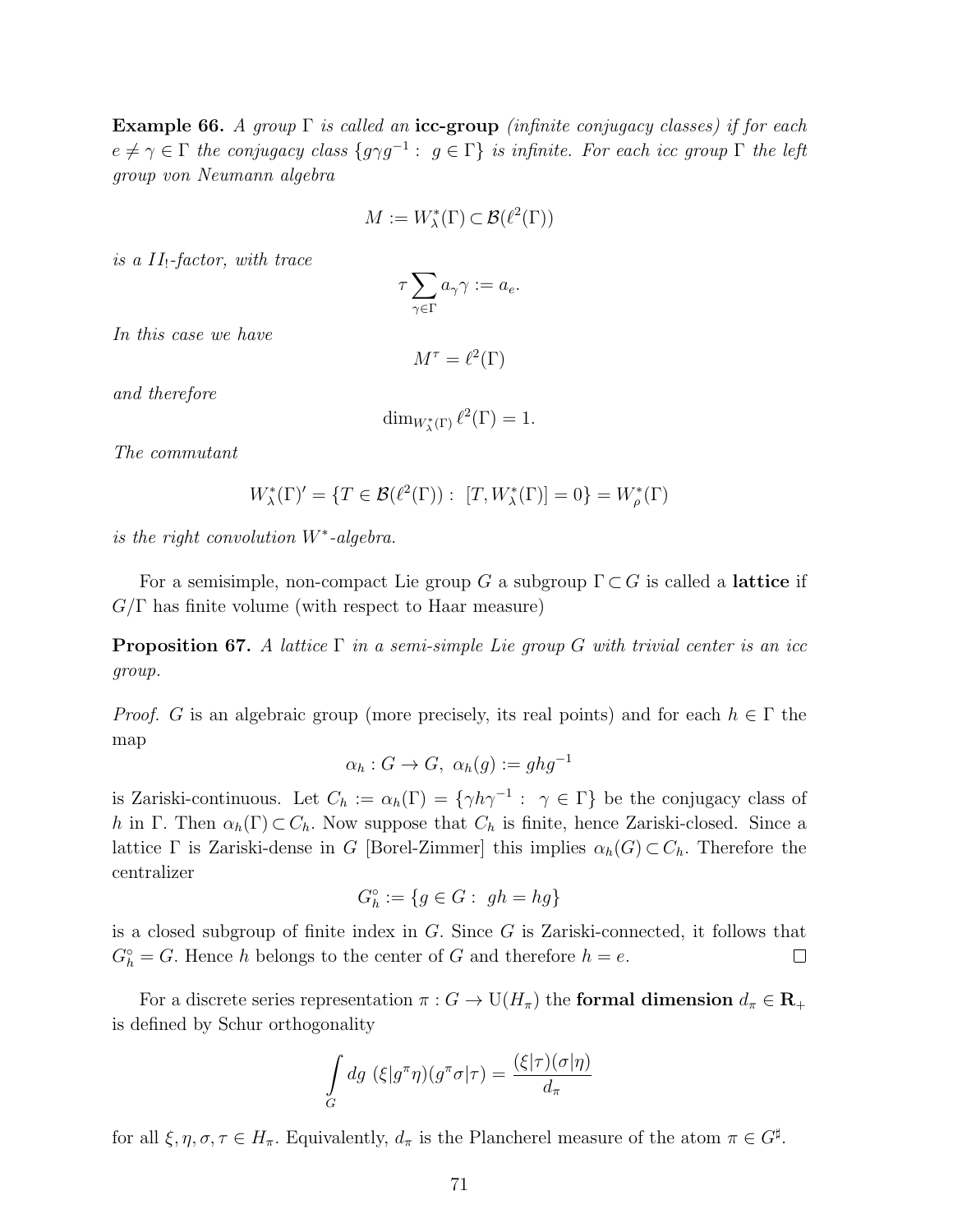**Theorem 68.** Let  $G$  be a semi-simple Lie group with a discrete series representation  $\pi: G \to U(\mathcal{H}_{\pi})$ . Let  $\Gamma \subset G$  be a lattice subgroup. Then

$$
\dim_{W_{\lambda}^{*}(\Gamma)}\mathcal{H}_{\pi}=d_{\pi}\cdot |G/\Gamma|
$$

where  $|G/\Gamma|$  denotes the covolume of  $\Gamma \subset G$ .

*Proof.* We may assume that there is an isometry  $u : H \to L^2(G)$  such that  $u^*u = id_H$ and  $p := uu^* : L^2(G) \to H$  is the orthogonal projection. Identify

$$
L^2(G) = \ell^2(\Gamma) \otimes L^2(D) = M^{\tau} \otimes L^2(D)
$$

for a fundamental domain  $D \subset G$ . Then

$$
a^{\pi} = a^{\lambda} \otimes \text{id}
$$

for all  $a \in M$ . The commutant  $\mathcal{B}(L^2(G))_M^{\circ}$  of  $M \subset \mathcal{B}(L^2(G))$  is a  $II_1$ -factor containing p. By definition,

$$
\dim_M H = \text{tr}_{\mathcal{B}(L_G^2)^\circ_M}(p)
$$

for the normalized trace on  $\mathcal{B}(L^2(G))_M^{\circ}$ . The commutant is generated by finite sums  $x = \sum$ γ∈Γ  $\rho_{\gamma} \otimes a_{\gamma}$ , where  $\rho_{\gamma} = J \lambda_{\gamma} J \in \text{End}_{M}(M^{\tau})$  and

$$
a_{\gamma} = \sum_{m,n} a_{\gamma}^{m,n} e_m e_n^* \in \mathcal{F}(L_D^2)
$$

are finite rank operators, for an orthonormal basis  $e_n \in L_D^2$ . It follows that

$$
\operatorname{tr}_{\mathcal{B}(L_G^2)^\circ_M}(z) = \sum_{\gamma \in \Gamma} \operatorname{tr}_M(\lambda_\gamma) \operatorname{tr}_{L_D^2}(a_\gamma) = \operatorname{tr}_{L_D^2}(a_e) = \sum_n a_e^{n,n}.
$$

The restriction map

$$
q: L_G^2 \to L_D^2, \ f \mapsto f|_D
$$

is a co-isometry satisfying

$$
\operatorname{tr}_{L^2_G(q^*yq)} = \operatorname{tr}_{L^2_D}(w)
$$

for all  $y \in \mathcal{B}(L^2_D)$  which are positive or have finite rank. It follows that

$$
\mathrm{tr}_{\mathcal{B}(L_G^2)_{M}^{\circ}}(z) = \mathrm{tr}_{L_D^2}(a_e) = \mathrm{tr}_{L_G^2}(q^*a_e q) = \mathrm{tr}(\iota \otimes q)^* x(\iota \otimes q).
$$

Since traces are normal functionals, (??) holds for positive  $0 \leq z \in \mathcal{B}(L_G^2)_M^{\circ}$  since x is a monotone limit of elements of the form  $(??)$  with  $a_e \geq 0$ . In particular,

$$
\dim_M H = \text{tr}_{\mathcal{B}(L_G^2)^\circ_M}(p) = \text{tr}_{L_G^2}(q^*pq) = \sum_n (e_n|q^*pqe_n) = \sum_n (qe_n|pqe_n) = \sum_n (e_n|pe_n) = \sum_n ||pe_n||^2
$$

,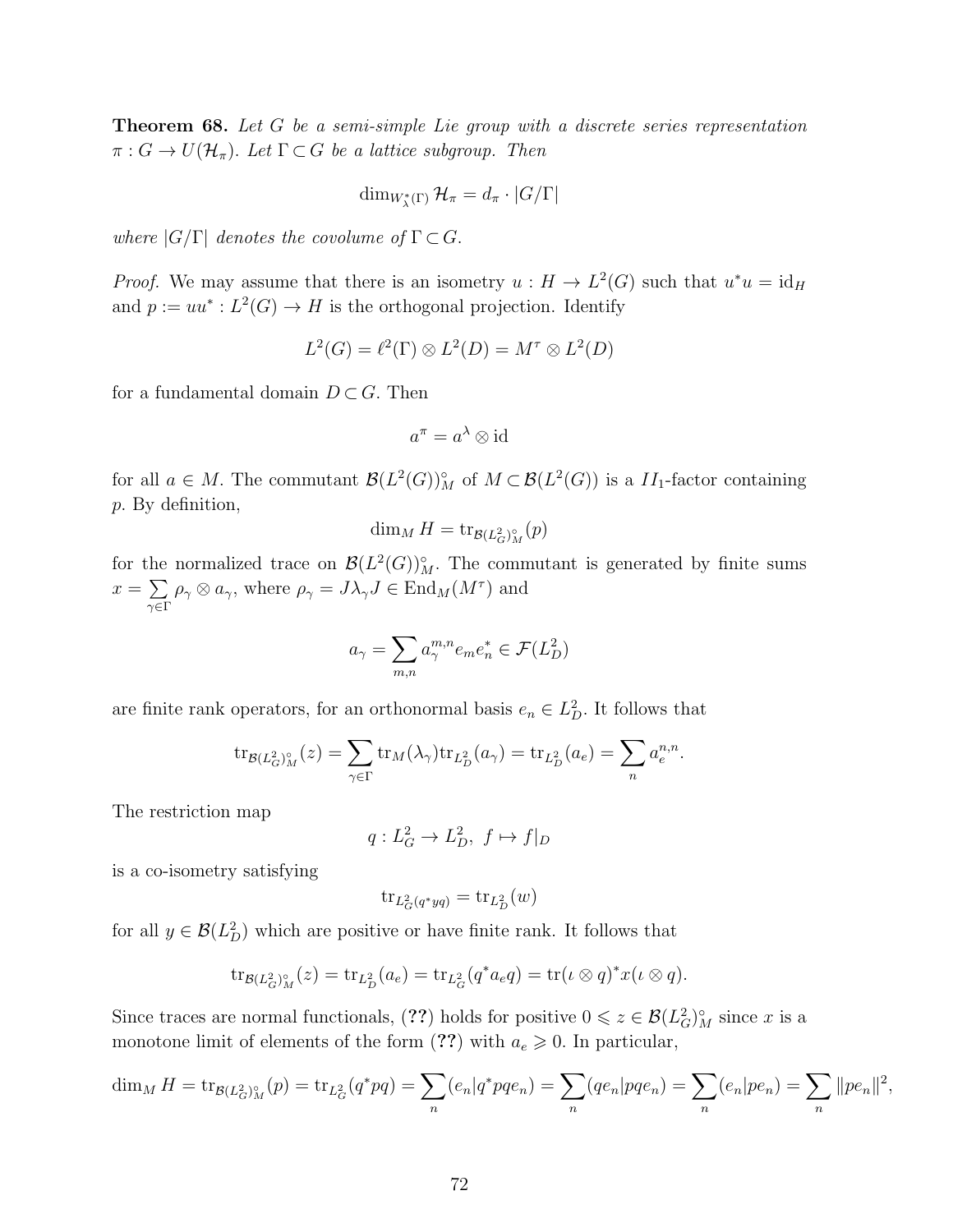since  $qe_n = e_n$ . The isometry  $q^* : L_D^2 \to L_G^2$  associates to  $f \in L_D^2$  its trivial extension to G which is zero outside of D. Consider the unitary transformation

$$
\ell_{\Gamma}^2 \otimes L_D^2 \xrightarrow{\simeq} L_G^2, \ \delta_{\gamma} \otimes e_n \mapsto \gamma^{\lambda}(q^*e_n).
$$

Now let  $\zeta \in H_{\pi}$  be a unit vector. Then  $p\xi = \xi$  and

$$
1 = ||g^{\lambda}\zeta||^2 = ||g^{\lambda}p\zeta||^2 = \sum_{\gamma \in \Gamma} \sum_{n \in \mathbb{N}} |(\gamma^{\lambda}q^*e_n|g^{\lambda}p\zeta)|^2
$$

$$
= \sum_{\gamma \in \Gamma} \sum_{n \in \mathbb{N}} |(q^*e_n|(\gamma^{-1}g)^{\lambda}p\zeta)|^2
$$

Therefore

$$
|G/\Gamma| = \int_{D} dg = \int_{D} dg ||g^{\lambda}\zeta||^{2} = \sum_{\gamma \in \Gamma} \sum_{n \in \mathbb{N}} \int_{D} dg |(q^{*}e_{n}|(\gamma^{-1}g)^{\lambda}p\xi)|^{2}
$$
  
\n
$$
= \sum_{n \in \mathbb{N}} \int_{G} dg |(q^{*}e_{n}|g^{\lambda}p\xi)|^{2} = \sum_{n \in \mathbb{N}} \int_{G} dg |(q^{*}e_{n}|p g^{\pi}\xi)|^{2}
$$
  
\n
$$
= \sum_{n \in \mathbb{N}} \int_{G} dg |(pq^{*}e_{n}|g^{\pi}\xi)|^{2} = \sum_{n \in \mathbb{N}} \int_{G} dg (pq^{*}e_{n}|g^{\pi}\xi)(g^{\pi}\xi|pq^{*}e_{n})
$$
  
\n
$$
= \sum_{n \in \mathbb{N}} \frac{||pq^{*}e_{n}||^{2} ||g^{\pi}\zeta||^{2}}{d_{\pi}} = \sum_{n \in \mathbb{N}} \frac{||pq^{*}e_{n}||^{2}}{d_{\pi}} = \frac{1}{d_{\pi}} \dim_{M} H_{\pi}.
$$

Let  $\acute{Z}$  be the right half-space. For  $\nu > p-1$  consider the discrete series Hilbert space  $\mathcal{H}_s^2(\acute{Z})$ . Then

$$
\int_{\mathcal{Z}_{\bullet}} dg \, |(\xi|g^{\nu}\eta)|^2 = \frac{\Gamma(\nu - \frac{d}{r})}{\pi^d} ||\zeta||^2 \, ||\eta||^2
$$

Therefore

$$
\pi_s(\Gamma)' \cong W^*(\Gamma)_t
$$

where

$$
t = \frac{\nu - \frac{d}{r}}{\pi^d} \text{Vol}(G/\Gamma)
$$

# 3.2 Hecke operators

Let  $\alpha \in G_{\bf Q} = PGL_2^{\bf Q}/\{\pm 1\}$ . Put  $\Gamma_\alpha := \Gamma \cap (\alpha \Gamma \alpha^{-1})$ . Since  $\Gamma$  is an 'almost normal subgroup' of  $G_{\mathbf{Q}}$  there exists a finite set  $\gamma_i \in \Gamma$ ,  $1 \leq i \leq k$ , such that the double cosets

$$
\Gamma \alpha \Gamma = \bigcup_{i=1}^{k} \Gamma \alpha \gamma_{i}.
$$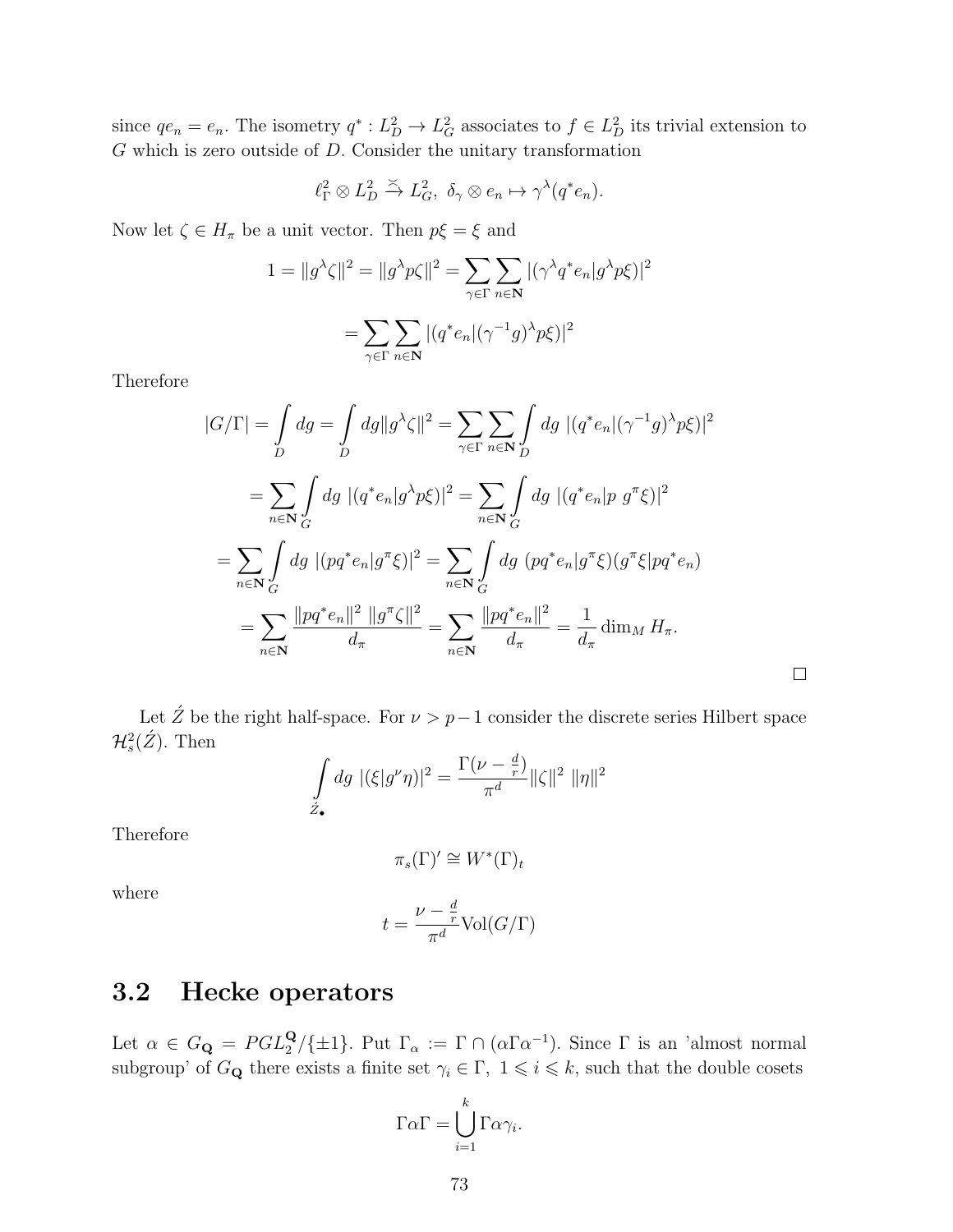Now consider intertwining operators

$$
\mathcal{L}^{\Gamma}(\mathcal{H}_s, \mathcal{H}_t) := \{ A \in \mathcal{L}(\mathcal{H}_s, \mathcal{H}_t) : \gamma^t A = A \gamma^s \ \forall \ \gamma \in \Gamma \}.
$$

Define

$$
\mathcal{L}^{\Gamma}(\mathcal{H}_s, \mathcal{H}_t) \xleftarrow{\Phi_{\alpha}} \mathcal{L}^{\Gamma}(\mathcal{H}_s, \mathcal{H}_t)
$$

by

$$
\Phi_{\alpha} A := \frac{1}{k} \sum_{i=1}^{k} (\alpha \gamma_i)^{-t} A(\alpha \gamma_i)^s
$$

for all  $A\in\mathcal{L}^{\Gamma}(\mathcal{H}_s,\mathcal{H}_t)$ . For  $s=t$  we obtain the **commutant von Neumann algebra** 

$$
\mathcal{L}^{\Gamma}(\mathcal{H}_s) := \{ A \in \mathcal{L}(\mathcal{H}_s) : [\Gamma^s, A] = 0 \} = (\Gamma^s)' = W^*(\Gamma^s)'
$$

and

$$
\Phi_{\alpha} A := \frac{1}{k} \sum_{i=1}^{k} (\alpha \gamma_i)^{-s} A (\alpha \gamma_i)^s.
$$

On the other hand, consider the von Neumann algebra  $L^{\infty}(\check{C})^{\Gamma}$  of all bounded  $\Gamma$ invariant functions f on  $\acute{C}$ . For  $f \in L^{\infty}(\acute{C})^{\Gamma}$  let  $f^{\pi_s}$  denote the associated **Toeplitz** operator acting on  $\mathcal{H}_s$ . Then

#### Proposition 69.

$$
(\Gamma^s)' = W^* \{ f^{\mathbb{T}_s} : f \in L^\infty(\acute{\mathbf{C}})^{\Gamma} \}
$$

On the level of symbols,  $\Phi_{\alpha}$  is given by

$$
(\Phi_{\alpha}f)(z) = \frac{1}{k} \sum_{i=1}^{k} f(\alpha \gamma_i)^{-1} z)
$$

Then the diagram

$$
L^{\infty}(\acute{C})^{\Gamma} \xrightarrow{\pi_{s}} \mathcal{L}^{\Gamma}(\mathcal{H}_{s})
$$

$$
\Phi_{\alpha} \downarrow \qquad \Phi_{\alpha} \downarrow
$$

$$
L^{\infty}(\acute{C})^{\Gamma} \xrightarrow{\pi_{s}} \mathcal{L}^{\Gamma}(\mathcal{H}_{s})
$$

commutes.

For  $m > 0$  let

$$
\mathbf{Z}_m^{2\times 2}:=\{\begin{pmatrix} a & b \\ c & d \end{pmatrix}\in \mathbf{Z}^{2\times 2}:\ ad-bc=m\}\subset \mathrm{GL}_2(\mathbf{Q})=:G_{\mathbf{Q}}.
$$

Then  $\mathbf{Z}_1^{2\times 2} := SL_2(\mathbf{Z}) =: \Gamma$ . The group  $\Gamma$  acts by left multiplication  $(\gamma, \alpha) := \gamma \alpha$  on  $\mathbf{Z}_{m}^{2\times2}$ . A system of (right) representatives is given by the matrices

$$
\gamma_{d,b} := \begin{pmatrix} m/d & b \\ 0 & d \end{pmatrix} \in \mathbf{Z}^{2 \times 2}, \quad 0 < d \mid m, \ 0 \leqslant b < d.
$$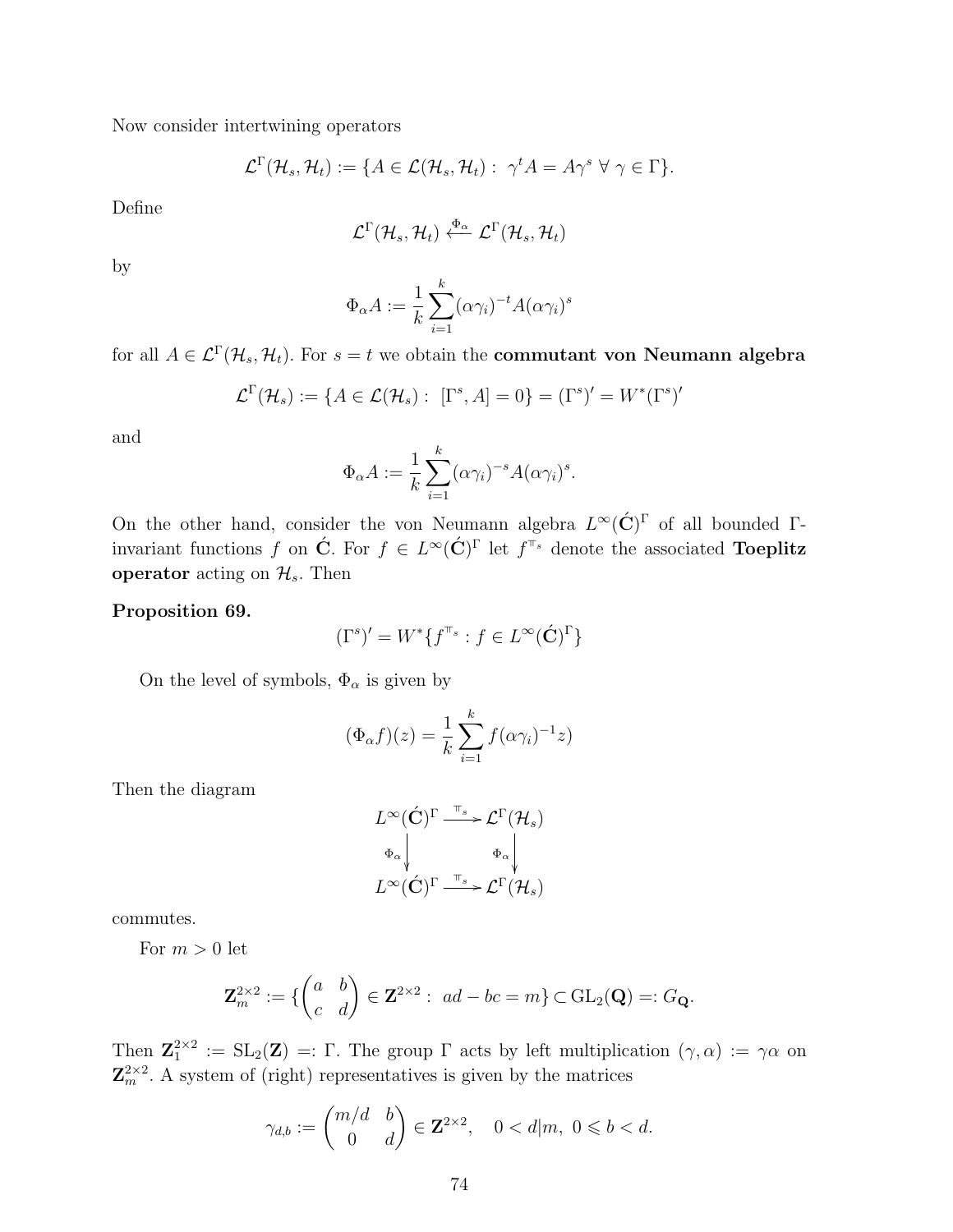The Hecke operator, acting on k-automorphic forms, becomes

$$
(T_m f)(u) = m^{k-1} \sum_{\begin{pmatrix} a & b \\ c & d \end{pmatrix} \in \Gamma \backslash \mathbf{Z}_m^{2 \times 2}} (cu + d)^{-k} f\left(\frac{au + b}{cu + d}\right)
$$

$$
= m^{k-1} \sum_{d|m} d^{-k} \sum_{b=0}^{d-1} f\left(\frac{au+b}{d}\right) = m^{k-1} \sum_{d|m} d^{-k} \sum_{b=0}^{d-1} f\left(\frac{mu+bd}{d^2}\right).
$$

For a prime number  $m = p$  this simplifies to

$$
(T_p f)(u) = p^{k-1} f(pu) + \frac{1}{p} \sum_{b=0}^{p-1} f\left(\frac{u+p}{p}\right)
$$

An Γ-intertwiner  $A: \mathcal{H}_s \to \mathcal{H}_t$  has an integral kernel

$$
A^{\natural}(z,w) = (\mathcal{K}_z^t | A \mathcal{K}_w^s)
$$

which is sesqui-holomorphic and has the invariance property

$$
A^{\natural}(\gamma z, \gamma w) = J(\gamma, z)^{s} A^{\natural}(z, w) \overline{J(\gamma, w)}
$$

Consider the intertwiners



where f is q-automorphic and g is  $q - p$ -automorphic. For  $p = q$ , g is constant. Then we have

**Lemma 70.** The intertwiner  $\overline{g}^{\pi}$   $f^{\pi}$  has the integral kernel given by the Berezin transform  $(f\overline{g})^{\varepsilon}$ 

Proof.

$$
(\mathcal{K}_z|\overline{g}^{\top} f^{\top}\mathcal{K}_w) = (g^{\top}\mathcal{K}_z|f^{\top}\mathcal{K}_w) = (g\mathcal{K}_z|f\mathcal{K}_w) = \int_{\tilde{Z}} \mu_s(d\zeta) \overline{g(\zeta)\mathcal{K}_z(\zeta)} f(\zeta) \mathcal{K}_w(\zeta)
$$

$$
= \int_{\tilde{Z}} \frac{\mu_0(d\zeta)}{\mathcal{K}(\zeta,\zeta)} \overline{g(\zeta)} \ \mathcal{K}(z,\zeta) \ f(\zeta) \ \mathcal{K}(\zeta,w)
$$

$$
= \mathcal{K}(z,w) \int_{\tilde{Z}} \frac{\mu_0(d\zeta)}{\mathcal{K}(z,w)\mathcal{K}(\zeta,\zeta)} f(\zeta) \ \overline{g(\zeta)}
$$

More directly,

$$
(\mathcal{K}_z|\overline{g}^{\mathsf{T}} f^{\mathsf{T}} \mathcal{K}_z) = (\mathcal{K}_z|(\overline{g}f)^{\mathsf{T}} \mathcal{K}_z) = \mathcal{K}_{z,z}((\overline{g}f)^{\mathsf{T}})_z^{\mathsf{T}} = \mathcal{K}_{z,z}(\overline{g}f)^{\mathsf{F}}_z
$$

 $\Box$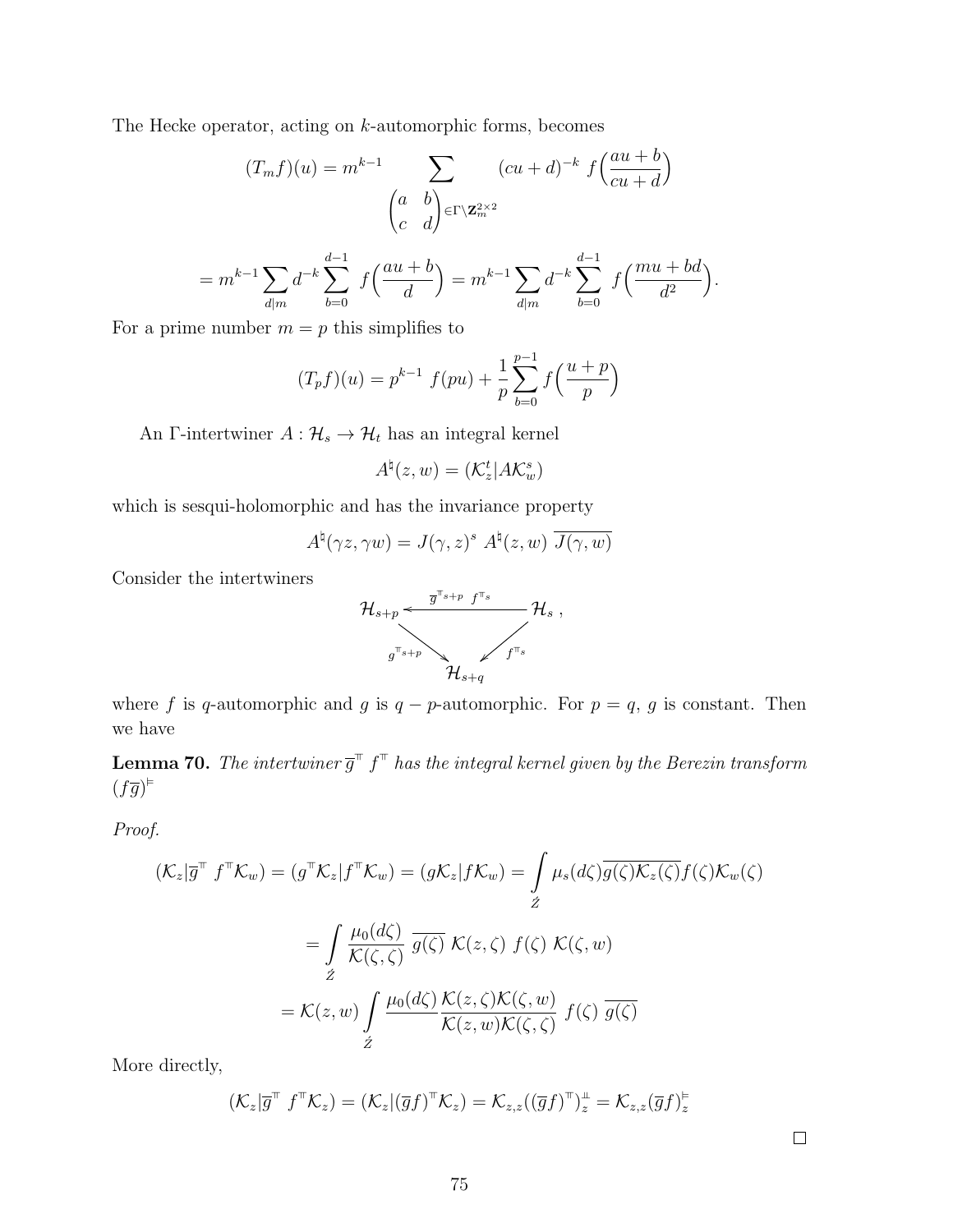## 3.3 Berezin quantization

For  $f \in C^{\infty}(\check{Z})$  let  $f^{\top} \in \mathcal{B}(\mathcal{H}_s^2(\check{Z}))$  be the Toeplitz operator. Conversely, for  $A \in$  $\mathcal{B}(\mathcal{H}^2_s(\acute{Z}))$  let

$$
A^{\perp}(z,w) = \frac{(\mathcal{K}_z | A \mathcal{K}_w)}{\mathcal{K}_{z,w}}
$$

be the Berezin symbol. Then

$$
\text{tr}(A \ f^{\top}) = \int \limits_{\hat{Z}} \dot{\mu}(dz) A^{\perp}(z) \ f(z)
$$

where  $\hat{\mu}$  is a Haar measure on  $\hat{Z}$ . The adjoint operator  $A^*$  has Berezin symbol

$$
A^{\ast\perp}_{z,w}=\overline{A^{\perp}_{w,z}}
$$

Consider the unitary projective representation

$$
(g^{-s}\phi)(z) = (\det g'_z)^{s/p} \phi(gz)
$$

Then

$$
(g^s A g^{-s})^{\perp} = A^{\perp} \circ g^{-1}
$$

**Lemma 71.** The restricted symbol  $A_{\parallel}^{\perp}$  has sup-norm  $||A^{\perp}||_{\infty} \le ||A||$ , i.e.,

$$
\sup_{z\in\mathring{Z}}|A_{z,z}^{\perp}|\leqslant\|A\|
$$

*Proof.* By Cauchy-Schwarz we have  $|(\mathcal{K}_z|A\mathcal{K}_z)| \leq ||\mathcal{K}_z|| \, ||A\mathcal{K}_z|| \leq ||A|| \, ||\mathcal{K}_z||^2$  and therefore  $(12|142)$ 

$$
|A_{z,z}^{\perp}| = \frac{(\mathcal{K}_z | AK_z)}{\|\mathcal{K}_z\|^2} \leq \|A\|.
$$

**Proposition 72.** With respect to the probability measure  $\mu_s$ , a bounded operator  $A \in$  ${\cal B}({\cal H}^2_s(\acute{Z}))$  has the integral kernel  $A_{z,w}^{\mathbb{L}}{\cal K}_{z,w}.$  Thus the Berezin symbol  $A^{\mathbb{L}}$  determines the operator via

$$
(A\phi)(z) = \int\limits_{\acute{Z}} \mu_s(dw) \phi(w) A^{\perp}_{z,w} \mathcal{K}_{z,w}
$$

Proof. The reproducing property impliew

$$
(A\phi)(z) = (\mathcal{K}_z | A\phi) = (\mathcal{K}_z | A \int \mu_s(dw) \phi(w) \mathcal{K}_w)
$$
  
= 
$$
\int \mu_s(dw) \phi(w) (\mathcal{K}_z | A\mathcal{K}_w) = \int \mu_s(dw) \phi(w) A_{z,w}^{\perp} \mathcal{K}_{z,w}
$$
  

$$
\hat{Z}
$$

 $\Box$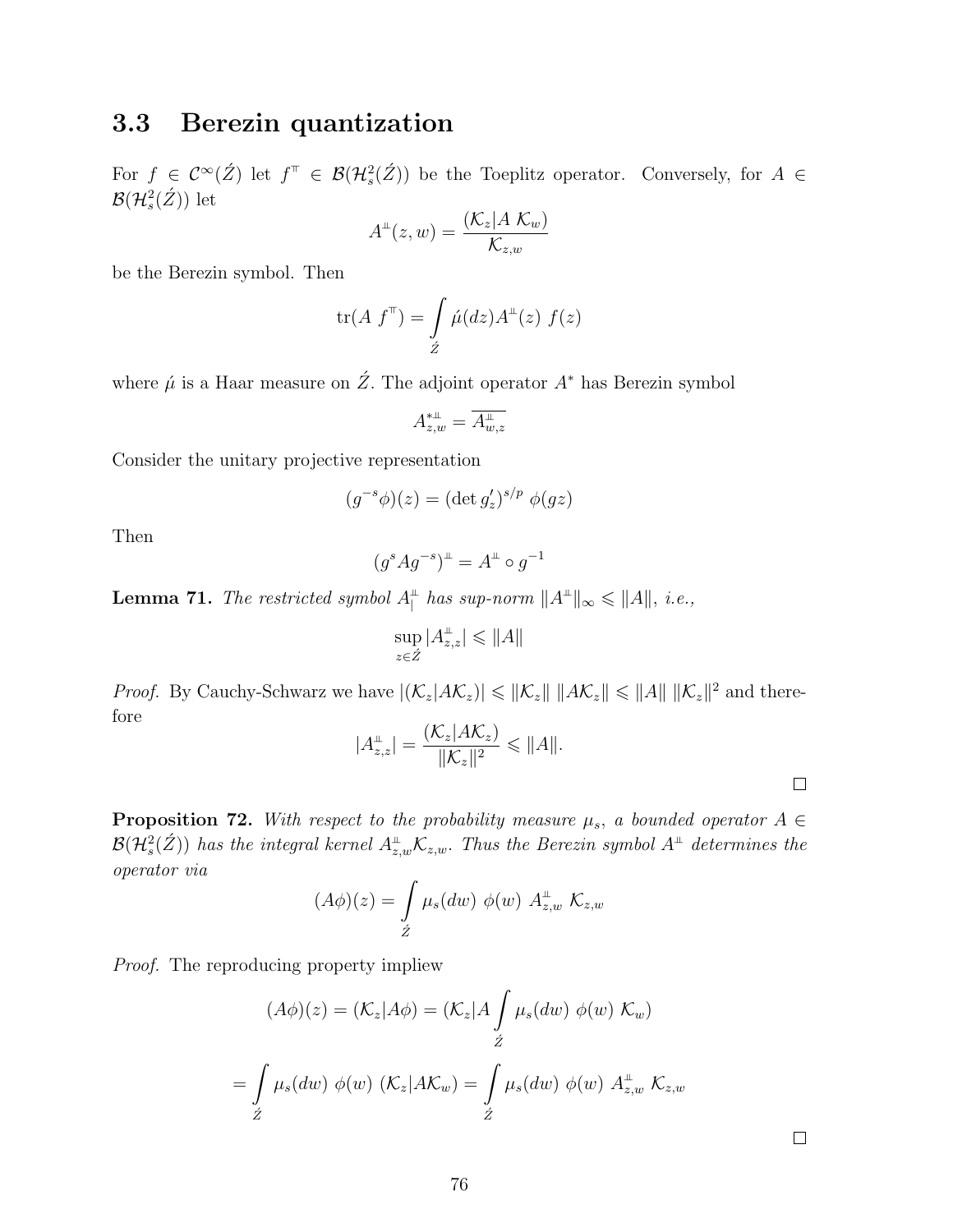**Proposition 73.** For each  $w \in \hat{Z}$  the holomorphic function  $\mathcal{K}_w$   $A_w^{\perp}$  belongs to  $\mathcal{H}_s^2(\hat{Z})$ and has norm

$$
\|\mathcal{K}_w\ A_w^{\perp}\|_s\leqslant \|A\|\ \mathcal{K}_{w,w}^{1/2}
$$

Proof. For the first relation we have

$$
\mathcal{K}_w A_w^{\perp}(z) = \mathcal{K}_{z,w} A_{z,w}^{\perp} = (\mathcal{K}_z | A \mathcal{K}_w)
$$

and hence, by Cauchy-Schwarz,

$$
|\mathcal{K}_w A_w^{\perp}(z)| = |(\mathcal{K}_z | A \mathcal{K}_w)| \leq ||\mathcal{K}_z|| \, ||A \mathcal{K}_w|| = ||A|| \, ||\mathcal{K}_z|| \, ||A \mathcal{K}_w|| = ||A|| \, \mathcal{K}_{z,z}^{1/2} \, \mathcal{K}_{w,w}^{1/2}.
$$

**Proposition 74.** Let  $A \ge 0$  be a positive operator. Then we have matrix inequalities

$$
(0)_{i,j} \leqslant \left(A_{z_i,z_j}^\perp \mathcal{K}_{z_i,z_j}\right)_{i,j} \leqslant \left(\|A\|\mathcal{K}_{z_i,z_j}\right)_{i,j}
$$

for all  $z_1, \ldots, z_n \in \hat{Z}$ .

*Proof.* Let  $\lambda_i \in \mathbf{C}$ . Putting  $f = \sum$  $\sum_i \lambda_i \mathcal{K}_{z_i} \in \mathcal{H}_s^2(\acute{Z})$  we have

$$
\sum_{i,j} \overline{\lambda}_i \lambda_j A_{z_i, z_j} \mathcal{K}_{z_i, z_j} = \sum_{i,j} \overline{\lambda}_i \lambda_j (\mathcal{K}_{z_i} | A \mathcal{K}_{z_j}) = (\sum_i \lambda_i \mathcal{K}_{z_i} | A \sum_j \lambda_j \mathcal{K}_{z_j})
$$

$$
= (f|Af) \begin{cases} \geqslant 0 \\ \leqslant \|f\| \|Af\| \leqslant \|A\| (f|f) = \|A\| \sum_{i,j} \overline{\lambda}_i \lambda_j \mathcal{K}_{z_i, z_j} \end{cases}
$$

**Proposition 75.** If A is positive, then

$$
|A_{z,w}^{\perp}| \frac{|{\mathcal K}_{z,w}|}{\|{\mathcal K}_z\| \|{\mathcal K}_w\|} \leqslant \sup_{\zeta \in \acute{Z}} |A_{\zeta,\zeta}^{\perp}| \leqslant \|A\|
$$

 $\Box$ 

If A is bounded, then

$$
|A_{z,w}^{\perp}| \frac{|\mathcal{K}_{z,w}|}{\|\mathcal{K}_z\| \|\mathcal{K}_w\|} \leq 4 ||A||
$$

*Proof.* For  $z, w \in \hat{Z}$  the positive matrix

$$
\begin{pmatrix} A_{z,z}^{\perp} \mathcal{K}_{z,z} & A_{z,w}^{\perp} \mathcal{K}_{z,w} \\ \overline{A}_{z,w}^{\perp} \overline{\mathcal{K}}_{z,w} & A_{w,w}^{\perp} \mathcal{K}_{w,w} \end{pmatrix}
$$

has determinant  $\geqslant 0$  showing that

$$
A_{z,z}^{\perp} \mathcal{K}_{z,z} \ A_{w,w}^{\perp} \mathcal{K}_{w,w} \geqslant |A_{z,w}^{\perp} \overline{\mathcal{K}}_{z,w}|^2
$$

Taking square roots, it follows that

$$
|A_{z,w}^{\perp}| \frac{|\mathcal{K}_{z,w}|}{\mathcal{K}_{z,z}^{1/2} \mathcal{K}_{w,w}^{1/2}} \leq \sqrt{A_{z,z}^{\perp}} \sqrt{A_{w,w}^{\perp}} \leq \sup_{\zeta \in \mathcal{Z}} |A_{\zeta,\zeta}^{\perp}| \leq \|A\|
$$

Writing  $A \in \mathcal{B}(\mathcal{H}^2_s(\tilde{Z}))$  into real/imaginary and positive/negative parts, the second assertion follows.  $\Box$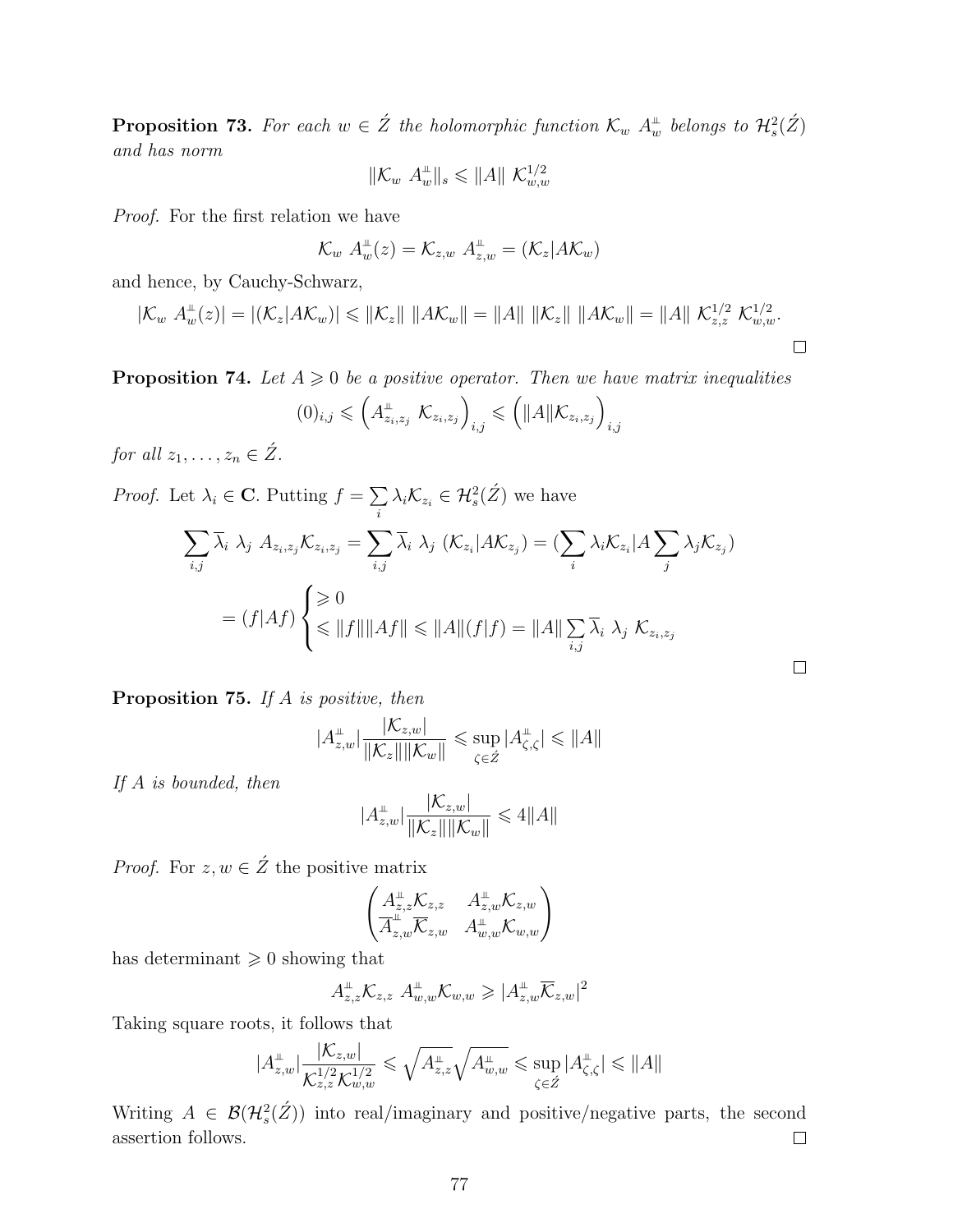#### 3.3.1 Fundamental domains

A closed subset  $F\subset\acute{Z}$  is called a **fundamental domain** for a discrete subgroup  $\Gamma\subset\acute{Z}_{\bullet}$ if  $\partial F = F \sim \mathring{F}$  has measure zero, and

$$
\dot{Z} = \bigcup_{\gamma \in \Gamma} \gamma(F)
$$

$$
\gamma(\mathring{F}) \cap \mathring{F} \neq \emptyset \Rightarrow \gamma = 1.
$$

Then the disjoint union  $\bigcup$  $\gamma {\in} \Gamma$  $\gamma(\r{F})$  is an open dense subset of  $\acute{Z}$  whose complement is a zero-set. For each function  $\phi : \mathring{F} \to \mathbf{C}$  denote by  $\tilde{\phi} : \mathring{Z} \to \mathbf{C}$  the **zero-extension** of  $\phi$ . Conversely, for a function  $\Phi : \check{Z} \to \mathbf{C}$  let  $\Phi : F \to \mathbf{C}$  denote the restriction of  $\Phi$  to F. Then  $\Phi \in \mathcal{C}_c(F)$  if  $\Phi \in \mathcal{C}_c(\bigcup \gamma(F))$ . We have  $\in \mathcal{C}_c(\mathring{F})$  if  $\Phi \in \mathcal{C}_c(\bigcup$  $\gamma {\in} \Gamma$  $\gamma(\r{F})$ ). We have

$$
(\underline{\Phi}|\psi) = (\Phi|\tilde{\psi})
$$

for all  $\Phi \in L^2_s(\dot{Z}), \ \psi \in L^2_s(F)$ .

Let  $e_\gamma(\sigma) := \delta_\sigma^\gamma$  be the standard basis of  $\ell^2(\Gamma)$ . Consider the left-regular representation

$$
(\lambda_{\gamma}f)(\sigma) := f(\gamma^{-1}\sigma)
$$

of  $\Gamma$  on  $\ell^2(\Gamma)$ . Then

$$
\lambda_\gamma e_\sigma = e_{\gamma\sigma}
$$

since

$$
(\lambda_{\gamma}e_{\sigma})(\tau) = e_{\sigma}(\gamma^{-1}\tau) = \delta_{\gamma^{-1}\tau}^{\sigma} = \delta_{\tau}^{\gamma\sigma} = e_{\gamma\sigma}(\tau)
$$

**Proposition 76.** Define a map  $V : \ell^2(\Gamma) \otimes L^2_s(F) \to L^2_s(\mathcal{Z})$  by

$$
V(e_{\sigma}\otimes\phi):=\sigma^s\tilde{\phi}
$$

Then V is unitary, with adjoint

$$
U(\Phi) = \sum_{\sigma \in \Gamma} e_{\sigma} \otimes \sigma^{-s} \Phi
$$

*Proof.* Since  $(\tilde{\phi}|\gamma^s\tilde{\psi})=0$  if  $1 \neq \gamma \in \Gamma$  we obtain

$$
(V(e_{\sigma} \otimes \phi)|V(e_{\tau} \otimes \psi)) = (\sigma^{s}\tilde{\phi}|\tau^{s}\tilde{\psi}) = (\tilde{\phi}|\sigma^{-s}\tau^{s}\tilde{\psi}) = (\tilde{\phi}|(\sigma^{-1}\tau)^{s}\tilde{\psi})
$$

$$
= \delta_{\sigma}^{\tau}(\tilde{\phi}|\tilde{\psi}) = \delta_{\sigma}^{\tau}(\phi|\psi) = (e_{\sigma}|e_{\tau})(\phi|\psi) = (e_{\sigma} \otimes \phi|e_{\tau} \otimes \psi)
$$

Thus *V* is isometric. Moreover,

$$
(U\Phi|e_{\tau}\otimes\psi) = \sum_{\sigma\in\Gamma}(e_{\sigma}\otimes\sigma^{-s}\Phi|e_{\tau}\otimes\psi) = \sum_{\sigma\in\Gamma}(e_{\sigma}|e_{\tau})(\sigma^{-s}\Phi|\psi)
$$

$$
= \sum_{\sigma\in\Gamma}\delta^{\sigma}_{\tau}(\sigma^{-s}\Phi|\psi) = (\tau^{-s}\Phi|\psi) = (\tau^{-s}\Phi|\tilde{\psi}) = (\Phi|\tau^{s}\tilde{\psi}) = (\Phi|V(e_{\tau}\otimes\psi))
$$

It follows that  $U = V^*$  and therefore V is a unitary operator.

 $\Box$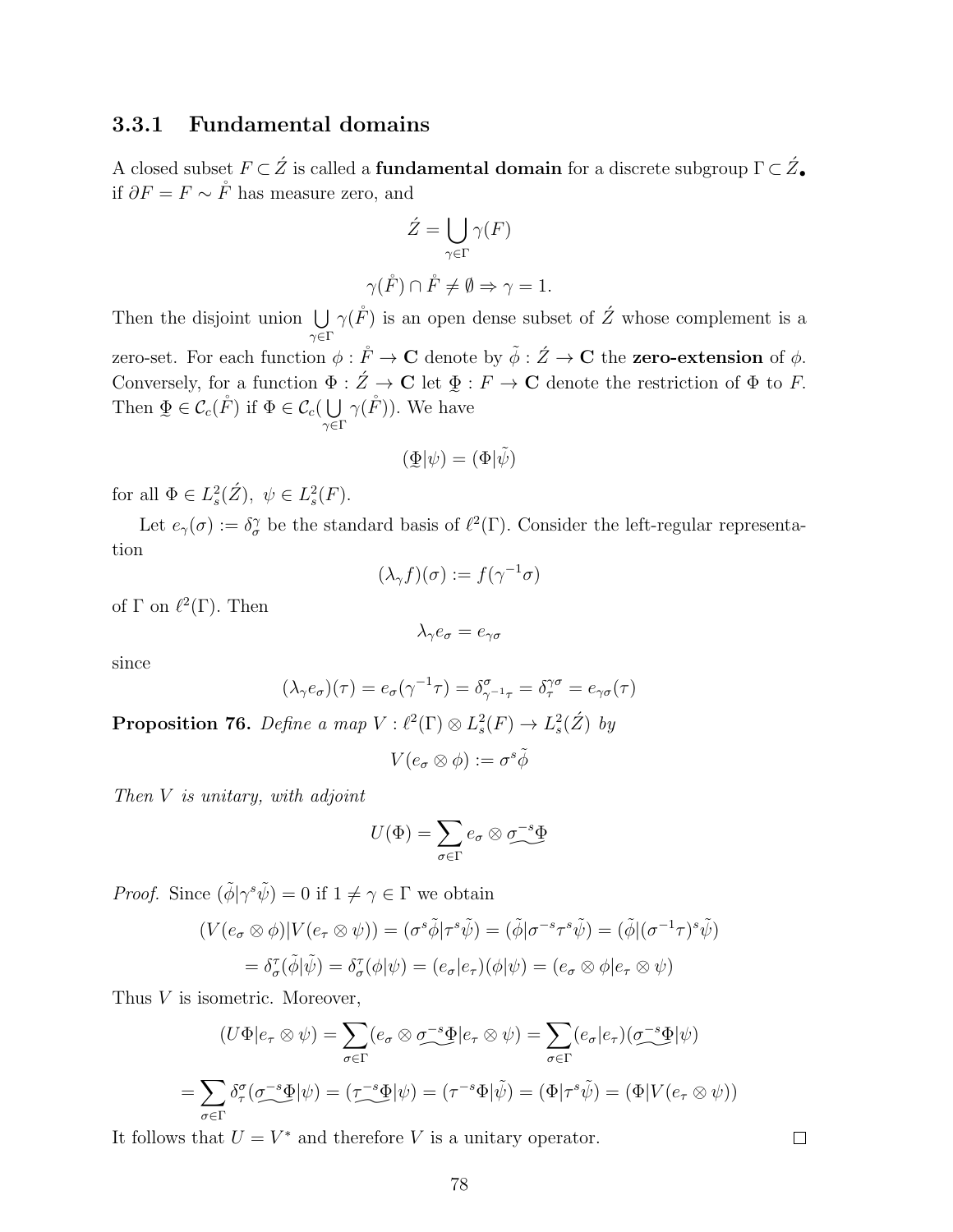#### Proposition 77.

$$
\gamma^s \circ V = V \circ \lambda_\gamma
$$

Proof.

$$
\gamma^s V(e_{\sigma} \otimes \phi) = \gamma^s (\sigma^s \tilde{\phi}) = (\gamma \sigma)^s \tilde{\phi} = V(e_{\gamma \sigma} \otimes \phi) = V \lambda_{\gamma}(e_{\sigma} \otimes \phi)
$$

 $\Box$ 

For any  $f \in L^{\infty}(\hat{Z})$  let  $f^{\top} \in \mathcal{B}(\mathcal{H}^2_s(\hat{Z}))$  be the associated Toeplitz operator. Then

$$
(\mathcal{K}_z | f^{\top} \mathcal{K}_w) = (\mathcal{K}_z | f \mathcal{K}_w) = \int_{\tilde{Z}} \mu_s(d\zeta) \overline{\mathcal{K}_z(\zeta)} f(\zeta) \mathcal{K}_w(\zeta)
$$

$$
= \int_{\tilde{Z}} \mu_s(d\zeta) \mathcal{K}_{z,\zeta} f(\zeta) \mathcal{K}_{\zeta,w} = \int_{\tilde{Z}} \frac{\mu_0(d\zeta)}{\mathcal{K}_{\zeta,\zeta}} \mathcal{K}_{z,\zeta} f(\zeta) \mathcal{K}_{\zeta,w}
$$

It follows that the **Berezin transform**  $f^{\dagger} := (f^{\dagger})^{\perp}$  is given by

$$
f_{z,w}^{\varepsilon} = \frac{(\mathcal{K}_z | f^{\top} \mathcal{K}_w)}{\mathcal{K}_{z,w}} = \frac{1}{\mathcal{K}_{z,w}} \int \frac{\mu_0(d\zeta)}{\mathcal{K}_{\zeta,\zeta}} \mathcal{K}_{z,\zeta} f(\zeta) \; \mathcal{K}_{\zeta,w} = \int \frac{\mu_0(d\zeta)}{\zeta} \; \varepsilon_{z,w} f(\zeta),
$$

where

$$
\vDash^{\zeta}_{z,w}:=\frac{\mathcal{K}_{z,\zeta}\;\mathcal{K}_{\zeta,w}}{\mathcal{K}_{z,w}\;\mathcal{K}_{\zeta,\zeta}}
$$

In particular,

$$
\models_z^{\zeta}:=\models_{z,z}^{\zeta}=\frac{|\mathcal{K}_{z,\zeta}|^2}{\mathcal{K}_{z,z}\,\mathcal{K}_{\zeta,\zeta}}=\left(\frac{|\mathcal{K}_{z,\zeta}|}{\|\mathcal{K}_z\|\|\mathcal{K}_z\|}\right)^2
$$

By Cauchy-Schwarz we have

$$
|\vDash^{\zeta}_{z,w}|\leqslant 1\quad (z,w\in\acute{Z})
$$

## 3.3.2 Berezin star product

The (weak/passive) Berezin star product of two symbol functions  $A^{\perp}, B^{\perp}$  is defined by

Kz,w(A (B )z,w = Z Z´ µ´s (dζ)Kz,ζA z,ζKζ,wB ζ,w

Equivalently,

$$
(A^{\perp \perp} \underline{B}^{\perp})_{z,w} = \int\limits_{\acute{Z}} \acute{\mu}_0(d\zeta) A^{\perp}_{z,\zeta} \frac{\mathcal{K}_{z,\zeta} \mathcal{K}_{\zeta,w}}{\mathcal{K}_{\zeta,\zeta} \mathcal{K}_{z,w}} B^{\perp}_{\zeta,w}
$$

Proposition 78.

$$
(AB)^{\perp} = A^{\perp} \perp B^{\perp}
$$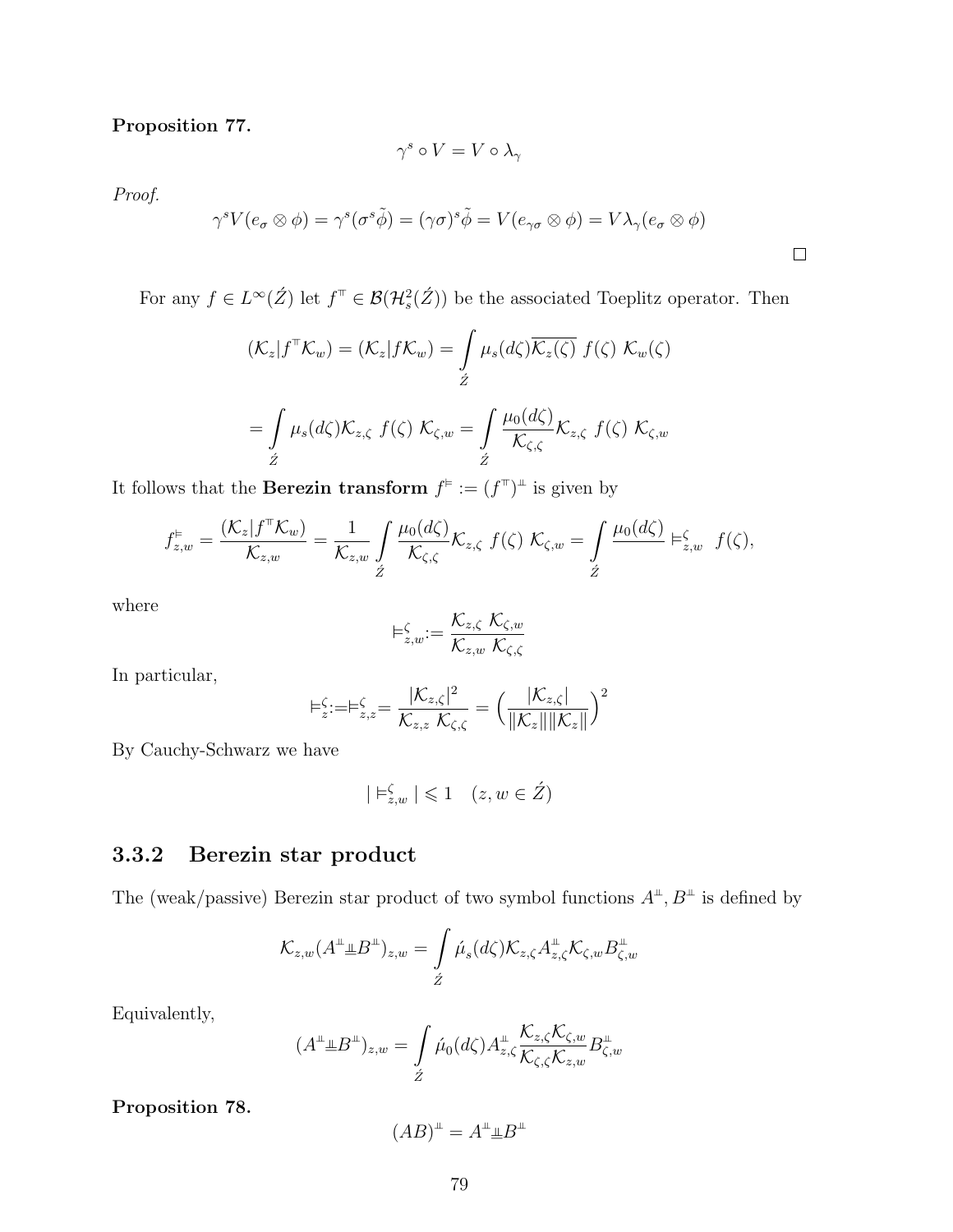*Proof.* Applying the reproducing kernel identity to  $B\mathcal{K}_w \in \mathcal{H}_s^2(\mathcal{Z})$  we obtain

$$
\mathcal{K}_{z,w}(AB)_{z,w}^{\perp} = (\mathcal{K}_z | AB\mathcal{K}_w) = (\mathcal{K}_z | A \int \hat{\mu}_s(d\zeta) (B\mathcal{K}_w)(\zeta) \mathcal{K}_\zeta)
$$
  

$$
= \int \hat{\mu}_s(d\zeta) (\mathcal{K}_z | A\mathcal{K}_\zeta) (\mathcal{K}_\zeta | B\mathcal{K}_w) = \int \hat{\mu}_s(d\zeta) \mathcal{K}_{z,\zeta} A_{z,\zeta}^{\perp} \mathcal{K}_{\zeta,w} B_{\zeta,w}^{\perp}
$$
  

$$
\stackrel{\circ}{z}
$$

Let  $f, g$  be automorphic functions of weight pk. Then  $M_f: \mathcal{H}_s^2(\hat{Z}) \to \mathcal{H}_{s+pk}^2(\hat{Z})$  is a bounded operator, and  $M_g M_f^* \in \mathcal{B}(\mathcal{H}_{s+pk}(\hat{Z})).$ 

#### Lemma 79.

$$
(M_gM_f^*)_{z,w}^{\scriptscriptstyle\#}=\frac{g(z)\overline{f(w)}}{\mathcal{K}_{z,w}^{pk}}
$$

Proof. We have

$$
M_f^* \mathcal{K}_z^{s+pk} = \overline{f(z)} \mathcal{K}_z^s
$$

and therefore

$$
(M_g M_f^*)_{z,w}^{\perp} = \frac{(\mathcal{K}_z^{s+pk}|M_g M_f^* \mathcal{K}_w^{s+pk})_{s+pk}}{\mathcal{K}_{z,w}^{s+pk}} = \frac{(M_g^* \mathcal{K}_z^{s+pk}|M_f^* \mathcal{K}_w^{s+pk})_s}{\mathcal{K}_{z,w}^{s+pk}}
$$

$$
= \frac{(\overline{g(z)}\mathcal{K}_z^s|\overline{f(w)}\mathcal{K}_w^s)}{\mathcal{K}_{z,w}^{s+pk}} = g(z)\overline{f(w)}\frac{\mathcal{K}_{z,w}^s}{\mathcal{K}_{z,w}^{s+pk}} = \frac{g(z)\overline{f(w)}}{\mathcal{K}_{z,w}^{pk}}
$$

 $\Box$ 

## 3.3.3 trace

Let  $A \in (\Gamma^s)'$  commute with  $\Gamma^s$ . Then  $\gamma^s A \gamma^{-s} = A$  and therefore  $A_{\gamma z}^{\perp} = A_z^{\perp}$ . Polarization yields

$$
A_{\gamma z, \gamma w}^{\perp} = A_{z, w}^{\perp} \quad (\gamma \in \Gamma).
$$

#### Proposition 80.

$$
\tau(A) = \frac{1}{|F|} \int\limits_F \mu_0(dz) A_{z,z}^\perp
$$

defines a positive faithful trace on  $\Gamma^{s'} \subset \mathcal{B}(\mathcal{H}_s^2(\hat{Z}))$ 

Proof. We have

$$
(\mathcal{K}_z|AB\mathcal{K}_w) = (\mathcal{K}_z|A\int\limits_{\acute{Z}}\mu_s(d\zeta)(B\mathcal{K}_w)(\zeta)\mathcal{K}_\zeta)
$$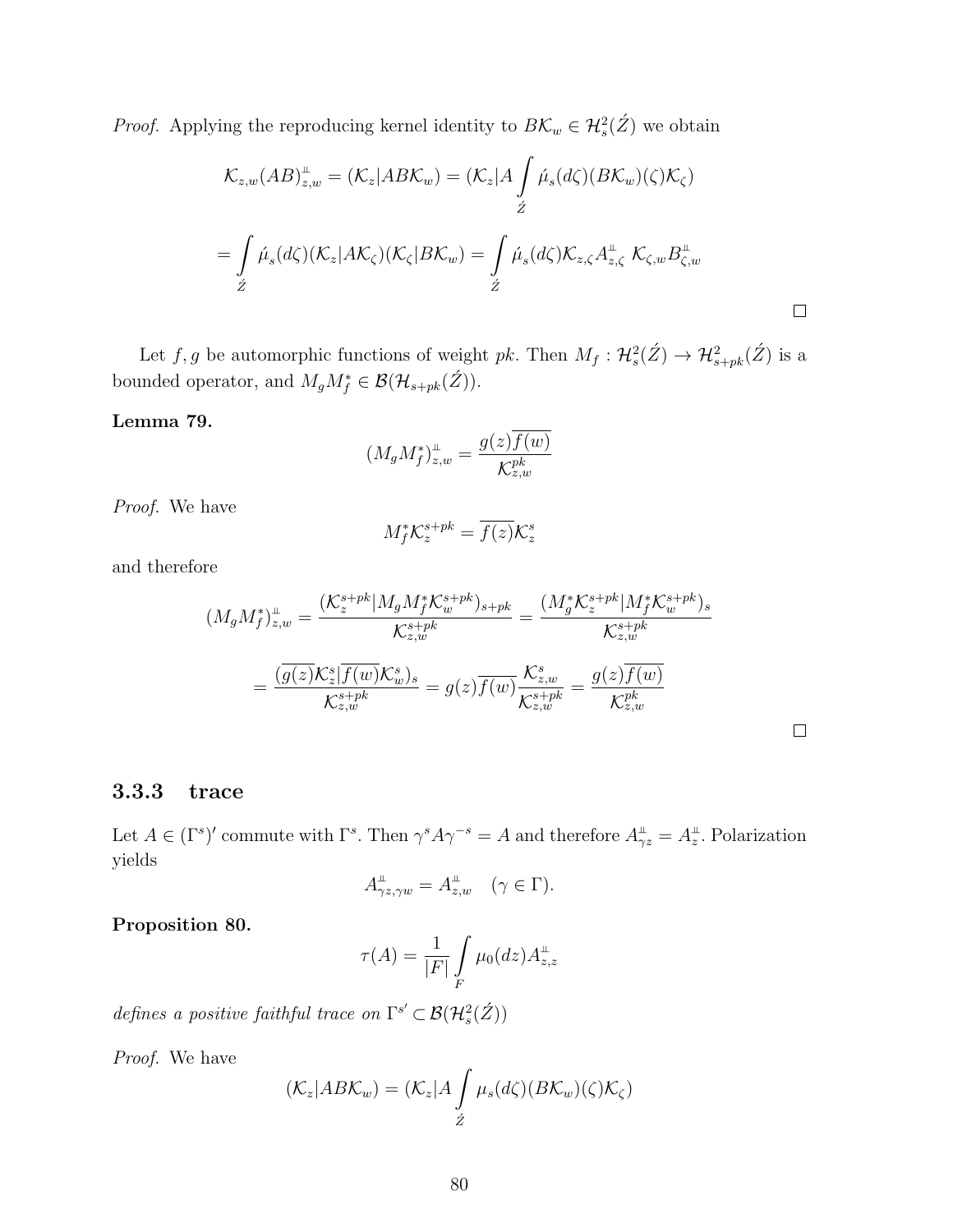$$
= \int_{\check{Z}} \mu_s(d\zeta)(B\mathcal{K}_w)(\zeta)(\mathcal{K}_z|A\mathcal{K}_\zeta) = \int_{\check{Z}} \mu_s(d\zeta)(\mathcal{K}_z|A\mathcal{K}_\zeta)(\mathcal{K}_\zeta|B\mathcal{K}_w)
$$

and therefore

$$
(AB)_{z,w}^{\perp} = \frac{(\mathcal{K}_z | AB\mathcal{K}_w)}{\mathcal{K}_{z,w}} = \frac{1}{\mathcal{K}_{z,w}} \int\limits_{\hat{Z}} \frac{\mu_0(d\zeta)}{\mathcal{K}_{\zeta,\zeta}} A_{z,\zeta}^{\perp} \mathcal{K}_{z,\zeta} B_{\zeta,w}^{\perp} \mathcal{K}_{\zeta,w} = \int\limits_{\hat{Z}} \mu_0(d\zeta) A_{z,\zeta}^{\perp} B_{\zeta,w}^{\perp} \frac{\mathcal{K}_{z,\zeta} \mathcal{K}_{\zeta,w}}{\mathcal{K}_{z,w} \mathcal{K}_{\zeta,\zeta}}.
$$

Put

$$
f(z, w) := |A_{z,w}^{\perp}|^2 \frac{|\mathcal{K}_{z,w}|^2}{\mathcal{K}_{z,z} \mathcal{K}_{w,w}}.
$$

Then

$$
(AA^*)_{z,z}^{\perp} = \int\limits_{\tilde{Z}} \mu_0(d\zeta) A_{z,\zeta}^{\perp} \overline{A}_{z,\zeta}^{\perp} \overline{K_{z,\zeta} K_{\zeta,\zeta}} = \int\limits_{\tilde{Z}} \mu_0(d\zeta) |A_{z,\zeta}^{\perp}|^2 \frac{|K_{z,\zeta}|^2}{K_{z,z} K_{\zeta,\zeta}} = \int\limits_{\tilde{Z}} \mu_0(d\zeta) f(z,\zeta)
$$

and, similarly,

$$
(A^*A)_{z,z}^{\perp} = \int\limits_{\tilde{Z}} \mu_0(d\zeta) \overline{A}_{\zeta,z}^{\perp} A_{\zeta,z}^{\perp} \frac{\mathcal{K}_{z,\zeta} \mathcal{K}_{\zeta,z}}{\mathcal{K}_{z,z} \mathcal{K}_{\zeta,\zeta}} = \int\limits_{\tilde{Z}} \mu_0(d\zeta) |A_{\zeta,z}^{\perp}|^2 \frac{|\mathcal{K}_{\zeta,z}|^2}{\mathcal{K}_{z,z} \mathcal{K}_{\zeta,\zeta}} = \int\limits_{\tilde{Z}} \mu_0(d\zeta) f(\zeta,z).
$$

It follows that

$$
\tau(AA^*) = \frac{1}{|F|} \int\limits_F \mu_0(dz) (AA^*)^{\perp}_{z,z} = \frac{1}{|F|} \int\limits_F \mu_0(dz) \int\limits_{\dot{Z}} \mu_0(d\zeta) f(z,\zeta) = \frac{1}{|F|} \int\limits_F \mu_0(dz) \sum\limits_{\gamma \in \Gamma} \int\limits_F \mu_0(d\zeta) f(z,\gamma \zeta)
$$

and

$$
\tau(A^*A) = \frac{1}{|F|} \int\limits_F \mu_0(dz) (A^*A)_{z,z}^{\perp} = \frac{1}{|F|} \int\limits_F \mu_0(dz) \int\limits_{\acute{Z}} \mu_0(d\zeta) f(\zeta, z) = \frac{1}{|F|} \int\limits_F \mu_0(dz) \sum\limits_{\gamma \in \Gamma} \int\limits_F \mu_0(d\zeta) f(\gamma \zeta, z).
$$

Since  $f(\gamma \zeta, z) = f(\zeta, \gamma^{-1} z)$ , the assertion follows.

## Proposition 81.

For automorphic forms  $f,g$  of weight  $pk,$  the inner product

$$
\tau_s(M_f^* M_g) = (f|g)_{2k}
$$

agrees with the Petersson inner product.

Proof.

$$
\tau_s(M_f^* M_g) = \tau_{s+pk}(M_g M_f^*) = \frac{1}{|F|} \int\limits_F \hat{\mu}_0(dz) (M_g M_f^*)_{z,z}^{\perp}
$$

$$
= \frac{1}{|F|} \int\limits_F \hat{\mu}_0(dz) \frac{\overline{f(z)}g(z)}{K_{z,z}^{pk}} = \frac{1}{|F|} \int\limits_F \hat{\mu}_{pk}(dz) \overline{f(z)}g(z) = (f|g)_{2k}
$$

 $\Box$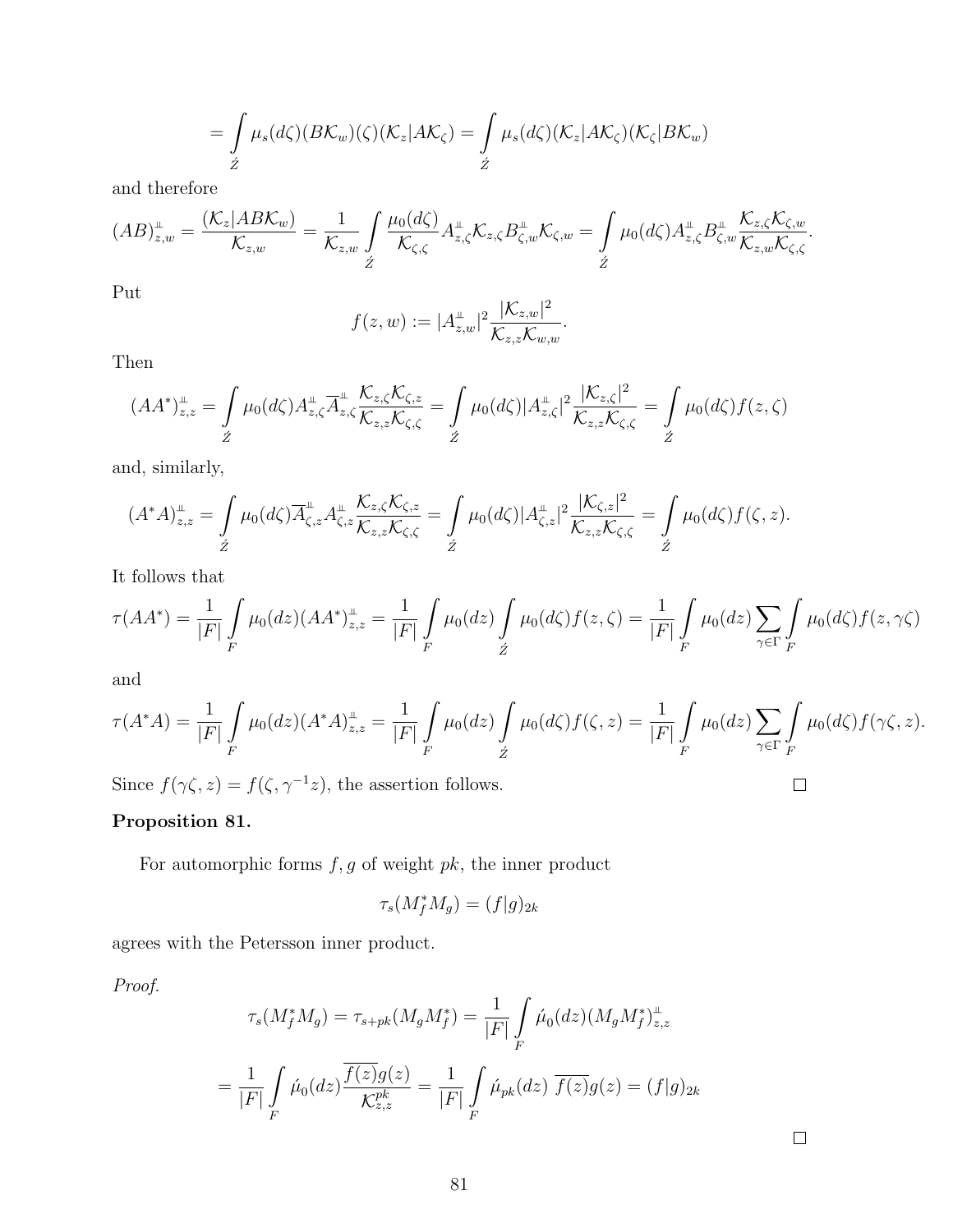# Proposition 82. Put

$$
\vDash^{\Gamma}(z,\zeta):=\sum_{\gamma\in\Gamma}\frac{|\mathcal{K}_{z,\gamma\zeta}|^{2}}{\mathcal{K}_{z,z}\mathcal{K}_{\gamma\zeta,\gamma\zeta}}
$$

Let  $f \in L^{\infty}(\acute{Z})^{\Gamma}$ . Then

$$
f_{z,z}^{\varepsilon} = \int\limits_F \mu_0(d\zeta) \varepsilon^{\Gamma}(z,\zeta) \underline{f}(\zeta)
$$

Proof.

$$
f_{z,z}^{\varepsilon} = \int\limits_{\mathcal{Z}} \mu_0(d\zeta) \frac{|\mathcal{K}_{z,\zeta}|^2}{\mathcal{K}_{z,z}\mathcal{K}_{\zeta,\zeta}} f(\zeta) = \sum_{\gamma \in \Gamma} \int\limits_{F} \mu_0(d\zeta) \frac{|\mathcal{K}_{z,\gamma\zeta}|^2}{\mathcal{K}_{z,z}\mathcal{K}_{\gamma\zeta,\gamma\zeta}} f(\gamma\zeta)
$$

$$
= \int\limits_{F} \mu_0(d\zeta) \left(\sum_{\gamma \in \Gamma} \frac{|\mathcal{K}_{z,\gamma\zeta}|^2}{\mathcal{K}_{z,z}\mathcal{K}_{\gamma\zeta,\gamma\zeta}}\right) f(\zeta) = \int\limits_{F} \mu_0(d\zeta) \varepsilon^{\Gamma}(z,\zeta) f(\zeta)
$$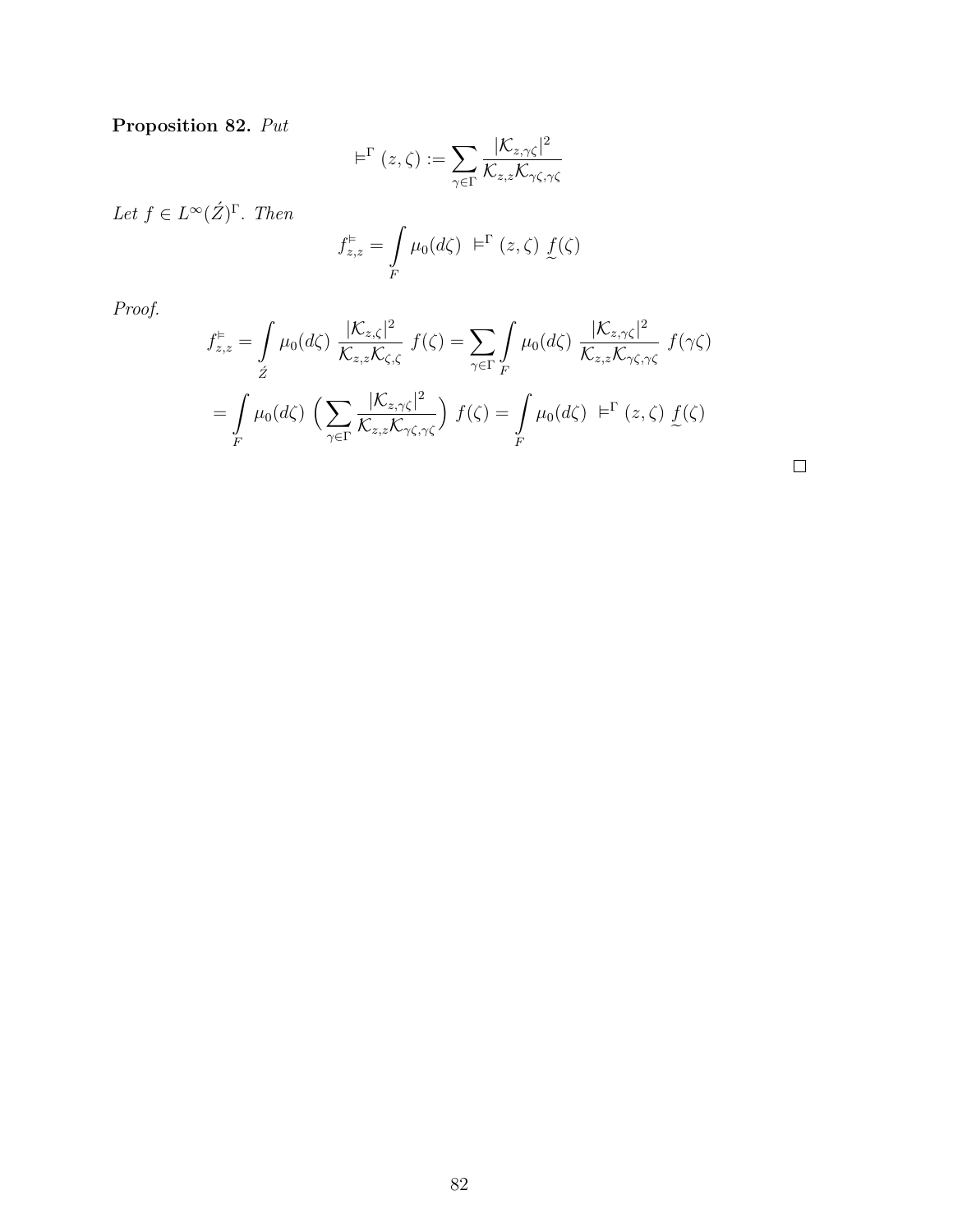# Chapter 4

# Scattering theory

## 4.1 Abstract Theory

## 4.1.1 Abstract scattering

Let  $U_t \in U(\mathcal{H})$  be a unitary representation of **R** on a Hilbert space  $\mathcal{H}$ . Suppose there is a subspace  $\mathcal{H}_{\sigma} \subset \mathcal{H}$  such that

$$
U_t \mathcal{H}_{\sigma} \subset \mathcal{H}_{\sigma} \quad (\sigma t > 0)
$$

$$
\bigcap_{\sigma t > 0} U_t \mathcal{H}_{\sigma} = \{0\}
$$

$$
\bigcup_{t \in \mathbf{R}} U_t \mathcal{H}_{\sigma} \subseteq \mathcal{H}
$$

**Lemma 83.** For  $t > 0$  we have

 $P^{\perp}_{+}U_{t}P^{\perp}_{-}\mathcal{H}\subset\mathcal{H}^{\perp}_{\pm}.$ 

*Proof.* For  $t > 0$  and  $f \in \mathcal{H}_-^{\perp}$  we have  $(\mathcal{H}_-|U_t f) = (U_{-t}\mathcal{H}_-|f) = 0$  since  $U_{-t}\mathcal{H}_- \subset \mathcal{H}_-$ . It follows that

$$
U_t\mathcal{H}_-^{\perp}\subset\mathcal{H}_-^{\perp}.
$$

Also, for  $f \in \mathcal{H}_{-}^{\perp}$  we have  $(\mathcal{H}_{-}|P_{+}^{\perp}f) = (\mathcal{H}_{-}|f - P_{+}f) = (\mathcal{H}_{-}|f) - (\mathcal{H}_{-}|P_{+}f) = 0$  since  $\mathcal{H}_+$  and  $\mathcal{H}_-$  are orthogonal. Thus

$$
P_+^{\mathbb{L}}\mathcal{H}_-^{\mathbb{L}}\subset \mathcal{H}_-^{\mathbb{L}}.
$$

In summary, we obtain

$$
P_+^{\perp}U_tP_-^{\perp}H \subset P_+^{\perp}U_t\mathcal{H}_-^{\perp} \subset P_+^{\perp}\mathcal{H}_-^{\perp} \subset \mathcal{H}_-^{\perp}.
$$

Since, trivially,  $P^{\perp}_{+}U_t P^{\perp}_{-} \mathcal{H} \subset \mathcal{H}^{\perp}_{+}$ , we obtain

$$
P_+^{\perp}U_tP_-^{\perp}\mathcal{H}\subset\mathcal{H}_{\pm}^{\perp}.
$$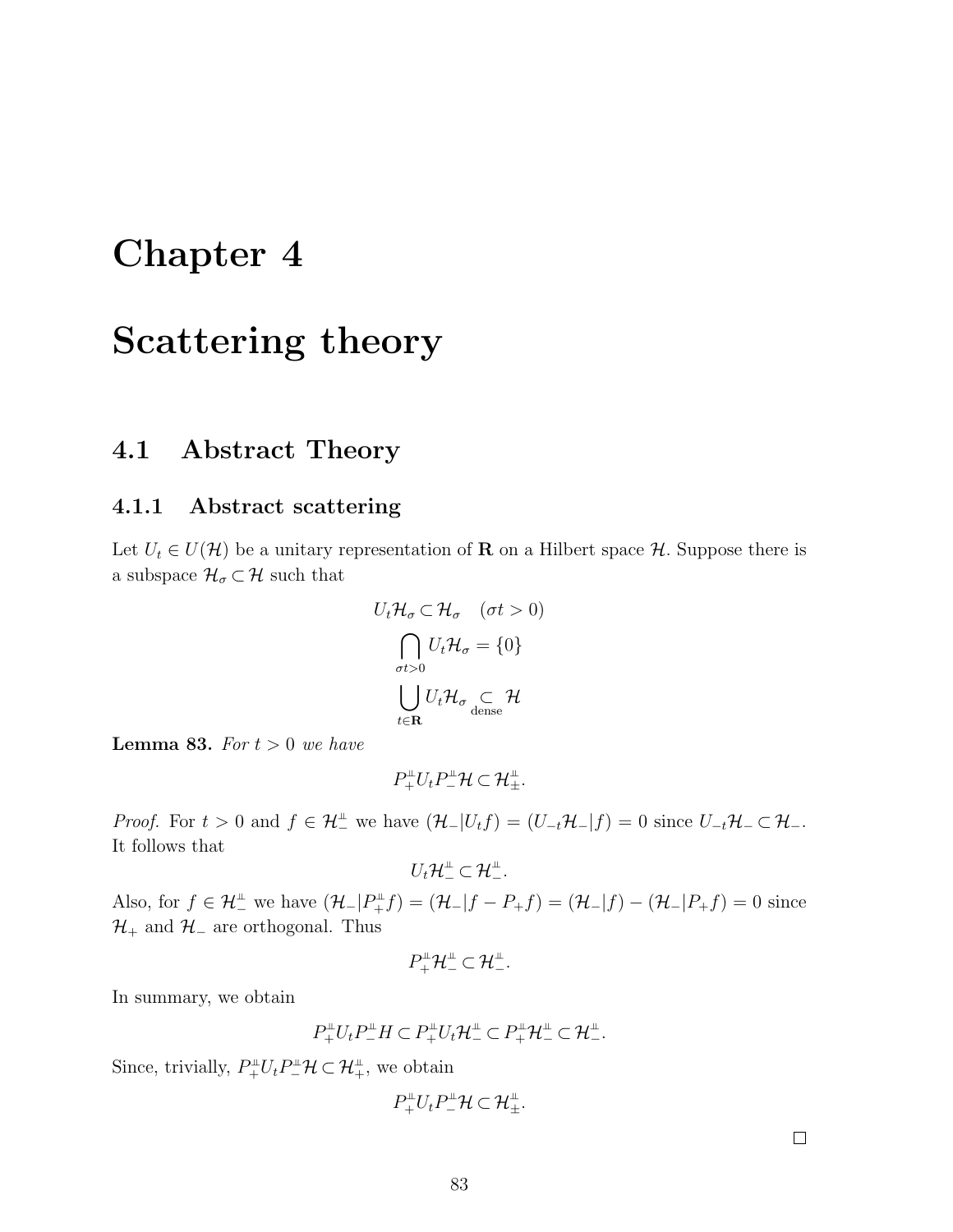**Lemma 84.** For  $t > 0$  we have a semigroup

 $P_{+}^{\mu}U_{t}P_{-}^{\mu}$ 

on  $\mathcal{H}^{\perp}_{\pm}$ .

*Proof.* Let  $s, t > 0$ . Then  $P_+^{\perp}U_tP_t = 0$  since  $U_t\mathcal{H}_t \subset \mathcal{H}_t$ . Moreover,  $P_+^{\perp}U_sP_-^{\perp} \subset \mathcal{H}_-^{\perp}$  by Lemma ??. It follows that  $P_{-}^{\perp}P_{+}^{\perp}U_{s}P_{-}^{\perp}=P_{+}^{\perp}U_{s}P_{-}^{\perp}$  and hence

$$
P_{+}^{\perp}U_{t}P_{-}^{\perp}P_{+}^{\perp}U_{s}P_{-}^{\perp} = P_{+}^{\perp}U_{t}P_{+}^{\perp}U_{s}P_{-}^{\perp} = P_{+}^{\perp}U_{t}(I - P_{+})U_{s}P_{-}^{\perp} = P_{+}^{\perp}U_{t}U_{s}P_{-}^{\perp} = P_{+}^{\perp}U_{t+s}P_{-}^{\perp}
$$

### 4.1.2 Scattering operator

There exists a unitary  $W_{\sigma}$  such that

$$
\mathcal{H} \leftarrow \begin{array}{c}\n\mathcal{H} \leftarrow \mathcal{H} \leftarrow \mathcal{H}_{\sigma} \\
W_{\sigma} \left| \begin{array}{cc} W_{\sigma} \left| \begin{array}{c} W_{\sigma} \end{array} \right| & \mathcal{H}_{\sigma} \\
W_{\sigma} \end{array} \right| \\
L^{2}(\mathbf{R}, E) \xleftarrow{\lambda_{t} \otimes id} L^{2}(\mathbf{R}, E) \longleftarrow L^{2}(\mathbf{R}_{\sigma}, E) \\
\downarrow \mathcal{F} \left| \begin{array}{cc} \mathcal{F} \left| \begin{array}{c} \mathcal{F} \end{array} \right| & \mathcal{F} \\
L^{2}(i\mathbf{R}, E) \longleftarrow \mathcal{H}_{\sigma}^{2}(i\mathbf{R}, E)\n\end{array}\right|\n\end{array}
$$

Define the unitary scattering operator

$$
\mathcal{H} \begin{bmatrix} L^2(\mathbf{R}, E) \stackrel{\lambda_t \otimes \text{id}}{\leftarrow} L^2(\mathbf{R}, E) \\ \downarrow^2 \downarrow^2 \\ \downarrow^2 \downarrow^2 \\ L^2(\mathbf{R}, E) \stackrel{\lambda_t \otimes \text{id}}{\leftarrow} L^2(\mathbf{R}, E) \end{bmatrix}
$$

Since S commutes with translations, we have

$$
Sf(t) = (S_{\sharp}^{\sharp} f)(t) = \int_{\mathbf{R}} S_{\sharp}(ds) f(t - s)
$$

for some distribution  $S_{\sharp} \in \mathcal{D}'(\mathbf{R})$ . Now suppose  $(\mathcal{H}_+|\mathcal{H}_-) = 0$ . Then

$$
SL^2(\mathbf{R}_-, E) \subset L^2(\mathbf{R}_-, E), \quad S^*L^2(\mathbf{R}_+, E) \subset L^2(\mathbf{R}_+, E).
$$

Therefore  $S_{\sharp} \in \mathcal{H}'(\mathbf{R}_{-}),$  i.e.,  $S_{\sharp}(s) = 0$  for  $s > 0$ . Let

$$
\hat{S}_{\sharp}(\sigma) := \int_{\mathbf{R}} S_{\sharp}(s) e^{i\sigma s} \in H_{-}(i\mathbf{R}, \mathcal{L}(Z))
$$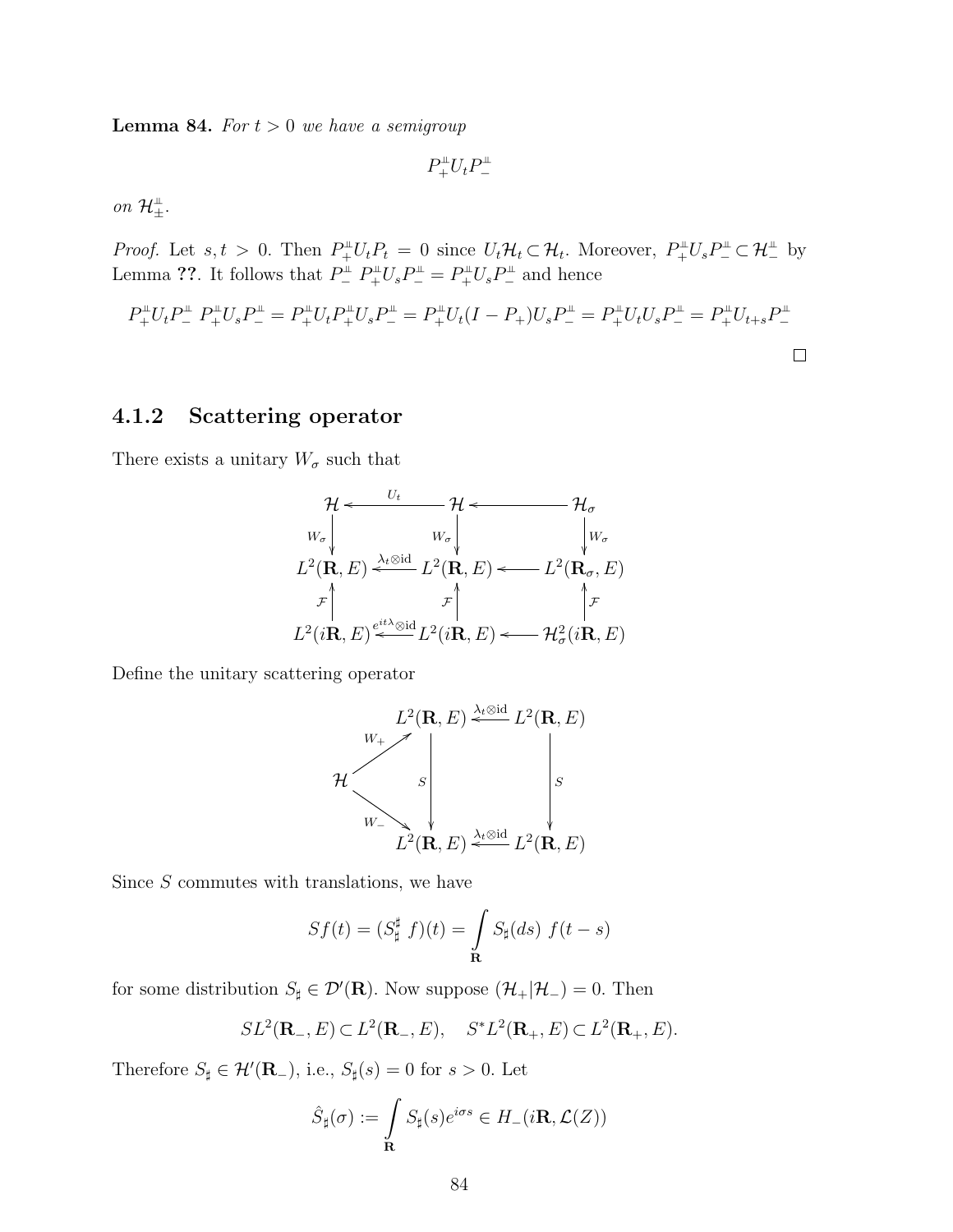be its Fourier transform, called the scattering matrix. Then

$$
\hat{S}_{\sharp}(\sigma) \in U(Z) \quad \text{Im}(\sigma) = 0
$$

$$
\|\hat{S}_{\sharp}(\sigma)\| \leq 1 \quad \text{Im}(\sigma) < 0
$$

and

$$
H_{-}^{2}(i\mathbf{R}, E) \xleftarrow{\hat{S}_{\sharp}^{\circ}} H_{+}^{2}(i\mathbf{R}, E)
$$

$$
\downarrow_{\mathcal{F}} \uparrow \qquad \qquad \uparrow_{\mathcal{F}}
$$

$$
L^{2}(\mathbf{R}_{-}, E) \xleftarrow{\hat{S}_{\sharp}^{\sharp}} L^{2}(\mathbf{R}_{-}, E)
$$

where  $\hat{S}_{\sharp}^{\circ}$  denotes the multiplication operator

$$
(\hat{S}_{\sharp}^{\circ}\phi)(\sigma)=(\hat{S}_{\sharp})(\sigma)\,\,\phi(\sigma)
$$

for  $\phi \in H^2_+(i\mathbf{R}, E)$ . Explicitly,  $\hat{S}_{\sharp}(z) \in \mathcal{L}(Z)$  is determined by

$$
S(e^{-izs}n) = \int_{\mathbf{R}} S_{\sharp}(dt) e^{-iz(s-t)} = e^{-izs} \int_{\mathbf{R}} S_{\sharp}(dt) e^{izt}n = e^{-izs} \hat{S}_{\sharp}(z)n
$$

for all  $n \in Z$ .

## 4.1.3 Wave equation

Let H be a Hilbert space,  $L \in \mathcal{L}(H)$  a self-adjoint operator. Consider the abstract wave equation

$$
\ddot{u} = u_{tt} = Lu
$$

The space

$$
\mathcal{H} = \begin{pmatrix} \text{Dom}(|L|^{1/2}) \\ H \end{pmatrix}
$$

is called the data space. Write

$$
\phi = \begin{pmatrix} u \\ u_t \end{pmatrix} = \begin{pmatrix} \phi^0 \\ \phi^1 \end{pmatrix}
$$

Then (??) is equivalent to the first order equation

$$
\dot{\phi}(t) = \phi_t = \begin{pmatrix} 0 & 1 \\ L & 0 \end{pmatrix} \phi(t)
$$

For  $\phi \in \mathcal{H}$  we define the  $\mathbf{energy}$  form

$$
Z(\phi) = (\phi^1 | \phi^1) - (\phi^0 | L\phi^0)
$$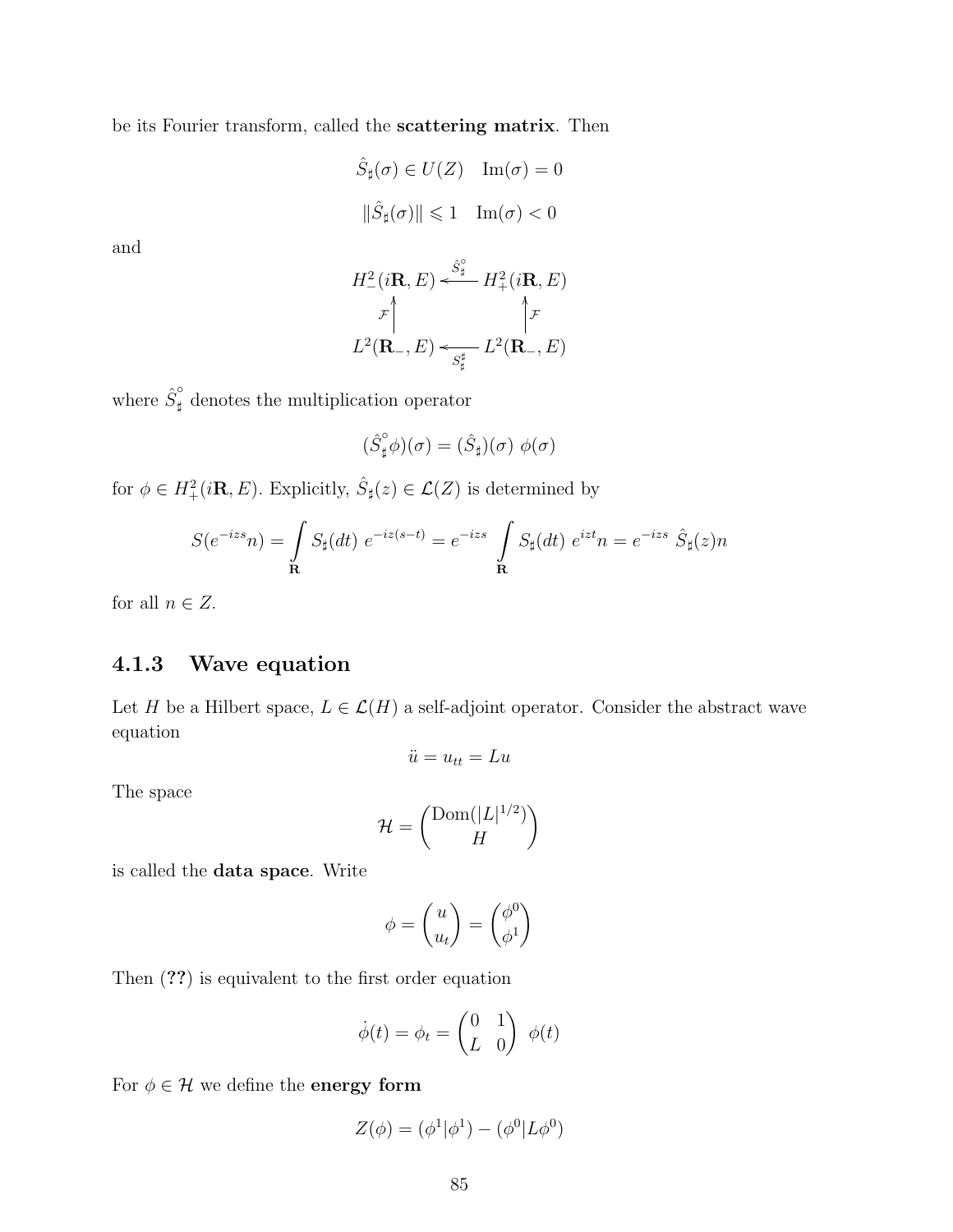**Lemma 85.** The energy form is independent of  $t$ 

*Proof.* Let  $u_t$  solve the wave equation. Then

$$
\frac{d}{dt}E(\tilde{u}) = \frac{d}{dt}((\dot{u}|\dot{u}) - (u|Lu)) = (\ddot{u}|\dot{u}) + (\dot{u}|\ddot{u}) - (\dot{u}|Lu) - (u|L\dot{u})
$$

$$
= (Lu|\dot{u}) + (\dot{u}|Lu) - (\dot{u}|Lu) - (u|L\dot{u}) = (Lu|\dot{u}) - (u|L\dot{u}) = 0
$$

since  $L$  is self-adjoint.

## 4.2 Scattering for rank 1 spaces

For symmetric spaces  $\Omega$  of rank 1 (including euclidean space) consider the Laplace-Beltrami operator

$$
L = \Delta + (\rho|\rho) = \Delta + \frac{1}{4}
$$

on  $L^2_{\Omega}$ . Then the second-order wave equation  $\partial_t^2 u = Lu$  for a function  $u(t, x)$  on  $\mathbf{R} \times \Omega$ is equivalent to the first-order system

$$
\partial_t w = \begin{pmatrix} 0 & I \\ L & 0 \end{pmatrix} w = \Lambda w
$$

where  $w(t, w) = \begin{pmatrix} u(t, x) \\ 0 & 0 \end{pmatrix}$  $\partial_t u(t,x)$ is a smooth map  $w : \mathbf{R} \times \Omega \to \mathbf{R}^2$ . If we have a discrete group  $\Gamma \in Aut(\Omega)$  with fundamental domain F we have the diagram



where  $qf := f|_F$  is a co-isometry and its adjoint isometry  $q^*f$  is the zero-extension on f. Thus  $qq^* = id$  and  $p = q^*q : L_D^2 \to L_F^2$  is the orthogonal projection. Then A is self-adjoint on  $\mathcal{H} := L^2(F, \mathbb{C}^2)$  for the boundary conditions imposed by (??). Consider the resolvent  $(\lambda - A)^{-1}$ . For the basic solutions

$$
u_t^{\pm}(z) = w^{1/2} \phi(y \ e^{-\pm t})
$$

it follows that  $\mathcal{H}_{\pm}$  consists of all data

$$
w_t^{\pm}(z) = \begin{pmatrix} w^{1/2} \phi(w) \\ \pm w^{-3/2} \phi'(w) \end{pmatrix}
$$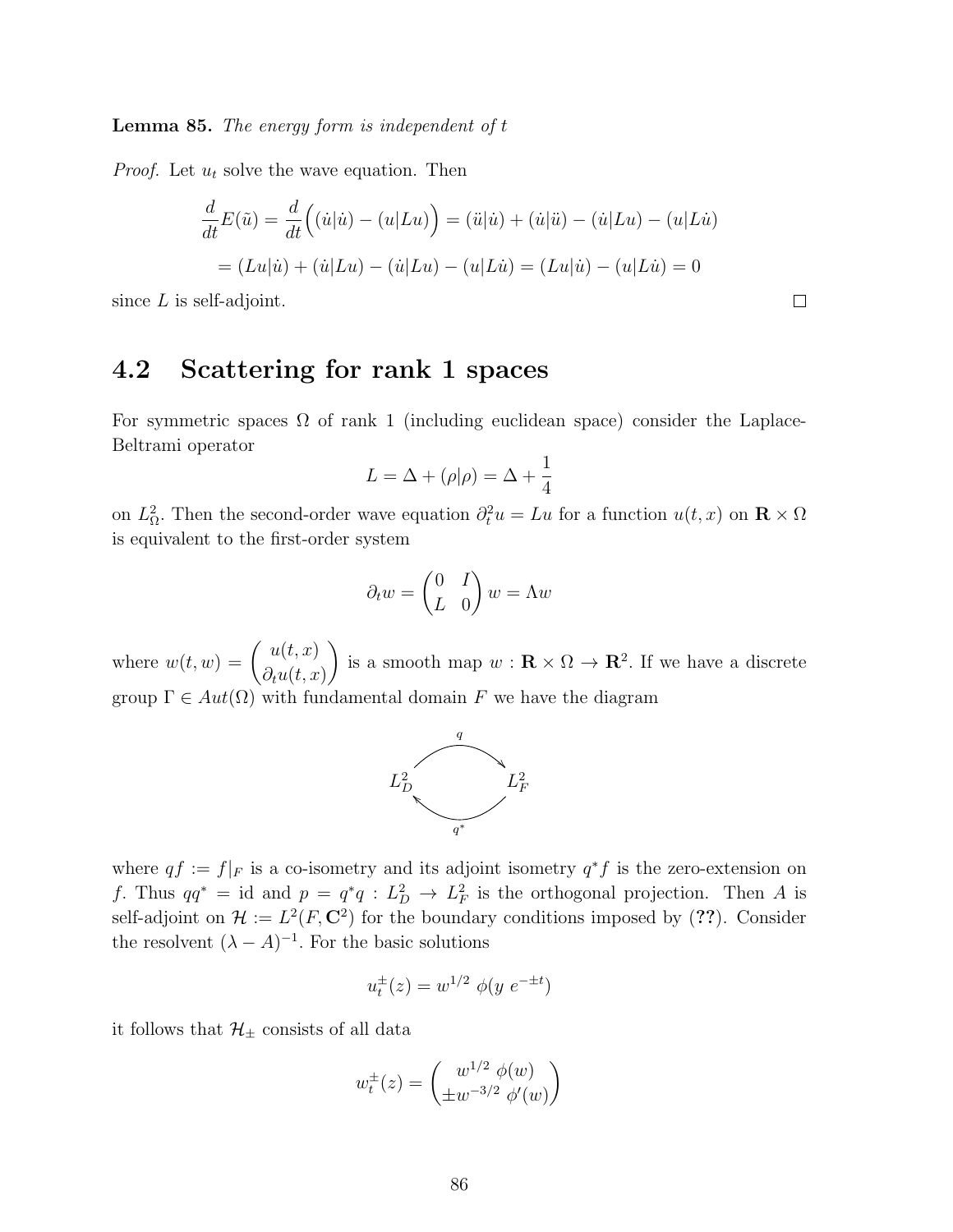with  $\phi \in C^{\infty}(F^a)$ ,  $a > 1$ . The main result [LaPh] states that  $(\lambda - A)^{-1}$  is a compact operator and hence has a discrete spectrum. How do we find eigenfunctions? For  $\tau \in i\mathbb{R}$ put

$$
h_{\tau}(w) := \begin{pmatrix} w^{1/2+\tau} \\ \tau w^{1/2+\tau} \end{pmatrix}.
$$

Then

$$
Ah_{\tau} = \tau h_{\tau}.
$$

Since  $h_{\tau}$  depends only on  $y = \text{Im}(z)$  it is invariant under the parabolic subgroup  $\Gamma_{\infty} =$  $\begin{pmatrix} 1 & \mathbf{Z} \\ 0 & 1 \end{pmatrix}$ consisting of all translations

$$
\begin{pmatrix} 1 & n \\ 0 & 1 \end{pmatrix} (z) = z + n
$$

by integers  $n \in \mathbb{Z}$ . To make it fully invariant under  $\Gamma = SL_2(\mathbb{Z})$  we define the Eisenstein series

$$
Z_{\tau}(z) := \sum_{\gamma \in \Gamma_{\infty} \backslash \Gamma} h_{\tau}(\gamma z).
$$

Note that this is not holomorphic in  $z$  (discrete series) but instead belongs to the principal series. The translation representation of  $T_{\pm}$  on  $L^2(\mathbf{R})^2$  is

$$
T_{\pm}f(s) = \frac{\pm}{\sqrt{2}}(\partial_s, -1)(e^s f \circ e^{-s})
$$

where  $f =$  $\int f_0$  $f_1$  $\setminus$ .

**Theorem 86.** The multiplication realization  $\hat{T}_{\pm}$  on  $L^2(i\mathbf{R})^2$  is given by the Eisenstein series

$$
\Theta_{\pm}\phi(\tau) = (E_{\tau}^{\pm}|f)_{Z}
$$

for the function

$$
h_{\tau}^{\pm}(z) = \frac{\pm}{\sqrt{2}\tau} (w^{1/2+\tau}, -\tau w^{1/2-\tau}).
$$

Define the scattering operator

$$
ST_{-}(f) = T_{+}(f)
$$

Then S has the Fourier coefficients

$$
\hat{S}(\tau) = -\frac{e_{\tau}^{+}}{e_{\tau}^{-}} = \frac{\Gamma(\frac{1}{2})\Gamma(\tau)}{\Gamma(\tau + \frac{1}{2})} \frac{\zeta(2\tau)}{\zeta(1 + 2\tau)}.
$$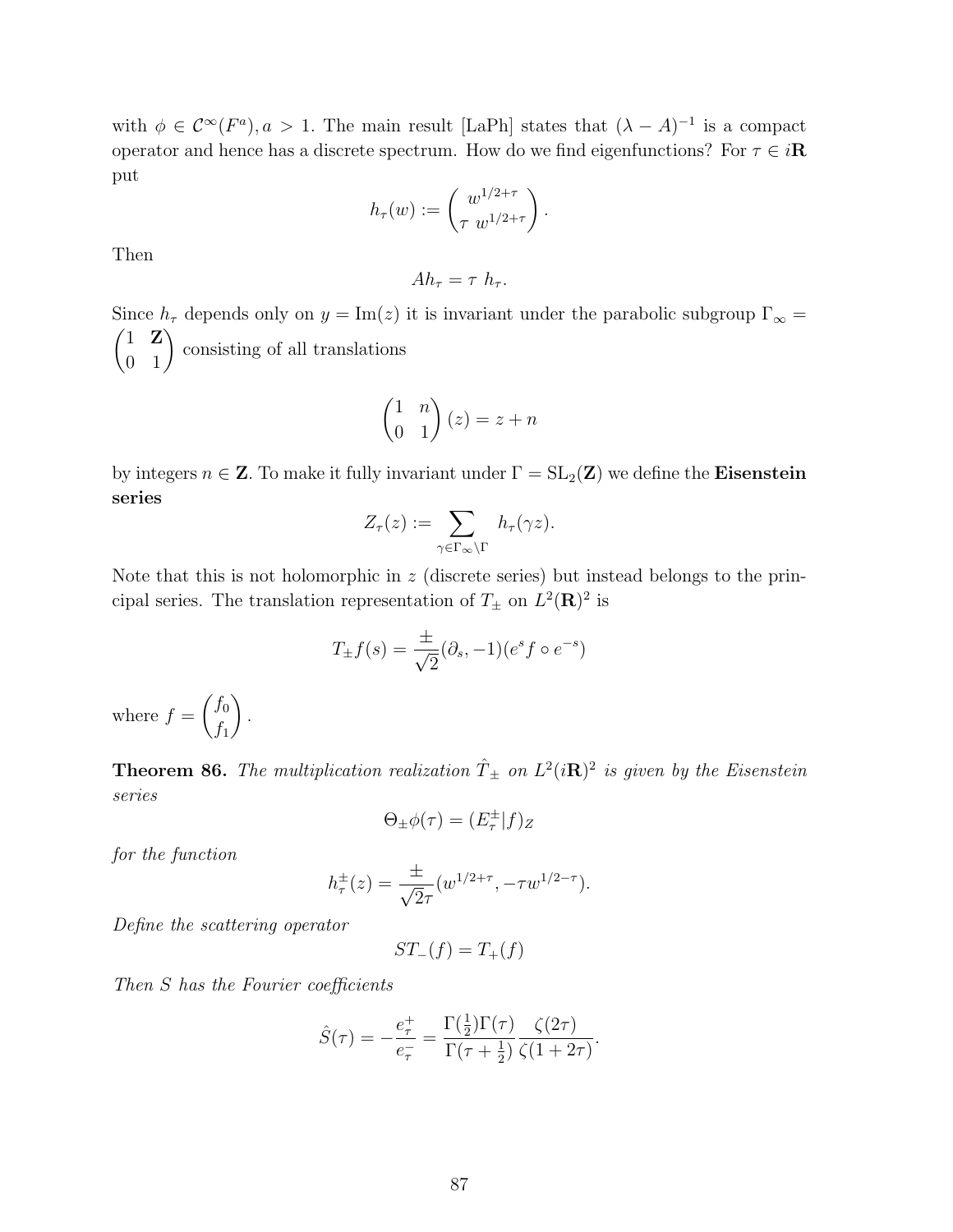## 4.3 Harmonic analysis on Symmetric Spaces

## 4.3.1 Structure of Lie groups

For a Riemannian symmetric space  $G/K$  let  $\mathfrak{g} = \mathfrak{k} \oplus \mathfrak{p}$  be a Cartan decomposition, and let  $\mathfrak{a} \subset \mathfrak{p}$  be a maximal abelian subspace. The finite Weyl group

$$
W:=K_A^\bullet/K_A^\circ
$$

Choose a vertreter system  $k_w \in K_A^{\bullet}$  of  $w \in W = \mathcal{N}_A(K)/\mathcal{Z}_A(K)$ . W acts linearly on **a** and hence on the symmetric algebra  $\mathcal{S}(\mathfrak{a}) \approx \mathcal{P}(\mathfrak{a}^{\sharp})$ . The invariant part

$$
\mathcal{S}(\mathfrak{a})^W \approx \mathcal{D}(G/K)
$$

yields the algebra of invariant differential operators on  $G/K$ , while the skew-invariant part

$$
\mathcal{S}(\mathfrak{a})^W_-
$$

is spanned by a single operator  $\pi$ . Its square  $\pi^2$  is an invariant differential operator. The generalized **Poincaré** inequality is

$$
(f|\pi^2 f) \geq \text{const.} (f|f)
$$

for all smooth functions f on  $G/K$ . Now consider the Iwasawa decomposition

$$
G=KA\overline{N}
$$

and let  $g_A$ ,  $g_K$  denote the Iwasawa components of  $g \in G$ . By [He/432] we have

$$
(an_K)_A = a \ (ana^{-1})_A \ n_A^{-1}
$$

for all  $n \in N$ . The Kostant convexity theorem says

$$
\log(e^t K)_A = \text{conv} W t
$$

In general, a **Harish-Chandra isomorphism** identifies a subalgebra  $A \subset \mathcal{U}(\mathfrak{g})$  with  $U(\mathfrak{a})$  for a sub Liegebra  $\mathfrak{a} \subset \mathfrak{g}$ .

$$
\begin{array}{ccc}\n\mathfrak{h} & \xrightarrow{\subset} & \mathfrak{g} \\
\downarrow & & \downarrow \\
\mathcal{U}(\mathfrak{h}) & \longrightarrow \mathcal{U}(\mathfrak{g})\n\end{array}
$$

For example, for a complex Liegebra g the center  $Z(\mathcal{U}(\mathfrak{g}))$  is a commutative subalgebra identified with  $\mathcal{U}(\mathfrak{h}) = \mathcal{S}(\mathfrak{h}) = \mathcal{P}(\mathfrak{h}^{\sharp})$  for a Cartan subalgebra  $\mathfrak{h} \subset \mathfrak{g}$ . In the real case we have  $\mathcal{D}(G/K)^G \approx \mathcal{U}(\mathfrak{a}) = \mathcal{P}(\mathfrak{a}^{\sharp})$  for a Cartan subspace  $\mathfrak{a} \subset \mathfrak{p}$ .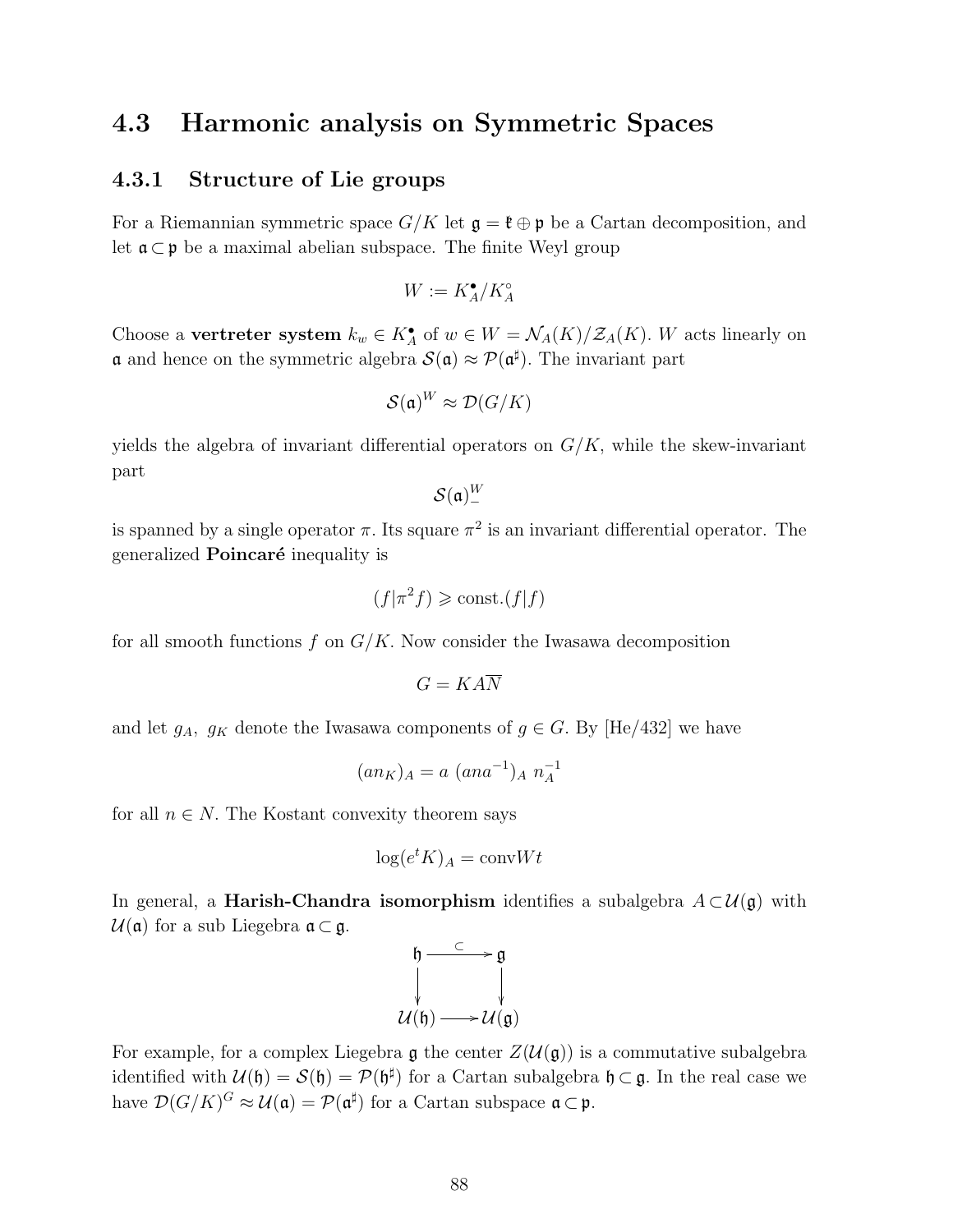## 4.3.2 Geodesics

For  $\Theta \subset \Sigma$  put

$$
\hat{\mathfrak{a}} := \langle H_{\alpha} : \ \alpha \in \Theta \rangle, \quad \hat{\mathfrak{a}} := \{ t \in \mathfrak{a} : \ t | \Theta = 0 \}
$$
\n
$$
\hat{\mathfrak{a}}_{+} := \{ t \in \hat{\mathfrak{a}} : \ t | \alpha > 0 \ \forall \ \alpha \in \Sigma \sim \langle \Theta \rangle \}
$$
\n
$$
\hat{\mathfrak{g}} := [\mathfrak{g}_{\hat{\mathfrak{a}}}^{o} \circ, \mathfrak{g}_{\hat{\mathfrak{a}}}^{o} \circ]
$$
\n
$$
\hat{\mathfrak{k}} := \mathfrak{k} \cap \hat{\mathfrak{g}}
$$
\n
$$
\hat{\mathfrak{n}}^{+} := \sum_{\alpha \in \langle \Theta \rangle_{+}} \mathfrak{g}^{\alpha}
$$

For  $t \in \overline{\mathfrak{a}}_+$  and  $k \in K$  we obtain a geodesic

$$
\gamma_{t,k}(\alpha) := k \, e^{\alpha t} K \in G/K
$$

The geodesic is regular for  $t \in \mathfrak{a}_+$ , and singular for  $t \in \mathfrak{a}_+^{\Theta}$  for some  $\Theta \neq \emptyset$ . Since  $K' \cap K_A^{\circ} = (K')^{\circ}_{A'}$  we have an injection

$$
K'/(K')^\circ_{A'}\subset K/K^\circ_A
$$

The inclusion  $K^{\circ}_A \subset K^{\circ}_{\mathfrak{a}''}$  induces an exact sequence

$$
K_{A''}^{\circ}/K_A^{\circ} \to K/K_A^{\circ} \to K/K_{A''}^{\circ}
$$

with typical fibre

$$
K_{A''}^\circ/K_A^\circ=K'/(K')_{A'}^\circ
$$

## 4.4 geodesics

An element  $\gamma \in SL^2_Z \subset G := SL^2_R$  is called hyperbolic/elliptic/parabolic, resp. if the trace  $tr(\gamma)$  has absolute value  $> 2/<sup>2</sup>$ ,  $= 2$ ,  $resp.$  These properties are invariant under conjugation. In the elliptic case we have eigenvalues in **T** and  $\gamma$  is conjugate to an element in K. In the hyperbolic case, we have real eigenvalues and  $\gamma$  is conjugate to an element in the centralizer

$$
G_{\mathfrak{a}}^{\circ} = K_{\mathfrak{a}}^{\circ} A,
$$
  

$$
A = \{ \begin{pmatrix} a & 0 \\ 0 & a^{-1} \end{pmatrix} : a > 0 \}.
$$

Writing  $g\gamma g = k_{\gamma}$  a for some  $a \in A$  and  $k_{\gamma} \in K^{\circ}_{\mathfrak{a}}$  we have

$$
o \cdot a = o \cdot k_{\gamma} a = o \cdot g^{-1} \gamma g.
$$

Then

$$
\gamma \sim \begin{pmatrix} N^{1/2} & 0 \\ 0 & N^{-1/2} \end{pmatrix}
$$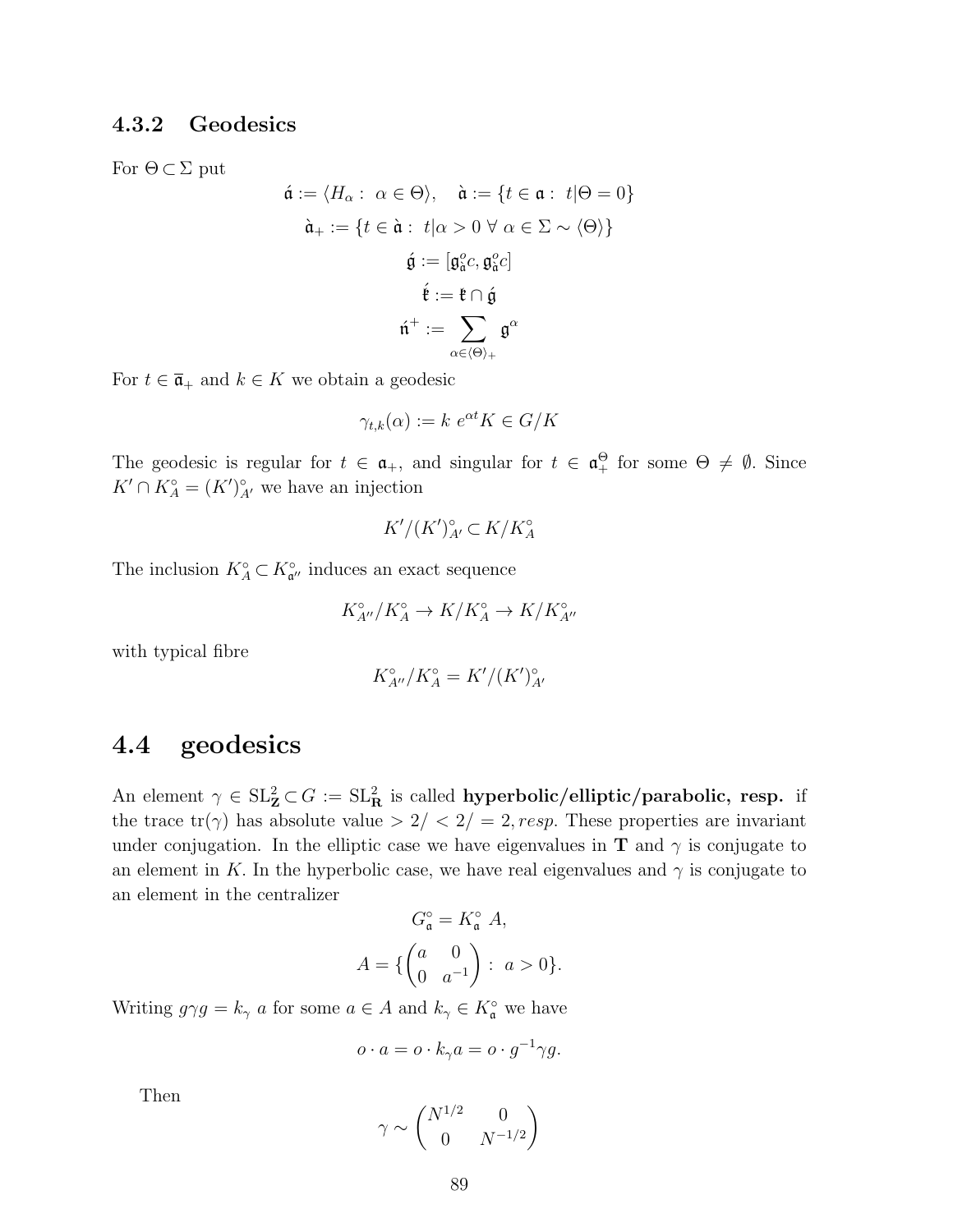for some  $N > 1$ , and the centralizer

$$
\Gamma_{\gamma}^{\circ}=\gamma_0^{\mathbf{Z}}
$$

is a cyclic group with generator

$$
\gamma_0 \sim \begin{pmatrix} N_0^{1/2} & 0 \\ 0 & N_0^{-1/2} \end{pmatrix}
$$

By [TS/546] the group  $K^{\circ}_{\mathfrak{a}''}$  normalizes both  $K'$  and  $G'$ . Thus

$$
m^{\Theta}k_{\Theta}m^{-\Theta} = k'_{\Theta}, \; m^{\Theta}gm^{-\Theta} = g'
$$

for all  $m^{\Theta} \in K^{\circ}_{\mathfrak{a}''}$ . Define an action of  $K^{\circ}_{\mathfrak{a}''}$  on  $G'/K'$  by

$$
m^{\Theta} \cdot gK' := g' K'.
$$

This way  $\mathcal{L}_{\Theta}$  becomes a  $K^{\circ}_{A''}$ -module. Consider the homogeneous vector bundle

$$
K \times_{K_{A''}}^{\circ} \mathcal{L}(\mathfrak{a}' \times G'/K')
$$

and the  $L^2$ -sections

$$
\Gamma^2(K\times_{K_{A''}}^\circ{\mathcal L}(\mathfrak a'\times G'/K'))
$$

## 4.4.1 Root analysis

Let  $m_{\alpha}$  be the restricted root multiplicity. Put

$$
\sinh_{\alpha}(t) := \sinh(\alpha|t)^{m_{\alpha}}
$$

and

$$
\sinh_{\Pi}(t) := \Pi_{\alpha \in \Pi} \sinh_{\alpha}(t).
$$

For  $\alpha \in \Sigma_+$  define [Wa/325]

$$
B_{\alpha}^{\tau} = B\left(\frac{m_{\alpha}}{2}, \frac{m_{\alpha/2}}{4} + \tau | \alpha_0\right) = B\left(\frac{m_{\alpha}}{2}, \frac{m_{\alpha/2}}{4} + \frac{\tau | \alpha}{\alpha | \alpha}\right)
$$

and  $B_{\Pi}^{\tau} := \prod_{\alpha \in \Pi}$  $B^{\tau}_{\alpha}$ .

## 4.4.2 Invariant measures

By  $[HeJo/2]$  and  $[He/458]$  the Haar measure on G is given by

$$
\int\limits_G dg \ f(g) = \int\limits_K dk \int\limits_A a^{2\rho} \int\limits_N dn \ f(k a \overline{n}) = \int\limits_K dk \int\limits_A da \ a^{2\rho} \int\limits_N dn \ f(k a \overline{n})
$$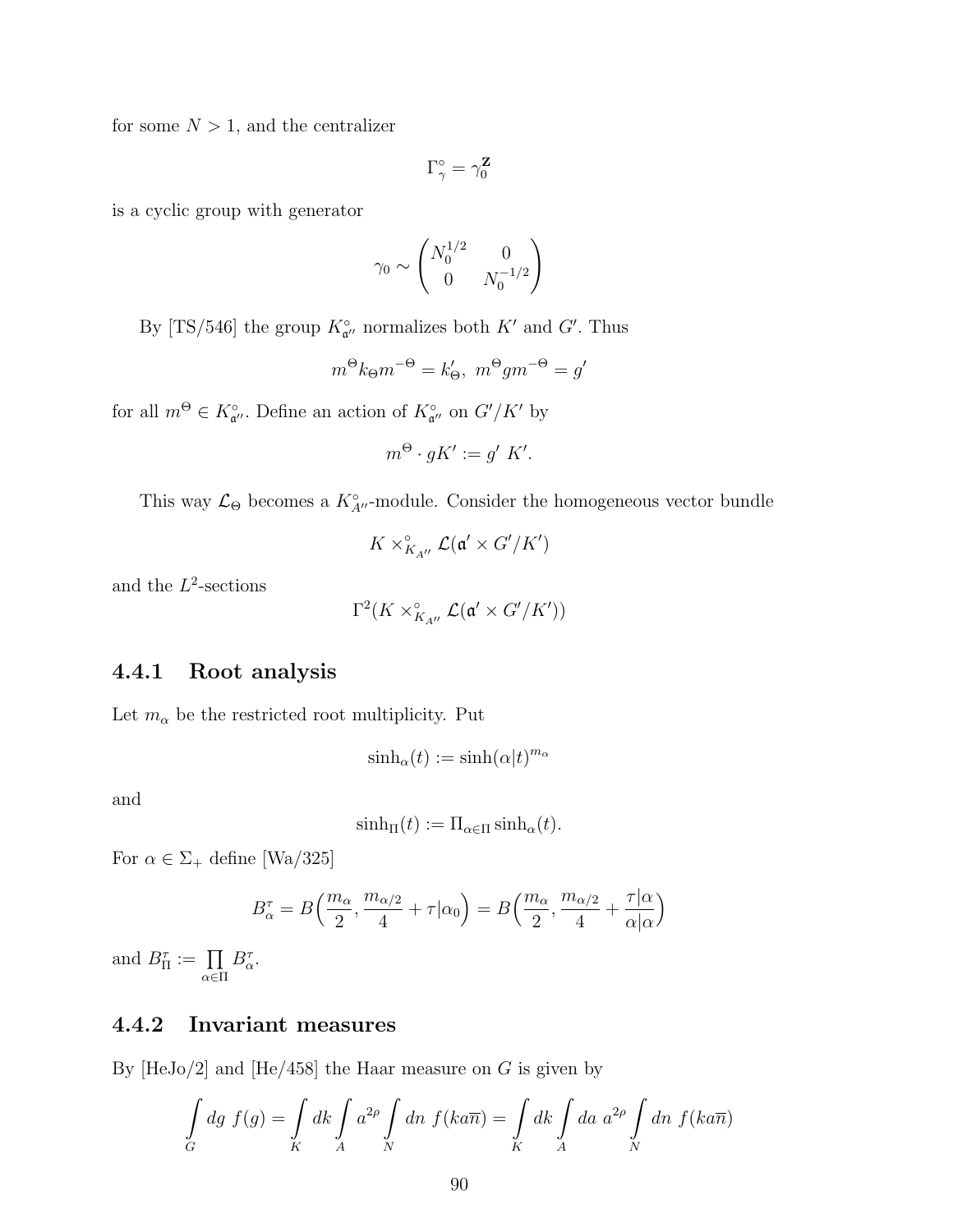$$
= c \int\limits_K dk \int\limits_{\mathfrak{a}_+} dt \ \sinh \Delta_{+}(t) \int\limits_K dk' \ f(ke^t k')
$$

For  $Re(\tau) > 0$  define the *c*-function

$$
c^\tau := \int\limits_N dn\ n_A^{-\tau-\rho}
$$

and normalize the Haar measure  $dn$  on  ${\cal N}$  by

$$
c^{\rho} = \int\limits_N dn \; \overline{n}_A^{-2\rho} = 1.
$$

Then Harish-Chandra's formula

$$
\int\limits_{K/K_A^{\circ}}dk\ \phi[k]=\int\limits_Ndn\ n_A^{-2\rho}\ \phi[n_K]
$$

holds. Normalize the Haar measure on  $N \cap (k_w^{-1} \overline{N} k_w)$  by

$$
\int\limits_{N \cap (k_w^{-1} \overline{N} k_w)} dn \; n_A^{-2\rho} = 1
$$

Proposition 87.

$$
a^{\rho} \int\limits_N dn \ f(a^{-1}na) = a^{-\rho} \int\limits_N dn \ f(n)
$$

Proof.

$$
a^{\rho-\tau} \int\limits_N dn \; n_A^{-\tau-\rho} \left( a^{-1}na \right)_A^{\tau-\rho} = \phi^{\tau}(a^{-1}) = \phi^{-\tau}(a) = a^{-\tau-\rho} \int\limits_N dn \; n_A^{\tau-\rho} \left( ana^{-1} \right)_A^{-\tau-\rho}
$$

implies

$$
a^{\rho} \int\limits_N dn \; n_A^{-\tau-\rho} \; (a^{-1}na)^{\tau-\rho}_A = a^{-\rho} \int\limits_N dn \; n_A^{\tau-\rho} \; (ana^{-1})^{-\tau-\rho}_A
$$

 $\Box$ 

Theorem 88 (Wa/325). Let  $\text{Re } \tau > 0$ . Then

$$
c^{\tau} = \frac{B_{\Sigma_+}^{\tau}}{B_{\Sigma_+}^{\rho}}
$$

*Proof.* For rank 1 let  $\Sigma^0_+ = {\{\beta\}}$ . Then  $\Sigma_+ = {\{\beta, 2\beta\}}$  and hence

$$
\rho = \frac{m_{\beta}}{2}\beta + m_{2\beta}\beta = (\frac{m_{\beta}}{2} + m_{2\beta})\beta,
$$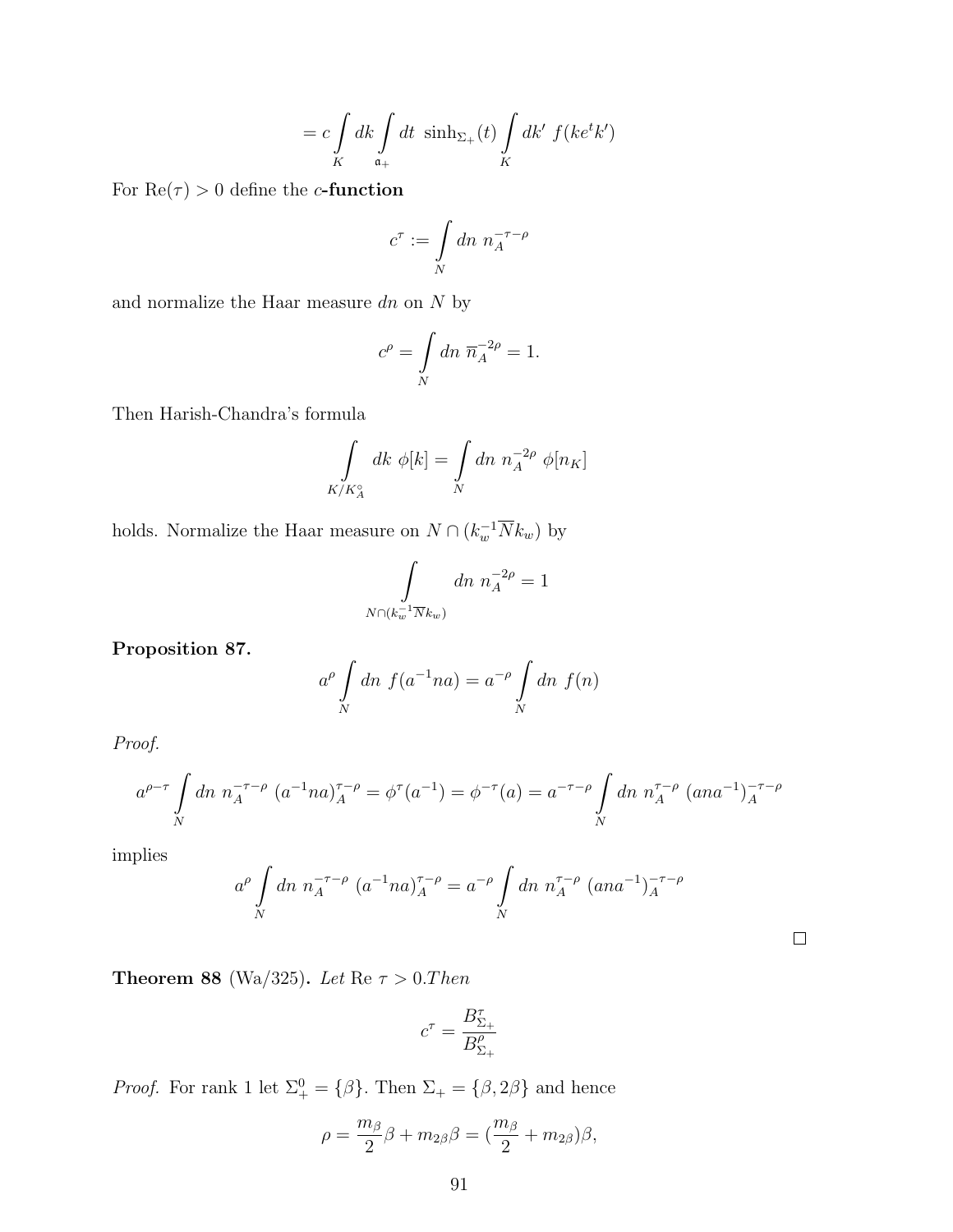$$
\rho|\beta_0=\frac{\rho|\beta}{\beta|\beta}=\frac{m_\beta}{2}+m_{2\beta}
$$

Write  $\tau = iz\rho$ . Then  $(\tau|\beta_0) = iz(\rho|\beta_0)$  and hence  $iz = \frac{\tau|\beta_0}{\rho|\beta_0}$  $\frac{\tau|\beta_0}{\rho|\beta_0}$ . It follows that

$$
2P(1+iz) - m_{2\beta} = (\rho|\beta_0)(1+\frac{\tau|\beta_0}{\rho|\beta_0}) - m_{2\beta} = (\rho + \tau|\beta_0) - m_{2\beta} = \frac{m_{\beta}}{2} + \tau|\beta_0
$$

and hence  $P(1 + iz) = \frac{1}{2}(\frac{m_\beta}{2} + m_{2\beta} + \tau | \beta_0)$ . By [He/437] the unnormalized integral is

$$
\int_{0}^{\infty} \frac{dr}{r} \frac{r^{m_{\beta}/2}}{(1+r)^{m_{\beta}/2+\tau|\beta_0}} \int_{0}^{\infty} \frac{dt}{t} \frac{t^{m_{2\beta}/2}}{(1+t)^{\frac{1}{2}(m_{\beta}/2+m_{2\beta}+\tau|\beta_0)}}
$$

$$
= B\left(\frac{m_{\beta}}{2}, \tau|\beta_0\right) B\left(\frac{m_{2\beta}}{2}, \frac{m_{\beta}}{4} + \frac{\tau|\beta_0}{2}\right) = B_{\beta}^{\tau} B_{2\beta}^{\tau}
$$

since  $m_{\beta/2} = 0$  and  $\tau |(2\beta)_0 = \frac{\tau |\beta_0}{2}$  $\frac{\beta_0}{2}$ . The duplication formula

$$
\frac{\Gamma(2z)}{\Gamma(z)} = \frac{1}{2\sqrt{\pi}} 4^z \Gamma(z + \frac{1}{2})
$$

implies

$$
\frac{\Gamma(\frac{\mathbf{m}_{\beta}}{4} + \frac{\tau|\beta_0}{2})}{\Gamma(\frac{\mathbf{m}_{\beta}}{2} + \tau|\beta_0)} = c \cdot \frac{2^{-\tau|\beta_0}}{\Gamma(\frac{\mathbf{m}_{\beta}}{4} + \frac{\tau|\beta_0}{2} + \frac{1}{2})}
$$

Therefore

$$
B\left(\frac{m_{\beta}}{2},\tau|\beta_{0}\right) B\left(\frac{m_{2\beta}}{2},\frac{m_{\beta}}{4}+\frac{\tau|\beta_{0}}{2}\right)=c'\cdot \frac{2^{-\tau|\beta_{0}}\Gamma(\tau|\beta_{0})}{\Gamma(\frac{m_{\beta}}{4}+\frac{\tau|\beta_{0}}{2}+\frac{1}{2})\Gamma(\frac{m_{\beta}}{4}+\frac{m_{2\beta}}{2}+\frac{\tau|\beta_{0}}{2})}
$$

By [He/447] we have

$$
c(\tau) = c_0 \prod_{\beta \in \Sigma_+^0} \frac{2^{-\tau|\beta_0|} \Gamma(\tau|\beta_0)}{\Gamma(\frac{m_\beta}{4} + \frac{\tau|\beta_0}{2} + \frac{1}{2}) \Gamma(\frac{m_\beta}{4} + \frac{m_{2\beta}}{2} + \frac{\tau|\beta_0}{2})}
$$

$$
= c_1 \prod_{\beta \in \Sigma_+^0} B\left(\frac{m_\beta}{2}, \tau|\beta_0\right) B\left(\frac{m_{2\beta}}{2}, \frac{m_\beta}{4} + \frac{\tau|\beta_0}{2}\right)
$$

We claim that

$$
\prod_{\beta \in \Sigma^0_+} B\left(\frac{m_\beta}{2}, \tau | \beta_0\right) B\left(\frac{m_{2\beta}}{2}, \frac{m_\beta}{4} + \frac{\tau | \beta_0}{2}\right) = \prod_{\alpha \in \Sigma_+} B\left(\frac{m_\alpha}{2}, \frac{m_{\alpha/2}}{4} + \tau | \alpha_0\right)
$$

For  $\beta \in \Sigma^0_+$  we have  $m_{\beta/2} = 0$ . Therefore the claim is equivalent to

$$
\prod_{\beta \in \Sigma^0_+} B\left(\frac{m_{2\beta}}{2}, \frac{m_{\beta}}{4} + \frac{\tau|\beta_0}{2}\right) = \prod_{\alpha \in \Sigma_+ \sim \Sigma^0_+} B\left(\frac{m_{\alpha}}{2}, \frac{m_{\alpha/2}}{4} + \tau|\alpha_0\right)
$$

Since every  $\alpha \in \Sigma_+ \sim \Sigma_+^0$  has the form  $\alpha = 2\beta$  for a unique  $\beta \in \Sigma_+^0$ , the assertion follows with  $\tau | \alpha_0 = \frac{\tau | \beta_0}{2}$  $\frac{\beta_0}{2}$ .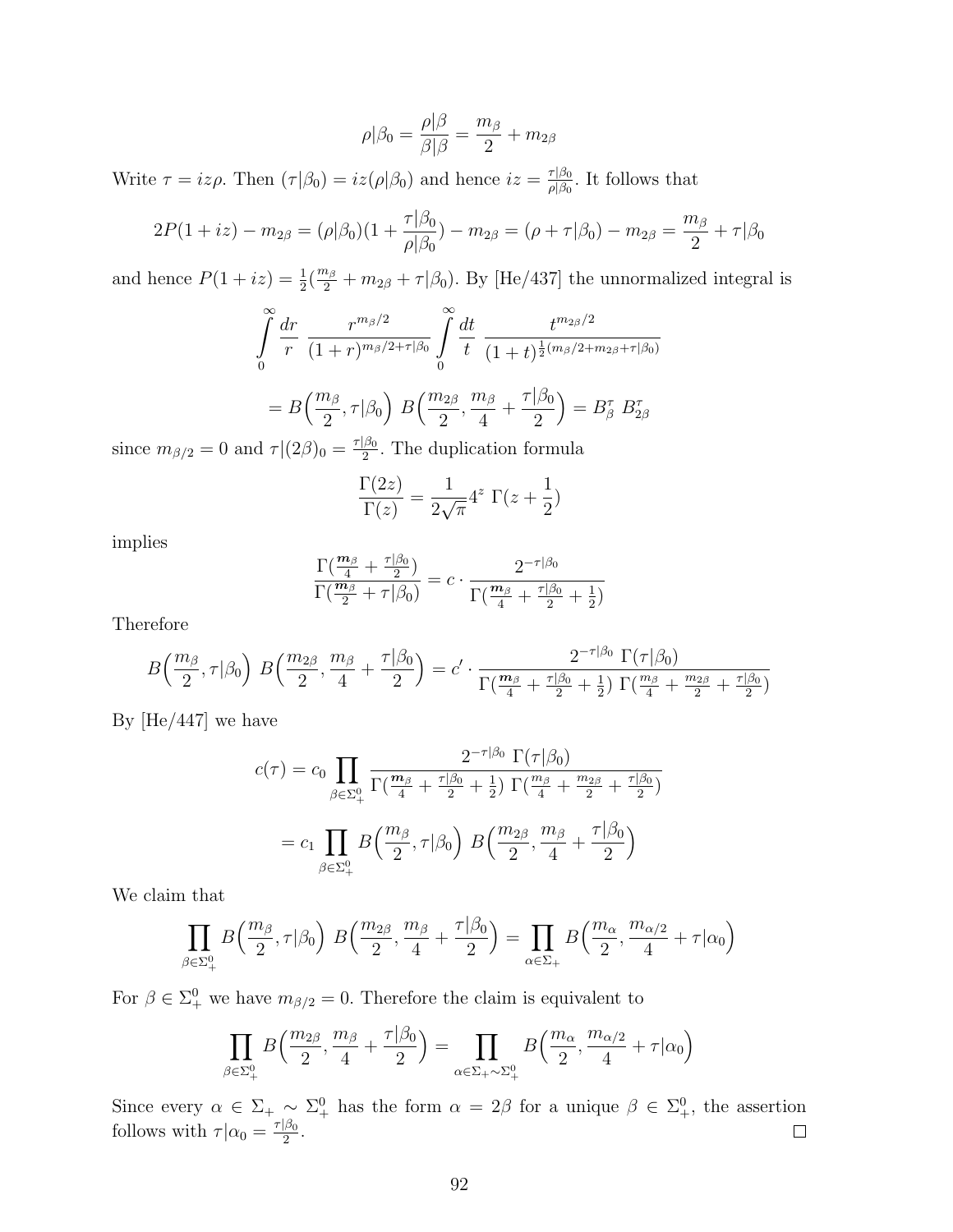#### 4.4.3 Principal series representations and intertwiners

Let  $\rho$  be the half-sum of positive restricted roots. For  $\tau = i\lambda \in \mathfrak{a}_\mathbf{C}^{\sharp}$  define the **principal** series representation of G on  $H := L^2(K/K_A^{\circ})$  by

$$
(g^{\tau}f)[k] = (g^{-1}k)_{A}^{\tau-\rho} f[(g^{-1}k)_{K}]
$$

Here  $[k] := kK_A^{\circ}$ . For  $\tau \in i\mathfrak{a}^{\sharp}$  this is unitary and irreducible. Define an operator  ${}^wS_\tau \in \mathcal{L}(H)$  by

$$
\frac{1}{B_{\Sigma_+\cap w^{-1}\Delta_-}^{\rho}}(^wS_{\tau}f)[k] = \frac{1}{B_{\Sigma_+\cap w^{-1}\Delta_-}^{\tau}} \int_{\overline{N}\cap(k_w^{-1}Nk_w)} dm \; m_A^{-(\tau+\rho)} \; f[kk_w m_K]
$$

Then

$$
H \xleftarrow{g^{w\tau}} H
$$
  
\n
$$
w_{S_{\tau}} \downarrow \qquad \qquad \downarrow w_{S_{\tau}}
$$
  
\n
$$
H \xleftarrow{g^{\tau}} L^{2}(K/K_{A}^{\circ})
$$

Put

$$
\widehat{K/K_A^\circ} := \{ \varkappa \in \hat{K} : \ V_\varkappa^{K_A^\circ} \neq \{0\} \}.
$$

For  $F \in L^2(i\mathfrak{a}^{\sharp}, H)$  and  $\varkappa \in \widehat{K/K_A^{\circ}}$  define the Fourier coefficient

$$
f_{\tau}^{\varkappa} := \int\limits_K dk \ f(\tau, kK_A^{\circ}) \ k^{-\varkappa} \in \mathcal{L}(V_{\varkappa})
$$

Then we have the inversion formula

$$
f(\tau, K_A^\circ) = \sum_{\varkappa \in \widehat{K}/K_A^\circ} d_\varkappa \operatorname{tr}(f_\tau^\varkappa|_{V_\varkappa^{K_A^\circ}})
$$

Then we have the diagonalization

$$
({}^wS_{\tau}f_{\tau})^{\varkappa} = {}^wS_{\tau}^{\varkappa}f_{\tau}^{\varkappa}
$$

for endomorphisms  ${}^wS^{\varkappa}_{\tau} \in \mathcal{L}(V_{\varkappa})$  which preserve and are unitary on  $V^{K^{\alpha}}_{\varkappa}$ . By Harish-Chandra there exist meromorphic functions  $\Theta^* \in \mathcal{L}(V_{\varkappa}^{K_A^{\circ}})$  such that for  $t \in \mathfrak{a}_+$  we have

$$
\int_{K} dk \ (e^t k)_A^{\tau \rho} (e^t k)_K^{\varkappa} = \sum_{w \in W} \sum_{\mu \in L} e^{-t|(w\tau + \rho + \mu)} \ c(w\tau) \ \Gamma_\mu^{\varkappa} (w\tau)^w S_{\overline{\tau}}^{\varkappa*}
$$

where  $\Gamma_{\mu}^{\varkappa} \in \mathcal{L}(V_{\varkappa}^{K_{A}^{\circ}})$  are rational and holomorphic on  $\mathfrak{a}_{+}^{\sharp} + i\mathfrak{a}^{\sharp}$ .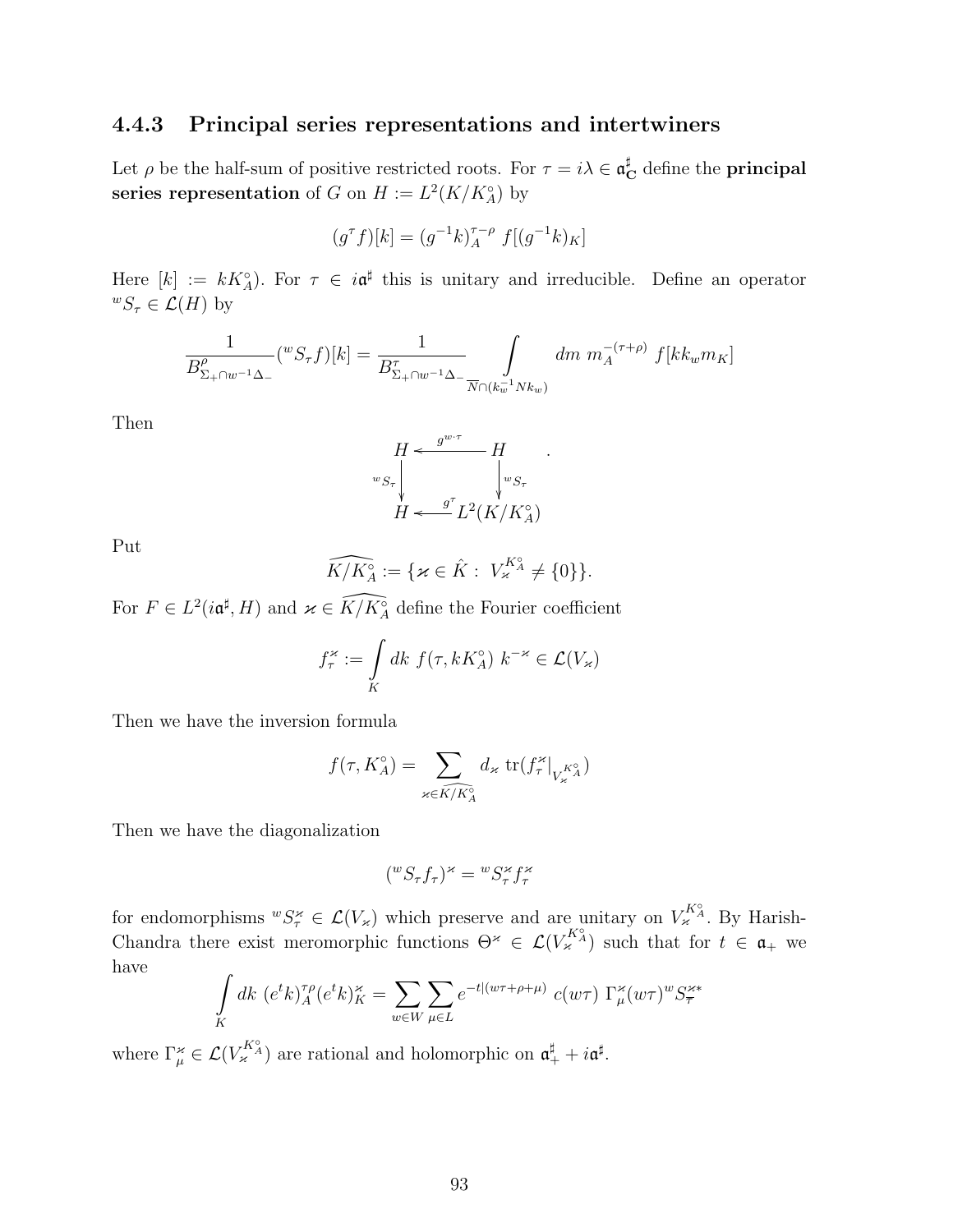## 4.4.4 Spherical functions

By [HeJo/1] a spherical function is a continuous bi-invariant function  $\phi : G \to \mathbb{C}$ satisfying

$$
\int\limits_K dk \; \phi(xky) = \phi(z) \; \phi(w)
$$

The non-zero bounded spherical function characterize the maximal ideals of the convolution algebra  $L^1(K\backslash G/K)$  via

$$
\phi^{\perp} := \{ f \in L^1(K \backslash G/K) : \int_G dg \ f(g)\phi(g) = 0 \}
$$

For a nc symmetric space  $G/K$  the **spherical function** has the form [7, p. 435]

$$
\phi^{\tau}(g) = \int\limits_K dk \ (gk)_{A}^{\tau-\rho} = \int\limits_K dk \ (g^{-\tau}1)[k]
$$

where  $\tau \in \mathfrak{a}_{\mathbf{C}}^{\sharp}$  and  $[k] := kK^{\circ}_{A}$ . By [7, p. 419] we have

$$
\phi^{\tau}(g^{-1}) = \phi^{-\tau}(g)
$$

By [HeJo] we have

$$
\phi^{\tau} \text{ bounded} \Leftrightarrow -\text{Re}(\tau) \in \text{conv}(W\rho).
$$

Proposition 89. On A the spherical function is given by

$$
\phi^{\tau}(a) = a^{\tau-\rho} \int\limits_N dn \; n_A^{-\tau-\rho} \; (ana^{-1})_A^{\tau-\rho}
$$

Proof. We have

$$
\phi^{\tau}(a) = \int_{K} dk \ (ak)_{A}^{\tau-\rho} = \int_{N} dn \ n_{A}^{-2\rho} (an_{K})_{A}^{\tau-\rho} = \int_{N} dn \ n_{A}^{-2\rho} (t_{a}(ana^{-1})_{A} \cdot n_{A}^{-1})^{\tau-\rho}
$$

$$
= a^{\tau-\rho} \int_{N} dn \ n_{A}^{-2\rho} n_{A}^{\rho-\tau} (ana^{-1})_{A}^{\tau-\rho} = a^{\tau-\rho} \int_{N} dn \ n_{A}^{-\tau-\rho} (ana^{-1})_{A}^{\tau-\rho}
$$

Now let  $t \in \mathfrak{a}_+$ . Since  $\lim_{t\to\infty} (e^t \overline{n} e^{-t})_A = 1$ , the dominated convergence theorem implies

$$
\lim_{t \to \infty} e^{t|\rho - \tau} \phi^{\tau}(e^t) = \lim_{t \to \infty} \int_{N} dn \ \overline{n}_A^{-\tau - \rho} \ (e^t \overline{n} e^{-t})_A^{\tau - \rho}
$$

$$
= \int_{N} dn \ \overline{n}_A^{-\tau - \rho} \lim_{t \to \infty} (e^t \overline{n} e^{-t})_A^{\tau - \rho} = \int_{N} dn \ \overline{n}_A^{-\tau - \rho} = c(\tau),
$$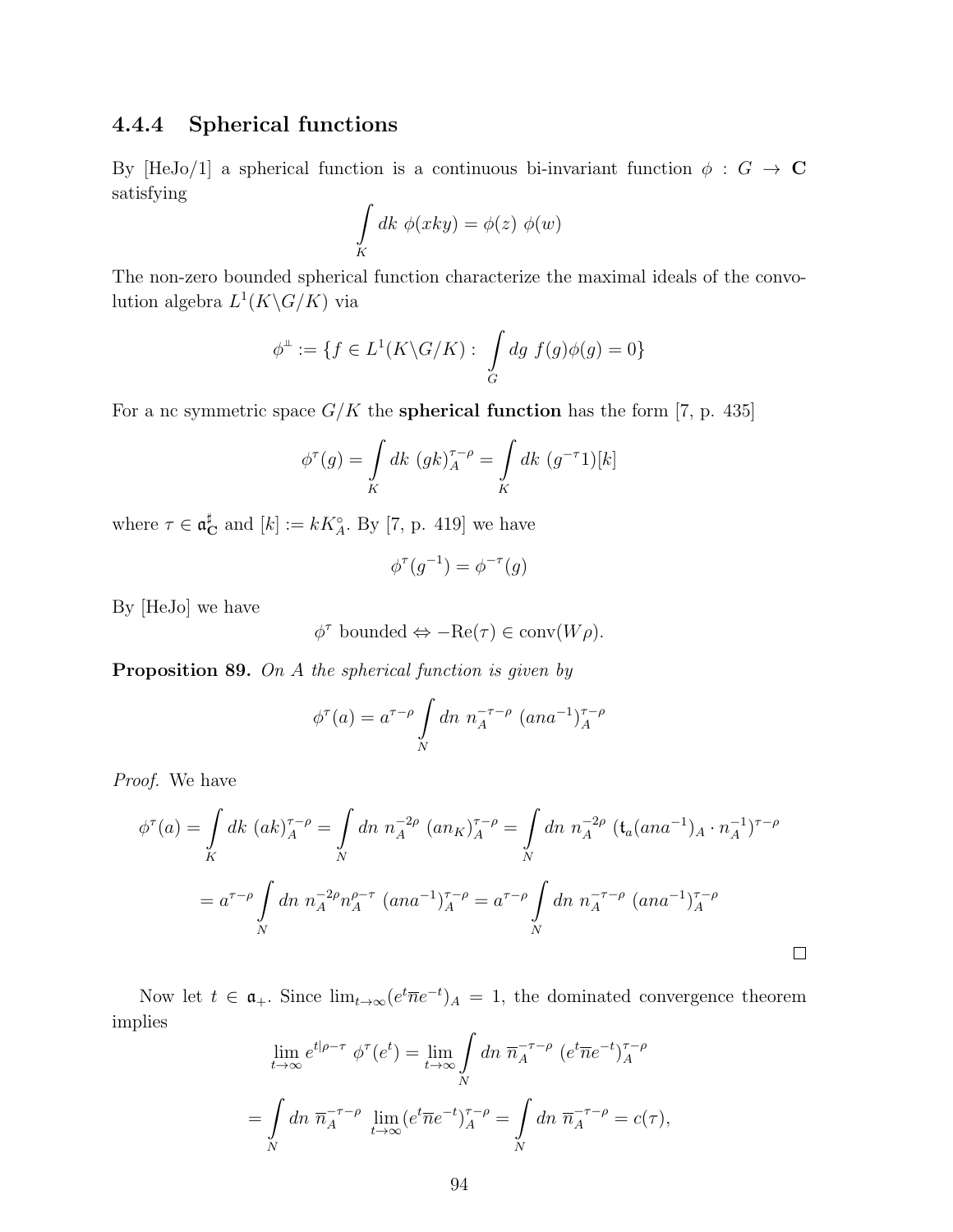If  $\tau$  is regular  $(s\tau \neq \tau$  for all  $s \neq e)$  it follows that  $c(\tau) \neq 0$ . Thus there is an asymptotic expansion

$$
\lim_{A^+ \ni a \to \infty} a^{\rho - \tau} \Phi_\tau(a) = c(\tau).
$$

Joint eigenfunctions  $\Phi_{\tau}(a)$  for radial parts [7, p. 429]

$$
\tilde{D}\Phi_\tau=\Gamma_\tau(D)\;\Phi_\tau
$$

of  $D \in \mathbf{D}(G/K)$ . In particular, by [He/427]

$$
\tilde{L}_X \Phi_\tau = (\tau \tau - \rho | \rho) \Phi_\tau.
$$

Let  $\beta = {\beta_1, \ldots, \beta_r}$  be positive simple roots. Recursion formula

$$
\Phi_{\tau}(a) = a^{\tau-\rho} \sum_{\mathbf{m} \in \mathbf{N}^r} \Gamma_{\mathbf{m}}(\tau) a^{-\mathbf{m}\beta}
$$

with  $\Gamma_0(\tau) = 1$ . Then we have |W| linearly independent solutions  $\Phi_{w\tau}$ ,  $w \in W$ . Hence

$$
\phi^\tau = \sum_{w \in W} c(w\tau) \Phi_{w\tau}
$$

with  $c_w(\tau) = c(w\tau)$ ,  $c(\tau) = c_e(\tau)$ . In summary,

$$
\phi^{\tau} = \sum_{w \in W} c(w\tau) a^{w\tau - \rho} \sum_{m \in \mathbf{N}^r} \Gamma_m(w\tau) a^{-m\beta}
$$

**Example 90.** In the complex case we have  $[7, p. 432]$ 

$$
\phi^{\tau}(a) = c^{\tau} \frac{\sum_{w} \det w \ a^{w\tau}}{\sum_{w} \det w \ a^{w\rho}}
$$

with

$$
c_{\tau} = \frac{(\Sigma_{+}|\rho)}{(\Sigma_{+}|\tau)}
$$

For  $w = [k_w] \in W$  with  $k_w \in K_A^{\bullet}$  put  $N_w := N \cap k_w^{-1} \overline{N} k_w$  and normalize by

$$
\int\limits_{N_w} dn\ \overline{n}_A^{-2\rho}=1
$$

For  $\varkappa \in K^{\sharp}$  let [Wa/319]

$$
T_{\tau,\varkappa}^w := k_w^{\varkappa} \int\limits_{N_w} dn \; \overline{n}_A^{-\tau+\rho} \; \overline{n}_K^{\varkappa} \in \mathcal{L}(V_{\varkappa})
$$

The integral converges on

$$
C_w := \{ \tau \in \mathfrak{a}_\mathbf{C}^\sharp : \int_{N_w} dn \; \overline{n}_A^{-(\text{Re}(\tau) + \rho)} < \infty \}
$$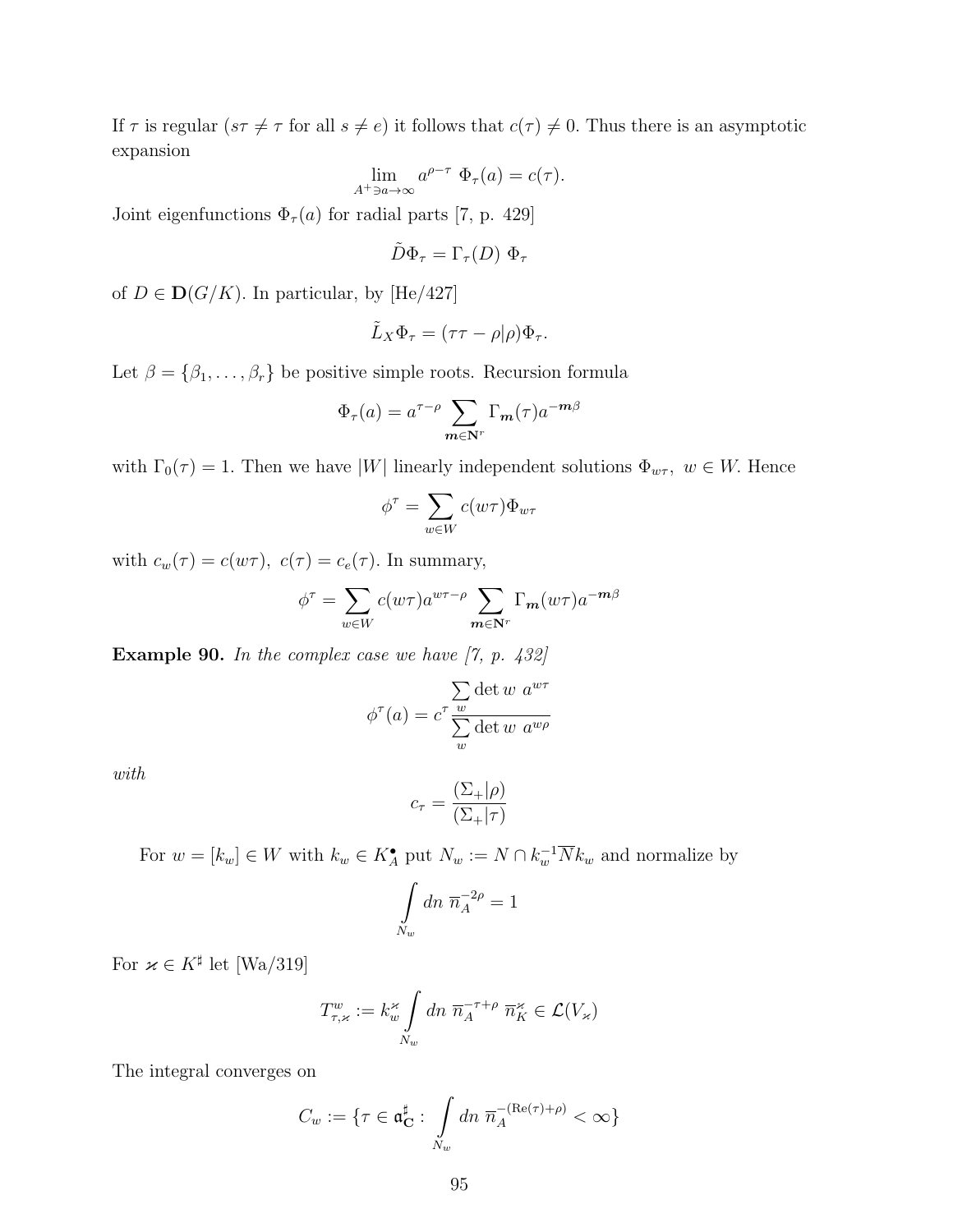$$
= \{ \tau \in \mathfrak{a}^\sharp_{\mathbf{C}} : \ \text{Re}\tau | Q_\alpha > 0 \ \forall \ \alpha \in \Sigma^0_+(w) \}
$$

Here  $\Sigma^0_+(w)$  consists of all indivisible positive roots  $\alpha$  such that  $w\alpha < 0$ . For  $w_* \in W$ satisfying  $w_*\Sigma_+ = -\Sigma_+$  we have  $N_w = N$  since  $k_{w_*}^{-1} \overline{N} k_{w_*} = N$ . Therefore

$$
T^{w*}_{\tau,\varkappa} := k^{\varkappa}_{w*} \int\limits_N dn \; \overline{n}_A^{-\tau+\rho} \; \overline{n}_K^{\varkappa}
$$

and

$$
C_{w_*} = \{ \tau \in \mathfrak{a}_\mathbf{C}^\sharp : \text{ Re } \tau \in \mathfrak{a}_+^\sharp \}.
$$

By [Wa/320] we have the cocycle formula

$$
T^{w'w}_{\tau,\varkappa}=T^{w'}_{w\tau,\varkappa}\;T^w_{\tau,\varkappa}
$$

for  $k_{w^{\prime}w} = k_{w^{\prime}}k_{w}$  and  $\ell_{w^{\prime}w} = \ell_{w^{\prime}} + \ell_{w}$ . By [7, p. 458] for each  $\tau \in \mathfrak{a}_{\mathbf{C}}^{\sharp}$  and  $[k] \in K/K_A^{\circ}$ we obtain an eigenfunction

$$
\phi_{\tau,[k]}[g] := (g^{-1}k)_{A}^{\tau+\rho}
$$

of  $\mathbf{D}(G/K)$ . Therefore

$$
D\phi_{\tau,[k]} = \Gamma_{\tau}(D)\phi_{\tau,[k]}
$$

for the Harish-Chandra homomorphism

$$
\mathbf{D}(G/K) \xrightarrow{\Gamma} \mathcal{P}(\mathfrak{a})^W
$$

By [7, p. 463] we have

$$
c_w(\tau) := \int\limits_{N_w} dn \; \overline{n}_A^{-(\tau+\rho)} = \tilde{B}_{\Sigma^0_+\cap w^{-1}\Delta^0_-}(\tau)
$$

where, putting  $\alpha := \alpha/(\alpha|\alpha)$ , we define

$$
\tilde{B}_{\alpha}(\tau)=\frac{\Gamma(\tau|\underline{\alpha})}{2^{\tau|\underline{\alpha}}\ \Gamma(\frac{1}{2}(\frac{m_{\alpha}}{2}+1+\tau|\underline{\alpha}))\ \Gamma(\frac{1}{2}(\frac{m_{\alpha}}{2}+m_{2\alpha}+\tau|\underline{\alpha}))}
$$

## 4.4.5 Harmonic Analysis on Lie groups

Let G be a locally compact unimodular 2nd countable group of type I. For any choice of Haar measure dg on G there exists a positive Plancherel measure  $d\gamma$  on the unitary dual  $G^{\sharp}$  such that

$$
\int_{G} dg \; |f(g)|^2 = \int_{G^\sharp} d\gamma \; \|f_\gamma\|_{HS}^2
$$

for all  $f \in L^1(G) \cap L^2(G)$ . Here

$$
f_{\gamma} = \int\limits_G dg \ f(g) \ g^{\gamma} \in \mathcal{L}^2(V_{\gamma}).
$$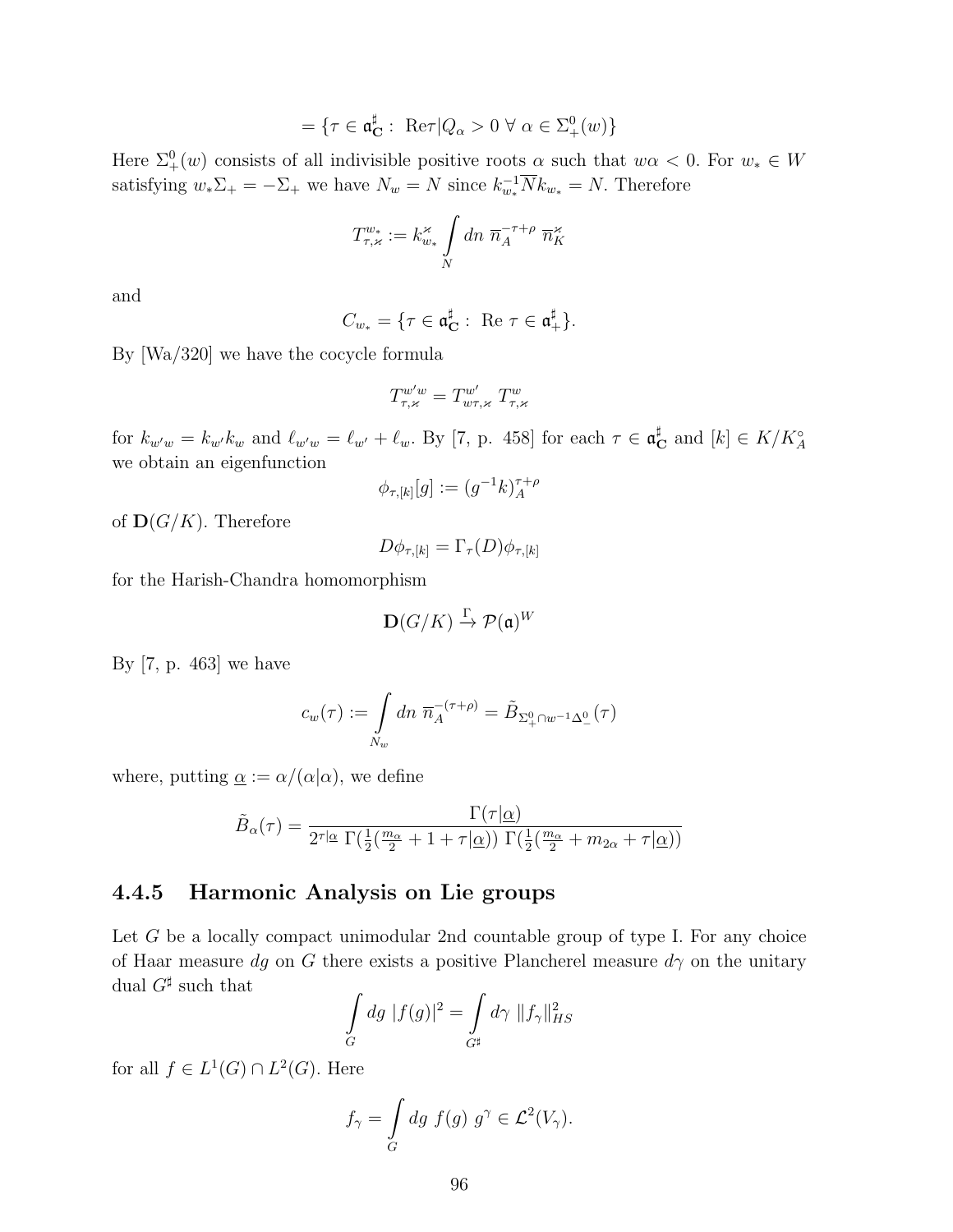Now let G be a connected semi-simple Lie group with finite center. Then  $G$  is of type I and for every  $f \in \mathcal{C}_0^{\infty}(G)$  we have  $f(\gamma) \in \mathcal{L}^1(V_\gamma)$ . More over, the assignment

 $\operatorname{tr}_{\gamma} f := \operatorname{tr}(f(\gamma))$ 

is a distribution on G. Consider the spherical Fourier transform

$$
\tilde{f}_{\tau,[k]} = \int\limits_{G/K} dg \ (g^{-1}k)_{A}^{\tau-\rho} f[g] = \int\limits_{G/K} dg \ f[g] \ (g^{-\tau}1)[k]
$$

for  $\tau \in i\mathfrak{a}^{\sharp}$ . In short,

$$
\tilde{f}_{\tau} = \int\limits_{G/K} dg f[g] g^{-\tau}1 \in L^2(K/K_A^o c).
$$

Then

$$
\frac{1}{|B_{\Sigma_+}^{\rho}|^2} \int\limits_{G/K} dz \; |f(z)|^2 = \int\limits_{i\mathfrak{a}^{\sharp}_+} \frac{d\tau}{|B_{\Sigma_+}^{\tau}|^2} \int\limits_{K/K_A^{\circ}} dk \; |\tilde{f}_{\tau,[k]}|^2
$$

and [He/459] the Fourier transform has the inverse

$$
f[g] = \frac{|B_{\Sigma_+}^{\rho}|^2}{|W|} \int\limits_{i\mathfrak{a}^{\sharp}} \frac{d\tau}{|B_{\Sigma_+}^{\tau}|^2} \int\limits_{K/K_A^{\circ}} dk \ (g^{-1}k)_{A}^{-(\tau+\rho)} \ \tilde{f}_{\tau,[k]}.
$$

## 4.5 Scattering on symmetric spaces

## 4.5.1 Extension of rings and fields

If  $K \subset K'$  is a finite field extension, then  ${\rm tr}^{K'}_K : K' \to K$  is defined by

$$
\text{tr}_{K}^{K'}\alpha = \text{tr}M_{\alpha},
$$

where  $M_{\alpha}: K' \to K'$  denotes multiplication by  $\alpha \in K'$ . Let

$$
m_{\alpha}(X) = \prod_{i=1}^{n} (X - \lambda_i(\alpha)) \in K[X]
$$

denote the minimal polynomial of  $\alpha \in K'$  over K. Then

$$
\frac{1}{[K':K[\alpha]]} \operatorname{tr}_K^{K'} \alpha = \sum_{i=1}^n \lambda_i(\alpha)
$$

For  $\alpha \in K$  we have

$$
\operatorname{tr}_K^{K'} \alpha = [K':K] \alpha
$$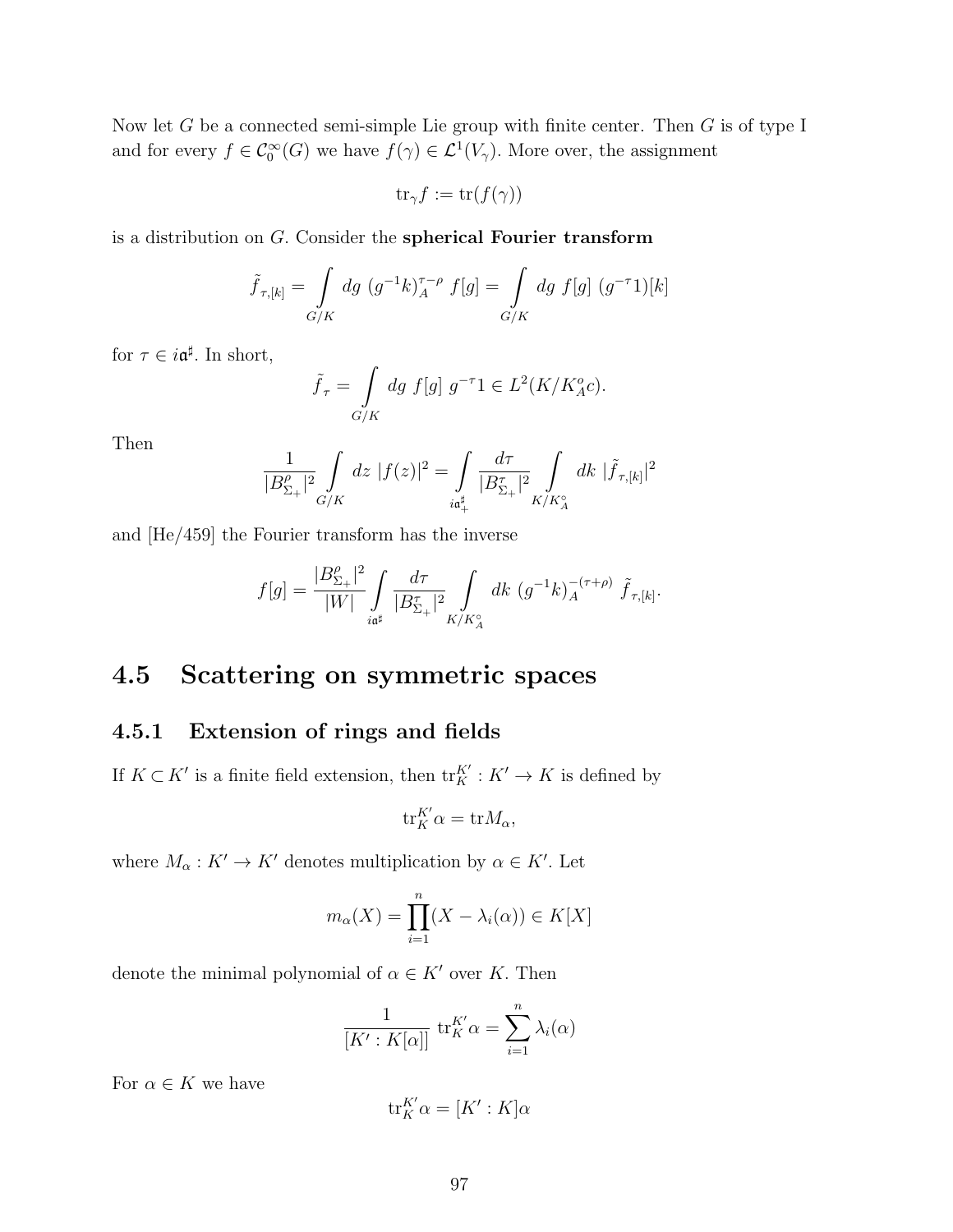If  $K \subset K'$  is a (finite) Galois extension, then

$$
\mathrm{tr}_K^{K'}\alpha=\sum_{w\in\mathrm{Gal}_K^{K'}}w\alpha
$$

If  $K \subset K' \subset K''$  is a tower of finite field extensions, then

$$
\operatorname{tr}_{K}^{K''}(\alpha) = \operatorname{tr}_{K'}^{K''}(\operatorname{tr}_{K}^{K'}(\alpha))
$$

$$
K \stackrel{\operatorname{tr}_{K}^{K'}}{\underset{\operatorname{tr}_{K}^{K'}}{\leftarrow}} K' \stackrel{\operatorname{tr}_{K}^{K''}}{\underset{\operatorname{tr}_{K}^{K''}}{\leftarrow}} K''
$$

Define the trace form  $K' \times K' \to K$  by

$$
(x|y):=\mathrm{tr}_K^{K'}(xy)
$$

Then (|) is non-degenerate if  $K'/K$  is separable, and identically zero if  $K'/K$  is purely inseparable.

Example 91. Let

$$
\mathbf{Q}' = \mathbf{Q}(\sqrt{d}) = \{a + b\sqrt{d} : a, b \in \mathbf{Q}\} = \mathbf{Q}\langle 1, \sqrt{d} \rangle
$$

be a quadratic extension field. Then  $M_{a+b\sqrt{d}}$  has the basis

$$
(M_{a+b\sqrt{d}}) = \begin{pmatrix} a & bd \\ b & a \end{pmatrix}
$$

and the minimal polynomial

$$
m_{a+b\sqrt{d}}(X) = X^2 - 2aX + (a^2 - db^2)
$$

with roots  $\lambda_1 = a + b$ √ d and  $\lambda_2 = \lambda_1 = a - b$ √ d. Hence

$$
\text{tr}_{\mathbf{Q}}^{\mathbf{Q}(\sqrt{d})}(a+b\sqrt{d})=2a
$$

**Example 92.** Let  $\mathbf{F}_q \subset \mathbf{F}_q^n$  be a finite extension of finite fields. Then

$$
\operatorname{tr}_{\mathbf{F}_q}^{\mathbf{F}_q^n} \alpha = \alpha + \alpha^q + \alpha^{q^2} + \ldots + \alpha^{q^{n-1}} = \sum_{i \in \mathbf{Z}/n\mathbf{Z}} \alpha^{q^i}
$$

as a sum over the cyclic Galois group  $\text{Gal}_{\mathbf{F}_q}^{\mathbf{F}_q^n} = \mathbf{Z}/n\mathbf{Z}$ . For  $\alpha \in \mathbf{F}_q$  we have  $\alpha^q = \alpha$  and therefore  $\operatorname{tr}_{\mathbf{F}_q}^{\mathbf{F}_q^n} \alpha = n \alpha$ .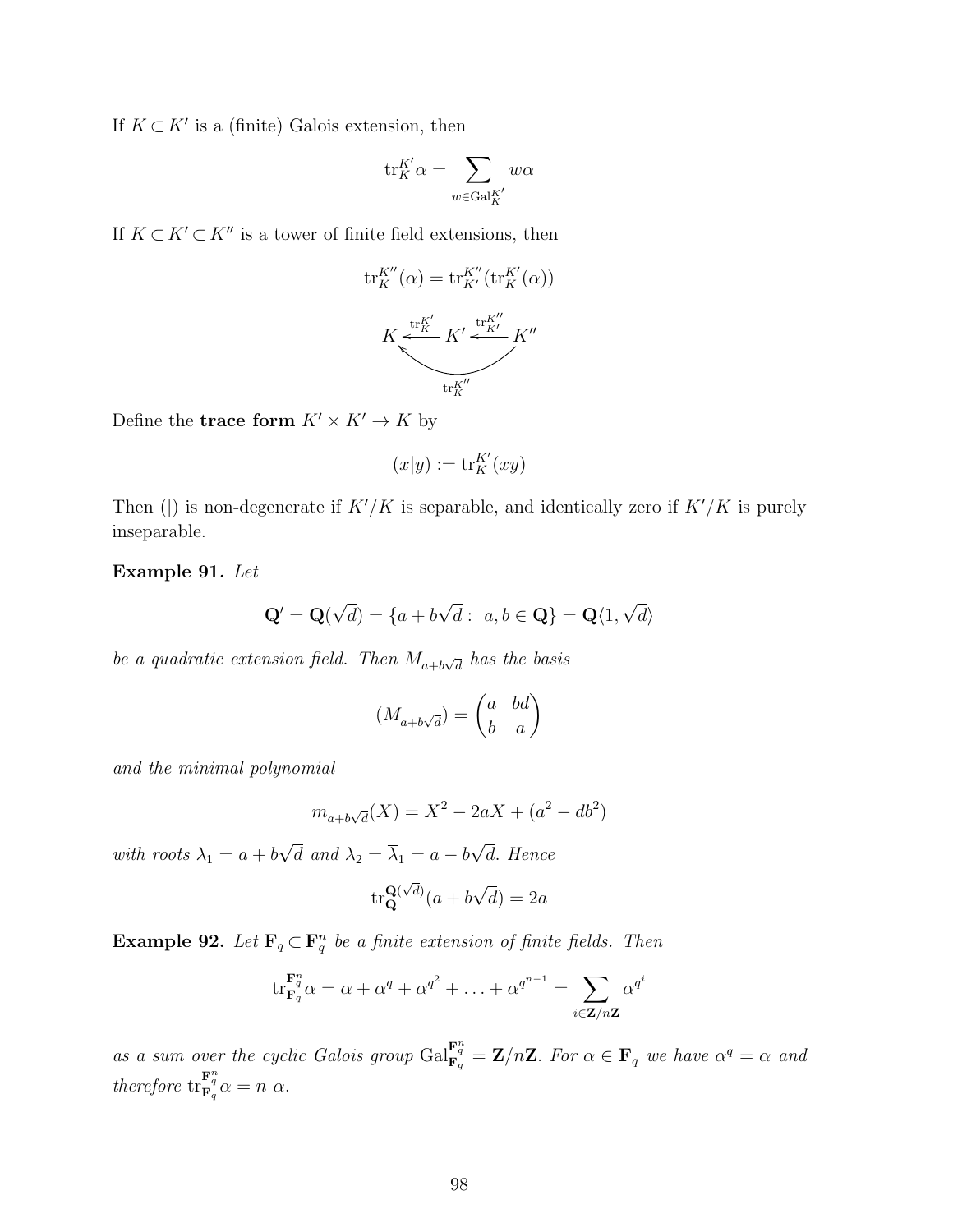By Chevalley, the ring extension  $\mathcal{P}^W \subset \mathcal{P}$  has the following properties:

$$
\mathcal{P} = \mathcal{P}^W[h_1, \ldots, h_r]
$$

is a free polynomial algebra. There exists a graded W-invariant subspace  $\mathcal{H} \subset \mathcal{P}$  (harmonic polynomials) such that

$$
\mathcal{P} = \mathcal{P}^W \otimes \mathcal{H} = (\mathcal{P}_+^W \cdot \mathcal{P}) \oplus \mathcal{H}
$$

Consider the quotients fields  $\underline{\mathcal{P}}$  and  $\underline{\mathcal{P}}^W$ . Then

$$
\underline{\mathcal{P}}^W=(\underline{\mathcal{P}})^W
$$

and the field extension  $\underline{\mathcal{P}}^W \subset \underline{\mathcal{P}}$  is Galois with Galois group W. It follows that

$$
\mathrm{tr}^{\mathcal{P}}_{\underline{\mathcal{P}}} w \, p = \sum_{w \in W} w \cdot p := p^W
$$

for all  $p \in \mathcal{P}$ .

By [HC] we have restriction maps

$$
\mathcal{P}(\mathfrak{a}) \longleftarrow \mathcal{P}(\mathfrak{p})
$$
\n
$$
\uparrow \qquad \qquad \uparrow
$$
\n
$$
\mathcal{P}(\mathfrak{a})_{W}^{\circ} \longleftarrow \mathcal{P}(\mathfrak{p})_{K}^{\circ}
$$

Here

$$
W=K_A^\bullet/K_A^\circ=G_A^\bullet/G_A^\circ
$$

since  $G_A^{\odot} = A K_A^{\odot}$ . For  $\alpha \in \Sigma$  choose  $t_{\alpha} \in \mathfrak{a}$  such that

$$
B(t,t_\alpha)=t\alpha
$$

for all  $t \in \mathfrak{a}$ . Then W is generated by

$$
s_{\alpha}(t) = t - \frac{2t_{\alpha}}{t_{\alpha}\alpha}t_{\alpha}.
$$

By [HC2/251] there exist homogeneous  $u_w \in \mathcal{P}(\mathfrak{a})$  such that

$$
\mathcal{P} = \sum_{w \in W} u_w \cdot \mathcal{P}_W^+
$$

and

$$
\underline{\mathcal{P}} = \sum_{w \in W} u_w \cdot \underline{\mathcal{P}}_W^+
$$

with  $u_w$  free over the subfield  $\underline{\mathcal{P}}_W^+ \subset \underline{\mathcal{P}}$ . Let  $u^w \in \underline{\mathcal{P}}$  denote the dual basis satisfying

$$
(u_{\sigma}u^{\tau})_{W}^{0}=\delta_{\sigma}^{\tau}
$$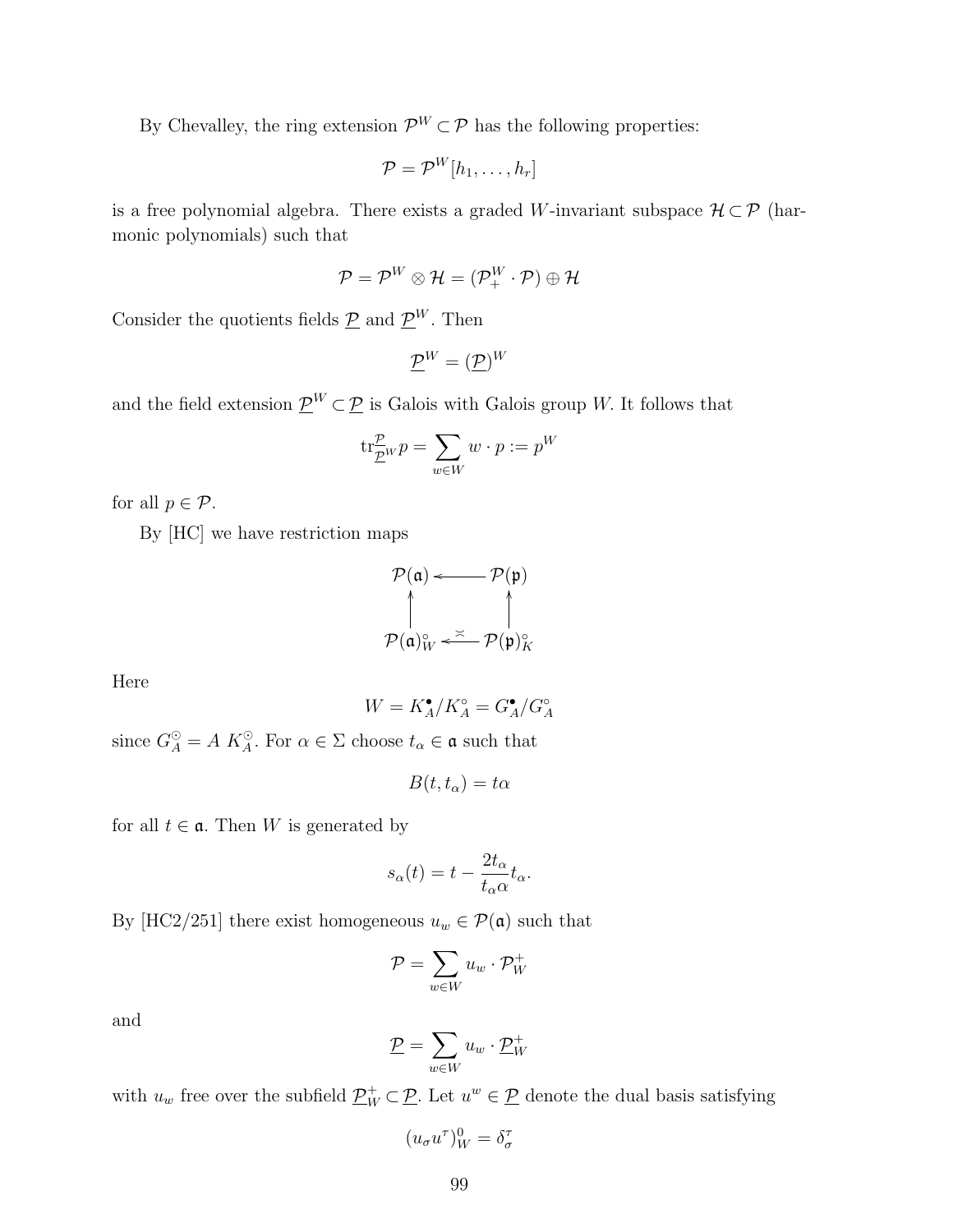for all  $\sigma, \tau \in W$ . Then  $u^{\sigma} \in \frac{\mathcal{P}}{\pi}$  $\frac{p}{\pi}$  and

$$
\mathcal{D} = \sum_{w \in W} u^w \; \mathcal{P}_W^+
$$

On the other hand, by [HC/254] we have

$$
\mathcal{P}(\mathfrak{a})_W^{\circ} = \mathbf{C}[i_1,\ldots,i_r]
$$

where  $r = \dim \mathfrak{a}$ .

Consider the polynomial algebra  $P$  as a (free)  $P_W^+$ -module, and denote by

$$
\mathcal{P}^\sharp=\mathrm{Hom}_{\mathcal{P}^+_W}(\mathcal{P},\mathcal{P}^+_W)
$$

the dual  $\mathcal{P}_W^+$ -module. The quotient fields  $\underline{\mathcal{P}}_W^+ \subset \underline{\mathcal{P}}$  form a Galois extension with Galois group W. Therefore there exists a **conditional expectation**  $\text{tr} : \underline{\mathcal{P}} \to \underline{\mathcal{P}}_W^+$  defined by

$$
\mathrm{tr} z = z_W^\circ := \sum_{w \in W} w \cdot z
$$

for all  $z \in \mathcal{D}$ . This induces a non-degenerate bilinear **trace form** 

$$
\underline{\mathcal{P}} \times \underline{\mathcal{P}} \ni (x, y) \mapsto (xy)_{W}^{\circ}.
$$

Hence the dual  $\underline{\mathcal{P}}_W^+$ -vector space  $\underline{\mathcal{P}}^\sharp$  of all  $\underline{\mathcal{P}}_W^+$ -linear functionals  $\underline{\mathcal{P}} \to \underline{\mathcal{P}}_W^+$  has the form

$$
\underline{\mathcal{P}}^{\sharp} = \{x^* : z \in \underline{\mathcal{P}}\},\
$$

where

$$
y \mapsto x^*y := (x|y) = (xy)_W^{\circ}.
$$

By [HC/251] there exist homogeneous polynomials  $p_w, w \in W$  such that

$$
\begin{array}{ccc}\n\mathcal{P} & = & \mathcal{P}_W^+ \langle p_w : w \in W \rangle \\
\uparrow & & \uparrow \\
\mathcal{P} & = & \mathcal{P}_W^+ \langle p_w : w \in W \rangle\n\end{array}
$$

and the  $p_w$  are linearly independent over  $\underline{\mathcal{P}}_W^+$ . Let  $\tilde{p}^w \in \underline{\mathcal{P}}$  denote the **dual basis**, determined by

$$
(p_s|\tilde{p}^t) = \text{tr}(p_s\tilde{p}^t) = (p_s\tilde{p}^t)_W^\circ = \delta_s^t
$$

for all  $s, t \in W$ .

Example 93. For rank  $r = 1$  we have  $\mathfrak{a} = \mathbf{R}$  and  $W = \mathcal{Z}/2\mathbf{Z} = \{(-1)^{\epsilon} : \epsilon = 0, 1\}.$ Hence  $\mathcal{P} = \mathbf{R}[\tau]$  and  $\mathcal{P}_{W}^{+} = \mathbf{R}[\tau^{2}]$ . Since

$$
\mathcal{P}=\mathcal{P}^+_W\langle 1,\tau\rangle,
$$

the basis is  $p_0(\tau) := 1$ ,  $p_1(\tau) := \tau$ . The dual basis in  $\underline{\mathcal{P}} = \mathbf{R}(\tau)$  is  $p^0(\tau) = \frac{1}{2}$ ,  $p^1(\tau) = \frac{1}{2\tau}$ .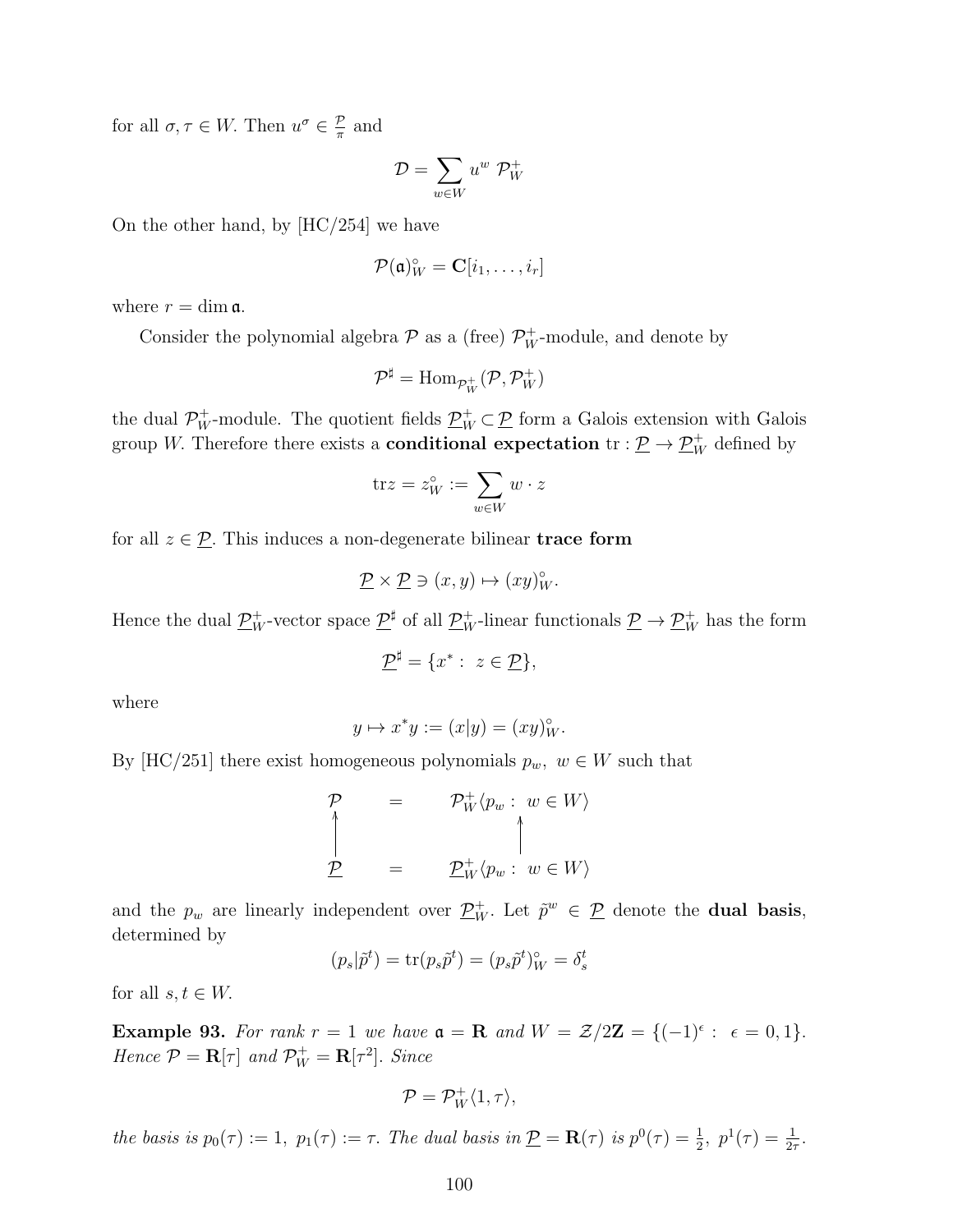Now consider the  $\mathcal{P}_W^+$ -submodule

$$
\mathcal{P}^{\sharp} = \{ \lambda \in \mathcal{P}^{\sharp} : \ \lambda \mathcal{P} \subset \mathcal{P}^+_W \} = \{ x^* : \ z \in \mathcal{P}, \ (x|\mathcal{P}) \subset \mathcal{P}^+_W \}
$$

of  $\underline{\mathcal{P}}^\sharp$ . Put

$$
\mathcal{D} := \{ z \in \mathcal{D} : (x|\mathcal{P}) \subset \mathcal{P}_W^+ \}.
$$

Then

$$
\mathcal{P}^{\sharp} = \{x^* : z \in \mathcal{D}\}.
$$

Lemma 94.

$$
\mathcal{D} = \mathcal{P}_W^+ \langle \tilde{p}^w : w \in W \rangle.
$$

e *Proof.* Let  $p = \sum$ w∈W  $i^w p_w \in \mathcal{P}$  where  $i^w \in \mathcal{P}_W^+$ . The identity

$$
(\tilde{p}^s|p)=(\tilde{p}^s|\sum_{w\in W}i^w p_w)=\sum_{w\in W}(\tilde{p}^s|i^w p_w)=\sum_{w\in W}i^w(\tilde{p}^s|p_w)=i^s\in\mathcal{P}_W^+
$$

shows that  $\tilde{p}^s \in \mathcal{P}$  for each  $s \in W$ . Conversely, let  $x = \sum$ Then for each  $s \in W$  we have w∈W  $j_w\tilde{p}^w \in \mathcal{P}$ , with  $j_w \in \underline{\mathcal{P}}_W^+$ .

$$
\mathcal{P}_W^+ \ni (x|p_s) = \sum_{w \in W} (j_w \tilde{p}^w | p_s) = \sum_{w \in W} j_w(\tilde{p}^w | p_s) = j_s
$$

showing that  $z \in \mathcal{P}_W^+ \langle \tilde{p}^w : w \in W \rangle$ . Thus (??) is proved.

In order to describe  $\mathcal{P}$  more explicitly, let

$$
\mathcal{P}_W^- := \{ p \in \mathcal{P} : \ w \cdot p = (-1)^w \ p \ \forall \ w \in W \}
$$

be the  $\mathcal{P}_W^+$ -submodule of skew-polynomials. By [HC/253] we have

$$
\mathcal{P}_W^- = \mathcal{P}_W^+ \pi.
$$

where

$$
\pi(\tau) := \prod_{\alpha \in \Sigma^0_+} (\tau | \alpha) \in \mathcal{P}_W^-.
$$

Harish-Chandra [5, p. 251] has proved

Proposition 95.

$$
\mathcal{D}_{\mathcal{L}}=\mathcal{P}/\pi.
$$

*Proof.* For  $p \in \mathcal{P}$  we have  $p_W^- = \sum$ w∈W  $(-1)^w w \cdot p \in \mathcal{P}_W^-$ . By Lemma ?? it follows that  $p_W^- = \pi \cdot q$  for some  $q \in \mathcal{P}_W^+$ . Therefore

$$
\left(\frac{1}{\pi}|p\right) = (p/\pi)^{\circ}_{W} = \sum_{w \in W} w \cdot \frac{p}{\pi} = \sum_{w \in W} \frac{w \cdot p}{w\pi} = \sum_{w \in W} (-1)^{w} \frac{w \cdot p}{\pi} = \frac{1}{\pi} \sum_{w \in W} (-1)^{w} w \cdot p = \frac{p_{W}^{-}}{\pi} = q.
$$

 $\Box$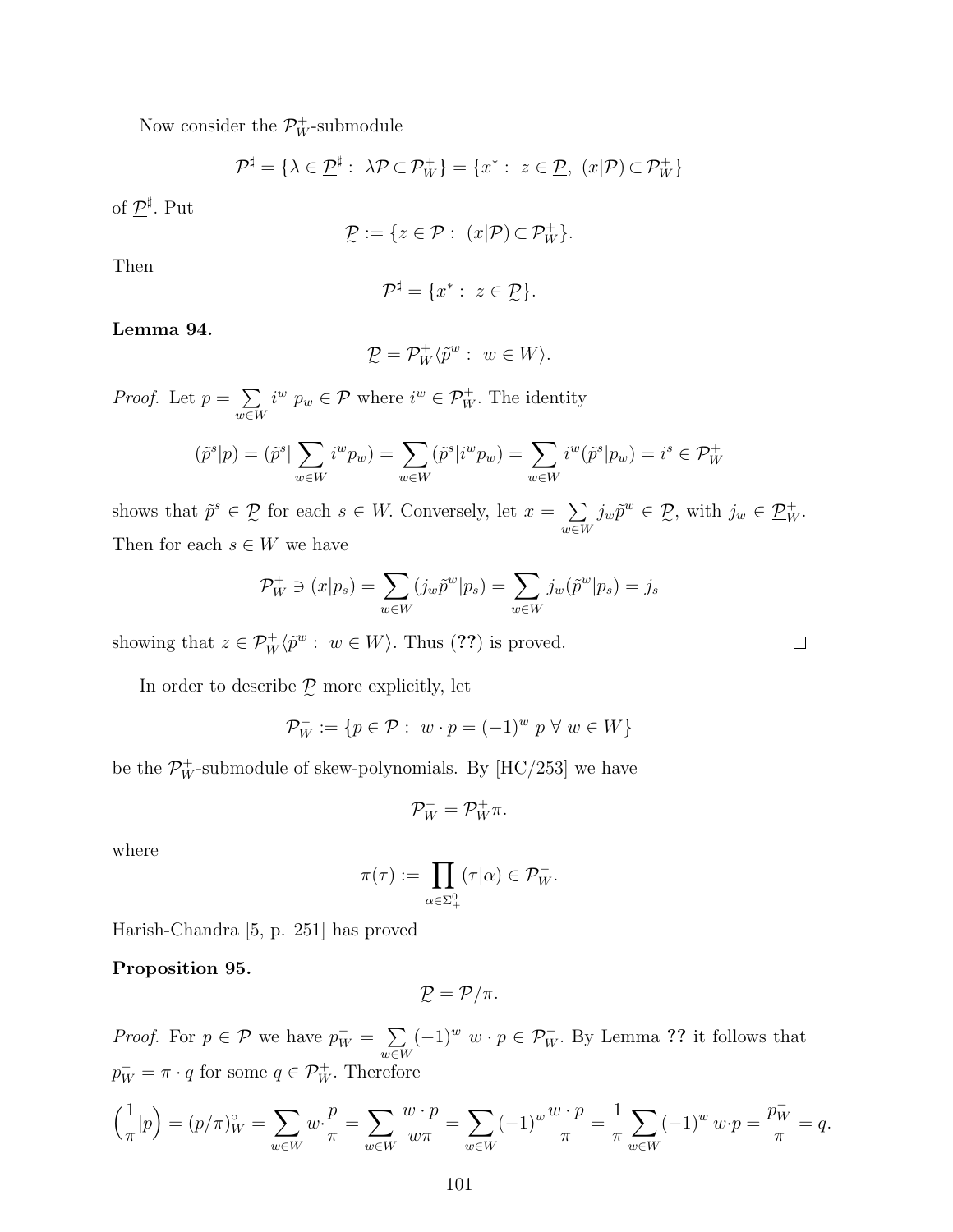This shows that  $\left(\frac{1}{\pi}\right)$  $\frac{1}{\pi}|\mathcal{P}(\mathcal{P})| \subset \mathcal{P}$  and hence  $\mathcal{P}/\pi \subset \mathcal{P}$ . For the (deeper) converse inclusion one  $\overline{ }$ shows that

$$
\underline{p}^w \in \frac{\mathcal{P}}{\pi}
$$

for all  $w \in W$ . Then the assertion follows with Lemma ??.

## 4.5.2 Cauchy data space

On the other hand, define the jet space

$$
\mathcal{H} = \{ \mathcal{P}^{\sharp}(\mathfrak{a}^{\sharp}) \xrightarrow[\text{lin}]{f} \mathcal{C}_{c}^{\infty}(G/K)]: (pq)|f_{x} = p_{x}^{\Delta}(q|f) \ \forall \ p \in \mathcal{P}(\mathfrak{a}^{\sharp})^{W}, \ q \in \mathcal{P}(\mathfrak{a}^{\sharp}) \}.
$$

The space  $\mathcal{C}_c^{\infty}(G/K)$  is a  $\mathcal{P}(\mathfrak{a}^{\sharp})^W$ -module via

$$
(p, \phi) \mapsto p^{\Delta} \phi,
$$

where for  $p \in \mathcal{P}(\mathfrak{a}^{\sharp})^W$  the G-invariant differential operator  $p^{\Delta} \in \mathcal{D}(G/K)^G$  is defined by

$$
p^{\Delta}\Phi_{\tau} = p(\tau)\Phi_{\tau} \quad (\lambda \in \mathfrak{a}^{\sharp}).
$$

The Cauchy data space is defined by

$$
\mathcal{D} := \{ \mathcal{P} \xrightarrow[\text{lin}]{\lambda} \mathcal{C}_c^{\infty}(G/K) : (ip)\lambda = i_x^{\Delta}(p\lambda) \,\forall \, i \in \mathcal{P}_W^+ \}
$$

$$
= \mathcal{P}^{\sharp} \otimes_{\mathcal{P}_W^+} \mathcal{C}_c^{\infty}(G/K) = (\mathcal{P}^{\sharp} \otimes_{\mathbf{R}} \mathcal{C}_c^{\infty}(G/K) / \mathcal{N}
$$

for the submodule N generated by  $(ix)^* \otimes \phi - x^* \otimes i^{\Delta} \phi$  for all  $i \in \mathcal{P}_W^+$ . By Proposition ?? an alternative expression is

$$
\mathcal{D}=\mathcal{D}\otimes_{\mathcal{P}^+_W}\mathcal{C}^\infty_c(G/K)
$$

via the identification

$$
(z \otimes \phi | p) := (x | p)^{\Delta} \phi
$$

for all  $z \in \mathcal{D}$ ,  $p \in \mathcal{P}$  and  $\phi \in C_c^{\infty}(G/K)$ . This makes sense, since  $(x|p) = x^*p \subset \mathcal{P}_W^+$  by assumption, and satisfies the module property

$$
(ix)^* \otimes \phi = x^* \otimes i^{\Delta} \phi
$$

for all  $i \in \mathcal{P}_W^+$ . The **energy form** on  $\mathcal{D}$  is now defined by

$$
(z \otimes \phi|y \otimes \psi)_{Z} := \int\limits_{G/K} d\mu_0 \, \overline{\phi} \, (\pi^2(x|y))^{\Delta} \psi = \int\limits_{G/K} d\mu_0 \, \overline{(\pi^2(x|y))^{\Delta} \phi} \, \psi
$$

since operators in  $\mathcal{D}(G/K)^K$  are symmetric. Using Proposition ?? we can also write

$$
(\frac{p}{\pi} \otimes \phi)(\frac{q}{\pi} \otimes \psi)_Z = \int_{G/K} dz \; \overline{((pq)_W^{\circ})_x^{\Delta}\phi} \; \psi(z) = \int_{G/K} dz \; \overline{\phi(z)} \; ((pq)_W^{\circ})_x^{\Delta}\psi.
$$

 $\Box$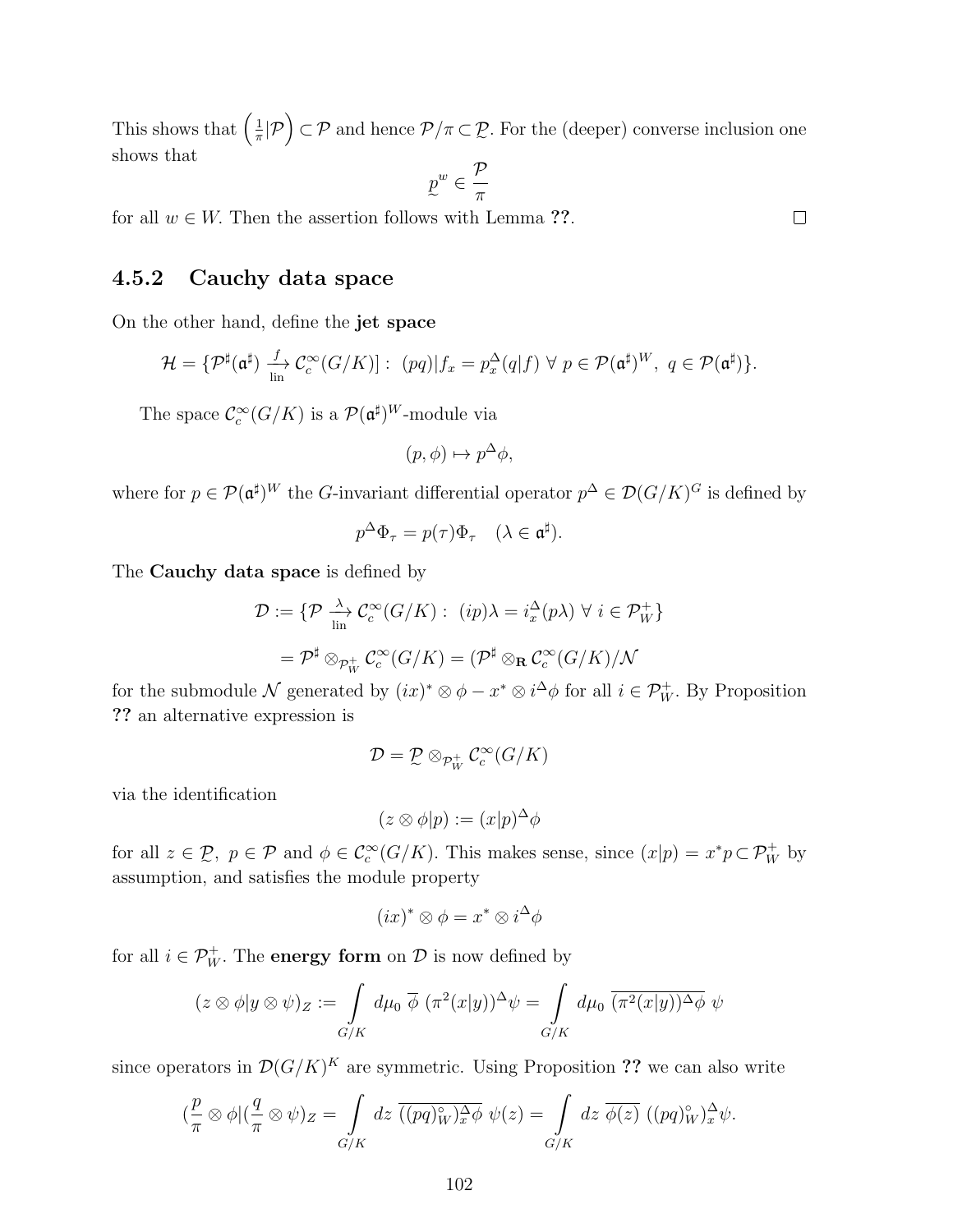For the basis  $p_s(\tau)$  and dual basis  $\tilde{p}^t(\tau)$  we have

$$
(\underline{p}^s \otimes \phi_s | \underline{p}^t \phi_t)_Z = \int\limits_{G/K} dz \overline{\phi(z)} \ ((\pi \underline{p}^s \ \pi \underline{p}^t)_W^0)_x^{\Delta} \psi
$$

Example 96. For rank  $r = 1$  we have  $\pi(\tau) = \tau$ . Since

$$
(p^{0}p^{0})_{W}^{0} = 1, \ (p^{0}p^{1})_{W}^{0} = \frac{1}{4}(\frac{1}{\tau})_{W}^{0} = 0, \ (p^{1}p^{1})_{W}^{0} = \frac{1}{4}(\frac{1}{\tau^{2}})_{W}^{\circ} = \frac{1}{4}\frac{1}{\tau^{2}}
$$

we have

$$
\pi^2(p^0p^0)_W^0 = \tau^2, \ \pi^2(p^0p^1)_W^0 = 0, \ \pi^2(p^1p^1)_W^0 = \frac{1}{4}
$$

and hence

$$
\left(\pi^2(p^0p^0)_W^0\right)_x^\Delta = -\Delta_1 - (\rho|\rho), \left(\pi^2(p^0p^1)_W^0\right)_x^\Delta = 0, \left(\pi^2(p^1p^1)_W^0\right)_x^\Delta = \frac{1}{4}
$$

Therefore

$$
(p^{0} \otimes \phi_{0} + p^{1} \otimes \phi_{1} | p^{0} \otimes \phi_{0} + p^{1} \otimes \pi_{1})_{Z} = \int_{G/K} dz \Big( \overline{(\Delta - \rho | \rho) \phi_{0}(z)} \pi_{0}(z) + \overline{\phi_{1}(z)} \pi_{1}(z) \Big)
$$

For each  $p \in \mathcal{P}(\mathfrak{a}^{\sharp})$  we obtain an operator  $L_p$  on  $\mathcal{H}$  by putting

 $q|(L_p\psi) := (qp)|\psi$ 

**Lemma 97.** For each  $p \in \mathcal{P}$  there is an operator  $L_p \in \mathcal{L}(\mathcal{D})$  defined by

$$
q(L_p j) := (qp)|j
$$

for all  $p \in \mathcal{P}$ .

*Proof.* Let  $i \in \mathcal{P}^W$ . Then

$$
(iq)(L_p j) = ((iq)p)|j = (i(qp))|j = i^{\Delta}(qp|j) = i^{\Delta}(q(L_p j))
$$

Therefore the linear functional  $L_q j$  on  $\mathcal P$  is  $\mathcal P^W$ -linear and hence belongs to  $\mathcal D$ .  $\Box$ 

#### 4.5.3 solution space

The space  $\mathcal{C}^{\infty}(\mathfrak{a})$  is a  $\mathcal{P}(\mathfrak{a}^{\sharp})$ -module via

$$
(p,q)\mapsto p^{\partial}q,
$$

where for  $p \in \mathcal{P}(\mathfrak{a}^{\sharp})$  the constant coefficient differential operator  $p^{\partial} \in \mathcal{D}(\mathfrak{a})$  is defined by

$$
p^{\partial}e^{(\cdot|\lambda)} = \overline{p(\lambda)} e^{(\cdot|\lambda)} \quad (\lambda \in \mathfrak{a}^{\sharp}).
$$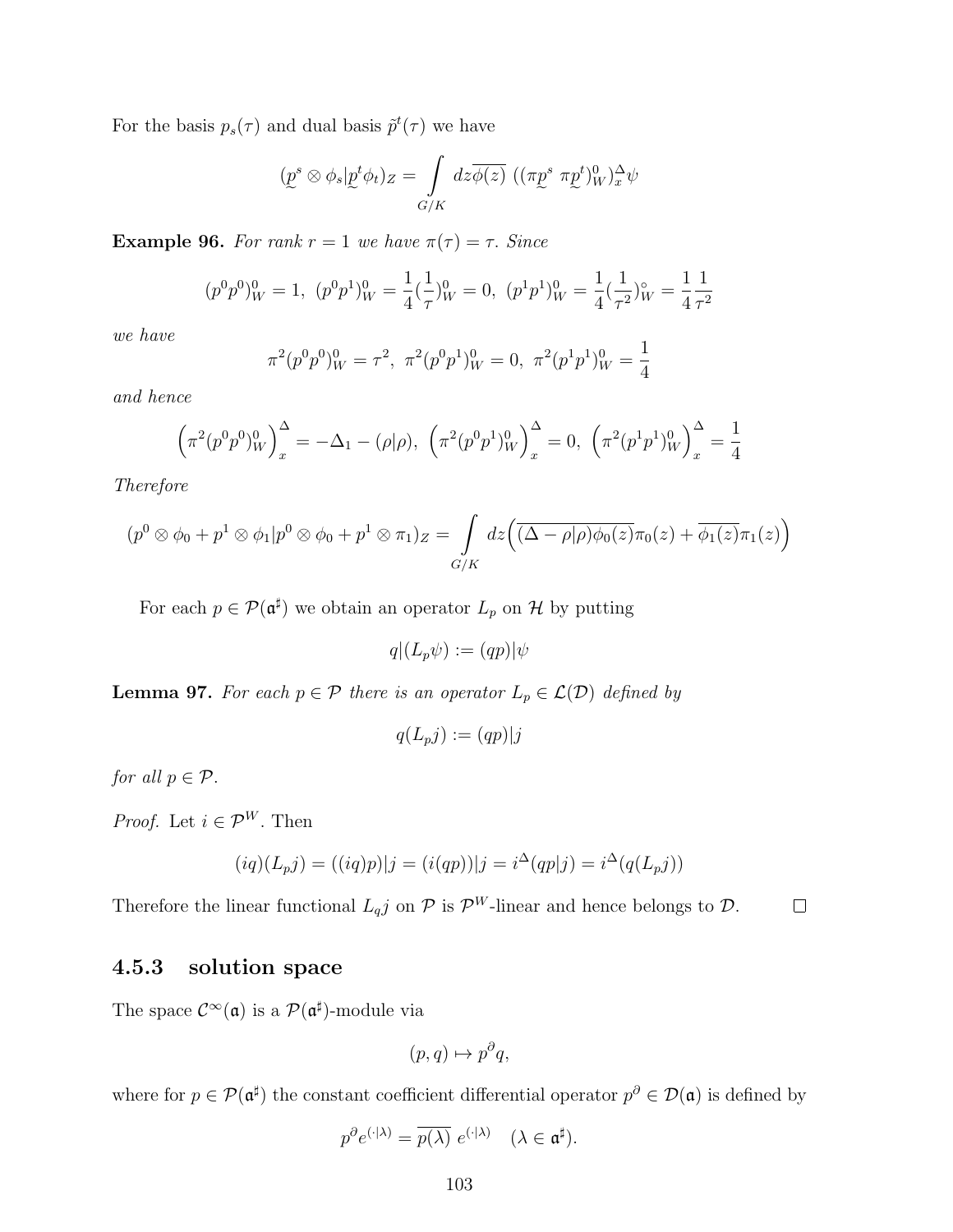The **solution space**  $\mathcal{L}$  consists of all smooth functions  $u : \mathfrak{a} \times G/K \to \mathbb{C}$ , more precisely,  $\mathfrak{a} \stackrel{u}{\rightarrow} \mathcal{C}_c^{\infty}(G/K)$ , which satisfy the (hyperbolic) wave equation

$$
i_t^{\partial} u(t, x) = i_x^{\Delta} u(t, x)
$$

for all  $i \in \mathcal{P}(\mathfrak{a}^{\sharp})^W$ . Here  $t \in \mathfrak{a}$  is regarded as multi-variable 'time'. Thus

$$
\mathcal{L} = \{ \mathfrak{a} \xrightarrow{\text{uncoth}} \mathcal{C}_c^{\infty}(G/K) : p^{\partial}u(t,x) = p^{\Delta}u(t,x) \ \forall \ p \in \mathcal{P}(\mathfrak{a}^\sharp)^W \}.
$$

For a smooth function  $u : \mathfrak{a} \times G/K \to \mathbb{C}$  a jet in the variable  $t \in \mathfrak{a}$  is the linear functional  ${}_{t}^{\partial}u: \mathcal{P} \to \mathcal{C}_{c}^{\infty}(G/K)$  defined by

$$
p(\tfrac{\partial}{\partial u}) := p_t^{\partial} u
$$

In order to express the wave equation we require that the jet  $j_t$  satisfies the covariance condition

$$
(ip)j_t = i_x^{\Delta}(pj_t)
$$

for all  $i \in \mathcal{P}^W$ .

Proposition 98. There is a smooth map

$$
\mathfrak{a} \times \mathcal{L} \to \mathcal{D}, \ (t, u) \mapsto \_t^{\partial} u
$$

defined by

$$
q(\tfrac{\partial}{\partial u}) := p_t^{\partial} u.
$$

This map satisfies the Cauchy problem

$$
p_t^{\partial}(\_t^{\partial} u) = L_p(\_t^{\partial} u) \quad \forall \ p \in \mathcal{P}.
$$

*Proof.* For each  $i \in \mathcal{P}^W$  we have

$$
(iq)(_t^{\partial} u) = (iq)_t^{\partial} u = p_t^{\partial} (i_t^{\partial} u) = p_t^{\partial} (i_x^{\Delta} u) = i_x^{\Delta} (p_t^{\partial} u) = i_x^{\Delta} (q_t^{\partial} u)
$$

Therefore  $\partial_t u \in \mathcal{D}$ . Moreover,

$$
q(p_t^{\partial}(\stackrel{\partial}{t}u)) = p_t^{\partial}p^{\partial}u = (qp)_t^{\partial}u = (qp)(j_tu) = q(L_p(\stackrel{\partial}{t}u))
$$

Let  $\Phi : \mathfrak{a} \times G/K \to \mathbf{C}$  be a solution Define  $\Phi_0 : \mathcal{P}(\mathfrak{a}^{\sharp}) \to \mathbf{C}$  by

$$
q|\Phi_0:=p_0^{\partial}\Phi
$$

Then

$$
(jq)|\Phi_0 = (jq)_0^{\partial} \Phi = p_0^{\partial} j_0^{\partial} \Phi = p_0^{\partial} (j^{\Delta} \Phi) = j^{\Delta} (p_0^{\partial} \Phi) = j^{\Delta} (q|lF_0)
$$

It follows that  $\Phi_0 \in \mathcal{H}$ .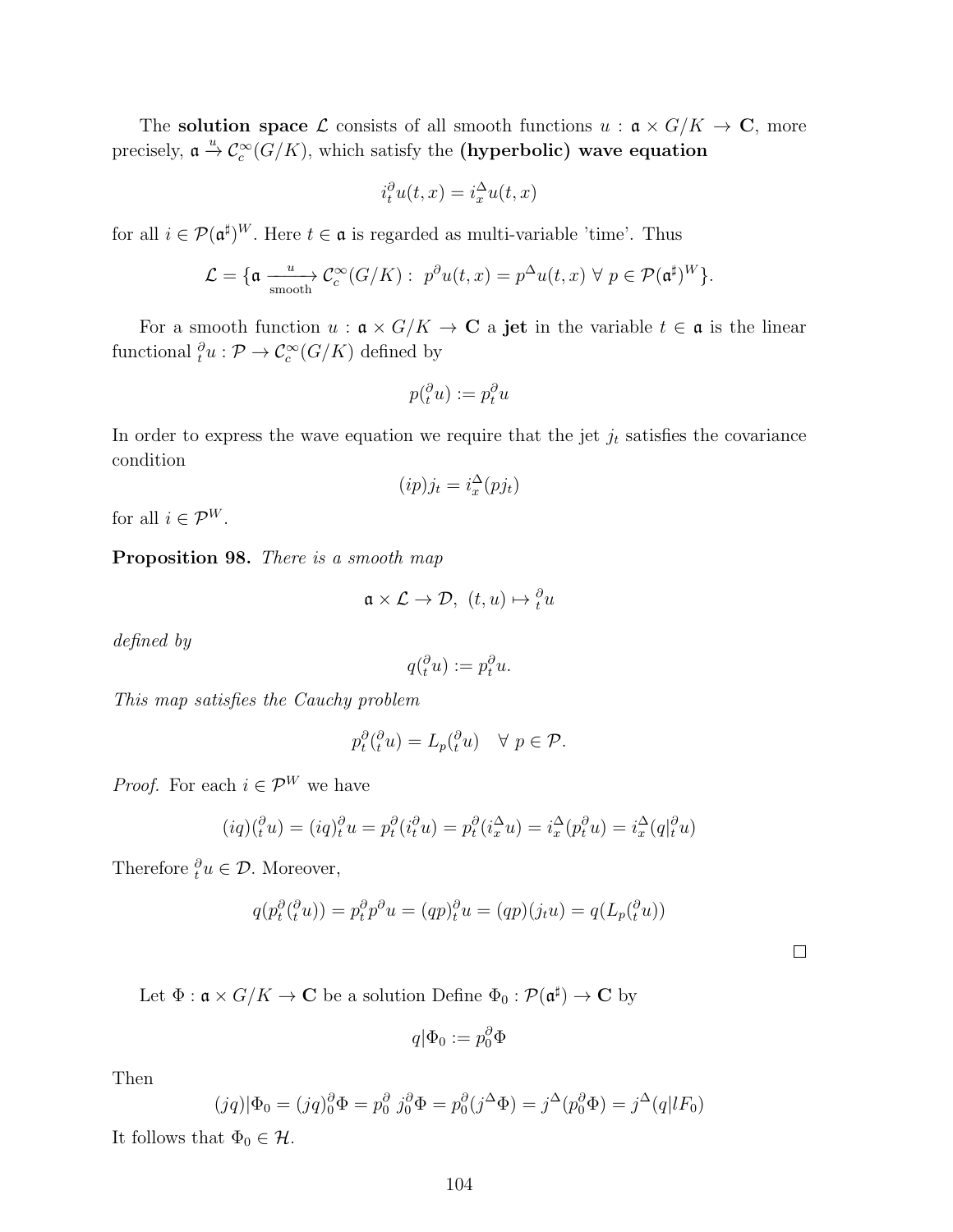In different notation,

$$
j_t^{\partial} \Phi = j_x^{\Delta} \Phi
$$

If  $\Phi \in \tilde{\mathcal{H}}$ , then  $q^{\partial} \Phi \in \tilde{\mathcal{H}}$  for all  $q \in \mathcal{P}(\mathfrak{a}^{\sharp})$  since

$$
j^{\partial}(q^{\partial}\Phi) = q^{\partial}(j^{\partial}\Phi) = q^{\partial}(j^{\Delta}\Phi) = j^{\Delta}(q^{\partial}\Phi).
$$

Thus  $\mathcal{H}$  is a  $\mathcal{P}(\mathfrak{a}^{\sharp})$ -module. On the other hand, put

Consider the following Cauchy problem for smooth maps  $\Psi: \mathfrak{a} \rightarrow \mathcal{H}$ 

$$
(p_t^{\partial} \Psi)(q) = \Psi_t(pq), \quad \Psi_0 = \psi
$$

Lemma 99. The assignment

$$
\Psi(t,x)q := p_t^{\partial} \Phi(t,x)
$$

defines an isomorphism  $\mathcal{L} \to \mathcal{H}$ .

*Proof.* We have for  $j \in \mathcal{P}(\mathfrak{a}^{\sharp})^W$ 

$$
\Psi(jq) = (jq)^{\partial} \Phi = q^{\partial} (j^{\partial} \Phi) = q^{\partial} (j^{\Delta} \Phi) = j^{\Delta} (q^{\partial} \Phi) = j^{\Delta} \Psi(q)
$$

It follows that  $\Psi_t \in \mathcal{H}$  for every  $t \in \mathfrak{a}$ .

The geodesic flow  $T^*X \times A \to T^*X$  defines plane wave solutions

$$
\Phi^w_{-\tau,[k]}(t,[g]) = e^{t\tau}(g^{-1}k)_{A}^{w\tau-\rho} = e^{t\tau}(g^{w\tau}1)[k]
$$

for each fixed  $\tau \in i\mathfrak{a}^{\sharp}$  and  $k \in K$ . Thus  $\Phi^w_{-\tau,[k]} \in \mathcal{L}$  and we may form the jet

$$
{}_0^\partial \Phi^w_{-\tau,[k]} \in \mathcal{H}
$$

at  $0 \in \mathfrak{a}$ .

**Lemma 100.** For each  $\tau \in i\mathfrak{a}^{\sharp}$  and  $k \in K$  we have

$$
\underset{0}{\partial} \Phi_{-\tau,[k]}^{w}[g] = \sum_{s \in W} p_s(\tau) \; \tilde{p}^{s*} \otimes (g^{w\tau}1)[k]
$$

*Proof.* Let  $p = \sum$ s  $i^s p_s \in \mathcal{P}$ . Then  $(p|\tilde{p}^s) = i^s$  and therefore

$$
p\left(\substack{\partial \\ \partial \Phi_{-\tau,[k]}^w[g]\right) = p_0^{\partial} \left(\Phi_{-\tau,[k]}^w[g]\right) = p_0^{\partial} e^{t\tau} (g^{w\tau}1)[k] = p(\tau)(g^{w\tau}1)[k] = \sum_{s \in W} p_s(\tau) i^s(\tau) (g^{w\tau}1)[k]
$$

$$
= \sum_{s \in W} p_s(\tau) (i^s)^{\Delta} (g^{w\tau}1)[k] = \sum_{s \in W} p_s(\tau) (p|\tilde{p}^s)^{\Delta} (g^{w\tau}1)[k] = p\Big(\sum_{s \in W} p_s(\tau) \tilde{p}^{s*} \otimes (g^{w\tau}1)[k]\Big)
$$

 $\Box$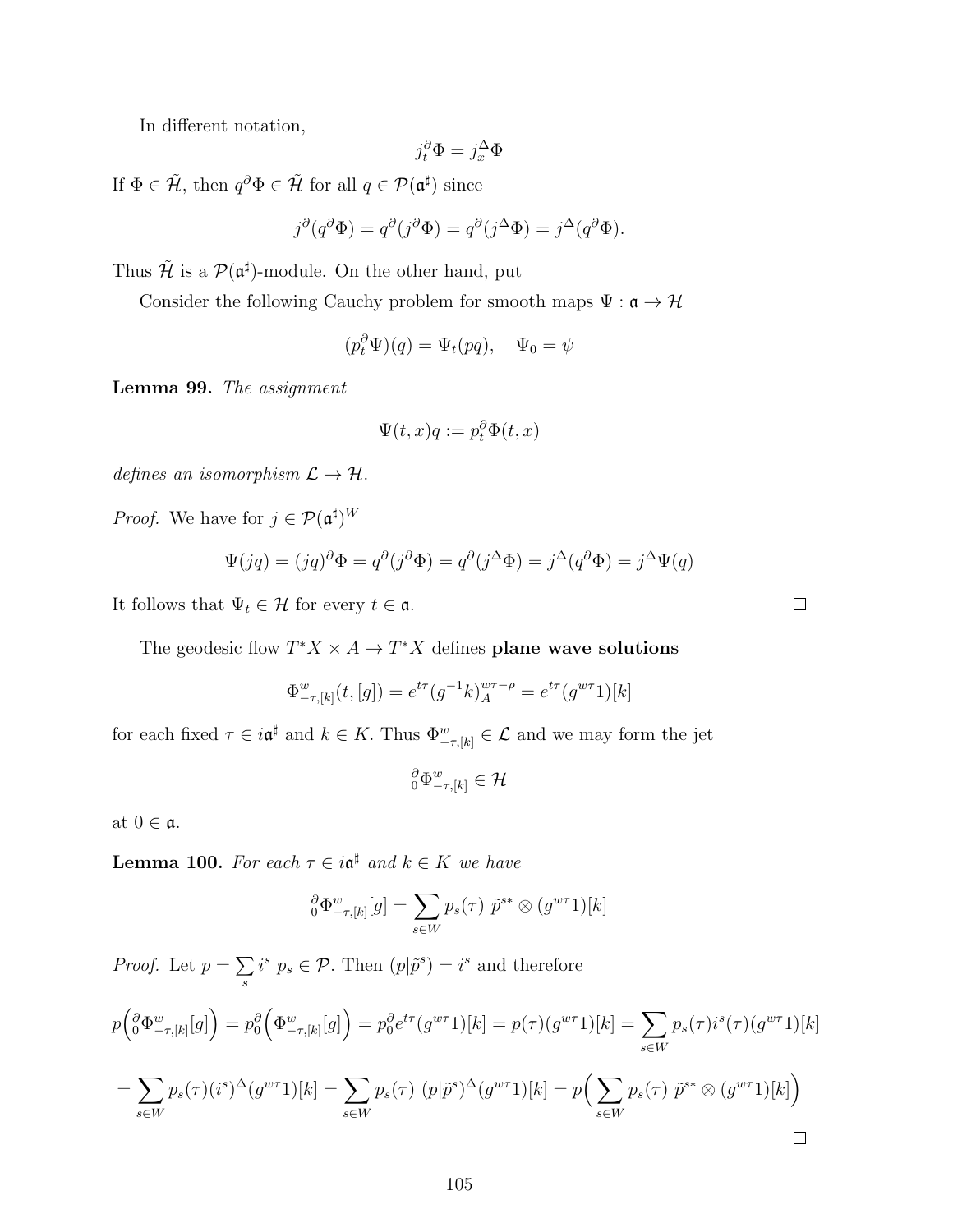Corollary 101. Let  $y = \sum$ t∈W  $\tilde{p}^t$   $w_t$ , with  $w_t \in \mathcal{P}_W^+$ , and  $\psi \in \mathcal{C}_c^{\infty}(G/K)$ . Then  $\left(\begin{array}{l}\partial\Phi_{-\tau,[k]}^w|w^*\otimes\psi\end{array}\right)$  $Z = \sum_{i=1}^{n}$ s,t∈W  $p_s(\tau)w_t(\tau)$   $(\tilde{p}^s | \tilde{p}^t)^{\Delta}(g^{w\tau}\mathbb{1})[k] \otimes \psi[g]$ *Proof.* Since  $w_t^{\Delta}$   $(g^{w\tau}1)[k] = w_t(\tau)(g^{w\tau}1)[k]$  $\left(\begin{matrix} \partial \Phi^w_{-\tau,[k]} | w^* \otimes \psi \end{matrix}\right)$  $Z = \sum_{i=1}^{n}$ s,t∈W  $p_s(\tau)$   $(\tilde{p}^s | \tilde{p}^t w_t)^{\Delta}$   $(g^{w\tau}1)[k] \otimes \psi[g]$  $=$   $\sum$ s,t∈W  $p_s(\tau)$   $(\tilde{p}^s | \tilde{p}^t)^{\Delta} w_t^{\Delta}$   $(g^{w\tau}1)[k] \otimes \psi[g]$  $=$   $\sum$  $p_s(\tau)w_t(\tau)$   $(\tilde{p}^s | \tilde{p}^t)^{\Delta}(g^{w\tau}\mathbb{1})[k] \otimes \psi[g]$ 

Define a plane wave transform  $F_w : \mathcal{H} \to L^2(i\mathfrak{a}^{\sharp}, H)$  by

 $_{s,t\in W}$ 

$$
(F_w f)_{\tau,[k]} := (\iota_0 \ \Phi^w_{\tau,[k]} | f)_Z
$$

 $\Box$ 

Then [TiSh/539] asserts for all  $f \in \mathcal{H}$ 

$$
||f||_{E}^{2} = \int \frac{d\tau}{|\pi_{\tau} c_{\tau}|^{2}} \int \limits_{K} dk \ |(F_{w}f)_{\tau,[k]}|^{2}.
$$

**Lemma 102.** For  $\psi \in L^2(K/K_A^{\circ})$  we have

$$
(1|a^{-\tau}\psi) = a^{\tau-\rho} \int_{N} dn \ (ana^{-1})_A^{\tau-\rho} n_A^{-\tau-\rho} \ \psi[(ana^{-1})_K]
$$

Proof.

$$
(1|g^{-\tau}\psi) = (g^{\tau}1|\psi) = \int_{K/K_A^{\circ}} dk \, \overline{(g^{\tau}1)[k]} \, \psi[k]
$$

$$
= \int_{K/K_A^{\circ}} dk \, \overline{(g^{-1}k)_{A}^{\tau-\rho}} \, \psi[k] = \int_{K/K_A^{\circ}} dk \, (g^{-1}k)_{A}^{-\tau-\rho} \, \psi[k].
$$

In particular,

$$
(1|a^{-\tau}\psi) = \int_{K/K_A^{\circ}} dk \ (a^{-1}k)_A^{-\tau-\rho} \ \psi[k] = \int_N dn \ n_A^{-2\rho} \ (a^{-1}n_K)_A^{-\tau-\rho} \ \psi[n_K]
$$
  
= 
$$
\int_{N} dn \ n_A^{-2\rho} \ (a^{-1} \cdot (a^{-1}na)_A \cdot n_A^{-1})^{-\tau-\rho} \ \psi[n_K] = a^{\tau+\rho} \int_{N} dn \ n_A^{\tau-\rho} \ (a^{-1}na)_A^{-\tau-\rho} \ \psi[n_K]
$$
  
= 
$$
a^{\tau-\rho} \int_{N} dn \ (ana^{-1})_A^{\tau-\rho} \ n_A^{-\tau-\rho} \ \psi[(ana^{-1})_K]
$$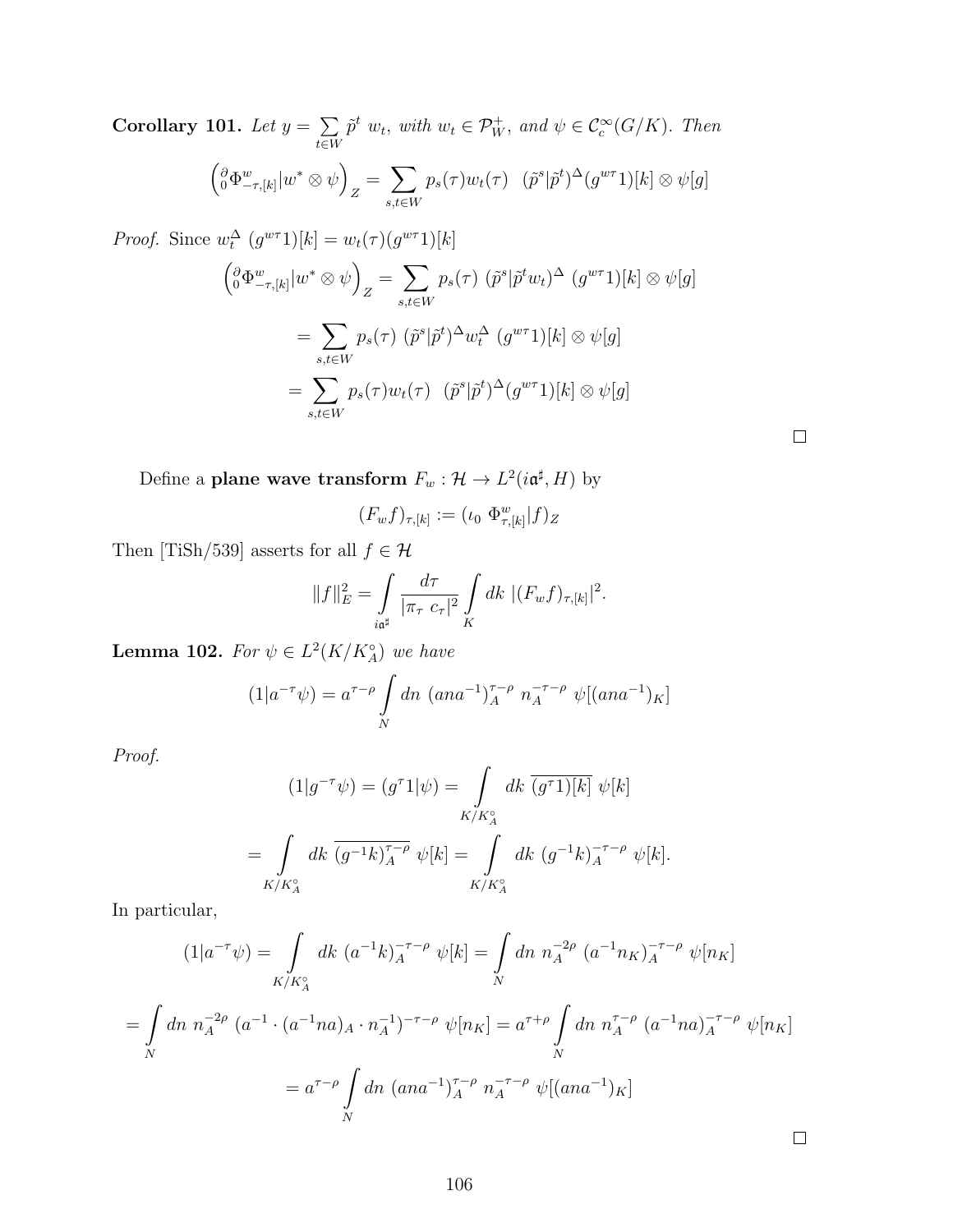By [TiSh/542] we have the wave solutions

$$
\tilde{\Psi}_t[g] = \int\limits_{i\mathfrak{a}^\sharp} \frac{d\tau}{|b(\tau)|^2} e^{-t\tau} (1|g^{-\tau}\Psi_\tau)
$$

where  $\Psi_{\tau} \in \mathcal{K}_R \subset \mathcal{C}_c^{\infty}(i\mathfrak{a}^{\sharp} \times K/K_A^{\circ}).$ 

## 4.5.4 Outgoing representation and scattering operators

**Proposition 103.** Let  $g \in G'$ . Then

$$
\lim_{s\to\infty}e^{s\rho}~\tilde\Psi_{s+t}[kge^s]=\int\limits_{i\mathfrak a^{\sharp}}\frac{d\tau}{b_{\Theta}^{\tau}~d_{\Theta}^{\tau}}~e^{-t\tau}\Big(1|i^*((kg)^{-\tau}\frac{\Psi_{\tau}^{+}}{b(-\tau)})\Big)_{H_{\Theta}}
$$

and, more generally,

$$
\lim_{s \to \infty} e^{s\rho} p^{\partial} \tilde{\Psi}_{s+t}[kge^s] = \int_{i\mathfrak{a}^\sharp} \frac{d\tau}{b_\Theta^\tau d_\Theta^\tau} p(\tau) e^{-t\tau} \Big(1|i^*((kg)^{-\tau} \frac{\Psi_\tau}{b(-\tau)})\Big)_{H_\Theta}
$$

*Proof.* Let  $N = N \ N$  and write  $n = \hat{n} \ n$ . Then  $e^s n e^{-s} = \hat{n}(e^s \neq e^{-s})$  and hence

$$
(e^{s}ne^{-s})_{A}^{\tau-\rho} n_{A}^{-\tau-\rho} = \tilde{n}_{A}^{\tau-\rho}(e^{s}\langle ne^{-s}\rangle_{A}^{\tau-\rho}\tilde{n}_{A}^{-\tau-\rho}\langle n_{A}^{-\tau-\rho} \rangle)
$$

$$
= \tilde{n}_{A}^{-2\rho}(e^{s}\langle ne^{-s}\rangle_{A}^{\tau-\rho}\langle n_{A}^{-\tau-\rho} = \tilde{n}_{\tilde{A}}^{-2\rho}(e^{s}\langle ne^{-s}\rangle_{A}^{\tau-\rho}\langle n_{A}^{-\tau-\rho},
$$

where

$$
\hat{\rho} := \frac{1}{2} \sum_{\alpha \in \langle \Theta \rangle_+} \alpha \, m_{\alpha}.
$$

Thus Lemma ?? implies

$$
e^{s\rho} e^{-(s+t)\tau} (1|(e^s)^{-\tau}\psi) = e^{s\rho} e^{-(s+t)\tau} e^{s(\tau-\rho)} \int\limits_N \frac{dn}{n_A^{\tau+\rho}} (e^s n e^{-s})_A^{\tau-\rho} \psi [(e^s n e^{-s})_K]
$$

$$
= e^{-t\tau} \int\limits_N \frac{dn}{n_A^{\tau+\rho}} \left( e^s n e^{-s} \right)_A^{\tau-\rho} \psi \left[ \left( e^s n e^{-s} \right)_K \right] = e^{-t\tau} \int\limits_N \frac{d\langle n \rangle_n}{\langle n_A^{\tau+\rho}} \left( e^s \langle n e^{-s} \rangle_A^{\tau-\rho} \int\limits_M \frac{d\hat{n}}{\hat{n}_A^{2\hat{\rho}}} \psi \left[ \left( \hat{n} e^s \langle n e^{-s} \rangle_K \right)_K \right] \right) d\hat{n} \psi
$$

Let  $w_* \in W$  satisfy  $w_*(\Theta)_+ = \langle \Theta \rangle$ . Then  $\setminus N = N \cap (k_{w_*}^{-1} \overline{N} k_{w_*}).$  Hence

$$
\int\limits_N \frac{d\langle n \atop n_A^{\tau+\rho}}{e^{\tau+\rho}} = c^{\tau}_{w_*} = \frac{b(\tau)}{d^{\tau}_{\Theta} b^{\tau}_{\Theta}}
$$

since  $b(\tau) = \pi(\tau)c(\tau) = d_{\Theta}^{\tau} b_{\Theta}^{\tau} c_{w_{*}}^{\tau}$ . Since  $(\acute{n})_{K} = (\acute{n})_{\acute{K}}$  we have

 $\lambda$ 

$$
\int_{\acute{N}} \frac{d\acute{n}}{\acute{n}_{\acute{A}}^{2\acute{\rho}}} \psi[(\acute{n})_K] = \int_{\acute{N}} \frac{d\acute{n}}{\acute{n}_{\acute{A}}^{2\acute{\rho}}} \psi[(\acute{n})_{\acute{K}}] = \int_{\acute{K}/(\acute{K})^{\circ}_{\acute{A}}} d\acute{k} \ \psi[\acute{k}] = (1|i^*\psi)_{H_{\Theta}}.
$$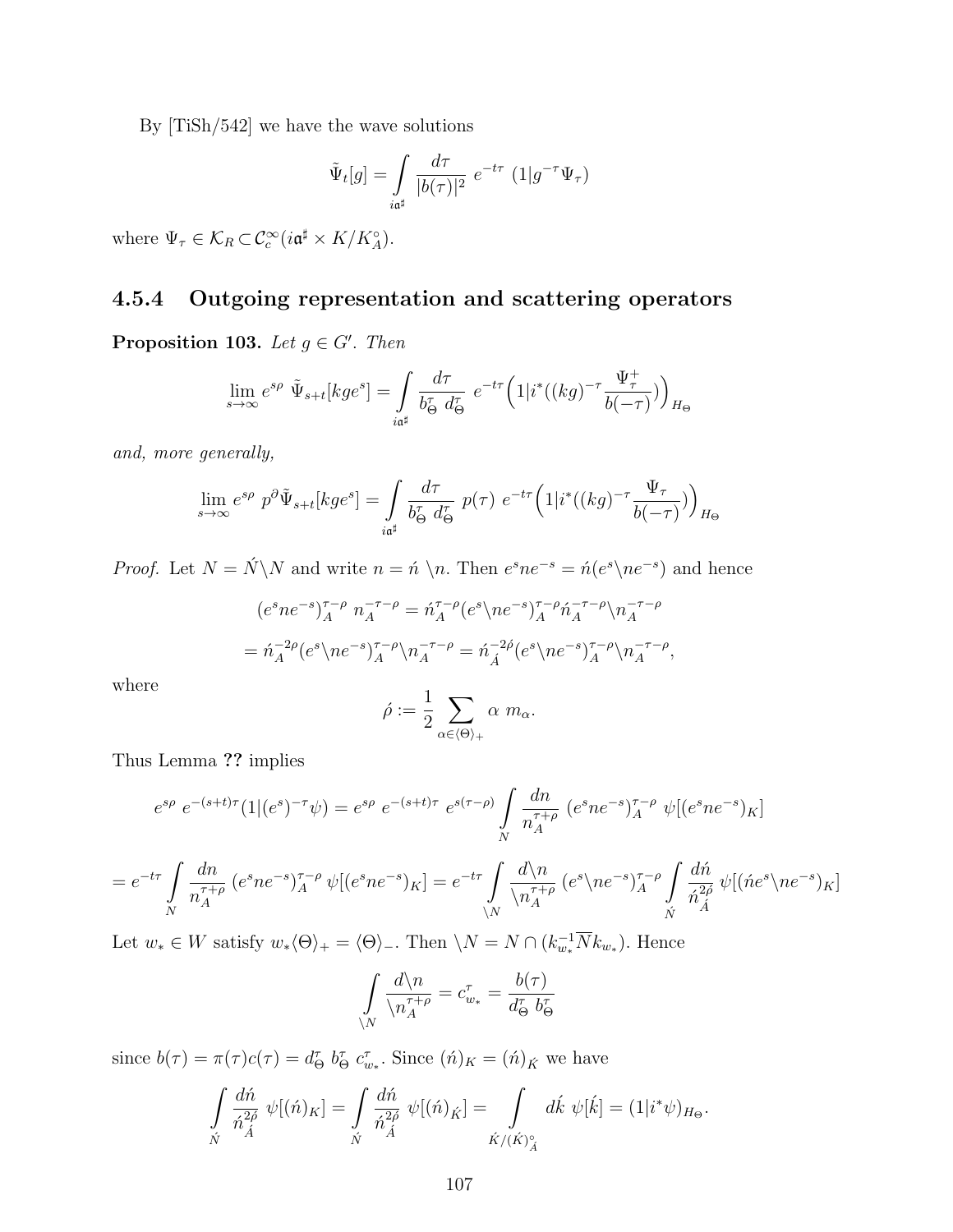Since  $e^s \backslash ne^{-s} \to e$  it follows that

$$
\lim_{s \to \infty} e^{s\rho} e^{-(s+t)\tau} (1|(e^s)^{-\tau} \psi) = e^{-t\tau} \int_{N} \frac{d\langle n \rangle}{\langle n_A^{\tau+\rho} \int_{\dot{M}} \frac{d\acute{n}}{\acute{n}_A^{\prime\beta}}} \psi[(\acute{n})_K] = \frac{b(\tau)}{d_\Theta^{\tau}} e^{-t\tau} (1|i^*\psi)_{H_\Theta}
$$

Putting  $\psi := (kg)^{-\tau} \frac{\Psi_{\tau}}{b(-\tau)}$  we obtain, using the dominated convergence theorem,

$$
\lim_{s \to \infty} e^{s\rho} \tilde{\Psi}_{s+t}[kge^s] = \lim_{s \to \infty} e^{s\rho} \int_{i\mathfrak{a}^\sharp} \frac{d\tau}{b(\tau)} e^{-(s+t)\tau} \Big(1|(kge^s)^{-\tau} \frac{\Psi_\tau}{b(-\tau)}\Big)_H
$$
\n
$$
= \int_{i\mathfrak{a}^\sharp} \frac{d\tau}{b(\tau)} \lim_{s \to \infty} e^{s\rho} e^{-(s+t)\tau} \Big(1|(e^s)^{-\tau}(kg)^{-\tau} \frac{\Psi_\tau}{b(-\tau)}\Big)_H = \int_{i\mathfrak{a}^\sharp} \frac{d\tau}{d_\Theta^{\tau}} \frac{e^{-t\tau} \Big(1|i^*(kg)^{-\tau} \frac{\Psi_\tau}{b(-\tau)}\Big)_{H_\Theta}
$$
\n
$$
= \int_{i\mathfrak{a}^\sharp} d\tau \ e^{-\tau/4} \int_{i\mathfrak{a}^\sharp} \frac{d\tau}{d_\Theta^{\tau}} \frac{e^{-t\tau} \Big(1|i^*g^{-\tau}k^{-\tau} \frac{\Psi_\tau}{b(-\tau)}\Big)_{H_\Theta}
$$
\n
$$
= \int_{i\mathfrak{a}^\sharp} d\tau \ e^{-\tau/4} \int_{i\mathfrak{a}^\sharp} \frac{d\tau}{d_\Theta^{\tau}} \frac{e^{-t\tau} \Big(1|g^{-\tau'}i^*k^{-\tau} \frac{\Psi_\tau}{b(-\tau)}\Big)_{H_\Theta}
$$

For  $u \in \mathcal{L}$  consider the limit

$$
(\hat{W}_{\Theta}^{w}u)^{k}_{t}[g'] = \lim_{s'' \to \infty} e^{s''\rho} d_{\Theta}^{\partial} u_{w^{-1}(s''+t)}[kg'e^{s''}]
$$

Then

$$
(\hat{W}_{\Theta}\tilde{\Psi})_{t}^{k}[g'] = \lim_{s'' \to \infty} e^{s''\rho} d_{\Theta}^{\partial} \tilde{\Psi}_{s''+t}[kg'e^{s''}]
$$

$$
= \int_{i\mathfrak{a}^{\Theta\sharp}} d\tau'' e^{-t''\tau''} \int_{i\mathfrak{a}^{\prime\sharp}} d\tau' e^{-t'\tau'} \Big(1|g^{-\tau'}i^{*}k^{-\tau} \frac{\Psi_{\tau}}{b(-\tau)}\Big)_{H_{\Theta}}
$$

Consider the homogeneous vector bundle

$$
K \times_{K^{\circ}_{\backslash A}} \mathcal{L}(\land \times \acute{G}/\acute{K}) = \{ [k, u'] = [km'', (m'')^{-1}u'] : m'' \in K^{\circ}_{\backslash A} \}
$$

Then

$$
(\hat{W}_{\Theta}^{w}u)_{t}^{km''}[g'] = (\hat{W}_{\Theta}^{w}u)_{t}^{k}(m''[g'])
$$

for all  $m'' \in K_{\backslash A}^{\circ}$ . Therefore

$$
k\mapsto (\hat W_\Theta^w u)_t^k
$$

induces a section of  $K \times_{K^\circ_{\setminus A}} \mathcal{L}(\mathfrak{a} \times \mathring{G}/\mathring{K}).$ 

By [T-S/546] we have the Plancherel formula

$$
||u||_E^2 = \int_{\mathfrak{a}} d\lambda t \int_{K/K_{\backslash A}^{\circ}} dk \ ||(\hat{W}_{\Theta}^w u)_{(-,\backslash t)}^k||_{E_{\Theta}}^2
$$

Thereofore

$$
\mathcal{L}(\mathfrak{a} \times G/K) = L^{2}(\mathfrak{\dot{a}}) \otimes \Gamma^{2}(K \times_{K^{\circ}_{\setminus A}} \mathcal{L}(\mathfrak{\dot{a}} \times \mathring{G}/\mathring{K})
$$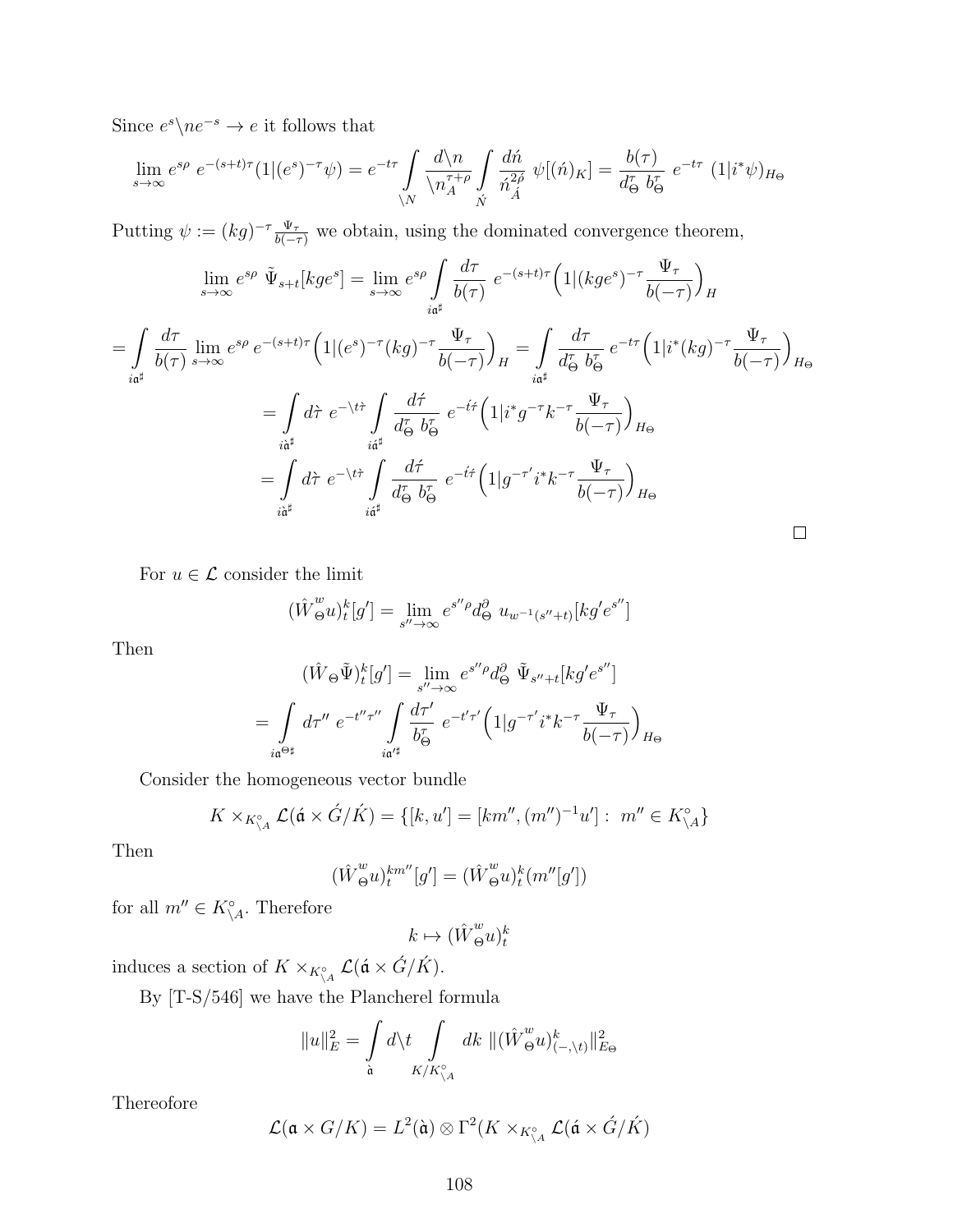## 4.5.5 Paley-Wiener theorem

Put  $H := L^2(K/K_A^{\circ})$ . The **Paley-Wiener theorem** states that

$$
L^2(i\mathfrak{a}^\sharp, H) \xleftarrow{\Phi} L^2(\mathfrak{a}, H)
$$

$$
L^2_-(i\mathfrak{a}^\sharp,H)\xleftarrow[\text{isom}]{\Phi} L^2(\mathfrak{a}_-,H)
$$

where

$$
L_{-}^{2}(i\mathfrak{a}^{\sharp},H):=\{\mathfrak{a}^{\sharp}_{+}+i\mathfrak{a}^{\sharp}\xrightarrow[\text{hol}]{h}H:\sup_{\sigma\in\mathfrak{a}^{\sharp}_{+}}\int_{i\mathfrak{a}^{\sharp}}d\tau\,\|h(\sigma+\tau)\|_{H}^{2}<\infty\}
$$

is the  $H$ -valued **Hardy space**.

Then

$$
||f||^2 = \int_{i\mathfrak{a}^\sharp} \frac{d\tau}{|b(\tau)|^2} \int_{K/K_A^\circ} dk \ |F_w f(\tau, kK_A^\circ)|^2
$$

Define an operator  $\hat{W}^{\Theta}_{w} : \mathcal{H} \to \Gamma(\mathcal{H}_{\Theta})$ 

$$
\hat{W}_w^{\Theta}(t,gK',k) := \lim_{\substack{\mathfrak{a}_+^{\Theta} \ni s \to +\infty}} e^{\rho|s} d_{\Theta}(\partial_t) u(w^{-1}(s+t),kg \ e^s \ K)
$$

This solves the wave equation for  $(t', z_{\Theta}) \in \mathfrak{a}' \times G'/K'$ .

$$
u(t,gK) = \int_{\substack{i\atop \alpha \to +\infty}} \frac{d\tau}{|b(\tau)|^2} e^{-t\tau} (1|g^{-\tau}a_{\tau}^+)_{H}
$$

$$
\lim_{\alpha \to +\infty} e^{\alpha s} p(\frac{\partial}{\partial s}) u(s+t, g e^{\alpha s} K)
$$

$$
= \lim_{\alpha \to +\infty} e^{\alpha s} p(\frac{\partial}{\partial s}) \int_{\substack{i\atop \alpha \neq}} \frac{d\tau}{|b(\tau)|^2} e^{-(s+t)|\tau} (1|(kge^{\alpha s})^{-\tau}a_{\tau}^+)_{H}
$$

$$
= \int_{\substack{i\atop \alpha \neq}} \frac{d\tau}{b_{\Theta}(\tau)} \frac{p(\tau)}{d_{\Theta}(\tau)} e^{-t\tau} (1|i^*g^{-\tau}k^{-\tau}\frac{a_{\tau}^+}{b(-\tau)})_{H_{\Theta}}
$$

Then there is a commuting diagram

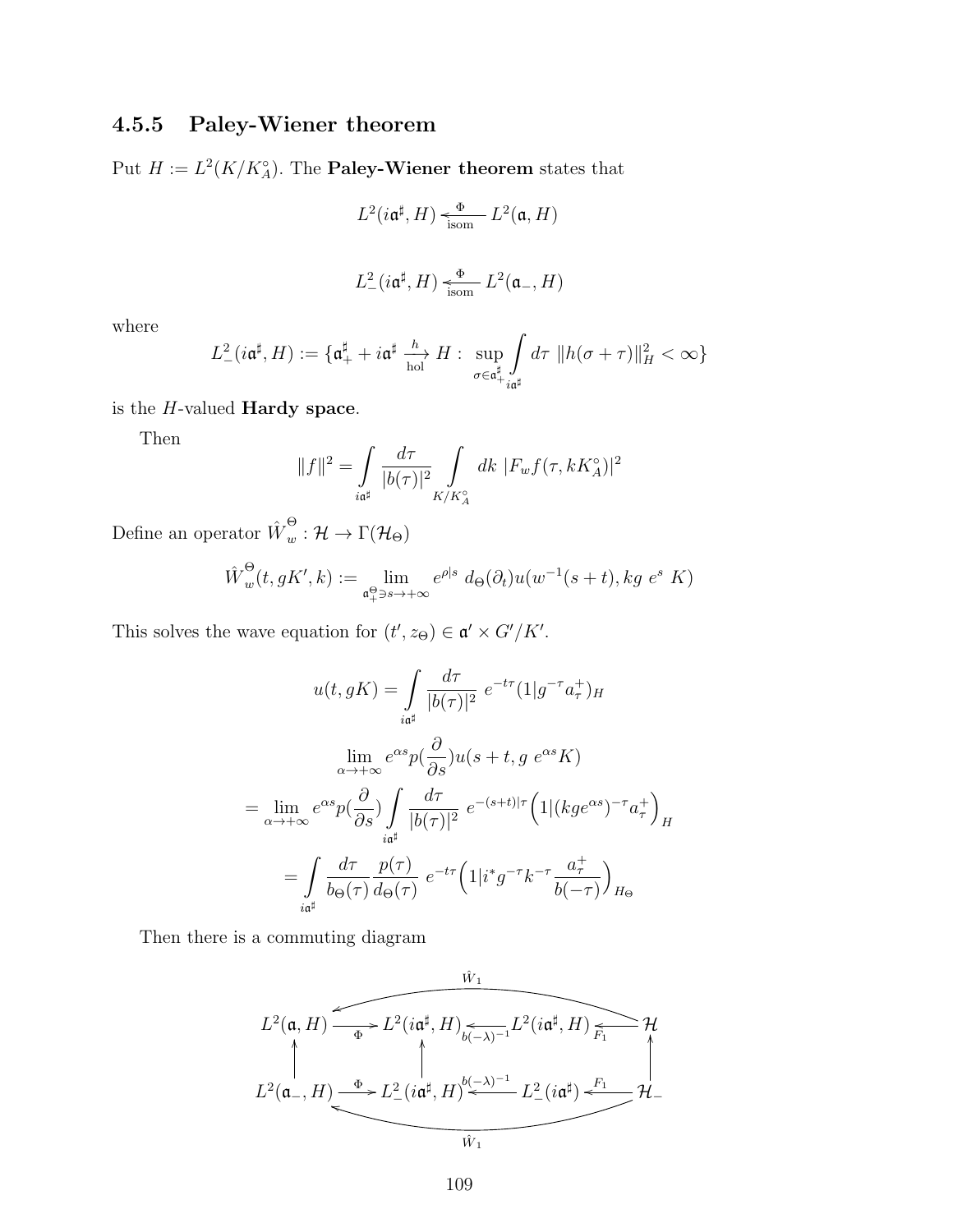Define

$$
W_w := R_w^{-1} \circ \hat{W}_w
$$
  

$$
\mathcal{S}^w := W_+ W_w^{-1} = R_w^{-1} \hat{W}_+ \hat{W}_w^{-1} R_w
$$

Then

$$
\mathbf{S}^w:=\Phi\mathcal{S}^w\Phi^{-1}
$$

is a multiplication operator with multiplier

$$
\frac{b(-w\lambda)}{b(-\lambda)}S_\lambda^w
$$

For  $s \in W_{\Theta}$  we have

$$
\mathcal{S}^s = W_+ W_s^{-1} = {}^{\Theta} W_+ \,\, \hat{W}^{\Theta}_+ \,\, (\hat{W}^{\Theta}_+)^{-1} \,\, W_s^{-1} = {}^{\Theta} W_+ \,\, {}^{\Theta} W_s^{-1}
$$

## 4.5.6 Coordinates

For a finite linear group  $W \subset GL(V)$  the Shephard-Todd theorem states that W is generated by pseudo-reflections if and only if

$$
K_W[V] = K[freefin]
$$

is a finitely generated free polynomial algebra, if and only if

$$
K[V] = K_W[V] < free fin > \quad
$$

is a finitely generated free module of rank  $|W|$ . Now consider a basis

$$
\mathcal{P}(\mathfrak{a}^\sharp) = \mathcal{P}_W(\mathfrak{a}^\sharp) < h^\sigma: \ \sigma \in W >
$$

of homogeneous harmonic polynomials  $h^{\sigma}(\lambda)$  on  $\mathfrak{a}^{\sharp}$ . Then any  $p(\lambda) \in \mathcal{P}(\mathfrak{a}^{\sharp})$  has a unique decomposition

$$
p(\lambda) = p_{\sigma}(\lambda) h^{\sigma}(\lambda)
$$

where  $p_{\sigma} \in \mathcal{P}_W(\mathfrak{a}^{\sharp})$ . Multiplying by the linear functional  $t^*(\lambda) := (\lambda | t)$  for any  $t \in \mathfrak{a}$  we also have

$$
(\lambda |t)p(\lambda) = (t^*p)^\sigma(\lambda) h_\sigma(\lambda)
$$

where

$$
(t^*p)^\sigma=t^\sigma_\rho p^\rho
$$

is a matrix of G-invariant differential operators on  $G/K$ . There is a matrix  $A_{\rho}^{\sigma}$  of invariant differential operators on  $G/K$  such that

$$
(\phi|\psi) := \sum_{\sigma,\rho} \int_{G/K} \overline{\phi}^{\rho} A^{\sigma}_{\rho} \psi^{\sigma}
$$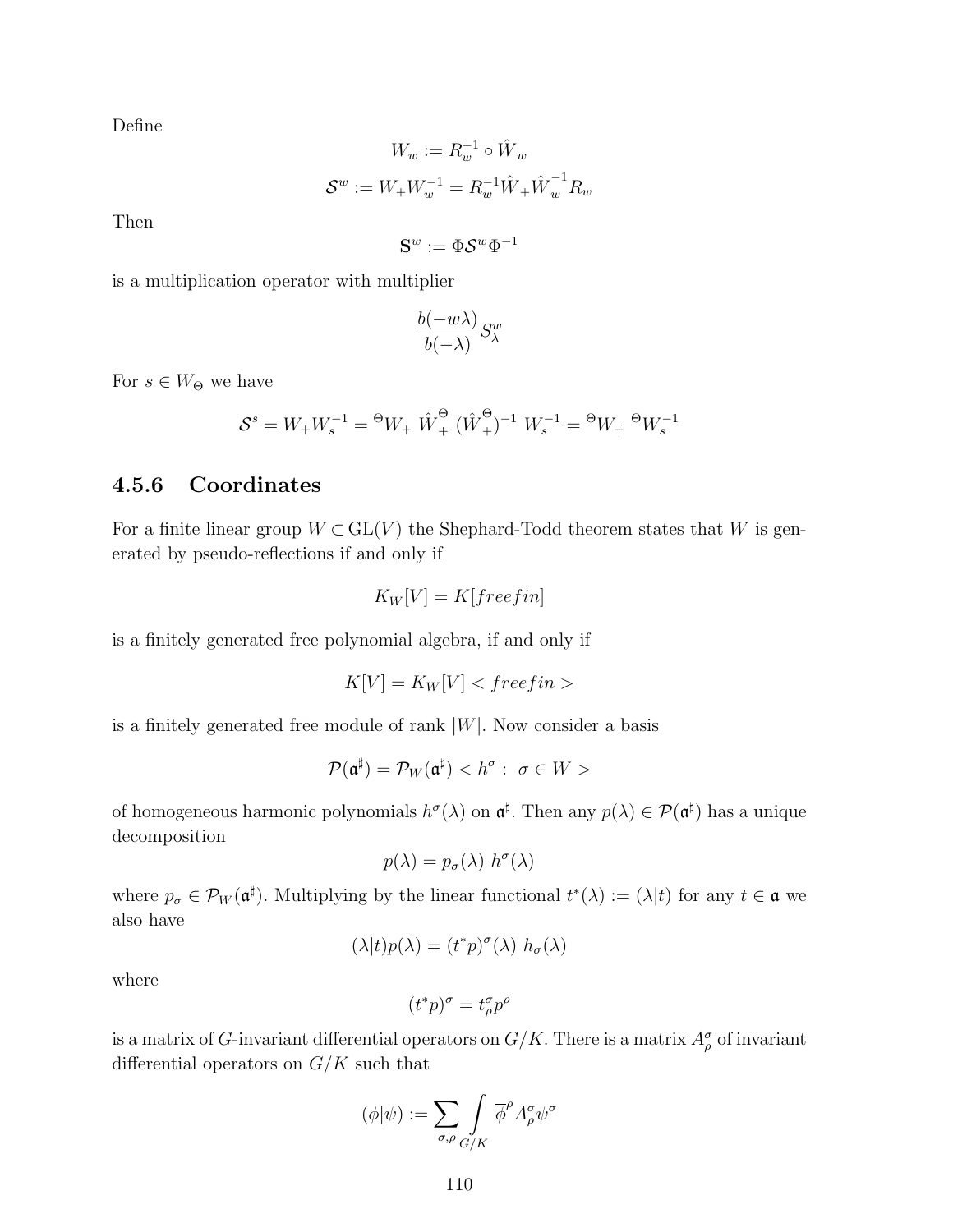defines an inner product on the Schwartz space  $\mathcal{S}(G/K)^W \ni (\phi^{\sigma}), (\psi^{\sigma})$ . The Hilbert completion carries a unitary representation  $\mathfrak{a} \ni t \mapsto U(t)$  of  $\mathfrak{a}$ . By definition,

$$
(U(a)\phi^\sigma)(z):=\Phi(a,x)
$$

for uniquely determined functions  $\Phi^{\sigma} : \mathfrak{a} \times G/K \to \mathbb{C}$  satisfying the initial value problem

$$
t^{\partial} \Phi^{\sigma}(a, x) = t^{\sigma}_{\rho} \Phi^{\rho}(a, x)
$$

and the initial condition

 $\Phi^{\sigma}(0,x) = \phi^{\sigma}(z)$ 

for all  $a\in \mathfrak{a},\ z\in G/K$  and  $\sigma\in W.$  For each  $\sigma\in W$  define

$$
\mathfrak{a}_{\sigma} := \{ t \in \mathfrak{a} : \ \alpha(\sigma t) > 0 \ \forall \ t \in \mathfrak{a}_{\sigma} \}
$$

and consider the  $\sigma$ -light cone

$$
C_{\sigma} := \{ (t, gK) \in \mathfrak{a} \times G/K : t - W(g^{-1} \subset \mathfrak{a}_{\sigma}) \}.
$$

Then

$$
\mathcal{H}_{\sigma} := \{ \phi \in \mathcal{S}(G/K)^{|W|} : \Phi|_{C_{\sigma}} = 0 \}
$$

are closed subspaces are pairwise orthogonal and satisfy the Laz-Phillips axioms

$$
U(t)\mathcal{H}_{\sigma} \subset \mathcal{H}_{\sigma} \quad (t \in \mathfrak{a}_{\sigma})
$$

$$
\bigcap_{t \in \mathfrak{a}} U(t)\mathcal{H}_{\sigma} = \{0\}
$$

$$
\bigcup_{t \in \mathfrak{a}} U(t)\mathcal{H}_{\sigma} \subset_{\text{dense}} \mathcal{S}(G/K)^{|W|}.
$$

\*\*\*

*Proof.* The conventional Fourier transform  $L^2(V_{\mathbf{R}}) \to L^2(V_{\mathbf{R}})$ , defined by

$$
\hat{g}(\xi) = \int\limits_{V_{\mathbf{R}}} dz \ e^{-2\pi i (x|\xi)} \ g(z),
$$

satisfies

$$
g(z) = \int\limits_{V_{\mathbf{R}}} d\zeta \ e^{2\pi i (x|\xi)} \ \hat{g}(\xi).
$$

Putting  $x := y/(2\pi)$  and  $g(z) := f(2\pi ix)$  we have

$$
f^{\bullet}(\xi) = \frac{1}{(2\pi)^d} \int\limits_{V_{\mathbf{R}}} dy \ e^{-iy\xi} \ f(iy) = \int\limits_{V_{\mathbf{R}}} dz \ e^{-2\pi iz\xi} \ f(2\pi ix) = \int\limits_{V_{\mathbf{R}}} dz \ e^{-2\pi iz\xi} \ g(z) = \hat{g}(\xi).
$$

Therefore, using (??),

$$
f(ix) = g\left(\frac{x}{2\pi}\right) = \int\limits_{V_{\mathbf{R}}} d\zeta \ e^{2\pi i (x/(2\pi)|\xi)} \ \hat{g}(\xi) = \int\limits_{V_{\mathbf{R}}} d\zeta \ e^{i(x|\xi)} \ \hat{g}(\xi) = \int\limits_{V_{\mathbf{R}}} d\zeta \ e^{i(x|\xi)} \ f^{\bullet}(\xi).
$$

Identifying  $V_{\mathbf{R}} \approx V_{\mathbf{R}}^{\sharp}$  via an inner product, the assertion follows.

 $\Box$